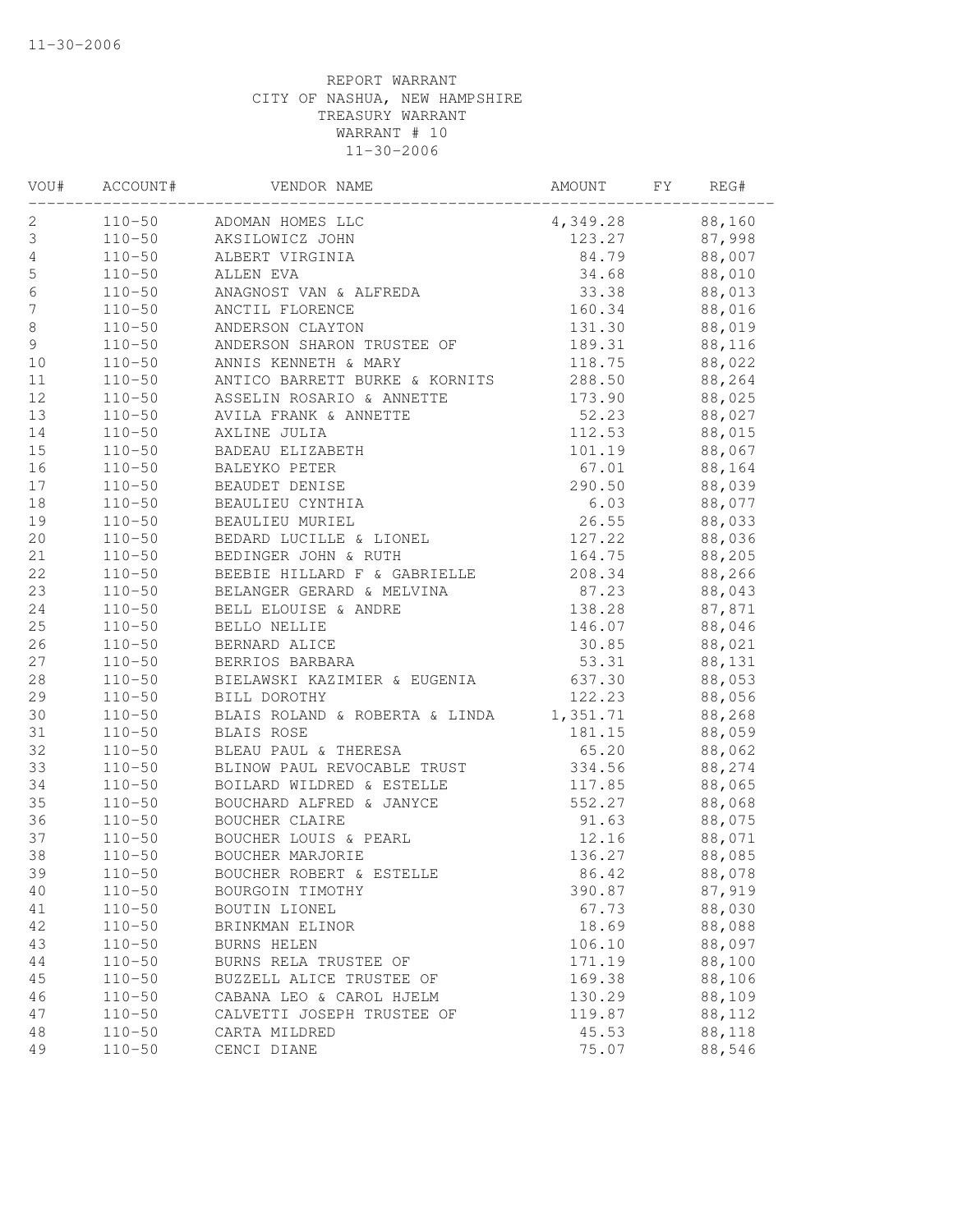| VOU#   | ACCOUNT#   | VENDOR NAME                                | AMOUNT | FΥ | REG#   |
|--------|------------|--------------------------------------------|--------|----|--------|
| 50     | $110 - 50$ | CHAMPAGNE ALBENA<br>CHASE HAROLD & LUCILLE | 132.31 |    | 88,121 |
| 51     | $110 - 50$ |                                            | 150.88 |    | 88,124 |
| 52     | $110 - 50$ | CHESS GLORIA                               | 39.99  |    | 88,127 |
| 53     | $110 - 50$ | CHEVRETTE MAURICE & STELLA                 | 157.41 |    | 88,130 |
| 54     | $110 - 50$ | CLOUTIER ROGER & RITA                      | 682.07 |    | 88,132 |
| 55     | $110 - 50$ | COLBURN EDWARD & EVELYN                    | 20.22  |    | 88,135 |
| 56     | $110 - 50$ | COMOLLI ELIZABETH                          | 67.65  |    | 88,138 |
| 57     | $110 - 50$ | CONFORTI JEANNE                            | 203.10 |    | 88,042 |
| 58     | $110 - 50$ | COTE GLORIA                                | 6.44   |    | 88,144 |
| 59     | $110 - 50$ | COTE JOHN & LENA                           | 167.57 |    | 88,081 |
| 60     | $110 - 50$ | COTE NORMAND & THERESA                     | 28.35  |    | 88,147 |
| 61     | $110 - 50$ | COURCY ELIZABETH                           | 16.19  |    | 88,151 |
| 62     | $110 - 50$ | COUTURIER MARCEL & MARGARET                | 6.24   |    | 88,155 |
| 63     | $110 - 50$ | COVEY LUCILLE & ELIZABETH LANT             | 99.47  |    | 87,999 |
| 64     | $110 - 50$ | CRISMAN KIRK & POLLY                       | 597.17 |    | 88,282 |
| 65     | $110 - 50$ | CURRIER DOROTHY                            | 47.19  |    | 88,008 |
| 66     | $110 - 50$ | D'ERI MILDRED                              | 161.24 |    | 88,055 |
| 67     | $110 - 50$ | DAVIS EDWARD J                             | 498.32 |    | 88,280 |
| 68     | $110 - 50$ | DEAN CLAIRE                                | 25.64  |    | 88,134 |
| 69     | $110 - 50$ | DENIS FLORENCE & THERESA DUSSA             | 142.95 |    | 88,011 |
| 70     | $110 - 50$ | DESCHENES DIANE TRUSTEE OF                 | 64.15  |    | 88,014 |
| 71     | $110 - 50$ | DESJARDINS ANNETTE & RENE                  | 150.15 |    | 88,017 |
| 72     | $110 - 50$ | DESMARAIS JOSEPH                           | 170.28 |    | 88,020 |
| 73     | $110 - 50$ | DEVINE CONNORS CLAIRE & SHELLY             | 178.42 |    | 88,064 |
| 74     | $110 - 50$ | DOBROWOLSKI CHARLES & BEATRICE             | 110.90 |    | 88,023 |
| 75     | $110 - 50$ | DODD HERBERT                               | 128.97 |    | 88,028 |
| 76     | $110 - 50$ | DONOVAN ROGER & JUDITH                     | 130.78 |    | 88,143 |
| 77     | $110 - 50$ | DOUCETTE BERNADETTE                        | 33.78  |    | 88,037 |
| 78     | $110 - 50$ | DRABINOWICZ RACHEL                         | 419.35 |    | 88,031 |
| 79     | $110 - 50$ | DRISCOLL JOHN & KATHLYN                    | 177.89 |    | 88,044 |
| 80     | $110 - 50$ | DROBYSH REVOCABLE TRUST                    | 145.87 |    | 88,047 |
| 81     | $110 - 50$ | DUFFEY FRANCIS & MARIE                     | 150.80 |    | 88,093 |
| 82     | $110 - 50$ | DUMAINE MAURICE & JEANNETTE                | 77.17  |    | 88,054 |
| 83     | $110 - 50$ | ECCLES DAVID                               | 177.51 |    | 88,057 |
| $8\,4$ | $110 - 50$ | ESTATE OF FRANCIS ALLING                   | 55.47  |    | 88,034 |
| 85     | $110 - 50$ | ESTATE OF KATHERINE HUTCHINSON             | 106.08 |    | 88,125 |
| 86     | $110 - 50$ | FARLAND BEATRICE TRUSTEE OF                | 61.44  |    | 88,156 |
| 87     | $110 - 50$ | FERNANDES IDA                              | 50.59  |    | 88,060 |
| 88     | $110 - 50$ | FLEURY PATRICIA D                          | 178.69 |    | 88,367 |
| 89     | $110 - 50$ | FORCIER ERNEST & CECILE                    | 97.96  |    | 88,063 |
| 90     | $110 - 50$ | FRENCH ELEANOR & GLENN                     | 38.15  |    | 88,090 |
| 91     | $110 - 50$ | GAGNON HENRY                               | 44.80  |    | 88,066 |
| 92     | $110 - 50$ | GAGNON ROGER & CECILE                      | 80.71  |    | 88,069 |
| 93     | $110 - 50$ | GALLANT HENRY TRUSTEE OF                   | 180.01 |    | 88,072 |
| 94     | $110 - 50$ | GALLANT MARY TRUSTEE OF                    | 175.36 |    | 88,079 |
| 95     | $110 - 50$ | GAMACHE RACHEL                             | 157.63 |    | 88,076 |
| 96     | $110 - 50$ | GAUTHIER MADELEINE & CHRISTIAN             | 165.58 |    | 88,082 |
| 97     | $110 - 50$ | GEER ARLENE TRUSTEE OF                     | 66.32  |    | 88,086 |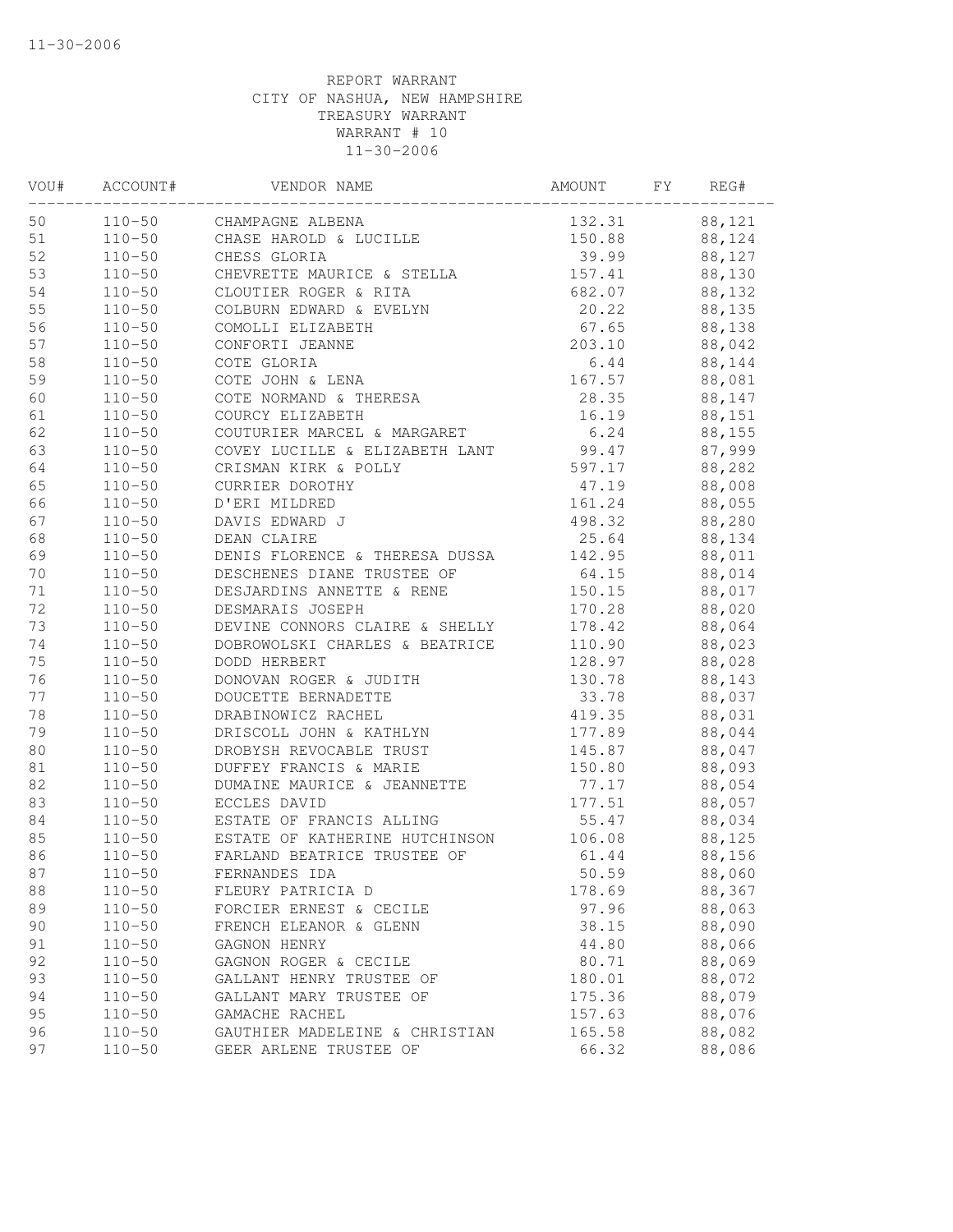| VOU# | ACCOUNT#   | VENDOR NAME                      | AMOUNT | FY | REG#   |
|------|------------|----------------------------------|--------|----|--------|
| 98   |            | 110-50 GONZALEZ ELENA            | 84.95  |    | 88,089 |
| 99   |            | 110-50 GOULET ADHEMAR & JEANNE   | 97.03  |    | 88,092 |
| 100  | $110 - 50$ | GRANDMAISON GERALD               | 43.31  |    | 88,095 |
| 101  | $110 - 50$ | GREENLEAF WILLIAM & EVELYN       | 503.39 |    | 88,201 |
| 102  | $110 - 50$ | GRIGAS GLADYS & SALLY            | 139.46 |    | 88,098 |
| 103  | $110 - 50$ | GROCHOWSKI LILLIAN TRUSTEE OF    | 160.12 |    | 88,101 |
| 104  | $110 - 50$ | GROVE MICHAEL                    | 64.70  |    | 88,149 |
| 105  | $110 - 50$ | GUERETTE THEODORE                | 87.80  |    | 88,104 |
| 106  | $110 - 50$ | HARKNESS PATRICIA                | 397.27 |    | 88,102 |
| 107  | $110 - 50$ | HAYNES ALICE                     | 18.77  |    | 88,110 |
| 108  | $110 - 50$ | HENDERSON FRANK & THERESA        | 122.37 |    | 88,119 |
| 109  | $110 - 50$ | HILL ARCHIE & ANTOSA             | 154.15 |    | 88,122 |
| 110  | $110 - 50$ | HODGDON PATRICIA                 | 66.10  |    | 87,888 |
| 111  | $110 - 50$ | HUBBARD & QUINN                  | 410.26 |    | 88,272 |
| 112  | $110 - 50$ | JANERO THERESA                   | 146.80 |    | 88,128 |
| 113  | $110 - 50$ | JOHANSEN JEAN                    | 39.96  |    | 88,190 |
| 114  | $110 - 50$ | KELCOURSE FLORENCE TRUSTEE OF    | 154.01 |    | 88,133 |
| 115  | $110 - 50$ | KIMBALL ANNA                     | 108.53 |    | 88,136 |
| 116  | $110 - 50$ | KING ANDREA                      | 173.73 |    | 88,273 |
| 117  | $110 - 50$ | KINVILLE ROBERT & PATRICIA       | 132.86 |    | 88,139 |
| 118  | $110 - 50$ | KOPKA EDMUND, ELIZABETH, BRUCE & | 216.16 |    | 88,142 |
| 119  | $110 - 50$ | KOTOPOULIS PAULINE               | 121.47 |    | 88,103 |
| 120  | $110 - 50$ | KULAS GRAHAME                    | 106.00 |    | 88,148 |
| 121  | $110 - 50$ | KURSEWICZ RITA TRUSTEE OF IRRE   | 97.96  |    | 88,152 |
| 122  | $110 - 50$ | LABUL ANNE                       | 152.43 |    | 88,003 |
| 123  | $110 - 50$ | LACHANCE ROLAND & IRENE          | 135.38 |    | 88,009 |
| 124  | $110 - 50$ | LACROIX ANTONIA                  | 82.42  |    | 88,012 |
| 125  | $110 - 50$ | LAFLAMME ANDREW & THERESA        | 39.91  |    | 88,018 |
| 126  | $110 - 50$ | LAGIOS HARRIETTE ARLINE          | 20.32  |    | 88,123 |
| 127  | $110 - 50$ | LANDAU JONAS & WANDA             | 181.15 |    | 88,140 |
| 128  | $110 - 50$ | LAVOIE GERARD & JEANNINE         | 262.67 |    | 88,024 |
| 129  | $110 - 50$ | LAVOIE JOSEPH & LILLIAN          | 123.95 |    | 88,026 |
| 130  | $110 - 50$ | LAYBOLD HELEN                    | 26.03  |    | 88,157 |
| 131  | $110 - 50$ | LEBEL CECILE                     | 332.93 |    | 88,029 |
| 132  | $110 - 50$ | LEBLOND PAUL TRUSTEE OF          | 28.48  |    | 88,032 |
| 133  | $110 - 50$ | LEMMERMANN UTA                   | 154.23 |    | 88,158 |
| 134  | $110 - 50$ | LEONE AGNES                      | 13.89  |    | 88,228 |
| 135  | $110 - 50$ | LESSARD LEO TRUSTEE OF           | 96.84  |    | 88,035 |
| 136  | $110 - 50$ | LEVESQUE LEOPOLD & COLLARD LOU   | 30.16  |    | 88,038 |
| 137  | $110 - 50$ | LEVESQUE PAULINE & ANN           | 193.37 |    | 88,220 |
| 138  | $110 - 50$ | LIVERMORE ROGER & ANNE           | 103.39 |    | 88,111 |
| 139  | $110 - 50$ | LIZOTTE RACHEL TRUSTEE OF        | 91.42  |    | 88,041 |
| 140  | $110 - 50$ | LOCICERO JANE                    | 35.44  |    | 88,045 |
| 141  | $110 - 50$ | LORD EDNA                        | 27.72  |    | 88,087 |
| 142  | $110 - 50$ | LORDEN RAYMOND & JOAN            | 318.53 |    | 88,115 |
| 143  | $110 - 50$ | LUSSIER FRIEDA                   | 48.07  |    | 88,048 |
| 144  | $110 - 50$ | MACCORQUODALE W TRUSTEE OF       | 87.11  |    | 88,051 |
| 145  | $110 - 50$ | MACK DONALD & CAROLE             | 156.03 |    | 88,182 |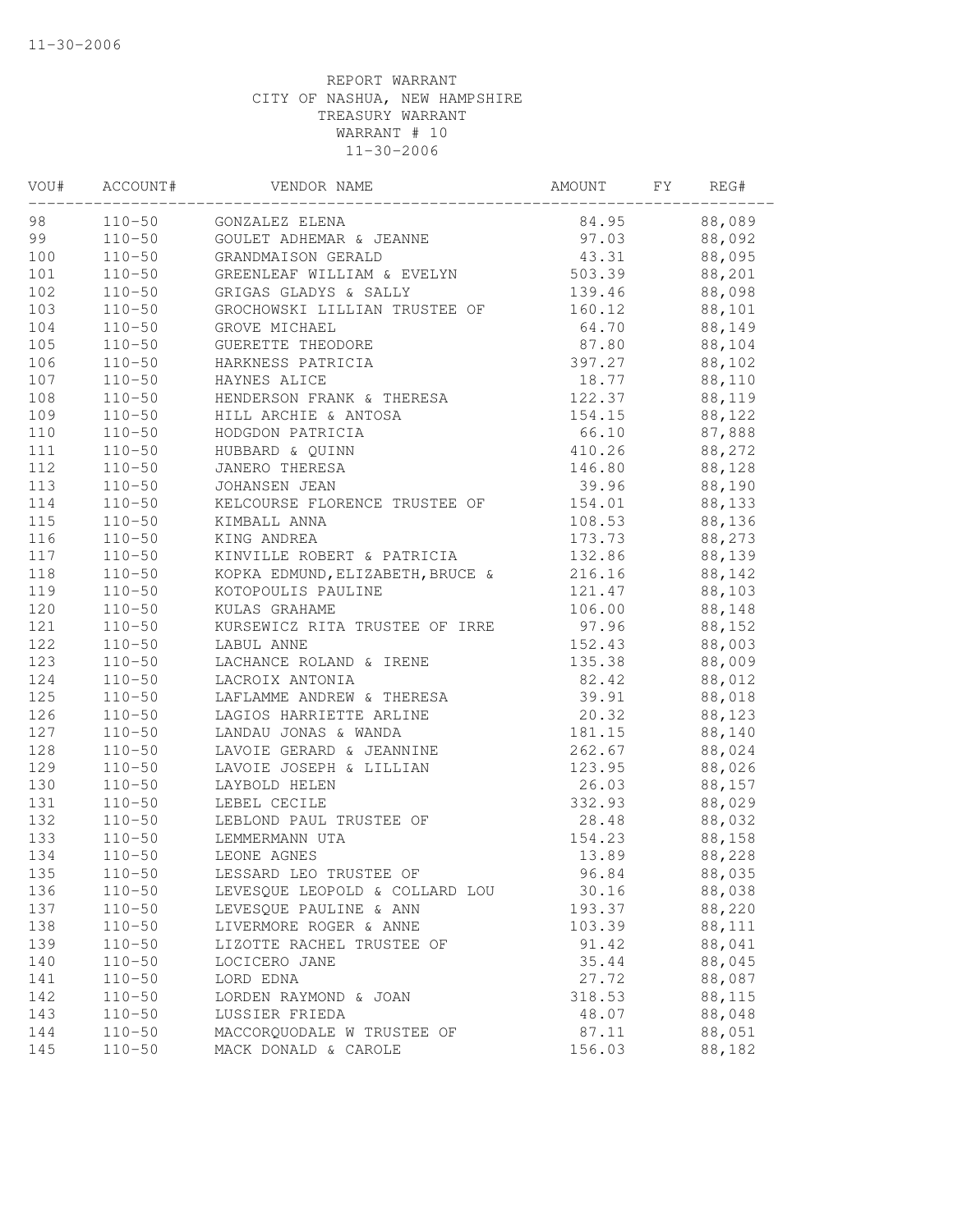| VOU# | ACCOUNT#   | VENDOR NAME                    | AMOUNT   | FY | REG#   |
|------|------------|--------------------------------|----------|----|--------|
| 146  |            | 110-50 MACKENZIE DONALD        | 233.30   |    | 88,225 |
| 147  | $110 - 50$ | MANNING CHARLES & GERMAINE     | 161.49   |    | 88,188 |
| 148  | $110 - 50$ | MARQUIS GERMAINE               | 163.74   |    | 88,192 |
| 149  | $110 - 50$ | MARQUIS RITA                   | 157.49   |    | 88,195 |
| 150  | $110 - 50$ | MARSHALL EVELYN & WILLIAM      | 27.45    |    | 88,198 |
| 151  | $110 - 50$ | MASKIEWICZ DOUGLAS DAVID & RAC | 147.68   |    | 88,203 |
| 152  | $110 - 50$ | MAYNARD OVILA                  | 120.56   |    | 88,206 |
| 153  | $110 - 50$ | MCCARTHY JOAN                  | 95.39    |    | 87,899 |
| 154  | $110 - 50$ | MCGEOUCH DONALD & IRENE        | 87.31    |    | 88,209 |
| 155  | $110 - 50$ | MCLAUGHLIN EVELYN              | 133.22   |    | 88,212 |
| 156  | $110 - 50$ | MCNULTY ROBERT                 | 120.69   |    | 88,215 |
| 157  | $110 - 50$ | MELLO NORA                     | 96.84    |    | 88,217 |
| 158  | $110 - 50$ | MERRILL ROBERT                 | 30.19    |    | 88,107 |
| 159  | $110 - 50$ | MILLER ROBERT TRUSTEE OF       | 991.71   |    | 88,058 |
| 160  | $110 - 50$ | MOELLER ROBERT & JOAN          | 157.90   |    | 88,161 |
| 161  | $110 - 50$ | MYERS ELAINE                   | 126.89   |    | 88,226 |
| 162  | $110 - 50$ | NADEAU ROLAND & MARGARET       | 30.16    |    | 88,229 |
| 163  | $110 - 50$ | NASHUA WASTEWATER              | 76.71    |    | 88,262 |
| 164  | $110 - 50$ | NGUYEN THANH                   | 93.90    |    | 88,074 |
| 165  | $110 - 50$ | NICHOLS DOROTHY & LAWRENCE     | 88.02    |    | 88,235 |
| 166  | $110 - 50$ | NICHOLS ROBERT & LORETTE       | 42.82    |    | 88,238 |
| 167  | $110 - 50$ | NICOSIA FREDERICK              | 164.02   |    | 88,146 |
| 168  | $110 - 50$ | NOEL STEPHEN TRUSTEE OF THE    | 74.46    |    | 88,241 |
| 169  | $110 - 50$ | NUTE FRANCIS                   | 114.09   |    | 88,244 |
| 170  | $110 - 50$ | O'LEARY D&F IRREV TRUST        | 53.78    |    | 88,173 |
| 171  | $110 - 50$ | O'LOUGHLIN KIMBERLY            | 434.03   |    | 88,105 |
| 172  | $110 - 50$ | OBAN RAYMOND & VICTORIA        | 106.00   |    | 88,247 |
| 173  | $110 - 50$ | OGDEN RUDOLPH & HELEN          | 93.76    |    | 88,141 |
| 174  | $110 - 50$ | ONOROSKI HELEN                 | 181.07   |    | 88,252 |
| 175  | $110 - 50$ | PALETSKY JENNIFER              | 161.57   |    | 88,254 |
| 176  | $110 - 50$ | PAQUIN RITA                    | 153.79   |    | 88,185 |
| 177  | $110 - 50$ | PARADISE PAUL & PATRICIA       | 31.01    |    | 88,096 |
| 178  | $110 - 50$ | PARADISE RITA                  | 68.47    |    | 88,259 |
| 179  | $110 - 50$ | PARZYCH STANLEY & PHYLLIS      | 1,624.68 |    | 88,261 |
| 180  | $110 - 50$ | PELLETIER ALICE                | 97.03    |    | 88,263 |
| 181  | $110 - 50$ | PERCY ALICE & KEVIN WARRINGTON | 164.75   |    | 88,255 |
| 182  | $110 - 50$ | PHINNEY BEMIS GILBERT TRUSTEE  | 47.99    |    | 88,250 |
| 183  | $110 - 50$ | PICARD LUCIA                   | 115.87   |    | 88,265 |
| 184  | $110 - 50$ | PIEROTI CONSTANCE IRRV TRUST   | 64.47    |    | 87,923 |
| 185  | $110 - 50$ | PINET EMILY JANE & BARBARA     | 48.15    |    | 88,108 |
| 186  | $110 - 50$ | PINETTE ARMANDE                | 107.00   |    | 88,267 |
| 187  | $110 - 50$ | PIWOWARSKI GERMAINE            | 208.06   |    | 88,269 |
| 188  | $110 - 50$ | PLANTE RITA & RONAld TRUSTEES  | 8.08     |    | 88,271 |
| 189  | $110 - 50$ | PREMIERE SETTLEMENT SERVICES   | 118.80   |    | 88,270 |
| 190  | $110 - 50$ | PROVENCHER CARMELLE TRUSTEE OF | 110.08   |    | 88,277 |
| 191  | $110 - 50$ | RALPH LUCIENNE                 | 180.01   |    | 88,279 |
| 192  | $110 - 50$ | RAUCK FRANK & BETTY            | 103.16   |    | 88,214 |
| 193  | $110 - 50$ | REEDY WALTER & GERTRUDE        | 150.88   |    | 88,281 |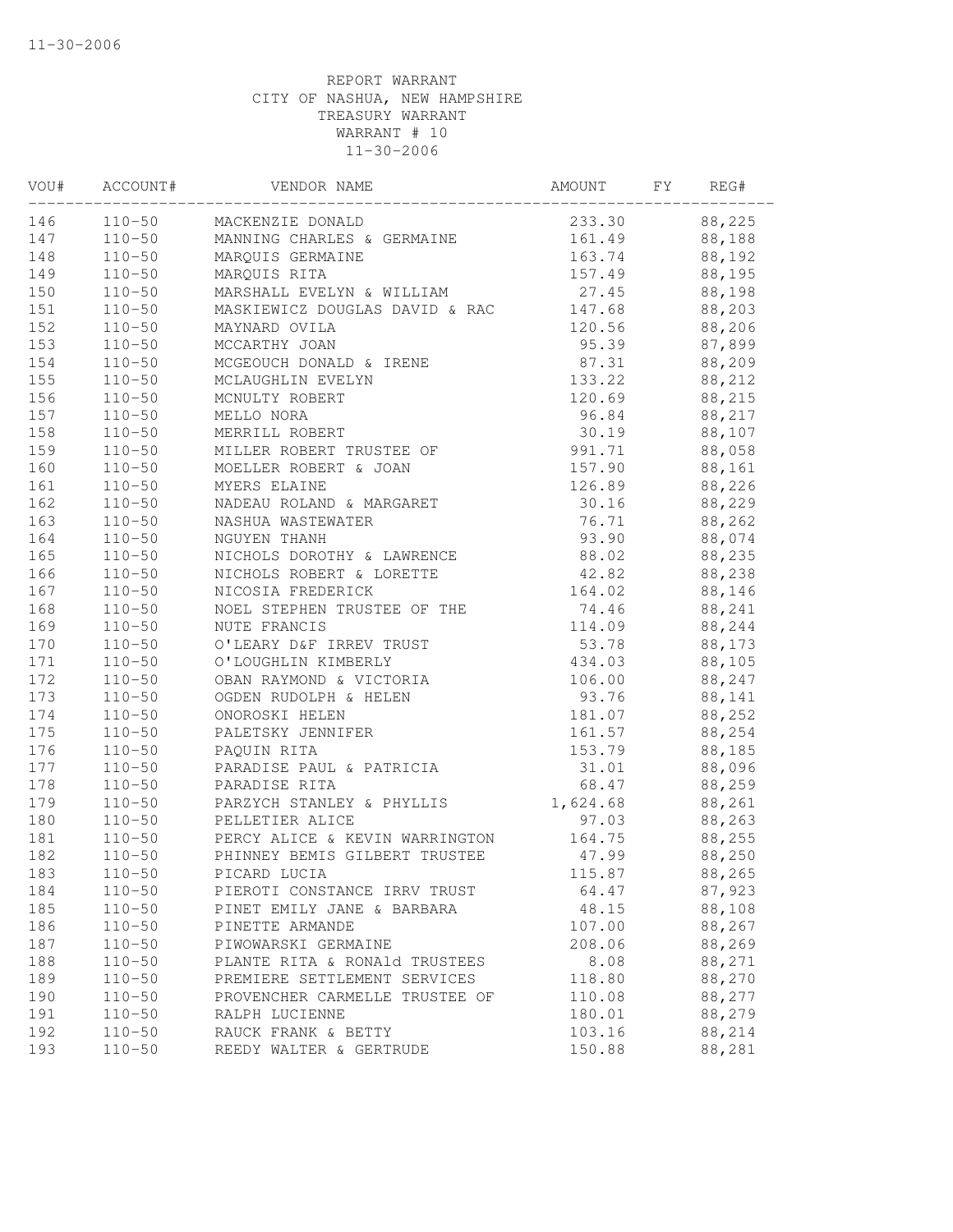| VOU#  | ACCOUNT#   | VENDOR NAME                             | AMOUNT    | FY | REG#   |
|-------|------------|-----------------------------------------|-----------|----|--------|
| 194   |            | 110-50 RESIDENTIAL TITLE SERVICES LLC   | 219.96    |    | 88,278 |
| 195   |            | 110-50 REYNOLDS LUCILLE TRUSTEE OF      | 125.59    |    | 88,052 |
| 196   | $110 - 50$ | RICHARD ALICE                           | 63.57     |    | 88,159 |
| 197   | $110 - 50$ | ROBERT A BURNHAM TRUSTEE OF             | 66.02     |    | 88,094 |
| 198   | $110 - 50$ | ROBERT M HICKS INC                      | 20,827.86 |    | 87,863 |
| 199   | $110 - 50$ | ROBERT ROGER & JEANNETTE                | 67.23     |    | 88,165 |
| 200   | $110 - 50$ | ROBERT ROLAND & CLAIRE                  | 125.08    |    | 88,168 |
| 201   | $110 - 50$ | ROME STANLEY & RUTH                     | 119.06    |    | 88,171 |
| 202   | $110 - 50$ | ROODE NATALIE & MARILYN TRUSTE          | 35.91     |    | 88,174 |
| 203   | $110 - 50$ | ROOT MARION FAMILY TRUST                | 176.99    |    | 88,061 |
| 204   | $110 - 50$ | ROSS ROBERT & THERESA                   | 89.68     |    | 88,177 |
| 205   | $110 - 50$ | ROSSELLI ANNA                           | 40.38     |    | 87,877 |
| 206   | $110 - 50$ | ROWMAN JEFFREY                          | 147.70    |    | 88,181 |
| 207   | $110 - 50$ | ROY MAURICE TRUSTEE OF                  | 52.96     |    | 88,050 |
| 208   | $110 - 50$ | ROY THERESA                             | 216.98    |    | 88,184 |
| 209   | $110 - 50$ | RYAN THOMAS & THERESA                   | 107.00    |    | 88,187 |
| $210$ | $110 - 50$ | SAIDAH MADELYN                          | 83.77     |    | 88,049 |
| 211   | $110 - 50$ | SANTERRE ARTHUR & CECILE                | 136.62    |    | 88,191 |
| 212   | $110 - 50$ | SCOTT EUGENE & PHYLLIS                  | 123.27    |    | 88,194 |
| 213   | $110 - 50$ | SILVA JONATHAN                          | 141.63    |    | 88,137 |
| 214   | $110 - 50$ | SILVER ISREAL & FLORENCE                | 77.03     |    | 88,099 |
| 215   | $110 - 50$ | SIMARD CAMILLE                          | 61.94     |    | 88,197 |
| 216   | $110 - 50$ | SIMARD WILFRED & PATRICIA               | 156.59    |    | 88,200 |
| 217   | $110 - 50$ | SMITH ARTHUR & LORRAINE                 | 59.99     |    | 88,202 |
| 218   | $110 - 50$ | SMITH JAMES & DENISE COOPER             | 215.44    |    | 88,162 |
| 219   | $110 - 50$ | SPIROU CHARLES & PATRICIA               | 25.09     |    | 88,126 |
| 220   | $110 - 50$ | ST LAWRENCE DOLORES                     | 33.15     |    | 88,080 |
| 221   | $110 - 50$ | STANULONIS STELLA & HENRY               | 105.19    |    | 88,208 |
| 222   | $110 - 50$ | STEPHENSON AUDREY                       | 811.52    |    | 88,167 |
| 223   | $110 - 50$ | STEVENS ROBERT                          | 103.39    |    | 88,211 |
| 224   | $110 - 50$ | STREAMLINE SETTLEMENT SERVICES 2,417.72 |           |    | 88,163 |
| 225   | $110 - 50$ | STYLIANOS MARY & ZOE STYLIANOS          | 47.12     |    | 88,216 |
| 226   | $110 - 50$ | SULLIVAN RITA & JOHN JR                 | 187.68    |    | 88,219 |
| 227   | $110 - 50$ | SWEENEY CLOSING                         | 646.20    |    | 88,276 |
| 228   | $110 - 50$ | SWIFT ANNA                              | 35.37     |    | 88,222 |
| 229   | $110 - 50$ | TAGEN BETTY & JEFFREY                   | 86.50     |    | 88,083 |
| 230   | $110 - 50$ | TAIT DEREK & PILI                       | 99.55     |    | 88,145 |
| 231   | $110 - 50$ | TARBELL KENNETH & ELIZABETH             | 40.72     |    | 88,275 |
| 232   | $110 - 50$ | TENNEY LINDA                            | 136.01    |    | 88,073 |
| 233   | $110 - 50$ | THEOHARIS SOPHIE                        | 31.83     |    | 88,176 |
| 234   | $110 - 50$ | THERIAULT JUDITH                        | 127.84    |    | 88,153 |
| 235   | $110 - 50$ | THIBEAULT BEATRICE                      | 90.50     |    | 88,231 |
| 236   | $110 - 50$ | THIBOUTOT LEO & BERTHA                  | 148.59    |    | 88,234 |
| 237   | $110 - 50$ | TRUBACZ ALICE TRUSTEE OF                | 28.35     |    | 88,237 |
| 238   | $110 - 50$ | TURCOTTE MARGARET                       | 110.08    |    | 88,240 |
| 239   | $110 - 50$ | VAILLANCOURT LORRETTA                   | 61.94     |    | 88,243 |
| 240   | $110 - 50$ | VAN LIER MARIA & JACOBUS                | 29.80     |    | 88,170 |
| 241   | $110 - 50$ | VANESSE EARNEST & SARAH                 | 176.18    |    | 88,246 |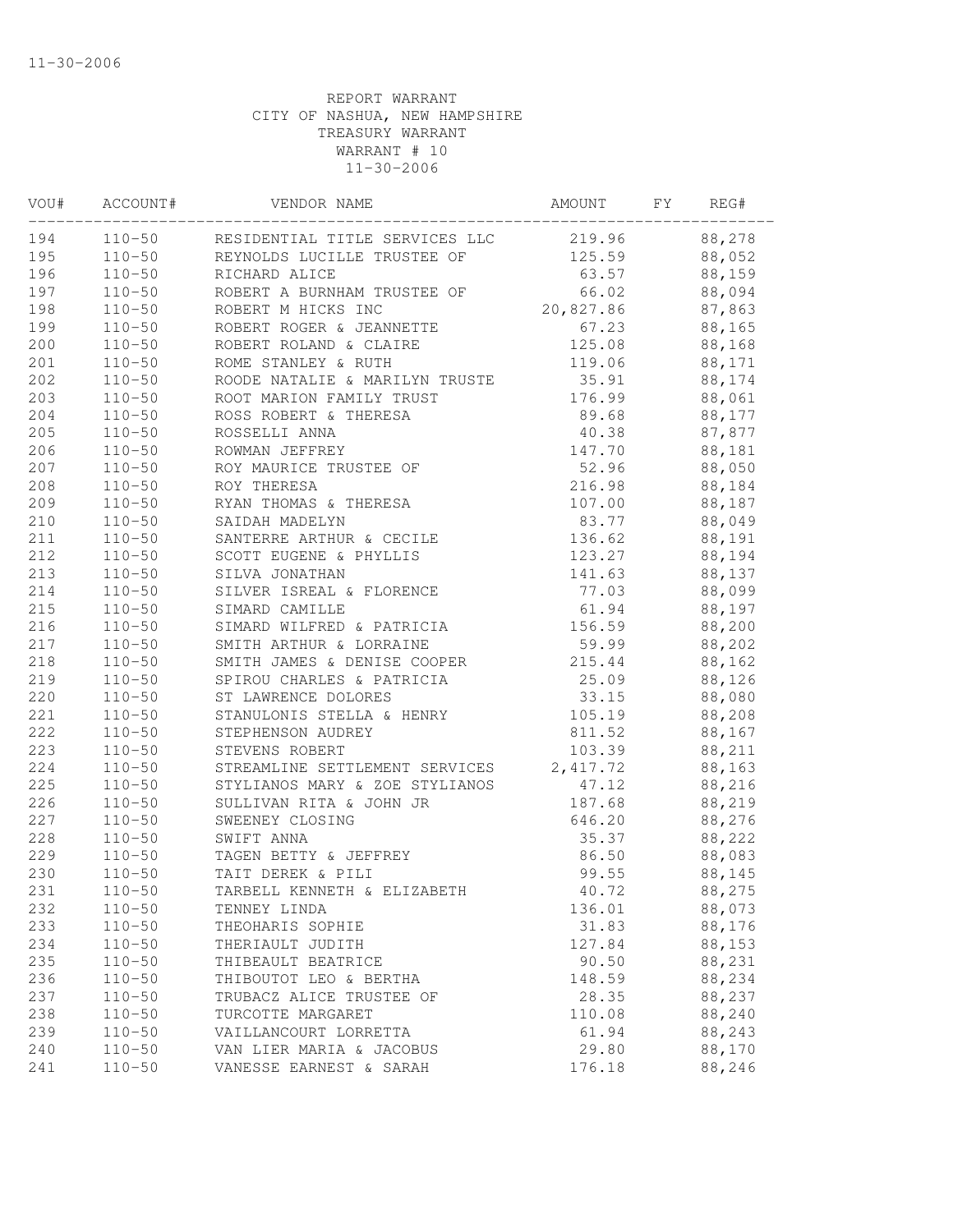| VOU#  | ACCOUNT#   | VENDOR NAME                                     | AMOUNT                  | FΥ | REG#       |
|-------|------------|-------------------------------------------------|-------------------------|----|------------|
| 242   | $110 - 50$ | VARNEY WILLILAM                                 | 135.38                  |    | 88,249     |
| 243   | $110 - 50$ | VERHOEF JOHN & ANNEKE                           | 57.07                   |    | 88,232     |
| 244   | $110 - 50$ | VONDETTE GENEVIEVE                              | 179.11                  |    | 88,251     |
| 245   | $110 - 50$ | WANDLESS JOAN                                   | 68.47                   |    | 88,253     |
| 246   | $110 - 50$ | WARREN DOROTHY FAMILY TRUST                     | 19.51                   |    | 88,179     |
| 247   | $110 - 50$ | WATSON CHARLOTTE & MARCIA GRAN                  | 27.23                   |    | 88,257     |
| 248   | $110 - 50$ | YORK ELIZABETH                                  | 38.15                   |    | 88,129     |
| 249   | $110 - 50$ | YUSKA PAUL                                      | 135.38                  |    | 88,223     |
| 250   | $110 - 50$ | ZULIANI VILMA                                   | 96.43                   |    | 88,070     |
| TOTAL | $110 - 50$ | PROPERTY TAX RECEIVABLE 2006                    |                         |    | 63, 341.12 |
| 251   | $151 - 23$ | PENNICHUCK WATER                                | 14.61                   |    | 88,747     |
| 252   | $151 - 23$ | PUBLIC SERVICE OF NH                            | 102.12                  |    | 88,784     |
| TOTAL | $151 - 23$ | A/R-VERMONT TRANSIT UTILITIES                   |                         |    | 116.73     |
| 253   | $170 - 00$ | NEW ENGLAND PAPER & SUPPLY                      | 270.96                  |    | 87,980     |
| TOTAL | $170 - 00$ | INVENTORY OF SUPPLIES                           |                         |    | 270.96     |
| 254   | $172 - 00$ | MELANSON HEATH & COMPANY PC                     | 3,300.00                |    | 87,909     |
| TOTAL | $172 - 00$ | FINANCIAL SERVICES SUSPENSE                     |                         |    | 3,300.00   |
| 255   | $176 - 06$ | PITNEY BOWES                                    | 6,000.00                |    | 88,660     |
| TOTAL | $176 - 06$ | POSTAGE METER                                   |                         |    | 6,000.00   |
| 256   | $214 - 1$  | NH RETIREMENT SYSTEM                            | 188,839.22              |    | 190        |
| TOTAL | $214 - 1$  | PENSION 1                                       |                         |    | 188,839.22 |
| 256   |            | 214-2 NH RETIREMENT SYSTEM                      | 86,633.32               |    | 190        |
|       |            | TOTAL 214-2 PENSION 2                           |                         |    | 86,633.32  |
| 256   |            | 214-4 NH RETIREMENT SYSTEM                      | 88,825.86 190           |    |            |
|       |            | TOTAL 214-4 PENSION 4 - POLICE<br>------------- | ----------------------- |    | 88,825.86  |
| 256   |            | 214-5 NH RETIREMENT SYSTEM                      | 81,204.21               |    | 190        |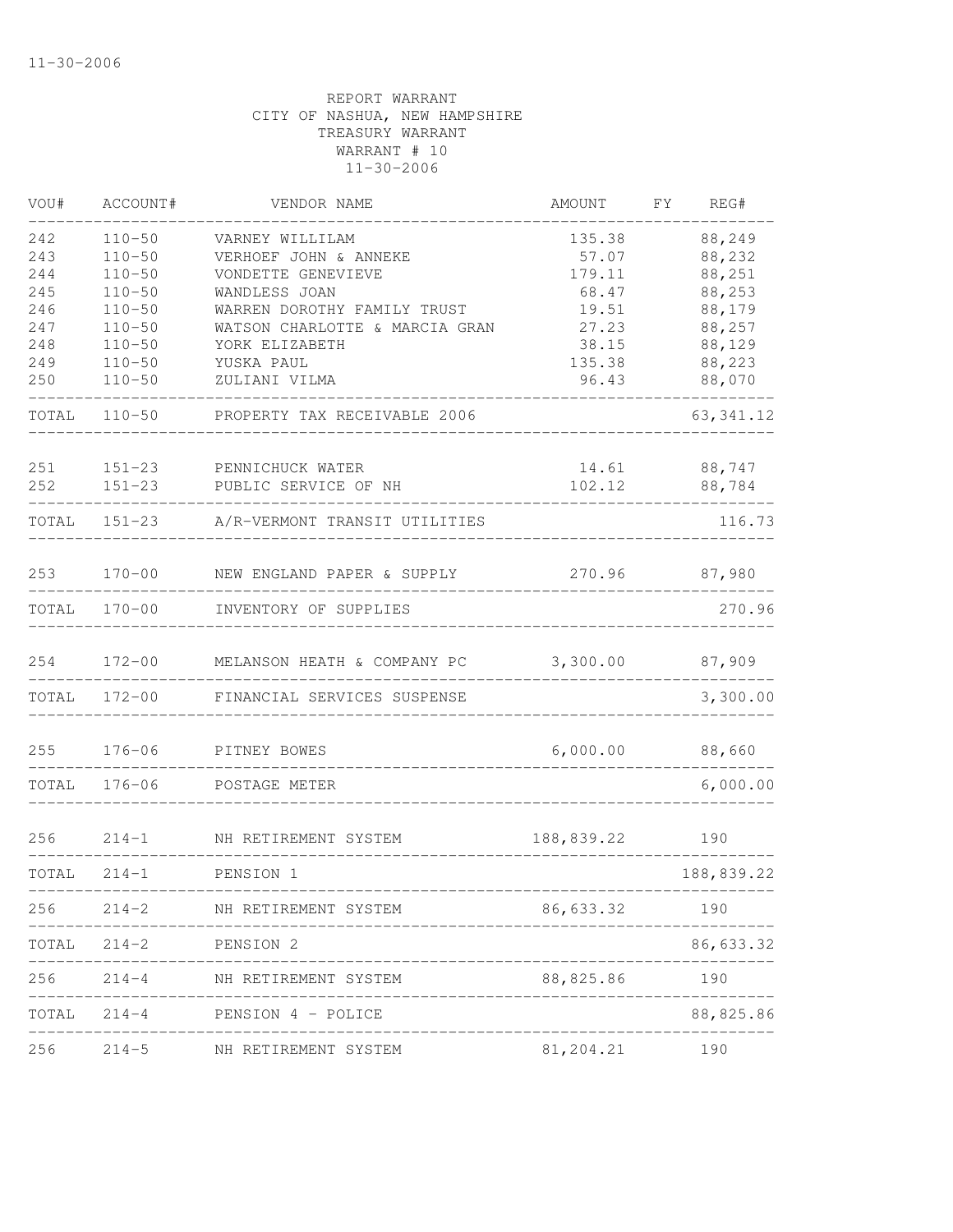| VOU#                                                 | ACCOUNT#                                                                                       | VENDOR NAME                                                                                                                                    | AMOUNT                                                                             | FY | REG#                                                                         |
|------------------------------------------------------|------------------------------------------------------------------------------------------------|------------------------------------------------------------------------------------------------------------------------------------------------|------------------------------------------------------------------------------------|----|------------------------------------------------------------------------------|
| TOTAL                                                | $214 - 5$                                                                                      | PENSION 4 - FIRE                                                                                                                               |                                                                                    |    | 81,204.21                                                                    |
| 256                                                  | $214 - 8$                                                                                      | NH RETIREMENT SYSTEM                                                                                                                           | 1,523.62                                                                           |    | 190                                                                          |
| TOTAL                                                | $214 - 8$                                                                                      | PENSION 8                                                                                                                                      |                                                                                    |    | 1,523.62                                                                     |
| 257                                                  | $214 - A$                                                                                      | ANTHEM BLUE CROSS BLUE SHIELD                                                                                                                  | 50,684.84                                                                          |    | 192                                                                          |
| TOTAL                                                | $214 - A$                                                                                      | BLUE CROSS HMO-SCHOOL                                                                                                                          |                                                                                    |    | 50,684.84                                                                    |
| 258                                                  | $214-B$                                                                                        | HARVARD PILGRIM HEALTH CARE                                                                                                                    | 11,700.04                                                                          |    | 194                                                                          |
| TOTAL                                                | $214 - B$                                                                                      | HARVARD COM HP-SCHOOL                                                                                                                          |                                                                                    |    | 11,700.04                                                                    |
| 259<br>260                                           | $214 - BD$<br>$214 - BD$                                                                       | FEDERAL RESERVE BANK OF CLEVEL<br>FEDERAL RESERVE BANK OF CLEVEL                                                                               | 250.00<br>600.00                                                                   |    | 87,706<br>87,709                                                             |
| TOTAL                                                | $214 - BD$                                                                                     | BONDS DEDUCTION                                                                                                                                |                                                                                    |    | 850.00                                                                       |
| 261<br>262<br>263                                    | $214 - BH$<br>$214 - BH$<br>$214 - BH$                                                         | ANTHEM BLUE CROSS BLUE SHIELD<br>ANTHEM BLUE CROSS BLUE SHIELD<br>ANTHEM BLUE CROSS BLUE SHIELD                                                | 35, 451.61<br>3, 443.52<br>16, 123.00                                              |    | 192<br>198<br>205                                                            |
| TOTAL                                                | $214 - BH$                                                                                     | BLUE/CROSS HMO- CITY                                                                                                                           |                                                                                    |    | 55,018.13                                                                    |
| 264<br>265<br>266<br>TOTAL                           | $214 - C$<br>$214-C$<br>$214 - C$<br>$214 - C$                                                 | ANTHEM BLUE CROSS BLUE SHIELD<br>ANTHEM BLUE CROSS BLUE SHIELD<br>ANTHEM BLUE CROSS BLUE SHIELD<br>B/C B/S J PLAN-DED SCHOOL                   | 1,091.85<br>968.00<br>641.29                                                       |    | 192<br>198<br>205<br>2,701.14                                                |
| 267<br>268<br>269<br>270<br>271<br>272<br>273<br>274 | $214-DC$<br>$214-DC$<br>$214-DC$<br>$214-DC$<br>$214-DC$<br>$214 - DC$<br>$214-DC$<br>$214-DC$ | COSTA PHILLIP A<br>COSTANTINI SHELLEY<br>DAVIS KRISTEN<br>DELANEY AMANDA<br>HOVEY DEBORAH<br>PARADIS KELLEY I<br>PERAULT DAVID<br>QUINNO KAREN | 115.41<br>1,000.00<br>1,538.17<br>192.31<br>600.00<br>192.31<br>208.56<br>1,000.00 |    | 88,306<br>87,788<br>87,902<br>87,905<br>87,987<br>87,840<br>87,876<br>87,874 |
| TOTAL                                                |                                                                                                | 214-DC DEPENDENT CARE DEDUCTION                                                                                                                |                                                                                    |    | 4,846.76                                                                     |
| 275                                                  |                                                                                                | 214-H NORTHEAST DELTA<br>----------------------                                                                                                | 898.80 195                                                                         |    |                                                                              |
| TOTAL                                                |                                                                                                | 214-H N.E.DELTA-SCHOOL                                                                                                                         |                                                                                    |    | 898.80                                                                       |
| 276                                                  |                                                                                                | 214-HC HARVARD PILGRIM HEALTH CARE                                                                                                             | 2,769.16                                                                           |    | 194                                                                          |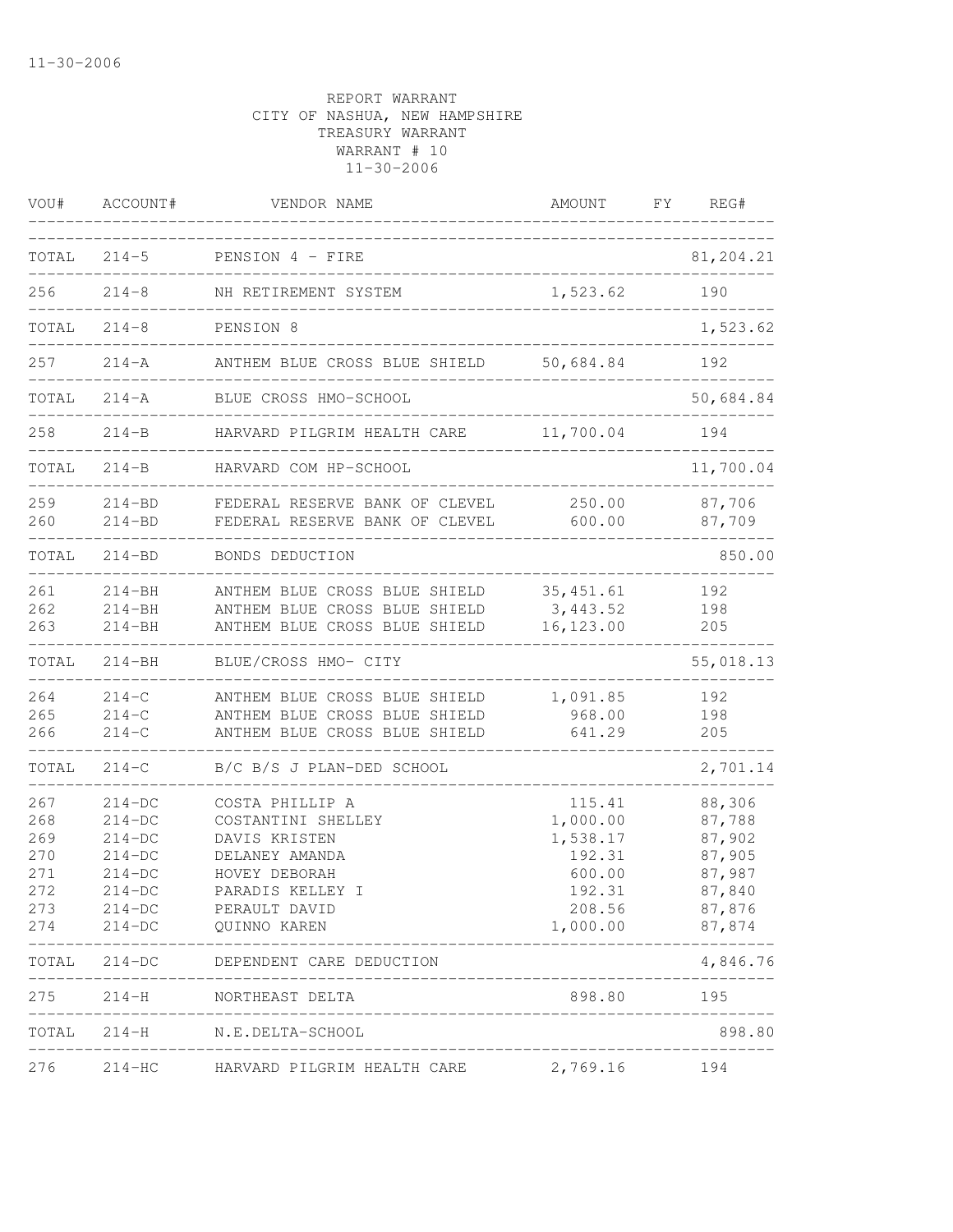| VOU#                     | ACCOUNT#                                             | VENDOR NAME                                                                                                       | AMOUNT                                          | FΥ<br>REG#                  |
|--------------------------|------------------------------------------------------|-------------------------------------------------------------------------------------------------------------------|-------------------------------------------------|-----------------------------|
| 277<br>278               | $214-HC$<br>$214-HC$                                 | HARVARD PILGRIM HEALTH CARE<br>HARVARD PILGRIM HEALTH CARE                                                        | 1,158.80<br>6,308.17                            | 202<br>206                  |
| TOTAL                    | $214-HC$                                             | HARVARD COM HP                                                                                                    |                                                 | 10,236.13                   |
| 279<br>280<br>281<br>282 | $214 - HJ$<br>$214 - HJ$<br>$214 - HJ$<br>$214 - HJ$ | ANTHEM BLUE CROSS BLUE SHIELD<br>ANTHEM BLUE CROSS BLUE SHIELD<br>ANTHEM BLUE CROSS BLUE SHIELD<br>BARRY ROBERT C | 67,578.53<br>16,446.04<br>66,018.42<br>220.07   | 192<br>198<br>205<br>87,762 |
| TOTAL                    | $214 - HJ$                                           | BC/BS J PLAN DED-CITY                                                                                             |                                                 | 150,263.06                  |
| 283                      | $214 - I$                                            | ANTHEM BLUE CROSS BLUE SHIELD                                                                                     | 40,838.59                                       | 192                         |
| TOTAL                    | $214 - I$                                            | B/C P.O.S-SCHOOL                                                                                                  |                                                 | 40,838.59                   |
| 284                      | $214 - J$                                            | ITT HARTFORD                                                                                                      | 7,374.02                                        | 200                         |
| TOTAL                    | $214-J$                                              | OPT LIFE SCHOOL                                                                                                   |                                                 | 7,374.02                    |
| 285                      | $214 - K$                                            | CHASE INSURANCE                                                                                                   | 97.00                                           | 197                         |
| TOTAL                    | $214 - K$                                            | KEMPER TERM LIFE INSURANCE                                                                                        |                                                 | 97.00                       |
| 286                      | $214 - L$                                            | ITT HARTFORD                                                                                                      | 1,169.14                                        | 200                         |
| TOTAL                    | $214 - L$                                            | TERM LIFE DEDUCTION                                                                                               |                                                 | 1,169.14                    |
| 287<br>288<br>289        | $214-P$<br>$214 - P$<br>$214-P$                      | NORTHEAST DELTA<br>NORTHEAST DELTA<br>NORTHEAST DELTA                                                             | 6, 139.03<br>165.57<br>771.03                   | 195<br>201<br>204           |
| TOTAL                    | $214-P$                                              | NORTHEAST DELTA DEDUCTION                                                                                         |                                                 | 7,075.63                    |
| 290<br>291<br>292<br>293 | $214 - PO$<br>$214 - PQ$<br>$214 - PO$<br>$214 - PO$ | ANTHEM BLUE CROSS BLUE SHIELD<br>ANTHEM BLUE CROSS BLUE SHIELD<br>ANTHEM BLUE CROSS BLUE SHIELD<br>BARRY ROBERT C | 34,909.22<br>65, 161.65<br>107,455.20<br>597.18 | 192<br>198<br>205<br>87,762 |
| TOTAL                    |                                                      | 214-PO BC/BS POINT OF SERV- CITY                                                                                  |                                                 | 208, 123. 25                |
| 294                      | $214 - TD$                                           | NORTHEAST DELTA<br>____________________                                                                           | 15,841.96                                       | 195                         |
| TOTAL                    |                                                      | 214-TD TEACHER DENTAL                                                                                             |                                                 | 15,841.96                   |
| 295                      | $214-TK$                                             | ITT HARTFORD                                                                                                      | 6,105.00                                        | 200                         |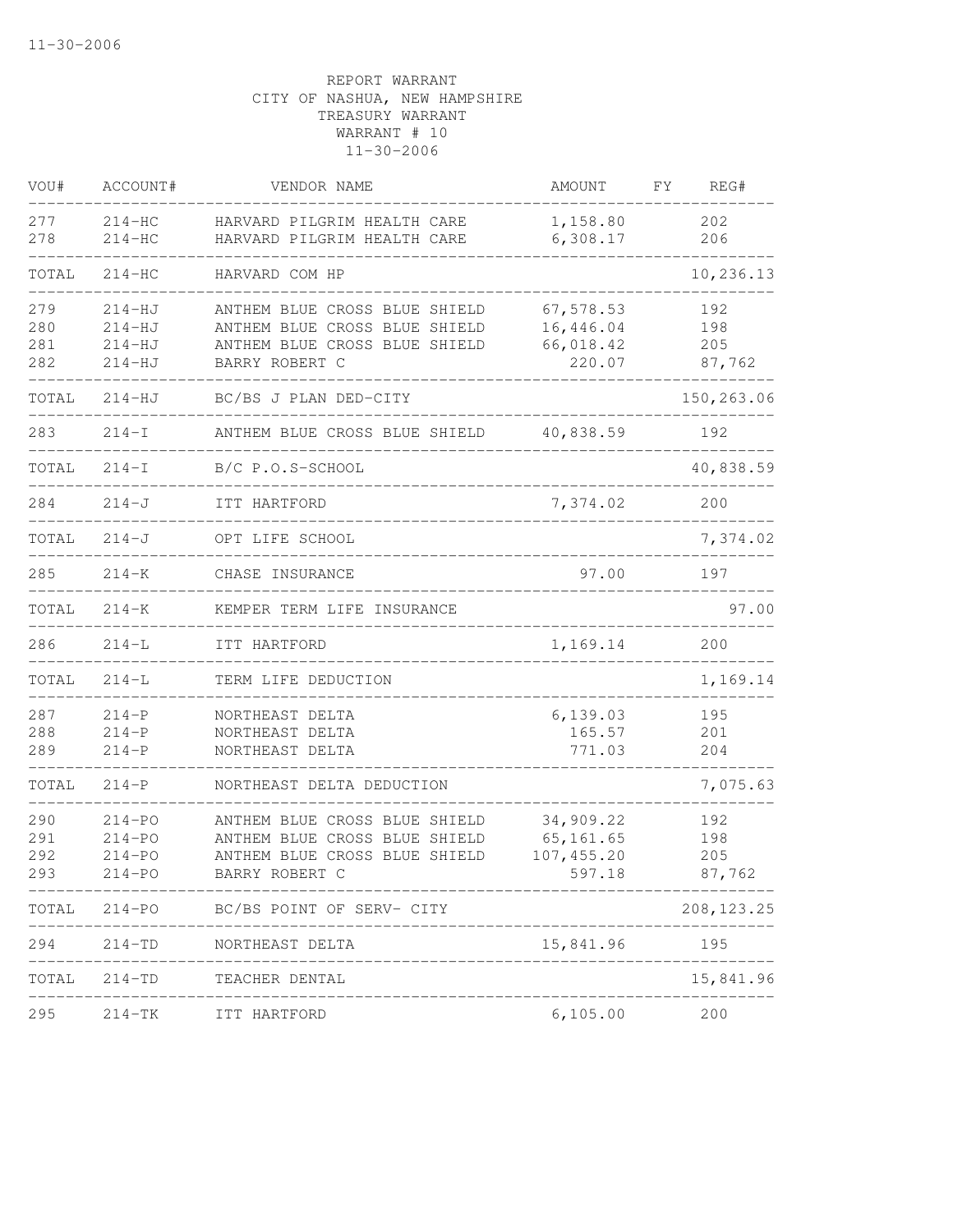|                                        | VOU# ACCOUNT#                                                                    | VENDOR NAME                                                                                                          | AMOUNT FY REG#                                     |                                                          |
|----------------------------------------|----------------------------------------------------------------------------------|----------------------------------------------------------------------------------------------------------------------|----------------------------------------------------|----------------------------------------------------------|
|                                        |                                                                                  | TOTAL 214-TK OPTIONAL LIFE DEDUCTION                                                                                 |                                                    | 6,105.00                                                 |
|                                        |                                                                                  | 296 214-W BOSTON MUTUAL LIFE INSURANCE 13,912.88 199                                                                 |                                                    |                                                          |
|                                        |                                                                                  | TOTAL 214-W WHOLE LIFE DEDUCTION                                                                                     |                                                    | 13,912.88                                                |
|                                        |                                                                                  | 297 257-00 HARRY W WELLS & SON<br>298 257-00 TEJADO FRANKLIN                                                         | 44.00                                              | 88,169<br>10.00 88,186                                   |
|                                        |                                                                                  | TOTAL 257-00 MV REFUND PENDING                                                                                       |                                                    | 54.00                                                    |
| 299<br>300<br>301<br>302<br>303<br>304 | $258 - 00$<br>$258 - 00$<br>$258 - 00$<br>$258 - 00$<br>$258 - 00$<br>$258 - 00$ | LAFLAMME JANET<br>MACEACHERN TERRI A<br>MCGEE ERIC S<br>OUELLETTE STEVEN J<br>SOBECKY NINA J<br>SULLIVAN CHRISTINE M | 35.00<br>55.00<br>25.00<br>25.00<br>70.00<br>10.00 | 88,172<br>88,189<br>88,175<br>88,178<br>88,193<br>88,183 |
|                                        |                                                                                  | TOTAL 258-00 TVB REFUND PENDING                                                                                      |                                                    | 220.00                                                   |
|                                        |                                                                                  | 189,48 288-00 M & N SPORTS LLC<br>TOTAL 288-00 SCHOOL SUSPENSE ACCOUNT                                               | 2,246.25 87,941                                    |                                                          |
|                                        |                                                                                  |                                                                                                                      |                                                    | 2,246.25                                                 |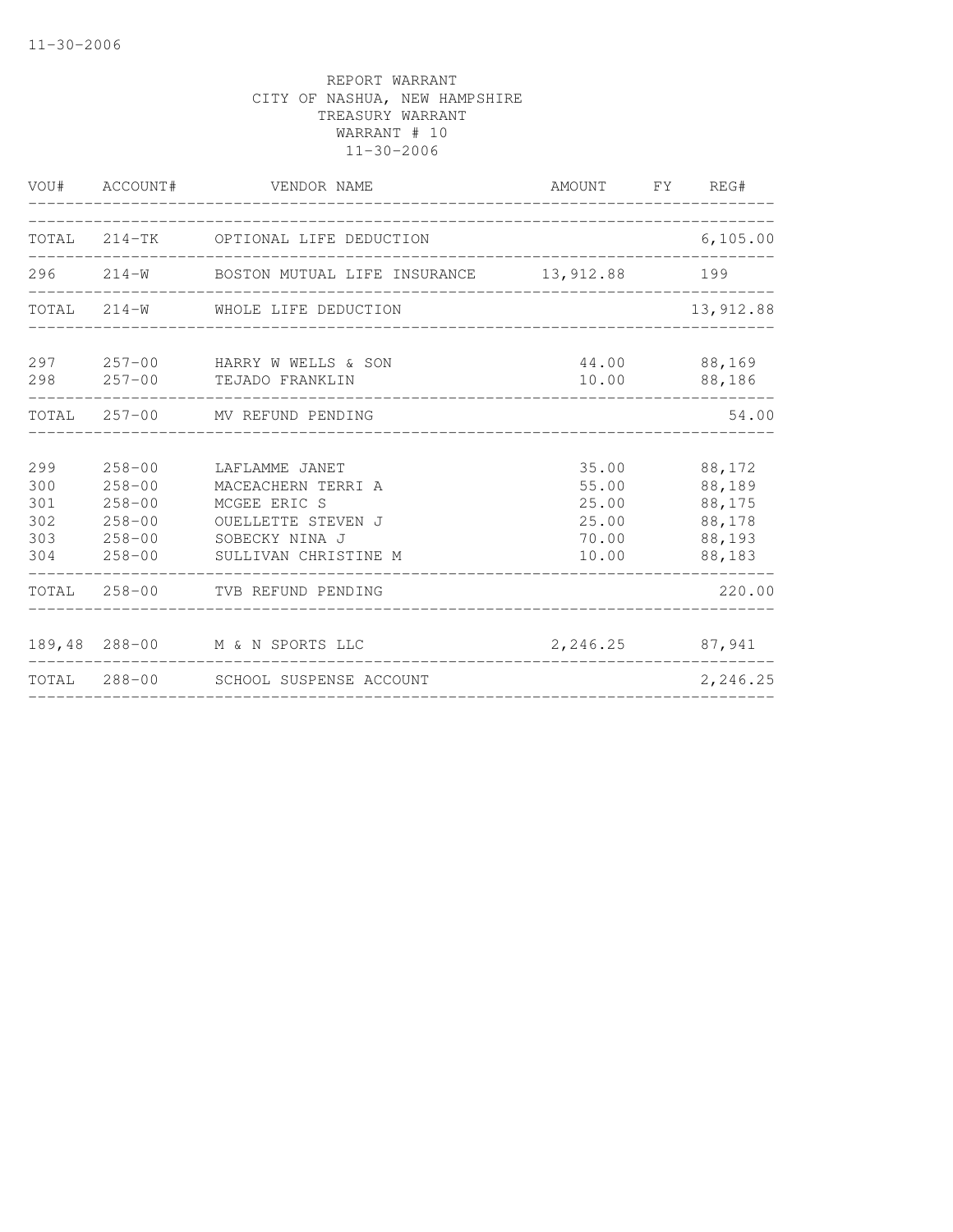|            |                        | VOU# ACCOUNT# VENDOR NAME                                   | AMOUNT FY REG#           |                                                 |
|------------|------------------------|-------------------------------------------------------------|--------------------------|-------------------------------------------------|
|            |                        | 189,484 3047-49075 STAPLES BUSINESS ADVANTAGE -41.10 88,327 |                          |                                                 |
|            |                        | TOTAL 304 ALTERNATIVE SCHOOL                                |                          | $-41.10$                                        |
| 305        |                        | 305-59100 ANDERSON CECIL                                    |                          | 287.50 87,948<br>287.50 87,867<br>287.50 87,947 |
| 306        | 305-59100              | JEYNES MIKE                                                 |                          |                                                 |
| 307        | 305-59100              | JOHNSON PETER N                                             |                          |                                                 |
| 308        | 305-59100              | RULE BROADCAST SYSTEMS 693.00 87,708                        |                          |                                                 |
| 309        |                        | 305-59100 SHAHOOD THOMAS W III                              | 150.00 87,911            |                                                 |
|            |                        | 310 305-59100 WALLENT FRANK J                               | 50.00 87,823             |                                                 |
|            |                        |                                                             | _______________________  |                                                 |
|            |                        | TOTAL 305 SRF - CIVIC & COMM ACTIVITIES                     |                          | 1,830.50                                        |
| 312        |                        | 308-83012 ANTHEM BLUE CROSS BLUE SHIELD 65,707.91 192       |                          |                                                 |
| 313        |                        | 308-83012 ANTHEM BLUE CROSS BLUE SHIELD 120, 918.14         |                          | 198                                             |
| 314        | 308-83012              | ANTHEM BLUE CROSS BLUE SHIELD 156,710.87                    |                          | 205                                             |
| 315        | 308-83013              | ANTHEM BLUE CROSS BLUE SHIELD 88,112.68                     |                          | 192                                             |
| 316        | 308-83013              | ANTHEM BLUE CROSS BLUE SHIELD                               | 136,188.86               | 198                                             |
| 317        | 308-83013              | ANTHEM BLUE CROSS BLUE SHIELD                               | 169, 153. 44             | 205                                             |
| 318        | 308-83014              | RESOURCE MANAGEMENT CONSULTANT                              | 6,426.00 87,971          |                                                 |
| 318        | 308-83015              | RESOURCE MANAGEMENT CONSULTANT 13,566.00 87,971             |                          |                                                 |
| 319        | 308-83016              | HARVARD PILGRIM HEALTH CARE                                 | 30,358.89                | 194                                             |
| 320        | 308-83016              | HARVARD PILGRIM HEALTH CARE<br>HARVARD PILGRIM HEALTH CARE  | 30, 299.83               | 202                                             |
| 321        | 308-83016              | HARVARD PILGRIM HEALTH CARE 25,005.51                       |                          | 206                                             |
| 322        | 308-83017              | HARVARD PILGRIM HEALTH CARE                                 | 36,041.17                | 194                                             |
| 323        | 308-83017              | HARVARD PILGRIM HEALTH CARE                                 | 36,854.18                | 202                                             |
| 324        | 308-83017              | HARVARD PILGRIM HEALTH CARE                                 | 19,276.10                | 206                                             |
| 325        | 308-83019              | ANTHEM BLUE CROSS BLUE SHIELD                               | 5,276.50                 | 192                                             |
| 326        | 308-83019              | ANTHEM BLUE CROSS BLUE SHIELD                               | 32,740.82                | 198                                             |
| 327        | 308-83019              | ANTHEM BLUE CROSS BLUE SHIELD                               | 62, 918.15<br>16, 696.64 | 205                                             |
| 328        | 308-83020              | NORTHEAST DELTA                                             |                          | 195                                             |
| 329        | 308-83020              | NORTHEAST DELTA                                             | 10,582.38                | 201                                             |
| 330        | 308-83020              | NORTHEAST DELTA                                             | 13,695.57                | 204                                             |
| 331        | 308-83021              | NORTHEAST DELTA                                             | 3, 163. 17               | 195                                             |
| 332        | 308-83021              | NORTHEAST DELTA                                             | 1,420.85                 | 201                                             |
| 333        | 308-83021              | NORTHEAST DELTA                                             | 3,044.71                 | 204                                             |
| 334        | 308-83022              | NORTHEAST DELTA                                             | 113,092.22               | 195                                             |
| 335        | 308-83025              | JOHN R SHARRY INC                                           | 4,500.00                 | 87,958                                          |
| 336        | 308-83030              | ITT HARTFORD                                                | 8,216.16                 | 200                                             |
| 336        | 308-83031              | ITT HARTFORD                                                | 12,120.86                | 200                                             |
| 337        | 308-83040              | FRED C CHURCH INC                                           | 103.20                   | 188                                             |
| 338        | 308-83051              | ANDERSON CAROLYN RUTH                                       | 3,131.86                 | 88,260                                          |
| 339        | 308-83053              | APPLE NASHUA<br>W/C<br>ASSOCIATED RADIOLOGISTS PA           | 5,292.00                 | 87,806<br>88,301                                |
| 340<br>341 | 308-83053<br>308-83053 | W/<br>DARTMOUTH-HITCHCOCK CLINIC                            | 49.00<br>119.00          | 88,359                                          |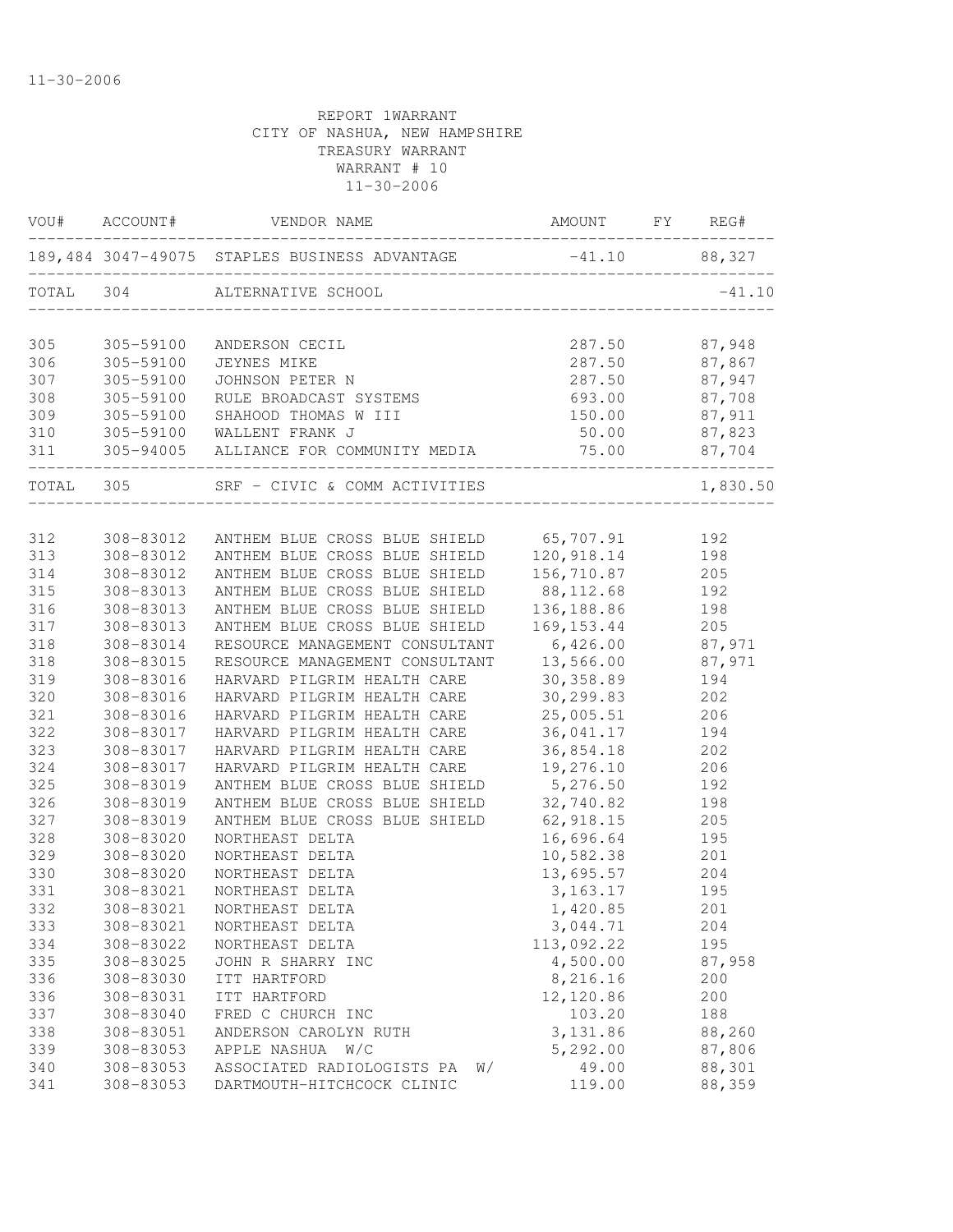| WOU#  | ACCOUNT#                      | VENDOR NAME                                                                              | AMOUNT             | FY<br>REG#       |
|-------|-------------------------------|------------------------------------------------------------------------------------------|--------------------|------------------|
| 342   | 308-83053                     | DION ROBERT                                                                              | 10.00              | 87,996           |
| 343   | 308-83053                     | FOUR SEASONS ORTHOPAEDIC CTR                                                             | 591.00             | 88,332           |
| 344   | 308-83053                     | GREATER NASHUA EMERGENCY PHYS                                                            | 226.00             | 88,325           |
| 345   | 308-83053                     | INFUSION SOLUTIONS INC                                                                   | 430.00             | 87,837           |
| 346   | 308-83053                     | LINASTAS DAVID DR<br>W/C                                                                 | 169.00             | 88,391           |
| 347   | 308-83053                     | NASHUA RADIOLOGY PA<br>W/C                                                               | 35.00              | 88,302           |
| 348   | 308-83053                     | NH SPINE INSTITUTE                                                                       | 821.00             | 88,802           |
| 349   | 308-83053                     | OCCUPATIONAL HEALTH CTRS SOUTH                                                           | 152.43             | 87,913           |
| 350   | 308-83053                     | SO NH REGIONAL MEDICAL CENTER                                                            | 4,833.46           | 88,303           |
| 351   | 308-83053                     | ST JOSEPH'S HOSPITAL W/C                                                                 | 2,919.55           | 87,798           |
| 352   | 308-83053                     | TEEBOOM KEVIN                                                                            | 400.00             | 87,986           |
| 353   | 308-83053                     | WOLF RALPH R<br>W/C<br>MD                                                                | 158.00             | 88,311           |
| 354   | 308-83054                     | CRONIN NANCY                                                                             | 384.48             | 88,002           |
| 355   | 308-83054                     | MASSACHUSETTS GENERAL PHYSICIA                                                           | 474.00             | 87,985           |
| 356   | 308-83054                     | OCCUPATIONAL HEALTH CTRS SOUTH                                                           | 262.11             | 87,913           |
| 357   | 308-83054                     | POLIVY KENNETH DR<br>W/C                                                                 | 250.00             | 88,316           |
| 358   | 308-83054                     | SO NH REGIONAL MEDICAL CENTER                                                            | 157.60             | 88,303           |
| 359   | 308-83055                     | DEVINE MILLIMET & BRANCH PA W                                                            | 830.34             | 88,308           |
| 360   | 308-83055                     | TREASURER STATE OF NH<br>W/C                                                             | 69.25              | 88,788           |
| 361   | 308-83056                     | ST JOSEPH BUSINESS & HEALTH                                                              | 350.00             | 87,898           |
| 362   | 308-83057                     | DEVINE MILLIMET & BRANCH                                                                 | 691.81             | 87,951           |
| 363   | 308-83057                     | LEMIEUX MAUREEN                                                                          | 137.61             | 88,661           |
| 364   | 308-83057                     | PRIMA                                                                                    | 395.00             | 88,741           |
| 365   | 308-83064                     | DEVINE MILLIMET & BRANCH PA<br>W                                                         | 1,632.82           | 88,308           |
| 366   | 308-83075                     | LONESCU CHRISTIAN                                                                        | 1,645.00           | 88,258           |
| 367   | 308-83075                     | SO NH REGIONAL MEDICAL CENTER                                                            | 269.05             | 88,303           |
| 368   |                               | 308-83077 AMERICAN STOP LOSS                                                             | 40,842.62          | 196              |
| 369   | 308-83102                     | SCANSTAT TECHNOLOGIES                                                                    | 15.00              | 88,204           |
| TOTAL | 308                           | SRF - INSURANCE                                                                          |                    | 1,289,934.80     |
|       |                               | 189,485 3086-49050 BLAUVELT DARCY                                                        | 225.30             | 88,570           |
|       | 189,486 3086-49075            | STAPLES BUSINESS ADVANTAGE                                                               | 12.99              | 88,327           |
|       | 3086-82025                    | NH RETIREMENT SYSTEM                                                                     | 388.48             | 190              |
|       | 3086-83009                    | NORTHEAST DELTA                                                                          | 79.99              | 195              |
|       | 3086-83031                    | ITT HARTFORD                                                                             | 28.84              | 200              |
|       |                               | 189,487 3086-91040 BYRANT NOEL                                                           | 112.14             | 88,590           |
|       |                               | 189,488 3086-91040 COTE RICHARD                                                          |                    |                  |
|       |                               | 189,489 3086-91040 DRAPEAU PATTI                                                         | 1,178.73<br>115.70 | 88,422<br>88,589 |
|       |                               |                                                                                          |                    |                  |
| TOTAL | 308                           | JAVITS GRANT PROGRAM                                                                     |                    | 2,142.17         |
|       |                               |                                                                                          |                    |                  |
|       | 189,490 3097-41015 PETTY CASH |                                                                                          | 2.79               | 88,662<br>88,327 |
|       |                               | 189,491 3097-41015 STAPLES BUSINESS ADVANTAGE<br>189,492 3097-44005 ACE PRINTING COMPANY | 246.89<br>420.00   | 88,329           |
|       |                               | 189,493 3097-49075 BLUE RIBBON MAINTENANCE SUPPLI                                        | 1,459.41           | 88,468           |
|       |                               |                                                                                          |                    |                  |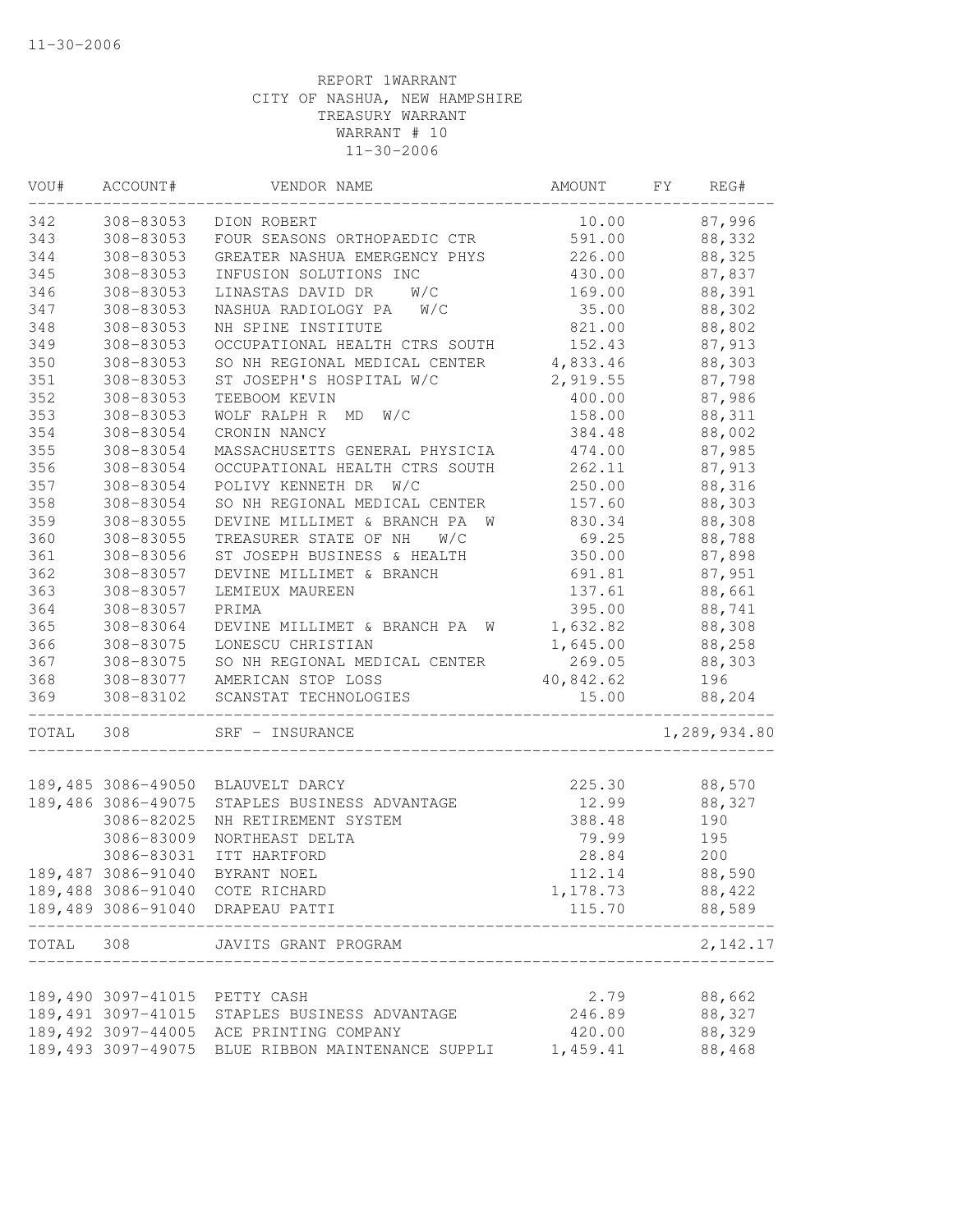| VOU#      | ACCOUNT#                   | VENDOR NAME                                           | AMOUNT     | FY<br>REG# |  |
|-----------|----------------------------|-------------------------------------------------------|------------|------------|--|
|           | 189,494 3097-49075         | CENTRAL PAPER PRODUCTS CO                             | 8,578.49   | 88,641     |  |
|           | 189,495 3097-49085         | COCA COLA                                             | 4,378.60   | 88,452     |  |
|           | 189,496 3097-49085         | COSTA FRUIT & PRODUCE CO INC                          | 11,796.91  | 88,656     |  |
|           | 189,496 3097-49085         | COSTA FRUIT & PRODUCE CO INC                          | 17, 185.73 | 88,657     |  |
|           | 189,496 3097-49085         | COSTA FRUIT & PRODUCE CO INC                          | 13,768.86  | 88,658     |  |
|           | 189,497 3097-49085         | FANTINI BAKING CO., INC.                              | 2,612.78   | 88,550     |  |
|           | 189,497 3097-49085         | FANTINI BAKING CO., INC.                              | 2,763.53   | 88,551     |  |
|           | 189,498 3097-49085         | FRUITICANA, LLC                                       | 96.31      | 88,578     |  |
|           | 189,499 3097-49085         | GARELICK FARMS-LYNN                                   | 19,493.41  | 88,298     |  |
|           | 189,500 3097-49085         | GILL'S PIZZA CO.                                      | 11,801.05  | 88,524     |  |
|           | 189,501 3097-49085         | <b>GUSTIN KAREN</b>                                   | 36.00      | 88,501     |  |
|           | 189,502 3097-49085         | M SAUNDERS INC                                        | 6, 280.60  | 88,508     |  |
|           | 189,502 3097-49085         | M SAUNDERS INC                                        | 1,353.44   | 88,509     |  |
|           | 189,503 3097-49085         | MCKEE FOODS CORP                                      | 391.00     | 87,920     |  |
|           | 189,504 3097-49085         | NEW ENGLAND ICE CREAM                                 | 3,040.90   | 88,538     |  |
|           | 189,505 3097-49085         | ORIGINAL CRISPY PIZZA CRUST CO                        | 120.79     | 87,975     |  |
|           | 189,506 3097-49085         | PETTY CASH                                            | 108.66     | 88,662     |  |
|           | 189,507 3097-49085         | SUNOPTA FOOD GROUP                                    | 609.20     | 88,594     |  |
|           | 189,508 3097-49085         | SURPLUS DISTRIBUTION SECTION                          | 2,487.10   | 88,283     |  |
|           | 189,509 3097-64045         | COMPUTER HUT                                          | 172.95     | 88,645     |  |
|           | 189,510 3097-64335         | NORTHEAST FOOD SVC EQUIPMENT &                        | 480.76     | 87,787     |  |
|           | 189,511 3097-707           | NOVIELLO KIM                                          | 38.50      | 88,595     |  |
|           | 189,512 3097-74092         | HOBART SERVICE                                        | 666.95     | 87,769     |  |
|           | 189,513 3097-74092         | NORTHEAST FOOD SVC EQUIPMENT &                        | 73.33      | 87,787     |  |
|           | 3097-82025                 | NH RETIREMENT SYSTEM                                  | 4,004.97   | 190        |  |
|           | 3097-83031                 | ITT HARTFORD                                          | 116.20     | 200        |  |
|           | 189,514 3097-91005         | SLOSEK ODETTE                                         | 28.81      | 88,440     |  |
|           | 189,515 3097-94005         | MARCOTTE ANGELA                                       | 65.00      | 88,458     |  |
| TOTAL     | 309                        | SRF - FOOD SERVICES                                   |            | 114,679.92 |  |
|           | 189,516 3117-78007 LVR INC |                                                       | 202.71     | 88,449     |  |
| TOTAL 311 |                            | DRIVER'S EDUCATION                                    |            | 202.71     |  |
|           |                            |                                                       |            | 88,561     |  |
|           |                            | 189,517 3118-49050 PAPANICOLAU MICHELLE               | 43.22      |            |  |
|           |                            | TOTAL 311 SUMMER SCHOOL<br>__________________________ |            | 43.22      |  |
| 375       |                            | 312-41015 COMPUTER MANAGEMENT SYSTEMS                 | 414.67     | 88,310     |  |
| 376       | 312-43005                  | PRINTGRAPHICS OF MAINE                                | 737.50     | 193        |  |
| 377       | $312 - 705$                | D & R TOWING INC                                      | 550.00     | 88,619     |  |
| 378       | 312-705                    | DECELLES AUTO CLINIC INC                              | 95.00      | 88,348     |  |
|           |                            |                                                       |            |            |  |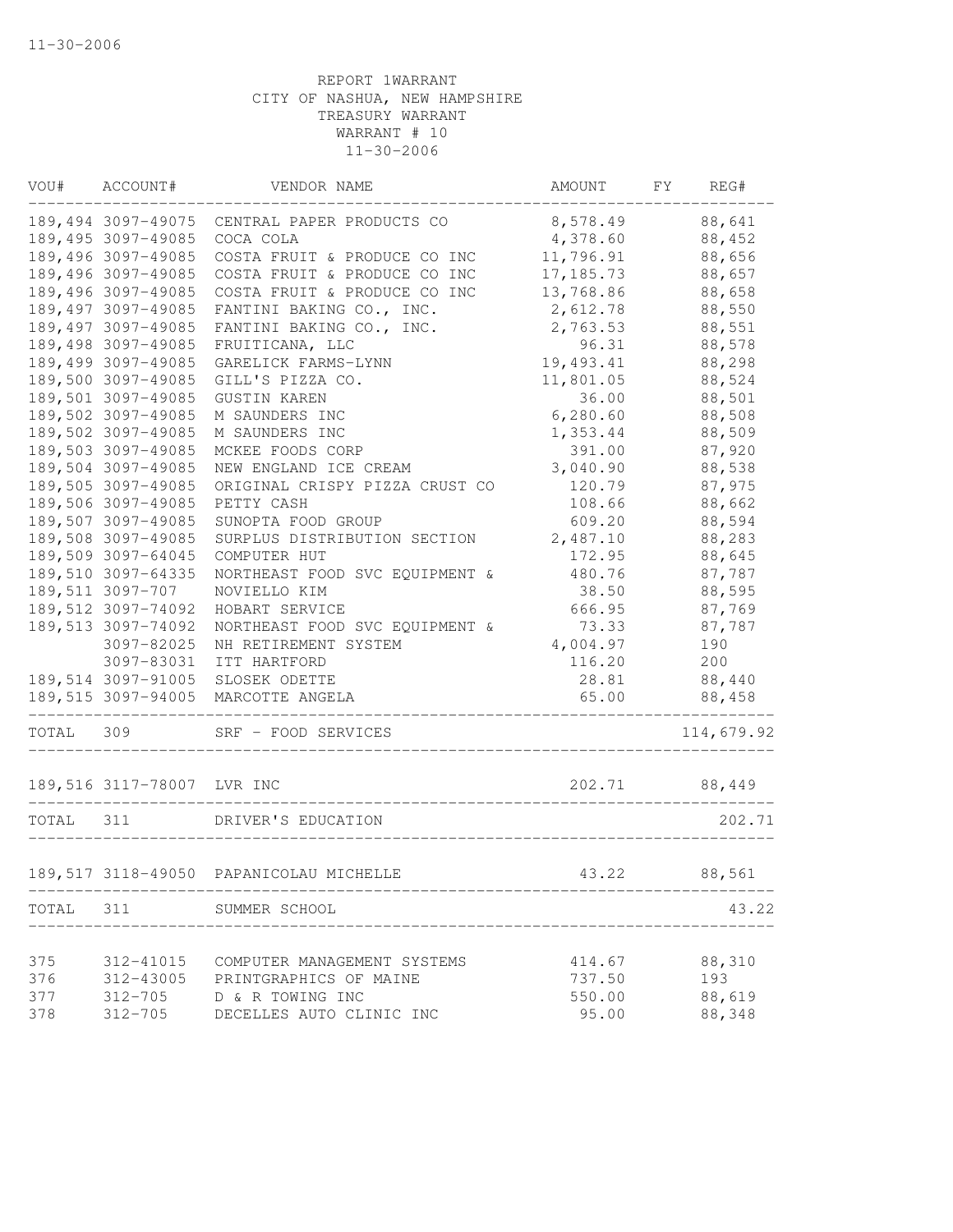|     |                                | VOU# ACCOUNT# VENDOR NAME                                       | AMOUNT FY REG#                     |              |
|-----|--------------------------------|-----------------------------------------------------------------|------------------------------------|--------------|
|     |                                | TOTAL 312 SRF - FINANCIAL SERVICES                              |                                    | 1,797.17     |
|     | 189,518 3122-705 SIAS MARIE    | 189,519 3122-91040 PAPANICOLAU MICHELLE                         | 46.47 88,561                       | 75.00 88,607 |
|     |                                | TOTAL 312 ADULT ED/CONTINUING ED                                | _______________________________    | 121.47       |
|     |                                | 189,520 3132-91040 DROLET KATHLEEN                              | _______________________________    | 86.69 88,441 |
|     |                                | TOTAL 313 TRAINING FOR ALL TEACHERS                             | __________________________________ | 86.69        |
|     | ______________________________ | 379 320-01340 HUNT MEMORIAL BUILDING                            | 66.94 88,346                       |              |
|     | TOTAL 320                      | SRF - HUNT BUILDING                                             |                                    | 66.94        |
|     |                                | 3245-82025 NH RETIREMENT SYSTEM<br>____________________________ | 186.62 190                         |              |
|     |                                | TOTAL 324 YOUTH SAFE HAVEN-PAL                                  |                                    | 186.62       |
| 381 | 331-01430                      | NEXTEL COMMUNICATIONS                                           | 250.52                             | 88,752       |
| 382 | 331-01500                      | LAW REALTY CO INC                                               | 400.00                             | 88,782       |
| 383 | 331-01500                      | RAPID REAL ESTATE LLC                                           | 1,400.00                           | 88,761       |
| 384 | $331 - 309$                    | FRIGHT REST                                                     | 80.16                              | 88,760       |
| 385 | $331 - 309$                    | RAVGIALA CAROL A                                                | 59.97                              | 88,664       |
| 386 | 331-31050                      | VERIZON WIRELESS                                                | 134.64                             | 88,755       |
| 387 | 331-59100                      | COMCAST                                                         | 107.00                             | 88,777       |
| 388 | 331-64192                      | GRAYBAR                                                         | 184.30                             | 87,974       |
| 389 | $331 - 701$                    | UNITED STATES ATTORNEY'S OFFIC                                  | 947.66                             | 88,770       |
| 390 | 331-74035                      | NTI LAW ENFORCEMENT SYSTEMS                                     | 500.00                             | 88,723       |
| 391 | 331-78007                      | CARPARTS OF NASHUA                                              | 63.29                              | 87,749       |
| 392 | 331-78007                      | GOODYEAR AUTO SERVICE CENTER                                    | 658.72                             | 87,722       |
| 393 | 331-78007                      | GRAPPONE AUTO JUNCTION                                          | 23.80                              | 88,655       |
| 394 | 331-78007                      | HEFFERAN TIMOTHY                                                | 11.28                              | 88,663       |
| 395 | 331-78007                      | NORTHERN FOREIGN CAR PARTS INC                                  | 361.61                             | 88,659       |
| 396 | 331-78007                      | ROBBINS AUTO PARTS INC                                          | 92.43                              | 87,995       |
| 397 | 331-78007                      | TOWERS MOTOR PARTS CORP                                         | 11.84                              | 88,345       |
| 398 | 331-82030                      | NH RETIREMENT SYSTEM                                            | 5,198.10                           | 190          |
| 399 | 331-94005                      | INT'L ASSOC OF UNDERCOVER OFFI                                  | 950.00                             | 88,774       |
| 400 | 331-98036                      | TRIANGLE CREDIT UNION                                           | 1,502.00                           | 88,771       |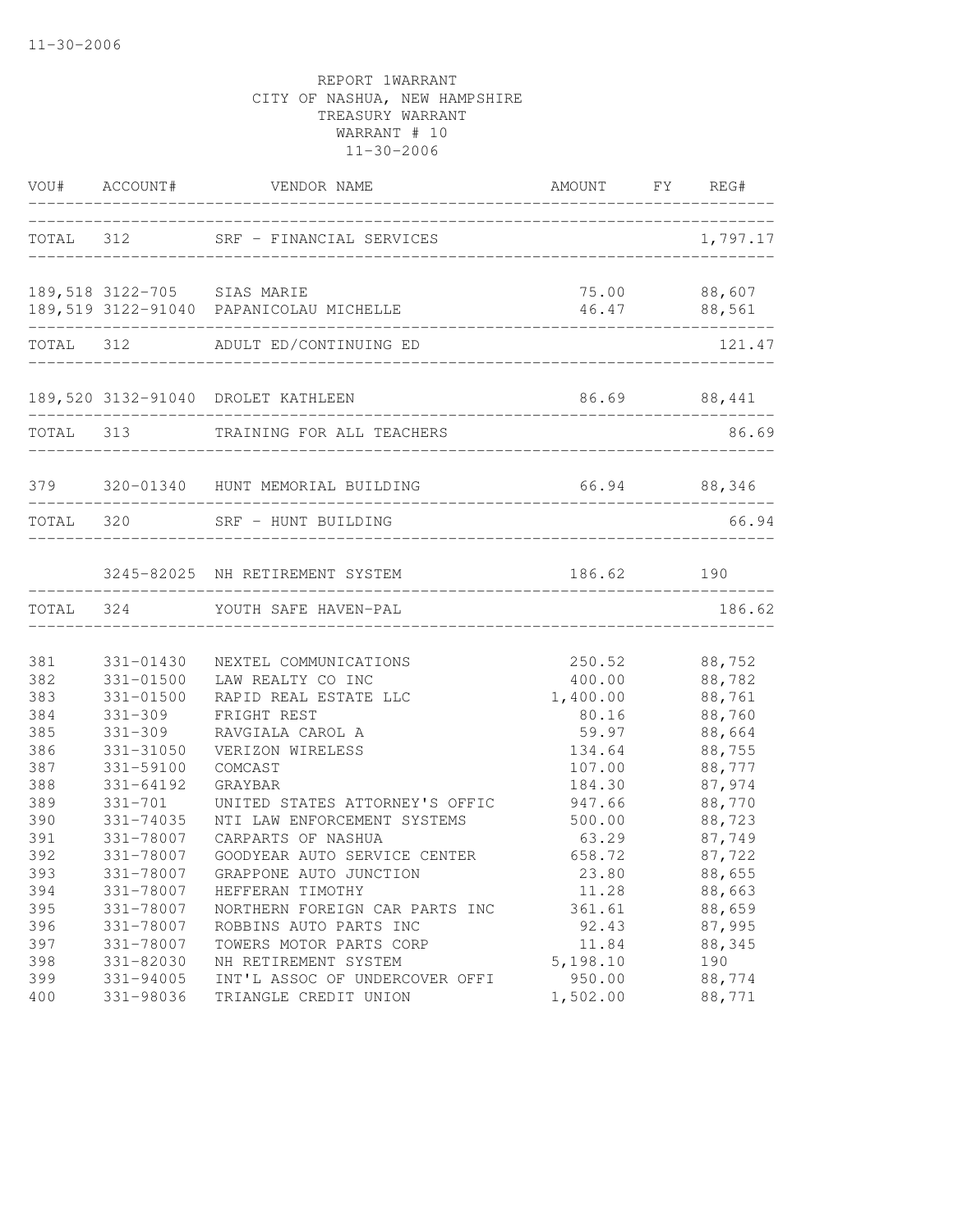|                          | VOU# ACCOUNT#                                    | VENDOR NAME                                                                                       | AMOUNT FY REG#                        |                                      |
|--------------------------|--------------------------------------------------|---------------------------------------------------------------------------------------------------|---------------------------------------|--------------------------------------|
|                          | TOTAL 331                                        | SRF - POLICE DEPARTMENT                                                                           |                                       | 12,937.32                            |
| 401                      | 332-64192 ARAMSCO                                |                                                                                                   | 519.99                                | 87,926                               |
| TOTAL                    | 332                                              | SRF - FIRE DEPARTMENT                                                                             |                                       | 519.99                               |
|                          |                                                  | 189,521 3347-49075 LAMERE MARIE                                                                   | 11.55                                 | 88,486                               |
| TOTAL 334                |                                                  | TITLE I SCHL IMPRV AMHERST ST                                                                     |                                       | 11.55                                |
|                          | 189,522 3357-49050<br>3357-82025                 | WILSON LANGUAGE TRAINING CORP<br>NH RETIREMENT SYSTEM<br>3357-83031 ITT HARTFORD                  | 137.44<br>27.44                       | 531.30 88,522<br>190<br>200          |
| TOTAL 335                |                                                  | TITLE IB READ 1ST MT PLEASANT                                                                     |                                       | 696.18                               |
|                          |                                                  | 189,523 3387-56035 RIVIER COLLEGE                                                                 | 500.00                                | 88,756                               |
| TOTAL                    | 338                                              | TITLE IV SDF YOUTH COUNCIL                                                                        |                                       | 500.00                               |
| 404<br>405<br>406<br>407 | 341-01966<br>341-41015<br>341-94014<br>341-94014 | SOUTHERN NEW HAMPSHIRE<br>STAPLES BUSINESS ADVANTAGE<br>ARIAS DONNA<br>ETKIND PAUL                | 8,966.02<br>199.57<br>44.73<br>170.14 | 88,776<br>88,390<br>87,960<br>87,847 |
| TOTAL                    | 341                                              | SRF - COMMUNITY SERVICES                                                                          |                                       | 9,380.46                             |
| 408<br>409<br>410        | 342-41015<br>342-47010<br>342-91025              | STAPLES BUSINESS ADVANTAGE<br>NH MEDICAL/DENTAL SUPPLY LLC/D<br>PORRES LUIS<br>------------------ | 70.00<br>55.49<br>73.43               | 88,390<br>87,938<br>87,967           |
| TOTAL 342                |                                                  | SRF - COMMUNITY HEALTH                                                                            |                                       | 198.92                               |
|                          |                                                  | 189,524 3436-53109 WELLESLEY COLLEGE/NIOST                                                        | 1,100.00 88,588                       |                                      |
| TOTAL 343                |                                                  | TITLE IV 21ST CENT-QUAL.STAFF                                                                     |                                       | 1,100.00                             |
|                          |                                                  | 189,525 3440-49075 AC MOORE INC<br>189,526 3440-49075 GARELICK FARMS-LYNN                         | 180.21<br>67.10                       | 88,494<br>88,298                     |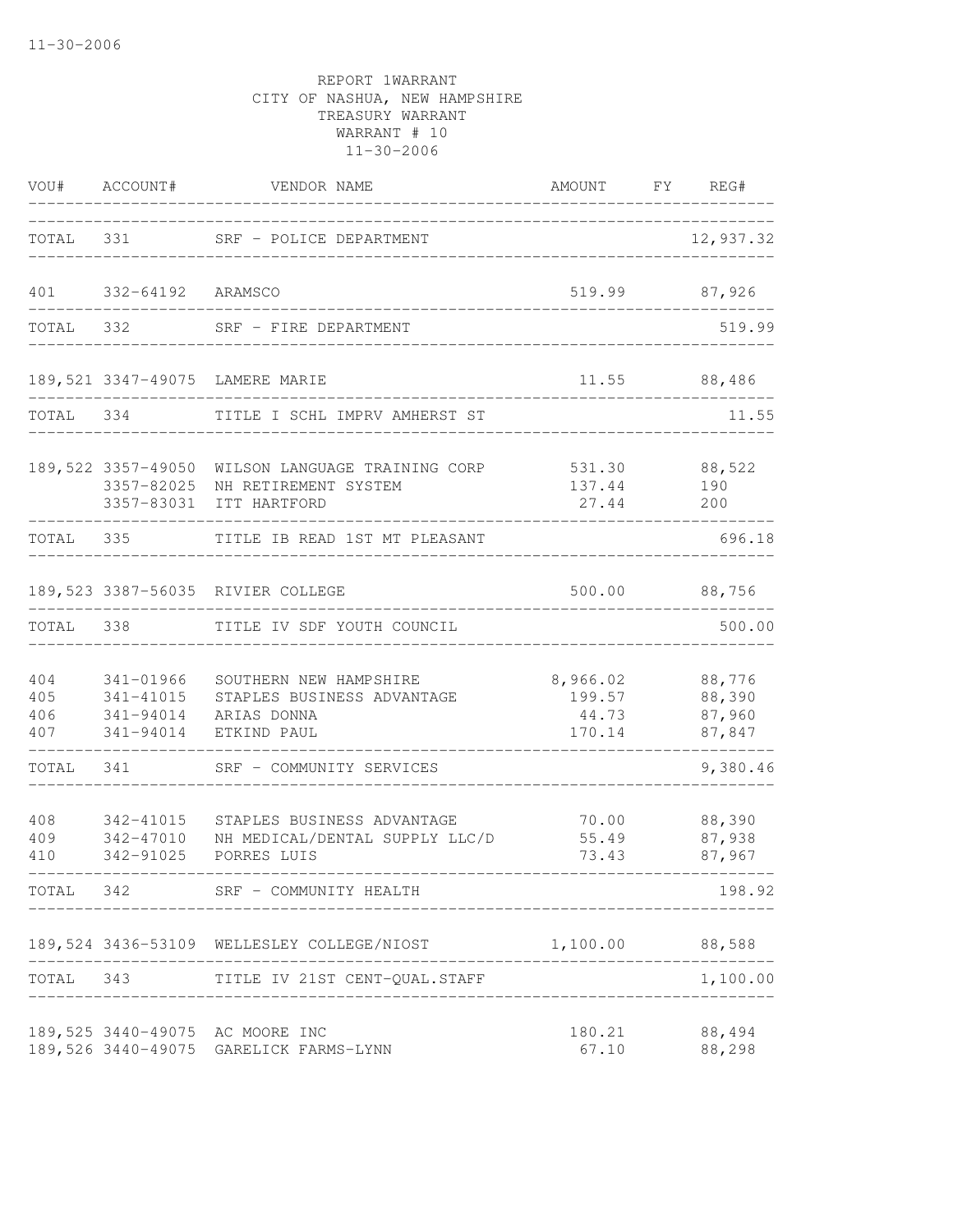| VOU#       | ACCOUNT#                                 | VENDOR NAME                                                            | AMOUNT                  | FY | REG#                |
|------------|------------------------------------------|------------------------------------------------------------------------|-------------------------|----|---------------------|
|            | 189,527 3440-49075                       | 189,526 3440-49075 GARELICK FARMS-LYNN<br>MARKET BASKET                | 172.70<br>123.47 87,959 |    | 88,299              |
|            |                                          | 189,528 3440-49075 SAKELARIS JENNIFER<br>189,529 3440-49075 SAM'S CLUB | 6.99<br>77.30           |    | 88,515<br>88,810    |
| TOTAL 344  |                                          | AFTER SCHOOL PROGRAM                                                   |                         |    | 627.77              |
|            |                                          |                                                                        |                         |    |                     |
|            |                                          | 189,530 3447-53103 BOYS & GIRLS CLUB OF GREATER N                      | 2,900.00                |    | 87,791              |
|            | 189,531 3447-53103<br>189,532 3447-53111 | STATE OF NH CRIMINAL RECORDS<br>NASHUA ADULT LEARNING CENTER           | 78.00<br>3,594.50       |    | 88,665<br>87,727    |
|            | 189,533 3447-55020                       | FIRST STUDENT INC                                                      | 42.90                   |    | 88,479              |
|            | 3447-82025                               | NH RETIREMENT SYSTEM                                                   | 931.39                  |    | 190                 |
|            | 3447-83031                               | ITT HARTFORD                                                           | 2.80                    |    | 200                 |
|            |                                          | 189,534 3447-91040 CEPAITIS JOHN                                       | 337.86                  |    | 88,424              |
|            |                                          | TOTAL 344 TITLE IV SDF 21ST CENTURY                                    |                         |    | 7,887.45            |
|            |                                          |                                                                        |                         |    |                     |
|            |                                          | 189,535 3507-49035 BARNES & NOBLE INC                                  | 174.65                  |    | 87,718              |
|            | 189,536 3507-49035                       | NELMS<br>NH RETIREMENT SYSTEM                                          | 450.00                  |    | 88,736              |
|            | 3507-82025<br>3507-83009                 | NORTHEAST DELTA                                                        | 1,572.28<br>862.01      |    | 190<br>195          |
|            | 3507-83031                               | ITT HARTFORD                                                           | 139.72                  |    | 200                 |
|            | 189,537 3507-91040                       | BUREAU OF EDUCATION & RESEARCH                                         | 740.00                  |    | 88,739              |
|            | 189,538 3507-91040                       | COLLEGE BOARD (THE)                                                    | 600.00                  |    | 88,813              |
|            | 189,539 3507-91040                       | NORTH COUNTRY STUDIO WORKSHOPS                                         | 625.00                  |    | 88,812              |
| TOTAL 350  |                                          | TITLE 11A TEACHER QUALITY                                              |                         |    | 5,163.66            |
|            |                                          |                                                                        |                         |    |                     |
|            | 3516-82025                               | NH RETIREMENT SYSTEM                                                   | 338.47                  |    | 190                 |
|            |                                          | 3516-83031 ITT HARTFORD<br>189,540 3516-91040 MASS CUE INC             | 17.64<br>100.00         |    | 200<br>88,592       |
|            |                                          |                                                                        |                         |    |                     |
| TOTAL 351  |                                          | TITLE IID ENHANCE ED THRU TECH                                         |                         |    | 456.11              |
|            |                                          |                                                                        |                         |    |                     |
| 418        | 352-45200                                | MCDOUGAL SCOTT                                                         | 250.00                  |    | 87,897              |
| 418        | 352-45290                                | MCDOUGAL SCOTT                                                         | 75.20                   |    | 87,897              |
| 419<br>420 | 352-59020                                | 352-53030 MCFARLAND-JOHNSON INC<br>THE SPARTANS INC                    | 20, 175.40<br>805.00    |    | 87,705<br>87,813    |
| TOTAL 352  |                                          | SRF - PARKS AND RECREATION                                             |                         |    | ------<br>21,305.60 |
|            |                                          |                                                                        |                         |    |                     |
|            |                                          | 189,541 3557-49035 PEARSON EDUCATION                                   | 787.65                  |    | 88,516              |
|            | 3557-82025                               | NH RETIREMENT SYSTEM                                                   | 523.06                  |    | 190                 |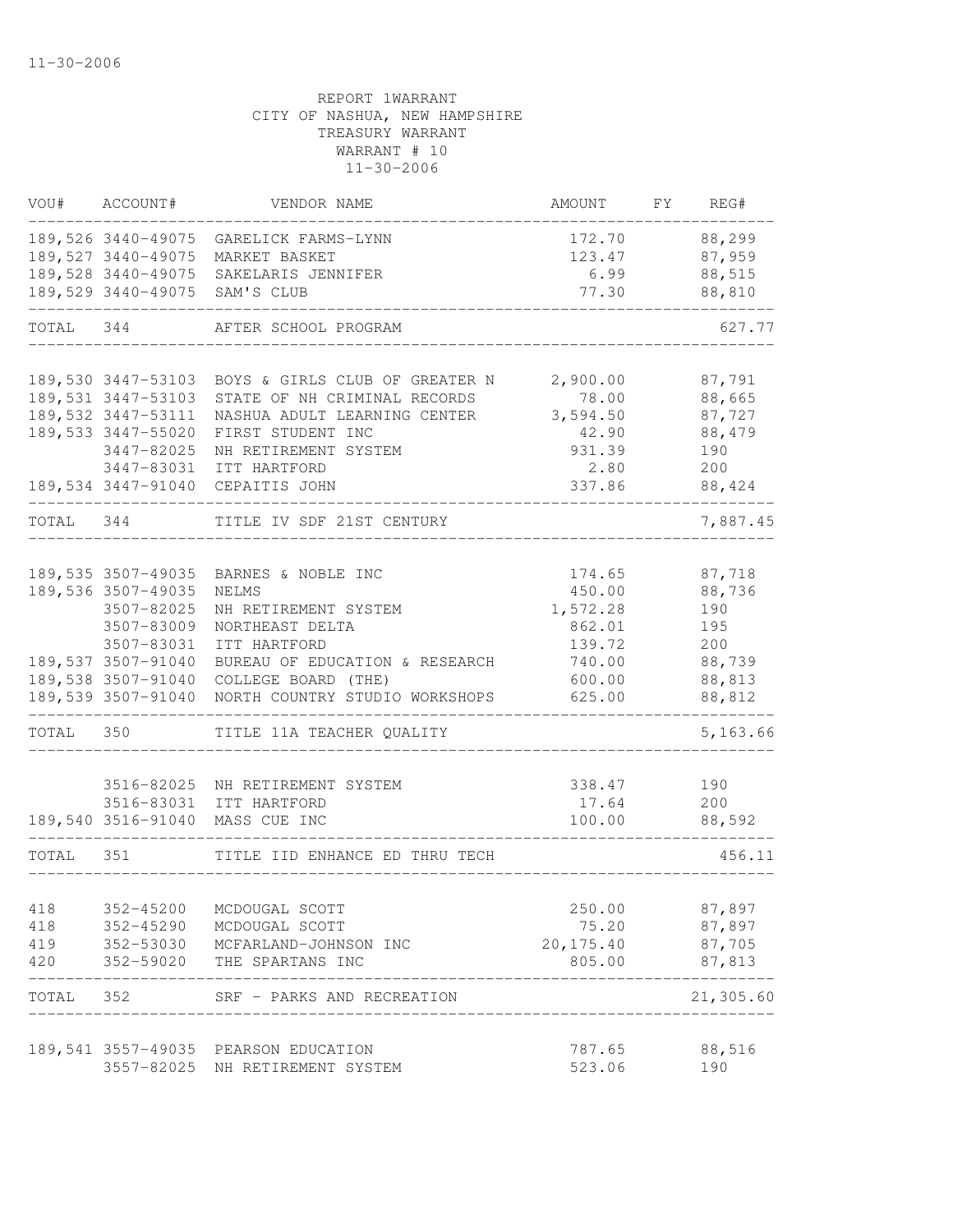| VOU#       | ACCOUNT#               | VENDOR NAME                                | AMOUNT             | FY. | REG#             |
|------------|------------------------|--------------------------------------------|--------------------|-----|------------------|
|            | 3557-83031             | ITT HARTFORD                               | 27.44              |     | 200              |
|            | 189,542 3557-91040     | LUMBRA VIRGINIA                            | 171.42             |     | 88,437           |
|            | 189,543 3557-91040     | MARTELL CYNTHIA                            | 37.92              |     | 88,448           |
| TOTAL 355  |                        | TITLE IB READING 1ST FES                   |                    |     | 1,547.49         |
|            |                        |                                            |                    |     |                  |
|            | 189,544 3587-49075     | MCDONNELL FIONA                            | 66.20              |     | 88,606           |
|            | 189,545 3587-53102     | BURGESS DAVID                              | 2,250.00           |     | 88,573           |
|            | 189,546 3587-53102     | MCDONNELL FIONA                            | 2,250.00           |     | 88,574           |
| TOTAL      | 358                    | TITLE II PART B MATH/SCIENCE               |                    |     | 4,566.20         |
|            |                        |                                            |                    |     |                  |
|            |                        | 189,547 3658-49050 COLLEGE HOUSE INC       | 1,574.76           |     | 88,536           |
|            |                        | 189,548 3658-49050 PHOENIX SCREEN PRINTING | 1,932.00           |     | 88,377           |
| TOTAL 365  |                        | SOUTH STUDENT SHOP                         |                    |     | 3,506.76         |
|            |                        |                                            |                    |     |                  |
| 423        | 371-53075              | MOOSEWOOD ECOLIGICAL SERVICES 4,307.00     |                    |     | 88,666           |
| TOTAL      | 371                    | SRF - COMMUNITY DEVELOPMENT                |                    |     | 4,307.00         |
|            |                        |                                            |                    |     |                  |
| 424        | 373-53075              | JAMES R ST JEAN AUCTIONEERS                | 1,498.25           |     | 88,773           |
| 425        | 373-53075              | LOAN PACKAGING LLC                         | 800.00             |     | 87,988           |
| 426        | 373-53075              | MERRA KANAKIS CREME & MELLOR P             | 487.90             |     | 88,765           |
| TOTAL      | 373                    | SRF - ECONOMIC DEVELOPMENT                 |                    |     | 2,786.15         |
|            |                        |                                            |                    |     |                  |
| 427        | 374-07070              | BOYS & GIRLS CLUB OF GREATER N             | 1,345.46           |     | 87,791           |
| 428        | 374-07147              | PLUS CO & R FRASER CO                      | 12,199.92          |     | 88,669           |
| 429<br>430 | 374-07220              | GREATER NASHUA COUNCIL ON ALCO             | 1,585.45<br>288.50 |     | 87,849           |
| 431        | 374-07235<br>374-07340 | SLATTERY SCOTT<br><b>JEYNES LINDA</b>      | 300.20             |     | 88,667           |
| 432        |                        |                                            |                    |     | 87,733           |
|            | 374-07480              | NASHUA PASTORAL CARE CTR & R F             | 9,231.80           |     | 88,668           |
| 433        | 374-08026              | NOUVEAU INTERIORS LLC                      | 2,679.00           |     | 88,199           |
| 434        | 374-09031              | LOOMIS FARGO & CO                          | 129.16             |     | 87,880           |
| 435<br>436 | 374-09031<br>374-09031 | TRANSIT MANAGEMENT OF NASHUA               | 141.18             |     | 191<br>203       |
|            |                        | TRANSIT MANAGEMENT OF NASHUA               | 139.29             |     |                  |
| 437        | 374-09061<br>374-09061 | AMERICAN ARBITRATION ASSOC                 | 175.00             |     | 88,207<br>87,868 |
| 438        |                        | ARAMARK UNIFORM SERVICES                   | 67.82              |     |                  |
| 439        | 374-09061              | KINNEY TOWING & TRANSPORTATION             | 150.00             |     | 87,966           |
| 440        | 374-09061              | SAFETY KLEEN SYSTEMS INC                   | 371.70             |     | 87,790           |
| 441        | 374-09071              | EXXONMOBIL OIL CORP                        | 1,450.75           |     | 87,810           |
| 442        | 374-09071              | SHATTUCK MALONE OIL CO                     | 2,960.95           |     | 88,708           |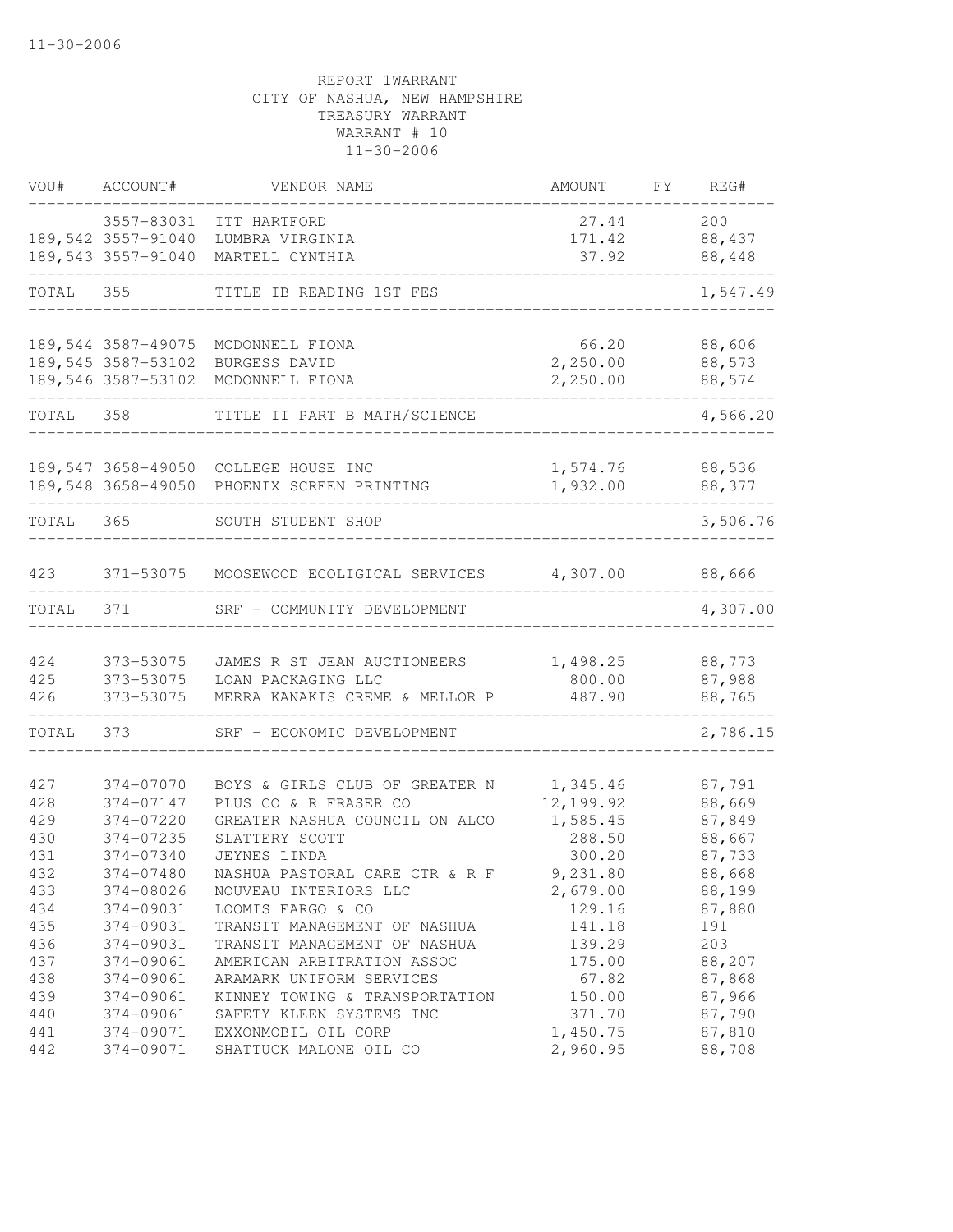| VOU#  | ACCOUNT#            | VENDOR NAME                                  | AMOUNT    | FY. | REG#       |
|-------|---------------------|----------------------------------------------|-----------|-----|------------|
| 443   | 374-09081           | MAYNARD & LESIEUR INCORPORATED               | 640.00    |     | 88,629     |
| 444   | 374-09081           | MICHELIN NORTH AMERICA INC                   | 1,000.27  |     | 87,774     |
| 445   | 374-09091           | ARCSOURCE INC                                | 32.00     |     | 87,946     |
| 446   | 374-09091           | CHROMATE INDUSTRIAL CORP                     | 491.82    |     | 87,875     |
| 447   | 374-09091           | CUMMINS NORTHEAST INC                        | 125.64    |     | 88,365     |
| 448   | 374-09091           | GILLIG CORP                                  | 517.54    |     | 88,312     |
| 449   | 374-09091           | HOME DEPOT CREDIT SERVICES                   | 115.97    |     | 88,737     |
| 450   | 374-09091           | RYDER FLEET PRODUCTS.COM INC                 | 19.48     |     | 88,342     |
| 451   | 374-09091           | SUBURBAN AUTO & TRUCK PARTS IN               | 134.25    |     | 88,634     |
| 452   | 374-09104           | PUBLIC SERVICE OF NH                         | 102.11    |     | 88,784     |
| 453   | 374-09113           | KEYSPAN ENERGY DELIVERY                      | 799.56    |     | 88,744     |
| 454   | 374-09124           | PENNICHUCK WATER                             | 14.61     |     | 88,747     |
| 455   | 374-09133           | PAETEC COMMUNICATIONS INC                    | 34.90     |     | 88,715     |
| 456   | 374-09133           | VERIZON                                      | 133.61    |     | 88,738     |
| 457   | 374-09201           | TRANSIT MANAGEMENT OF NASHUA                 | 16,698.69 |     | 191        |
| 458   | 374-09201           | TRANSIT MANAGEMENT OF NASHUA                 | 16,775.86 |     | 203        |
| 459   | 374-09208           | TRANSIT MANAGEMENT OF NASHUA                 | 587.10    |     | 191        |
| 460   | 374-09208           | TRANSIT MANAGEMENT OF NASHUA                 | 587.10    |     | 203        |
| 461   | 374-09211           | TRANSIT MANAGEMENT OF NASHUA                 | 11,376.62 |     | 189        |
| 462   | 374-09211           | TRANSIT MANAGEMENT OF NASHUA                 | 1,434.03  |     | 191        |
| 463   | 374-09211           | TRANSIT MANAGEMENT OF NASHUA                 | 1,438.21  |     | 203        |
| 464   | 374-09214           | TRANSIT MANAGEMENT OF NASHUA                 | 44.92     |     | 191        |
| 465   | 374-09214           | TRANSIT MANAGEMENT OF NASHUA                 | 44.92     |     | 203        |
| 466   | 374-09221           | FIRST TRANSIT INC                            | 16,200.00 |     | 87,818     |
| 467   | 374-09233           | NORTHEAST PASSENGER TRANSPORTA               | 150.00    |     | 88,725     |
| 468   | 374-09261           | ARAMARK UNIFORM SERVICES                     | 138.61    |     | 87,868     |
| 469   | 374-09261           | FIRST TRANSIT INC                            | 92.33     |     | 87,818     |
| 470   | 374-09261           | NOUVEAU INTERIORS LLC                        | 100.00    |     | 88,199     |
| TOTAL | 374                 | SRF - URBAN PROGRAMS                         |           |     | 103,046.33 |
|       |                     |                                              |           |     |            |
| 471   |                     | 375-45050 POLK CITY DIRECTORIES              | 565.50    |     | 88,753     |
| 472   | 375-45050           | UNIQUE MANAGEMENT SERVICES INC               | 393.80    |     | 87,862     |
| TOTAL | 375                 | SRF - PUBLIC LIBRARIES                       |           |     | 959.30     |
|       |                     | 189,549 3766-53101 CLUB Z! TUTORING SERVICES | 849.05    |     | 88,558     |
|       |                     |                                              |           |     |            |
| TOTAL | 376                 | TITLE I ESEA                                 |           |     | 849.05     |
|       | 189,550 3767-31005  | ONE COMMUNICATIONS                           | 2.69      |     | 88,789     |
|       | 3767-31005          | VERIZON                                      | 154.69    |     | 88,738     |
|       | 189, 551 3767-49035 | BARNES & NOBLE INC                           | 385.00    |     | 87,718     |
|       | 189, 552 3767-49035 | CAMBIUM LEARNING INC                         | 55.99     |     | 88,535     |
|       | 189, 553 3767-49035 | EDUPRESS                                     | 41.88     |     | 88,581     |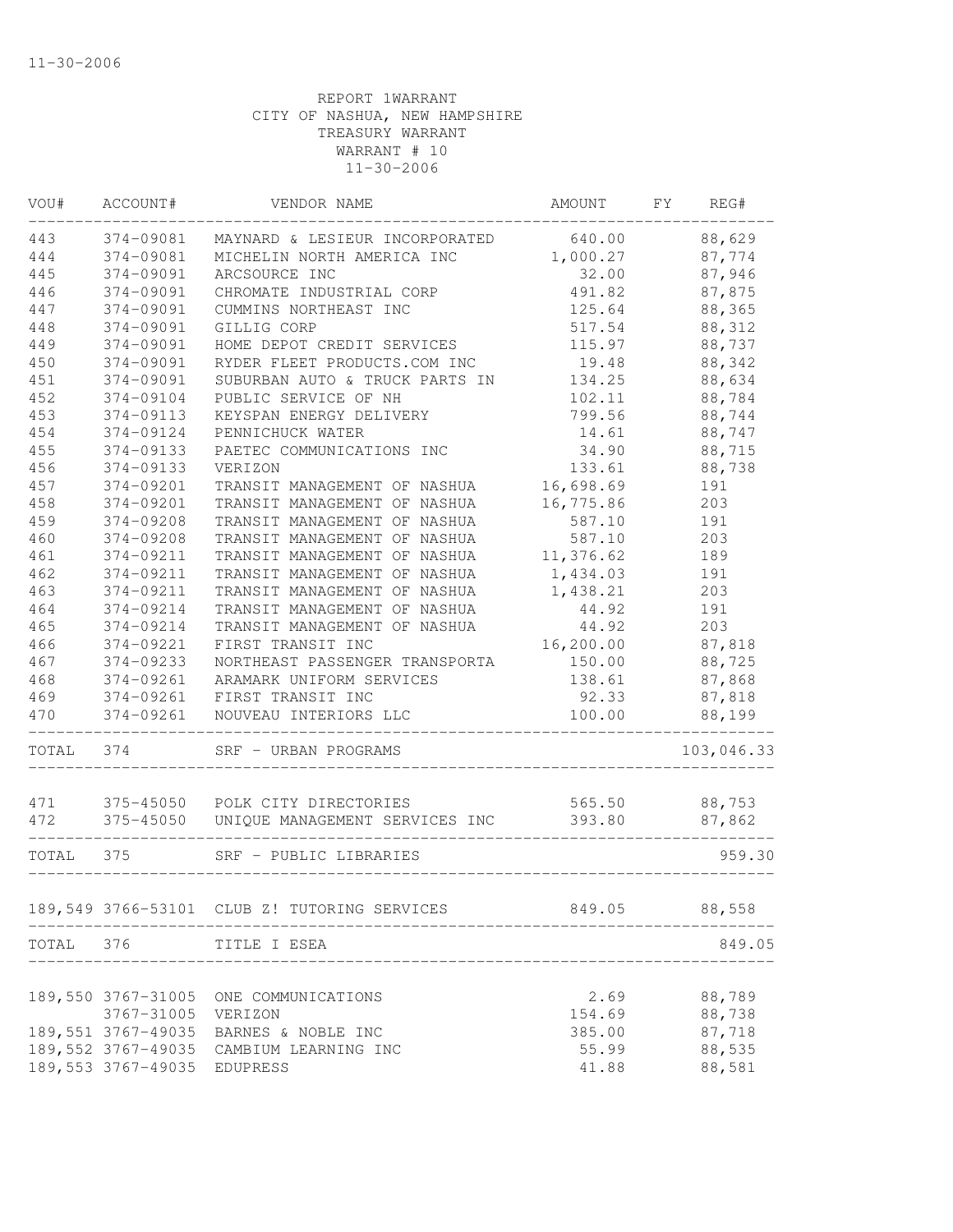|           | VOU# ACCOUNT#       | VENDOR NAME                                     | AMOUNT   | FY | REG#      |
|-----------|---------------------|-------------------------------------------------|----------|----|-----------|
|           |                     | 189,554 3767-49035 FREE SPIRIT PUBLISHING INC   | 109.45   |    | 88,652    |
|           | 189,555 3767-49035  | HARCOURT INC                                    | 156.74   |    | 88,531    |
|           | 189,556 3767-49035  | REALLY GOOD STUFF INC                           | 42.75    |    | 88,429    |
|           | 189, 557 3767-49035 | SCHOLASTIC INCORPORATED                         | 50.79    |    | 88,644    |
|           | 189, 558 3767-49035 | SUNDANCE PUBLISHING                             | 293.89   |    | 87,755    |
|           | 189,559 3767-49050  | BECKERS SCHOOL SUPPLIES                         | 47.55    |    | 88,497    |
|           | 189,560 3767-49050  | CHISHOLM JUNE                                   | 275.89   |    | 88,419    |
|           | 189,561 3767-49050  | CLASSROOM DIRECT                                | 50.55    |    | 88, 477   |
|           | 189,562 3767-49050  | PEARSON EDUCATION                               | 1,260.00 |    | 88,516    |
|           | 189,563 3767-49050  | POSITIVE PROMOTIONS INC                         | 55.07    |    | 87,803    |
|           | 189,564 3767-49050  | SCHOOL SPECIALTY                                | 509.54   |    | 88,450    |
|           | 189,565 3767-49050  | STAPLES BUSINESS ADVANTAGE                      | 80.31    |    | 88,327    |
|           | 189,566 3767-49075  | SCHOOL SPECIALTY                                | 661.50   |    | 88,450    |
|           | 189,567 3767-53101  | CROWDER LUCIE L                                 | 329.63   |    | 88,400    |
|           | 189,568 3767-53101  | SHEA DENISE C                                   | 250.00   |    | 88,583    |
|           | 3767-82025          | NH RETIREMENT SYSTEM                            | 1,021.33 |    | 190       |
|           | 3767-83009          | NORTHEAST DELTA                                 | 2,967.92 |    | 195       |
|           | 3767-83031          | ITT HARTFORD                                    | 80.94    |    | 200       |
|           | 189,569 3767-94030  | BURNS PATRICIA                                  | 40.05    |    | 88,416    |
|           | 189,570 3767-94030  | CHISHOLM JUNE                                   | 40.00    |    | 88,419    |
|           | 189,571 3767-94030  | HOVEY DEBORAH                                   | 150.00   |    | 87,987    |
|           |                     | 189,572 3767-94030 PELLETIER VIVIAN             | 40.00    |    | 88,420    |
|           |                     | 189,573 3767-95010 TIME FOR KIDS                | 1,870.50 |    | 88,803    |
| TOTAL 376 |                     | TITLE I ESEA                                    |          |    | 11,024.65 |
|           |                     |                                                 |          |    |           |
|           |                     | 189,574 3887-49050 HYNES STACY                  | 17.97    |    | 88,432    |
|           | 3887-82025          | NH RETIREMENT SYSTEM                            | 14.69    |    | 190       |
|           | 3887-83031          | ITT HARTFORD                                    | 1.20     |    | 200       |
|           |                     | 189,575 3887-94010 RIVIER COLLEGE               | 3,150.00 |    | 87,956    |
|           |                     | 189,576 3887-94030 DESTINATION IMAGINATION      | 1,005.00 |    | 88,670    |
| TOTAL     | 388                 | TITLE V INNOVATIVE PROGRAMS                     |          |    | 4,188.86  |
|           |                     |                                                 |          |    |           |
|           |                     | 189,577 3907-49050 FILMS MEDIA GROUP            | 1,431.45 |    | 88,555    |
|           |                     | 189,578 3907-49050 GOODHEART-WILLCOX PUBLISHERS | 254.90   |    | 88,407    |
|           | 189,579 3907-49050  | MIKE HOLT ENTERPRISES INC                       | 823.68   |    | 88,525    |
|           | 189,580 3907-49050  | THOMSON LEARNING                                | 443.22   |    | 88,474    |
|           | 189,581 3907-49050  | TOM HENRY'S                                     | 594.00   |    | 88,587    |
|           | 189,582 3907-49050  | UNITED PARCEL SERVICE                           | 10.95    |    | 88,402    |
|           | 189,583 3907-53102  | WILLIAMS VERONICA                               | 687.50   |    | 88,539    |
|           | 189,584 3907-55035  | FIRST STUDENT INC                               | 1,268.95 |    | 88,479    |
|           | 189,585 3907-64040  | KNOWLEDGE MATTERS INC                           | 3,132.50 |    | 88,485    |
|           | 189,586 3907-64192  | B & H PHOTO VIDEO PRO AUDIO                     | 5,100.00 |    | 87,730    |
|           | 189,587 3907-64192  | C B SULLIVAN COMPANY INC                        | 686.40   |    | 88,512    |
|           | 189,588 3907-64192  | MARKERTEK VIDEO SUPPLY                          | 583.65   |    | 87,809    |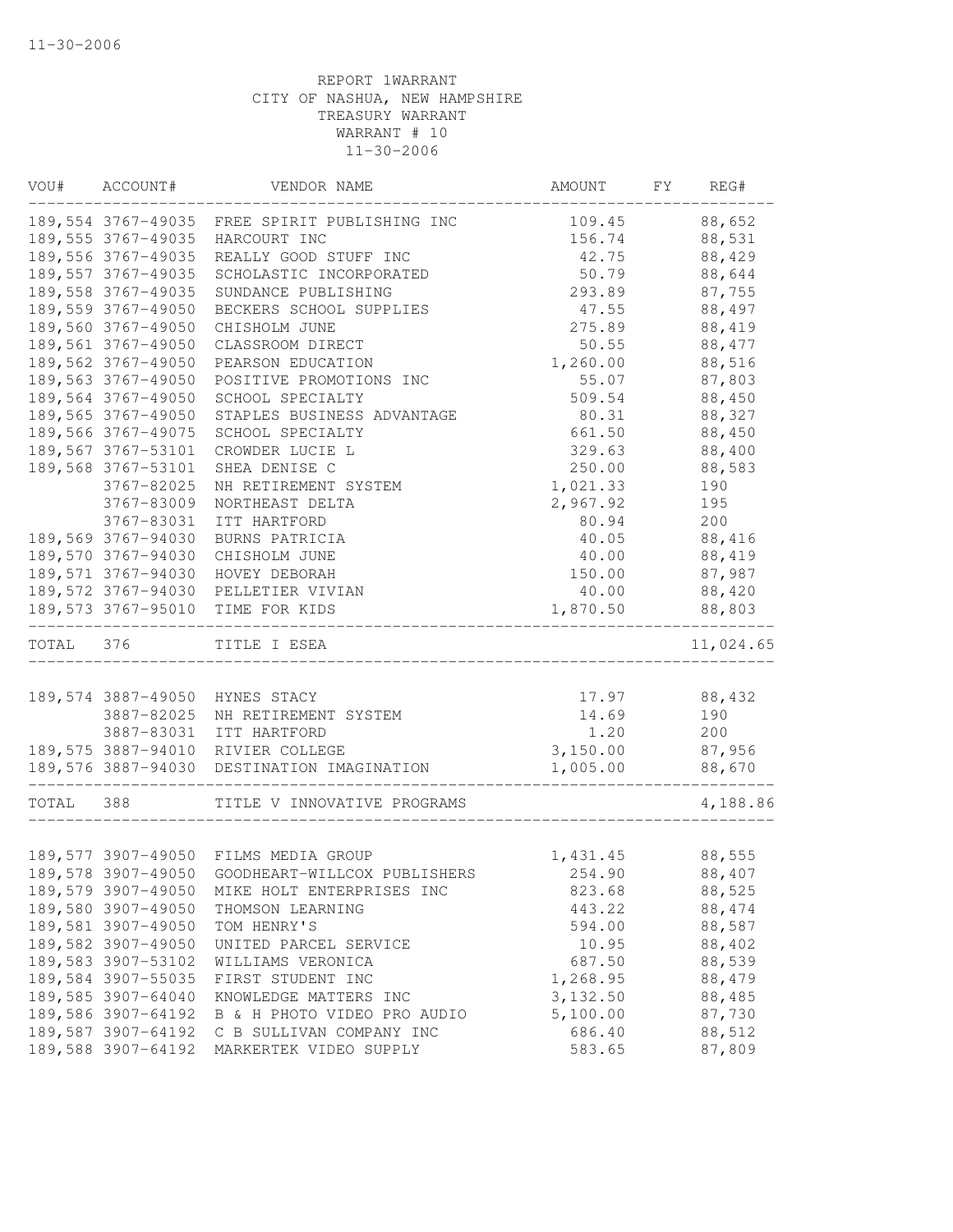| VOU#      | ACCOUNT#                                                                                                                                                                   | VENDOR NAME                                                                                                                                                                                 | AMOUNT                                                                                       | FY | REG#                                                                          |
|-----------|----------------------------------------------------------------------------------------------------------------------------------------------------------------------------|---------------------------------------------------------------------------------------------------------------------------------------------------------------------------------------------|----------------------------------------------------------------------------------------------|----|-------------------------------------------------------------------------------|
|           | 189,589 3907-64192 TAI AUDIO                                                                                                                                               |                                                                                                                                                                                             | 4,248.00                                                                                     |    | 88,593                                                                        |
| TOTAL     | 390                                                                                                                                                                        | VOC ED SECONDARY PERKINS                                                                                                                                                                    |                                                                                              |    | 19,265.20                                                                     |
|           | 189,590 3927-49050<br>189,591 3927-49050<br>189,592 3927-49050                                                                                                             | IPSWICH SHELLFISH CO<br>LAKES REGION LINEN INC<br>NORTHCENTER FOODSERVICE<br>189,593 3927-53100 D A BUCCI & SONS INC                                                                        | 132.38<br>281.60<br>6,760.03<br>100.00                                                       |    | 88,585<br>88,510<br>88,484<br>87,777                                          |
| TOTAL 392 |                                                                                                                                                                            | CULINARY ARTS                                                                                                                                                                               |                                                                                              |    | 7,274.01                                                                      |
|           | 189,594 3937-49050<br>189,595 3937-49050<br>3937-82025<br>3937-83031                                                                                                       | MARKET BASKET<br>NORTHCENTER FOODSERVICE<br>NH RETIREMENT SYSTEM<br>ITT HARTFORD                                                                                                            | 50.96<br>95.70<br>104.54<br>8.12                                                             |    | 87,959<br>88,484<br>190<br>200                                                |
| TOTAL 393 |                                                                                                                                                                            | DAY CARE                                                                                                                                                                                    |                                                                                              |    | 259.32                                                                        |
|           | 189,596 3957-49050<br>189,597 3957-49050<br>189,598 3957-53109<br>189,599 3957-53109<br>189,600 3957-64045<br>189,601 3957-64192<br>3957-82025<br>3957-83009<br>3957-83031 | HARCOURT ASSESSMENT, INC<br>MARTIN JANICE<br>INSTITUTE OF PROFESSIONAL PRAC<br>WATERS MARCIA<br>PC & MACEXCHANGE<br>ABILITATIONS<br>NH RETIREMENT SYSTEM<br>NORTHEAST DELTA<br>ITT HARTFORD | 150.38<br>112.35<br>640.00<br>233.35<br>574.44<br>1,688.21<br>4,805.80<br>3,077.39<br>460.04 |    | 88,526<br>88,428<br>88,557<br>88,584<br>88,529<br>88,410<br>190<br>195<br>200 |
| TOTAL     | 395                                                                                                                                                                        | IDEA BASIC SPEC ED                                                                                                                                                                          |                                                                                              |    | 11,741.96                                                                     |
|           | 189,602 3977-705<br>189,603 3977-705                                                                                                                                       | GOYAL AJAY V<br>KAPOOR SAURABH                                                                                                                                                              | 150.00<br>150.00                                                                             |    | 88,605<br>88,591                                                              |
| TOTAL     | 397                                                                                                                                                                        | SPECIAL ED LOCAL                                                                                                                                                                            |                                                                                              |    | 300.00                                                                        |
|           |                                                                                                                                                                            |                                                                                                                                                                                             |                                                                                              |    |                                                                               |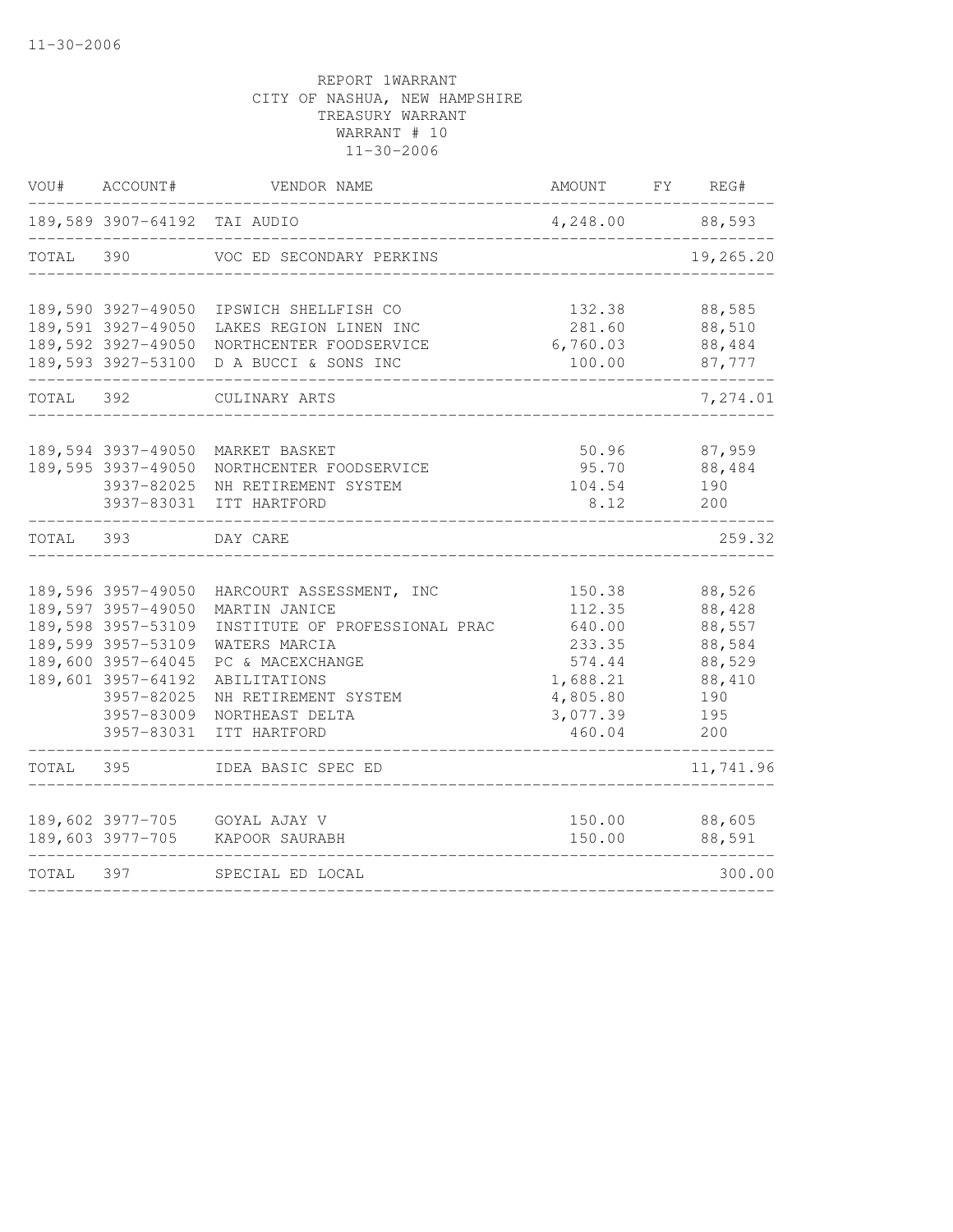|            | VOU# ACCOUNT#          | VENDOR NAME                                                 | AMOUNT FY REG#          |                            |
|------------|------------------------|-------------------------------------------------------------|-------------------------|----------------------------|
|            |                        | 484  412-162  HILLSBOROUGH COUNTY TREASURER  242.68  88,637 |                         |                            |
|            |                        | TOTAL 412-16 FINANCIAL SERVICES<br>INT & COST ON REDEMPTION |                         | 242.68                     |
| 485<br>486 | 412-180<br>487 412-180 | 412-180 GRANDMAISON PHILIP<br>REED STEVEN<br>YBANEZ DERRICK | 52.00<br>343.00<br>8.00 | 88,166<br>88,180<br>88,196 |
|            |                        | TOTAL 412-18 FINANCIAL SERVICES<br>AUTO PERMITS             |                         | 403.00                     |
|            |                        | 488 431-314 RAVGIALA CAROL A                                |                         | 19.39 88,671               |
|            |                        | TOTAL 431-31 POLICE DEPARTMENT<br>SALE OF PHOTOCOPIES       |                         | 19.39                      |
|            |                        |                                                             |                         |                            |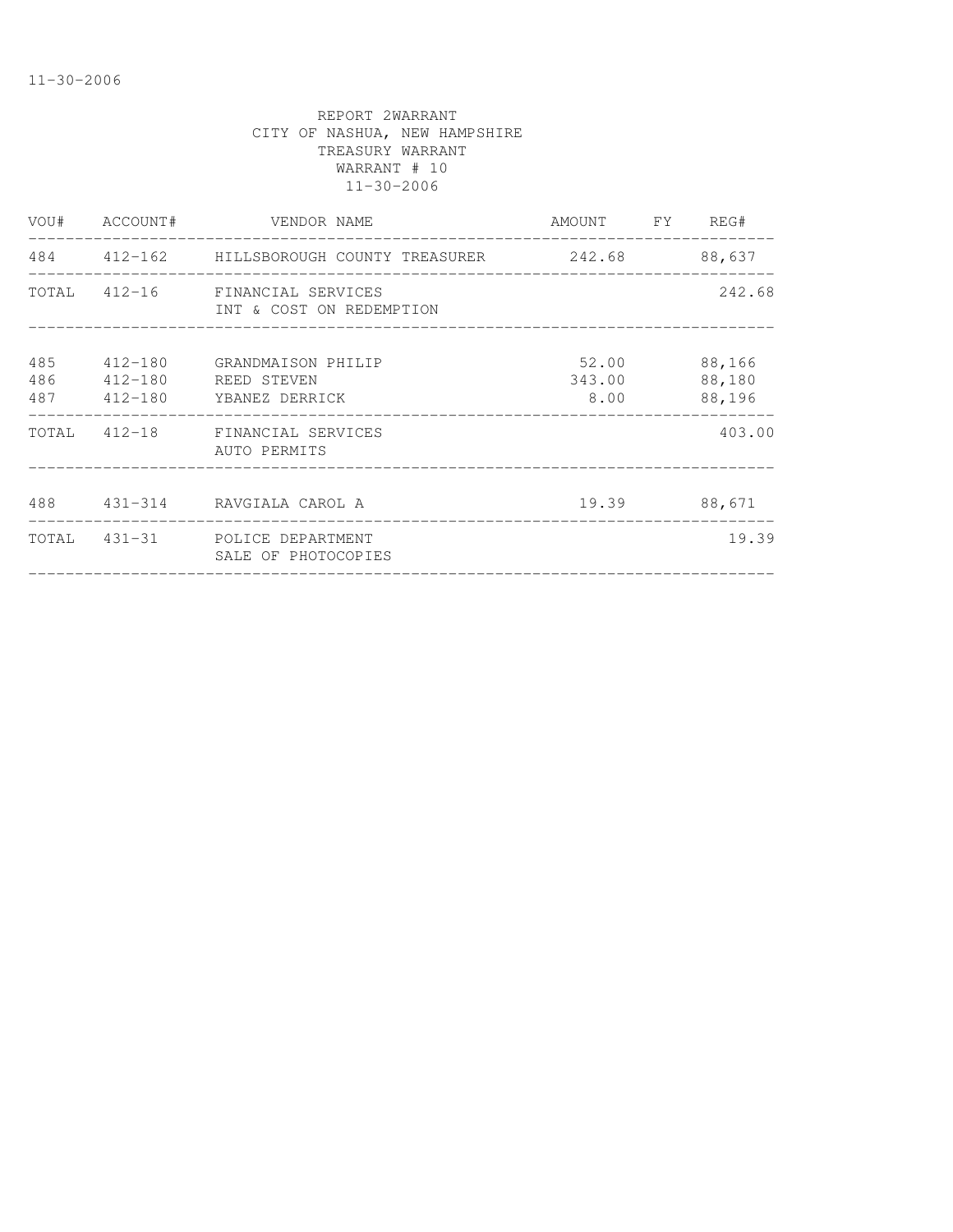| VOU#  | ACCOUNT#      | VENDOR NAME                    | AMOUNT      | FY<br>REG# |
|-------|---------------|--------------------------------|-------------|------------|
| 489   | 501-31050     | VERIZON WIRELESS               | 88.62       | 88,755     |
| TOTAL | 501           | MAYOR'S OFFICE                 |             | 88.62      |
| 490   | $502 - 66025$ | GE CAPITAL INC                 | 133.00      | 88,376     |
| 491   | 502-51010     | HILLSBOROUGH COUNTY TREASURER  | 34.39       | 88,637     |
| 492   | $502 - 49025$ | LRP PUBLICATIONS               | 60.35       | 88,734     |
| 493   | 502-94020     | PRIMEX                         | 100.00      | 88,731     |
| 493   | 502-95005     | PRIMEX                         | 20.00       | 88,731     |
| 494   | 502-51030     | SULLIVAN & GREGG PA            | 945.00      | 87,910     |
| TOTAL | 502           | LEGAL DEPARTMENT               |             | 1,292.74   |
| 495   | 503-41015     | MARTEL ELECTRONICS INC         | 131.14      | 88,762     |
| TOTAL | 503           | BOARD OF ALDERMEN              |             | 131.14     |
|       |               |                                |             |            |
| 496   | 505-81018     | NASHUA CHILDREN'S HOME         | 7,000.00    | 88,457     |
| 497   | 505-81078     | ST JOSEPH COMMUNITY SERVICES I | 1,881.60    | 88,635     |
| 498   | 505-81026     | THE PLUS COMPANY INC           | 1,250.00    | 87,773     |
| TOTAL | 505           | CIVIC & COMM. ACTIVITIES       |             | 10,131.60  |
|       |               |                                |             |            |
| 499   | 506-31005     | ALTURA COMMUNICATION SOLUTIONS | 1,012.30    | 87,765     |
| 500   | 506-31005     | JJW CONSULTING & MARKETING     | 217.30      | 88,767     |
| 501   | 506-31005     | PAETEC COMMUNICATIONS INC      | 4,945.14    | 88,715     |
| 502   | 506-31005     | VERIZON                        | 5,955.93    | 88,738     |
| 503   | 506-31005     | VERIZON ONLINE                 | 167.19      | 88,769     |
| TOTAL | 506           | TELECOMMUNICATIONS             |             | 12,297.86  |
|       |               |                                |             |            |
| 504   | 507-82020     | NH RETIREMENT SYSTEM           | 125,386.00  | 190        |
| 504   | 507-82025     | NH RETIREMENT SYSTEM           | 117, 192.93 | 190        |
| 504   | 507-82030     | NH RETIREMENT SYSTEM           | 87, 257.16  | 190        |
| 504   | 507-82035     | NH RETIREMENT SYSTEM           | 127,795.24  | 190        |
| TOTAL | 507           | PENSIONS                       |             | 457,631.33 |
| 505   | 508-83100     | STATE OF NH - UC<br>W/C        | 4,005.60    | 88,305     |
| 505   | 508-83101     | STATE OF NH - UC<br>W/C        | 4,902.14    | 88,305     |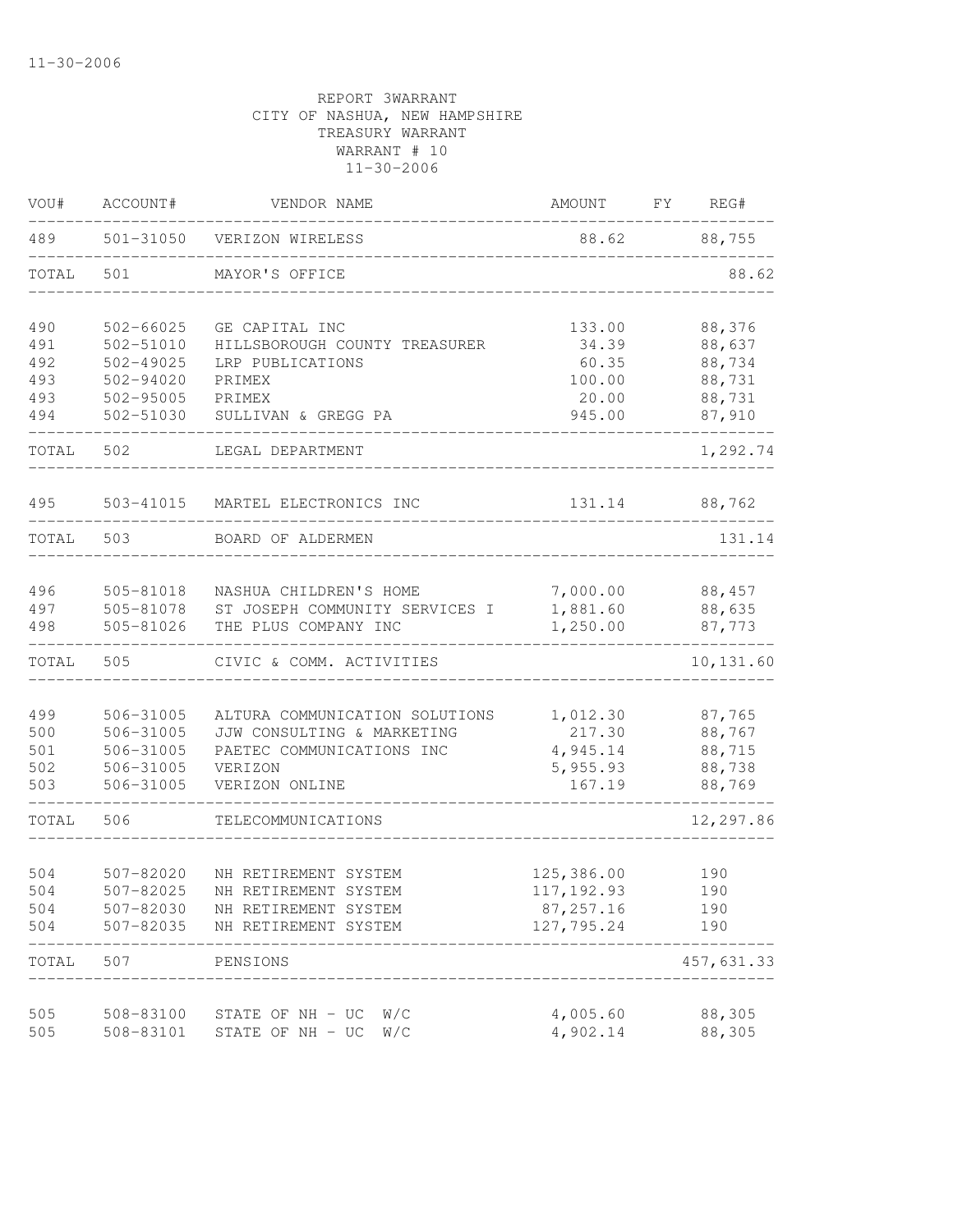| VOU#  | ACCOUNT#  | VENDOR NAME                          | AMOUNT    | FY | REG#      |
|-------|-----------|--------------------------------------|-----------|----|-----------|
| TOTAL | 508       | INSURANCE - POLICY COSTS             |           |    | 8,907.74  |
| 506   |           | 511-41015 STAPLES BUSINESS ADVANTAGE | 99.69     |    | 88,390    |
| TOTAL | 511       | ADMINISTRATIVE SERVICES              |           |    | 99.69     |
|       |           |                                      |           |    |           |
| 507   | 512-59095 | ANACOMP INC                          | 220.58    |    | 87,796    |
| 508   | 512-98035 | CITY OF NASHUA-PETTY CASH            | 697.57    |    | 87,710    |
| 509   | 512-41010 | COMPUTER MANAGEMENT SYSTEMS          | 414.66    |    | 88,310    |
| 510   | 512-43005 | FEDEX                                | 19.57     |    | 88,719    |
| 511   | 512-94005 | FREDETTE DAVID                       | 272.56    |    | 88,672    |
| 512   | 512-66025 | GE CAPITAL INC                       | 270.00    |    | 88,376    |
| 513   | 512-49025 | GOVERNING                            | 16.00     |    | 88,754    |
| 514   | 512-52010 | MELANSON HEATH & COMPANY PC          | 11,700.00 |    | 87,909    |
| 515   | 512-43005 | POSTMASTER                           | 200.00    |    | 87,711    |
| 516   | 512-43005 | PRINTGRAPHICS OF MAINE               | 737.50    |    | 193       |
| 517   | 512-59182 | PRINTGRAPHICS OF MAINE               | 3,821.08  |    | 87,831    |
| 518   | 512-41055 | STANDARD REGISTER COMPANY            | 319.35    |    | 87,797    |
| 519   | 512-41005 | STAPLES BUSINESS ADVANTAGE           | 162.88    |    | 88,390    |
| 519   | 512-41010 | STAPLES BUSINESS ADVANTAGE           | 28.10     |    | 88,390    |
| 519   |           | 512-41015 STAPLES BUSINESS ADVANTAGE | 124.43    |    | 88,390    |
| 519   |           | 512-41055 STAPLES BUSINESS ADVANTAGE | 629.41    |    | 88,390    |
| TOTAL | 512       | FINANCIAL SERVICES                   |           |    | 19,633.69 |
| 520   | 513-91005 | BERGERON PAUL                        | 126.38    |    | 88,674    |
| 520   | 513-94005 | BERGERON PAUL                        | 234.70    |    | 88,674    |
| 521   | 513-59100 | COMPLIANCE NETWORK OF NE             | 830.00    |    | 87,994    |
| 522   | 513-43005 | LHS ASSOCIATES INC                   | 15.85     |    | 87,932    |
| 522   | 513-59115 | LHS ASSOCIATES INC                   | 1,684.00  |    | 87,932    |
| 523   | 513-91005 | LUCIER PATRICIA                      | 96.12     |    | 88,673    |
| TOTAL | 513       | CITY CLERK'S OFFICE                  |           |    | 2,987.05  |
| 524   |           | 515-81051 SCHRADER BECKY             | 551.25    |    | 88,675    |
|       |           |                                      |           |    |           |
| TOTAL | 515       | HUMAN RESOURCES                      |           |    | 551.25    |
| 525   | 516-94005 | BIA                                  | 75.00     |    | 88,676    |
| 526   | 516-66025 | GE CAPITAL INC                       | 116.47    |    | 88,376    |
| 527   | 516-54016 | MASS CHAPTER OF AMERICAN PLANN       | 25.00     |    | 88,798    |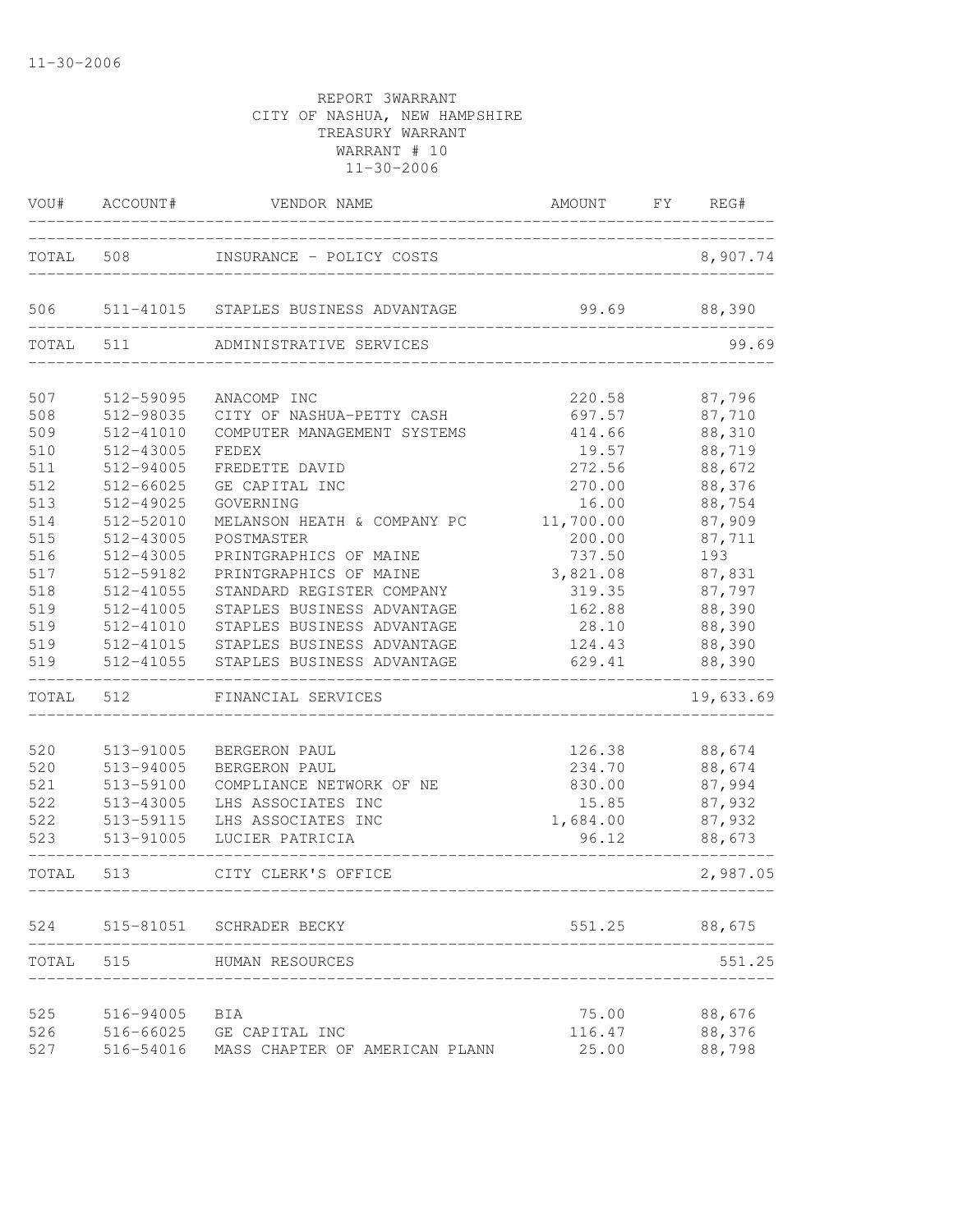| VOU#       | ACCOUNT#               | VENDOR NAME                            | AMOUNT          | FY | REG#             |
|------------|------------------------|----------------------------------------|-----------------|----|------------------|
| TOTAL 516  |                        | PURCHASING DEPARTMENT                  |                 |    | 216.47           |
| 528        | 517-75023              | B & S LOCKSMITHS INC                   | 9.60            |    | 88,350           |
| 529        | 517-64192              | BATTERIES PLUS 400                     | 219.96          |    | 88,381           |
| 530        | 517-42015              | HOME DEPOT CREDIT SERVICES             | 14.98           |    | 88,737           |
| 531        | 517-75160              | KERRY FIRE PROTECTION INC              | 130.00          |    | 87,952           |
| 532        | 517-33005              | PENNICHUCK WATER                       | 322.08          |    | 88,747           |
| 533        | 517-32005              | PUBLIC SERVICE OF NH                   | 4,731.46        |    | 88,784           |
| 534        | 517-75130              | SHATTUCK MALONE OIL CO                 | 1,922.60        |    | 88,708           |
| 535        | 517-75130              | WATER CHEMICALS INC                    | 94.00           |    | 87,983           |
| TOTAL      | 517                    | BUILDING MAINT - CITY ADMIN            |                 |    | 7,444.68         |
| 536        | 518-41015              | BROOKS INTERIORS GROUP INC             | 417.37          |    | 88,150           |
| TOTAL      | 518                    | INSURANCE - ADMINISTRATION             |                 |    | 417.37           |
|            |                        |                                        |                 |    |                  |
| 537        | 519-95010              | INTERNATIONAL ASSOC OF ASSESSI         | 175.00          |    | 88,745           |
| 538        | 519-94005              | LEMAY SCHOOL OF REAL ESTATE            | 130.00          |    | 88,797           |
| 539        | 519-41010              | LIBERTY PRESS INC                      | 225.00          |    | 88,353           |
| 540        | 519-64192              | LOWE'S                                 | 54.97           |    | 88,780           |
| 541<br>542 | 519-95005<br>519-45070 | MARINO ANGELO<br>RIS PAPER COMPANY INC | 200.00<br>13.38 |    | 88,300<br>87,854 |
| 543        | 519-41005              | STAPLES BUSINESS ADVANTAGE             | 280.07          |    | 88,390           |
| 543        | 519-41010              | STAPLES BUSINESS ADVANTAGE             | 61.16           |    | 88,390           |
| 544        | 519-95010              | TREASURER STATE OF NH                  | 300.00          |    | 88,722           |
| TOTAL      | 519                    | ASSESSORS                              |                 |    | 1,439.58         |
|            |                        |                                        |                 |    |                  |
| 545        | 520-53100              | BOOTH HILARY                           | 520.00          |    | 88,335           |
| 546        | 520-41015              | HUNT MEMORIAL BUILDING                 | 10.99           |    | 88,346           |
| 547        | 520-34015              | KEYSPAN ENERGY DELIVERY                | 969.49          |    | 88,744           |
| 548        | 520-33005              | PENNICHUCK WATER                       | 36.66           |    | 88,747           |
| 549        | 520-75130              | SAM MECHANICAL                         | 240.00          |    | 88,113           |
| TOTAL      | 520                    | HUNT BUILDING                          |                 |    | 1,777.14         |
|            |                        |                                        |                 |    |                  |
| 550        | 522-57005              | CANTRALL ERIC                          | 1,575.00        |    | 88,006           |
| 551        | 522-31040              | MCMULLEN DAN                           | 53.45           |    | 88,677           |
| 552        | 522-43015              | UNITED PARCEL SERVICE                  | 19.57           |    | 88,799           |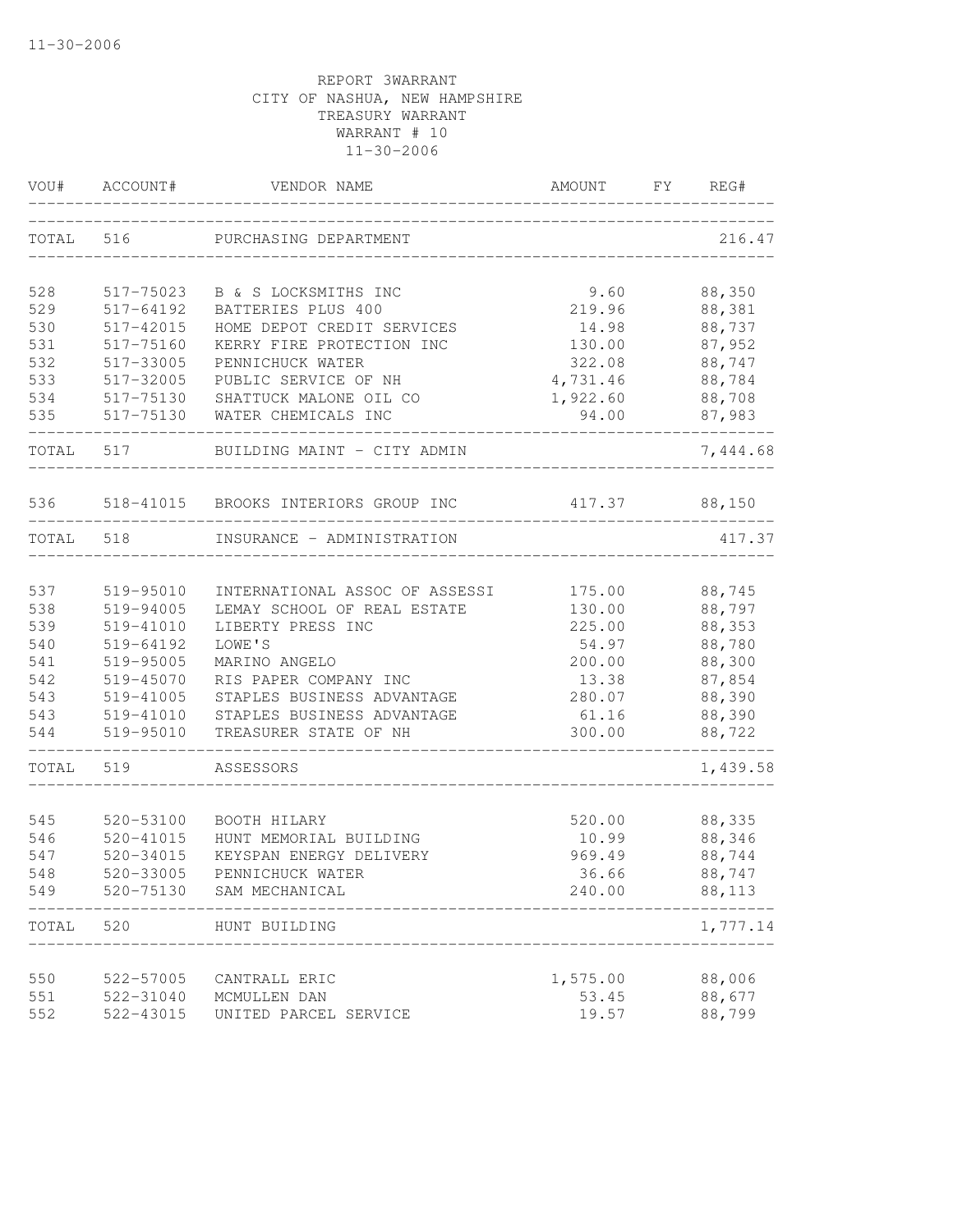| TOTAL 522<br>INFORMATION TECHNOLOGY<br>222.00 87,873<br>553 524-64045 GHA TECHNOLOGIES INC           | 1,648.02         |
|------------------------------------------------------------------------------------------------------|------------------|
|                                                                                                      |                  |
| ________________                                                                                     |                  |
| TOTAL 524<br>COMPUTERS - CITYWIDE                                                                    | 222.00           |
| 554<br>531-64360<br>179.95<br>ADAMSON INDUSTRIES CORP                                                | 87,904           |
| 555<br>531-78075<br>AMERICAN AUTO SEAT COVER INC<br>95.00                                            | 87,735           |
| 556<br>531-91025<br>ANDERSON ADAM<br>35.60                                                           | 88,683           |
| 557<br>531-46030<br>BEN'S UNIFORMS<br>108.00                                                         | 88,647           |
| 557<br>531-46040<br>BEN'S UNIFORMS<br>2,504.50                                                       | 88,647           |
| 558<br>35.60<br>531-91025<br>BOULAY MICHAEL                                                          | 88,680           |
| 559<br>199.00<br>531-59100<br>CANAL ST COLLECTIBLES & FRAMIN                                         | 88,369           |
| 560<br>531-78007<br>CARPARTS OF NASHUA<br>16.60                                                      | 87,749           |
| 561<br>71.20<br>$531 - 94005$<br>CODY MARY JO                                                        | 88,679           |
| 562<br>316.32<br>531-78075<br>DOBLES CHEVROLET-GEO-BUICK INC                                         | 88,636           |
| 563<br>531-78007<br>DOWNTOWN LINCOLN-MERCURY INC<br>425.52                                           | 87,829           |
| 564<br>531-64360<br>592.30<br>EMERGENCY EQUIPMENT WAREHOUSE                                          | 88,362           |
| 565<br>531-46040<br>134.75<br>FAUTEUX MICHAEL                                                        | 88,686           |
| 566<br>531-66025<br>GE CAPITAL INC<br>1, 113.28                                                      | 88,376           |
| 567<br>531-46040<br>GEORGE'S APPAREL<br>617.05                                                       | 87,819           |
| 568<br>921.96<br>531-78065<br>GOODYEAR AUTO SERVICE CENTER                                           | 87,722           |
| 568<br>531-78100<br>GOODYEAR AUTO SERVICE CENTER<br>36.00<br>GOODYEAR WHOLESALE TIRE CENTER 4,138.68 | 87,722           |
| 569<br>531-78065                                                                                     | 88,344           |
| 570<br>531-78007<br>GRAPPONE AUTO JUNCTION<br>18.96                                                  | 88,655           |
| 571<br>531-74092<br>HEARTLAND SERVICES INC<br>435.20                                                 | 87,889           |
| 572<br>531-42000<br>39.52<br>HEFFERAN TIMOTHY                                                        | 88,678           |
| 572<br>531-43005<br>HEFFERAN TIMOTHY<br>10.47<br>572<br>10.00                                        | 88,678           |
| 531-91025<br>HEFFERAN TIMOTHY<br>572<br>531-94005<br>17.46<br>HEFFERAN TIMOTHY                       | 88,678<br>88,678 |
| 573<br>531-42000<br>HOME DEPOT CREDIT SERVICES<br>119.02                                             | 88,737           |
| 574<br>6,080.00<br>531-53056<br>IPMA-HR                                                              | 87,830           |
| 575<br>531-34015<br>KEYSPAN ENERGY DELIVERY<br>4,974.02                                              | 88,744           |
| 576<br>LEXIS NEXIS MATTHEW BENDER<br>531-49025<br>66.70                                              | 88,721           |
| 531-45920<br>LYNN PEAVEY CO<br>630.05<br>577                                                         | 87,740           |
| 531-78007<br>578<br>MAC MULKIN CHEVROLET INC<br>34.79                                                | 88,621           |
| 578<br>531-78075<br>501.73<br>MAC MULKIN CHEVROLET INC                                               | 88,621           |
| 579<br>531-94005<br>57.35<br>MAHER JEFFREY                                                           | 88,682           |
| 580<br>531-69025<br>MATCO TOOLS<br>29.40                                                             | 87,731           |
| 581<br>531-78007<br>MAYNARD & LESIEUR INCORPORATED<br>95.00                                          | 88,629           |
| 582<br>531-74092<br>1,199.88<br>MOBIL SATELITTE TECHNOLOGIES                                         | 88,779           |
| 583<br>531-94005<br>MOUSHEGIAN MICHAEL<br>167.32                                                     | 88,685           |
| 584<br>531-64192<br>NASHUA OUTDOOR POWER EQUIP<br>50.00                                              | 87,953           |
| 585<br>531-31040<br>NEXTEL COMMUNICATIONS<br>51.09                                                   | 88,752           |
| 531-78007<br>93.98<br>586<br>NORTHERN FOREIGN CAR PARTS INC                                          | 88,659           |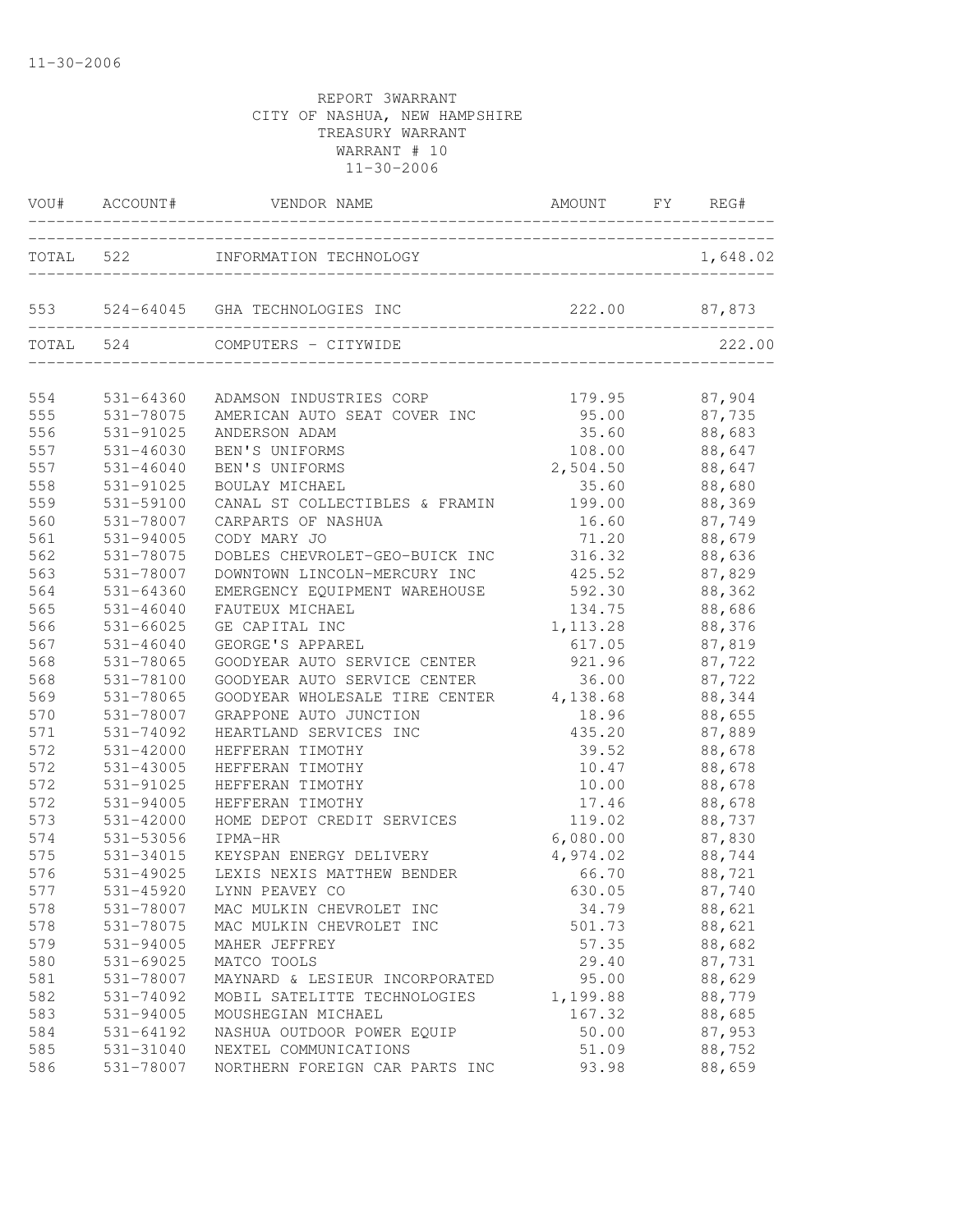| VOU#      | ACCOUNT#      | VENDOR NAME                              | AMOUNT   | FY | REG#      |
|-----------|---------------|------------------------------------------|----------|----|-----------|
| 587       |               | 531-46040 O'BRIEN KEVIN                  | 73.97    |    | 88,681    |
| 588       | 531-31040     | PAETEC COMMUNICATIONS INC                | 390.86   |    | 88,715    |
| 588       | 531-74040     | PAETEC COMMUNICATIONS INC                | 616.78   |    | 88,715    |
| 589       | 531-32035     | PUBLIC SERVICE OF NH                     | 557.44   |    | 88,784    |
| 590       | 531-46040     | RILEY'S SPORT SHOP INC                   | 59.25    |    | 87,736    |
| 591       | 531-78007     | ROBBINS AUTO PARTS INC                   | 473.61   |    | 87,995    |
| 592       | 531-42000     | SAM'S CLUB DIRECT                        | 266.79   |    | 88,758    |
| 593       | 531-69025     | SNAP ON TOOLS                            | 422.00   |    | 87,793    |
| 594       | $531 - 41005$ | STAPLES BUSINESS ADVANTAGE               | 678.65   |    | 88,390    |
| 594       | 531-41015     | STAPLES BUSINESS ADVANTAGE               | 1,863.62 |    | 88,390    |
| 595       | $531 - 46030$ | STAR PACKER BADGES                       | 10.00    |    | 87,832    |
| 596       | 531-94005     | SULLIVAN FRANCIS                         | 320.40   |    | 88,684    |
| 597       | 531-94005     | TASER INTERNATIONAL INC                  | 610.00   |    | 88,763    |
| 598       | 531-78007     | TOWERS MOTOR PARTS CORP                  | 178.86   |    | 88,345    |
| 599       | 531-31020     | VERIZON                                  | 368.89   |    | 88,738    |
| 600       | 531-31025     | VERIZON                                  | 652.63   |    | 88,757    |
| 601       | 531-31025     | VERIZON WIRELESS                         | 45.97    |    | 88,755    |
| 601       | 531-31040     | VERIZON WIRELESS                         | 444.02   |    | 88,755    |
| 602       |               | 531-75130 WATER CHEMICALS INC            | 120.00   |    | 87,983    |
| 603       |               | 531-74035 WEST PAYMENT CENTER            | 126.09   |    | 88,743    |
| TOTAL 531 |               | POLICE DEPARTMENT                        |          |    | 34,503.08 |
|           |               |                                          |          |    |           |
| 604       |               | 532-75023 AIR CLEANING SPECIALISTS OF NE | 128.00   |    | 88,356    |
| 605       | 532-94010     | ALLISON JEFFREY                          | 150.00   |    | 87,729    |
| 606       | 532-64094     | ARAMSCO                                  | 441.99   |    | 87,926    |
| 607       | 532-78100     | ARCSOURCE INC                            | 231.59   |    | 87,946    |
| 608       | 532-49075     | ARMSTRONG NATHAN                         | 84.00    |    | 87,892    |
| 609       | 532-69015     | DISPLAY SALES COMPANY                    | 98.00    |    | 87,957    |
| 610       | 532-64094     | FIRE TECH & SAFETY OF NEW ENGL           | 271.14   |    | 88,354    |
| 611       | 532-46045     | FREIRE JOSEPH JR                         | 113.85   |    | 87,989    |
| 612       | 532-78075     | GRANITE STATE GLASS                      | 410.00   |    | 87,858    |
| 613       | 532-78075     | HEGER GREGG C                            | 600.00   |    | 88,322    |
| 614       | 532-75023     | HOME DEPOT CREDIT SERVICES               | 1.59     |    | 88,737    |
| 615       | 532-64094     | INDUSTRIAL PROTECTION SERVICES 2,931.00  |          |    | 87,808    |
| 616       | 532-59135     | J P CHEMICAL CO INC                      | 85.00    |    | 87,931    |
| 617       | 532-78007     | JACK YOUNG COMPANY INC                   | 131.19   |    | 88,633    |
| 618       | 532-34015     | KEYSPAN ENERGY DELIVERY                  | 4,161.02 |    | 88,744    |
| 619       | 532-94010     | LIFEGUARD SYSTEMS INC                    | 4,500.00 |    | 88,001    |
| 620       | 532-78020     | MANCHESTER ENGINE REBUILDERS I           | 389.00   |    | 88,315    |
| 621       | 532-59100     | MAYNARD & LESIEUR INCORPORATED           | 255.00   |    | 88,629    |
| 621       | 532-78065     | MAYNARD & LESIEUR INCORPORATED           | 4,526.44 |    | 88,629    |
| 622       | 532-46030     | MIKE'S CUSTOM KANVAS/MICHAEL A           | 182.00   |    | 87,752    |
| 623       | 532-42005     | NEW ENGLAND PAPER & SUPPLY               | 831.51   |    | 87,980    |
| 623       | 532-42010     | NEW ENGLAND PAPER & SUPPLY               | 408.68   |    | 87,980    |
| 623       | 532-42020     | NEW ENGLAND PAPER & SUPPLY               | 196.47   |    | 87,980    |
| 624       | 532-31040     | PAETEC COMMUNICATIONS INC                | 27.61    |    | 88,715    |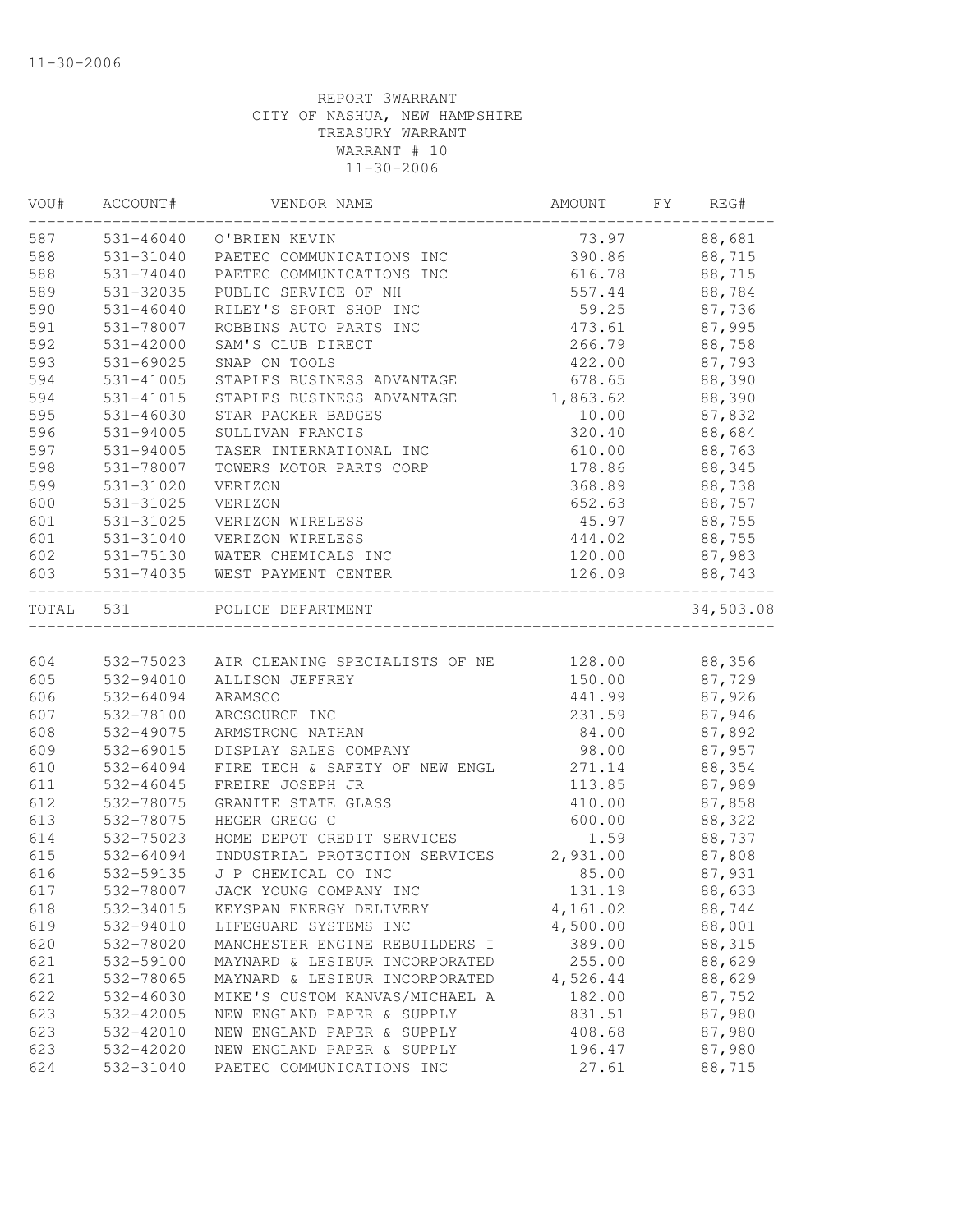| VOU#  | ACCOUNT#               | VENDOR NAME                              | AMOUNT   | FY<br>REG# |
|-------|------------------------|------------------------------------------|----------|------------|
| 625   | 532-33005              | PENNICHUCK WATER                         | 805.55   | 88,747     |
| 626   | 532-74092              | PRECISION FITNESS EQUIPMENT IN           | 190.00   | 88,320     |
| 627   | 532-32005              | PUBLIC SERVICE OF NH                     | 4,980.22 | 88,784     |
| 628   | 532-75130              | SAM MECHANICAL                           | 380.00   | 88,113     |
| 629   | 532-45110              | SANEL AUTO PARTS CO                      | 310.00   | 87,943     |
| 629   | 532-78007              | SANEL AUTO PARTS CO                      | 495.12   | 87,943     |
| 630   | 532-41005              | STAPLES BUSINESS ADVANTAGE               | 272.65   | 88,390     |
| 630   | 532-41015              | STAPLES BUSINESS ADVANTAGE               | 805.34   | 88,390     |
| 631   | 532-46030              | STATION HOUSE SUPPLY/DBA THE F           | 67.50    | 87,942     |
| 632   | 532-31040              | VERIZON WIRELESS                         | 34.68    | 88,755     |
| 633   | 532-74092              | VOICE SYSTEMS INC                        | 82.06    | 87,886     |
| 634   | 532-78035              | WINDWARD PETROLEUM                       | 625.66   | 87,820     |
| 635   | 532-78020              | YANKEE TRUCKS                            | 2,472.33 | 87,767     |
| 635   | 532-78080              | YANKEE TRUCKS                            | 35.25    | 87,767     |
| TOTAL | 532                    | FIRE DEPARTMENT                          |          | 32,711.44  |
| 636   |                        | 534-32020 PUBLIC SERVICE OF NH           | 145.54   | 88,784     |
| TOTAL | 534                    | STREET LIGHTING                          |          | 145.54     |
|       |                        |                                          |          |            |
| 637   | 536-78007              | CARPARTS OF NASHUA                       | 15.37    | 87,749     |
| 638   | 536-74092              | DAVIDSON SALES CO                        | 670.99   | 88,040     |
| 639   | 536-78007              | GOODYEAR AUTO SERVICE CENTER             | 36.00    | 87,722     |
| 640   | 536-78007              | MAC MULKIN CHEVROLET INC                 | 235.76   | 88,621     |
| 641   | 536-78007              | NORTHERN FOREIGN CAR PARTS INC           | 137.50   | 88,659     |
| 642   | 536-32035              | PUBLIC SERVICE OF NH                     | 720.20   | 88,784     |
| 643   | 536-78007              | ROBBINS AUTO PARTS INC                   | 45.74    | 87,995     |
| 644   | 536-43005              | UNITED PARCEL SERVICE                    | 7.81     | 88,799     |
| 645   | 536-31050              | VERIZON WIRELESS                         | 70.10    | 88,755     |
| TOTAL | 536                    | CITYWIDE COMMUNICATIONS                  |          | 1,939.47   |
|       |                        |                                          |          |            |
| 646   | 541-33005<br>541-32005 | PENNICHUCK WATER<br>PUBLIC SERVICE OF NH | 140.44   | 88,747     |
| 647   |                        |                                          | 937.25   | 88,784     |
| 648   | 541-34005              | SHATTUCK MALONE OIL CO                   | 785.62   | 88,708     |
| TOTAL | 541                    | COMMUNITY SERVICES DIVISION              |          | 1,863.31   |
| 649   | 542-41015              | STAPLES BUSINESS ADVANTAGE               | 132.87   | 88,390     |
| 650   | 542-49075              | WOODWORTH LOUISE                         | 9.85     | 88,687     |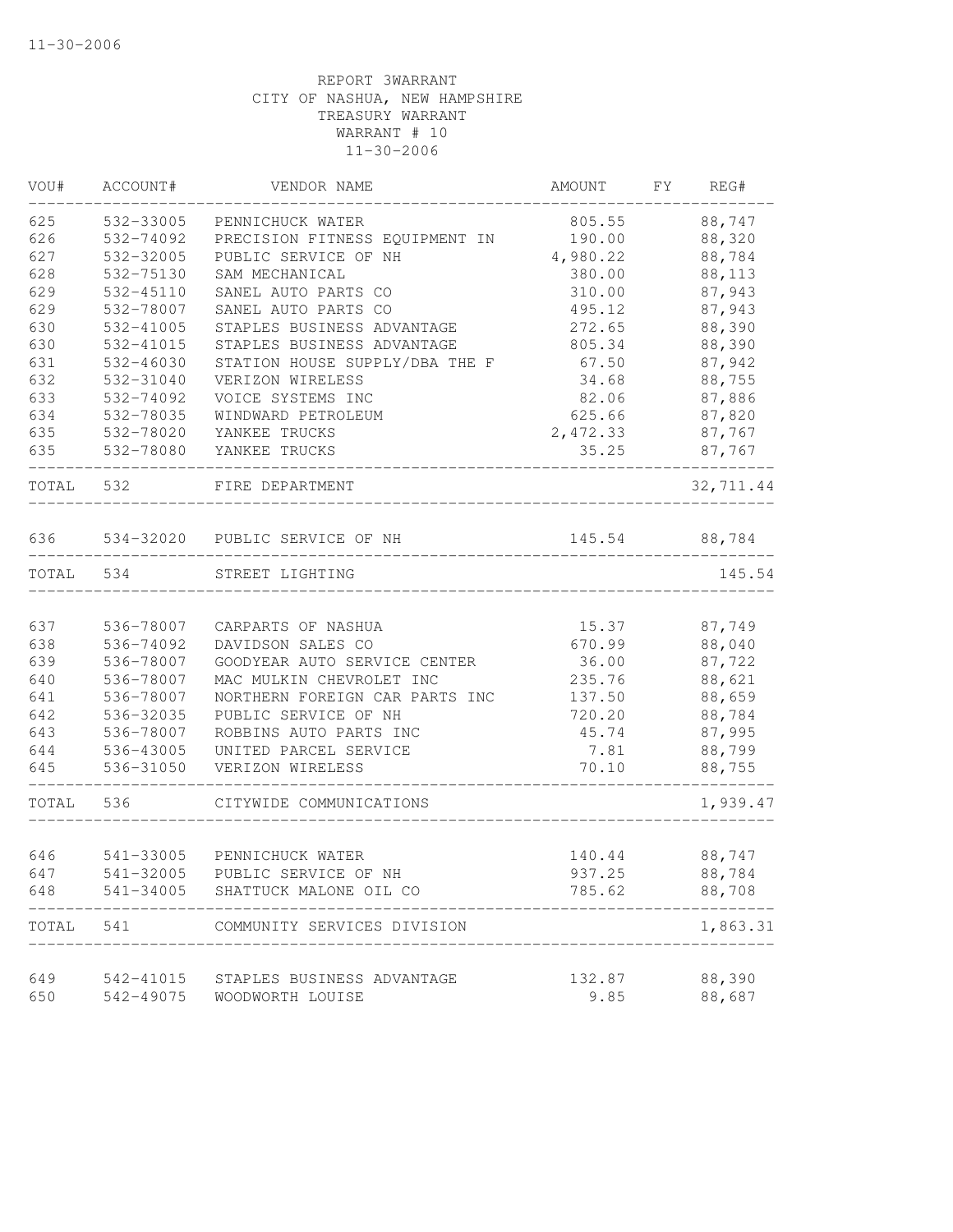|     | VOU# ACCOUNT# | VENDOR NAME                                       | AMOUNT        | FY REG#  |
|-----|---------------|---------------------------------------------------|---------------|----------|
|     | TOTAL 542     | COMMUNITY HEALTH<br>_____________________________ |               | 142.72   |
| 651 | 543-91005     | DELUDE KEIRA                                      | 52.68 87,747  |          |
| 652 |               | 543-53025 ENVIRONMENTAL RESOURCE ASSOCIA          | 326.85 87,799 |          |
| 653 |               | 543-49070 LAB SAFETY SUPPLY INC                   | 1,300.28      | 87,779   |
| 654 |               | 543-53025 TREASURER STATE OF NH NHDES             | 195.00        | 88,749   |
|     |               | TOTAL 543 ENVIRONMENTAL HEALTH DEPT.              |               | 1,874.81 |
| 655 | 545-97020     | 18 AMHERST ST LLC                                 | 375.00        | 87,836   |
| 656 | 545-97020     | 23-25 TEMPLE ST REALTY LLC                        | 965.00        | 88,309   |
| 657 | 545-97020     | 525 AMHERST ST LLC                                | 266.00        | 87,846   |
| 658 | 545-97020     | AMH REAL ESTATE LLC                               | 525.00        | 87,738   |
| 659 | 545-97020     | BC-AD PROPERTIES                                  | 650.00        | 87,936   |
| 660 | 545-97020     | BERNARD GINO                                      | 780.00        | 88,284   |
| 661 | 545-97020     | BISHOP REAL ESTATE MGMT INC                       | 575.00        | 87,915   |
| 662 | 545-97020     | BLANCHARD BLDG INVESTS/KENNETH                    | 225.00        | 87,833   |
| 663 | 545-97020     | BLANCHARD KENNETH                                 | 308.32        | 88,347   |
| 664 | 545-97020     | BONNETTE PETER                                    | 275.00        | 87,756   |
| 665 | 545-97020     | BONNETTE STEPHEN                                  | 493.86        | 87,856   |
| 666 | 545-97020     | BRETON DOROTHY ANN                                | 982.23        | 88,288   |
| 667 | 545-97020     | BROOK VILLAGE NORTH ASSOCIATES                    | 723.00        | 88,084   |
| 668 | 545-97020     | CARDIN RICHARD                                    | 346.66        | 87,954   |
| 669 | 545-97020     | CASIMIR PLACE LP                                  | 651.69        | 87,961   |
| 670 | 545-97020     | CITY VIEW MANAGEMENT CO INC                       | 520.00        | 88,389   |
| 671 | 545-97020     | CLARK E G                                         | 202.21        | 87,881   |
| 672 | 545-97020     | COMBS DONALD                                      | 525.00        | 87,984   |
| 673 | 545-97020     | DESMARAIS LEONARD                                 | 284.92        | 87,744   |
| 674 | 545-97020     | DHG ASSOCIATES                                    | 74.30         | 87,723   |
| 675 | 545-97020     | DROUIN ROBERT G                                   | 418.30        | 88,314   |
| 676 | 545-97020     | DRURY DANA                                        | 534.63        | 88,286   |
| 677 | 545-97020     | DURAND ROBERT N                                   | 45.15         | 88,317   |
| 678 | 545-97020     | E J REALTY                                        | 632.88        | 87,753   |
| 679 | 545-97020     | FLAGLER PROPERTIES INC                            | 984.43        | 88,371   |
| 680 | 545-97020     | FOREST RIDGE ASSOC                                | 459.02        | 87,845   |
| 681 | 545-97020     | FREEDOM APARTMENTS LLC                            | 1,636.74      | 87,925   |
| 682 | 545-97020     | GALLAGHER THOMAS                                  | 750.00        | 87,976   |
| 683 | 545-97020     | GAUTHIER REALTY/CONNIE GAUTHIE                    | 1,224.46      | 88,386   |
| 684 | 545-97020     | GOULET BARBARA A                                  | 426.41        | 87,713   |
| 685 | 545-97020     | GRAVES JOYCE B                                    | 1,000.00      | 87,712   |
| 686 | 545-97015     | GREYHOUND LINES INC MIS                           | 130.00        | 88,364   |
| 687 | 545-97020     | HARRIS STEPHEN J                                  | 325.00        | 87,973   |
| 688 | 545-97015     | KEYSPAN ENERGY DELIVERY                           | 503.29        | 88,793   |
| 689 | 545-97020     | LAMERAND ENTERPRISES/KYLE LAME                    | 1,110.40      | 88,340   |
| 690 | 545-97020     | LAVOIE HERVE E                                    | 191.13        | 88,321   |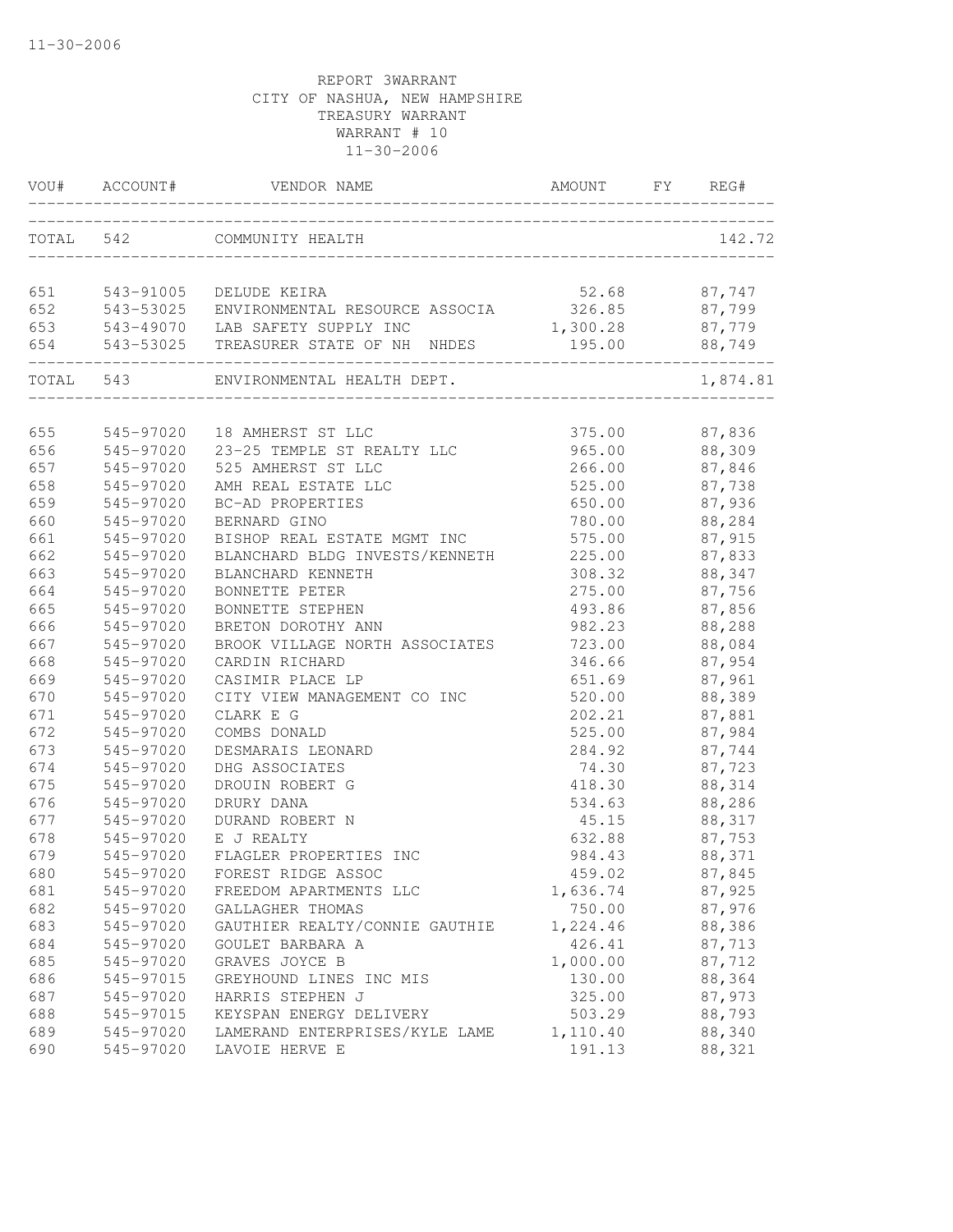| VOU#  | ACCOUNT#  | VENDOR NAME                          | AMOUNT    | FY | REG#      |
|-------|-----------|--------------------------------------|-----------|----|-----------|
| 691   | 545-97020 | LAVOIE LEO M                         | 341.04    |    | 88,338    |
| 692   | 545-97015 | LORDEN OIL COMPANY                   | 287.38    |    | 88,382    |
| 693   | 545-97020 | MARGUERITE'S PLACE INC               | 206.68    |    | 87,768    |
| 694   | 545-97015 | MARKET BASKET                        | 3,226.08  |    | 88,710    |
| 695   | 545-97020 | MICHAUD LOUIS                        | 303.55    |    | 88,349    |
| 696   | 545-97020 | MORETTA RENAN                        | 333.20    |    | 88,296    |
| 697   | 545-97020 | NADER ANTOINE                        | 700.00    |    | 88,285    |
| 698   | 545-97020 | NASHUA HOUSING AUTHORITY             | 689.00    |    | 88,351    |
| 699   | 545-97020 | O'DONNELL BRIAN F                    | 570.95    |    | 88,383    |
| 700   | 545-97020 | OUELLET MARCEL                       | 104.00    |    | 87,795    |
| 701   | 545-97020 | PAQUIN EDWARD                        | 189.46    |    | 87,748    |
| 702   | 545-97015 | PENNICHUCK WATER WORKS INC           | 273.52    |    | 88,742    |
| 703   | 545-97020 | PRA PROPERTIES LTD DBA/PHEASAN       | 669.43    |    | 88,363    |
| 704   | 545-97015 | PUBLIC SERVICE CO OF NH              | 1,632.98  |    | 88,791    |
| 705   | 545-97020 | QUIRION CLAUDE                       | 525.96    |    | 87,745    |
| 706   | 545-97020 | RAMIREZ SANCHE                       | 506.10    |    | 87,839    |
| 707   | 545-97020 | REGISTER LINDA B                     | 1,197.06  |    | 88,341    |
| 708   | 545-97020 | RHODES DAVID                         | 602.53    |    | 87,784    |
| 709   | 545-97020 | RODGERS MOBILE HOME PARKS INC        | 347.00    |    | 87,724    |
| 710   | 545-97020 | ROSA JUSSARA                         | 1,432.10  |    | 87,945    |
| 711   | 545-97020 | ROUSSEAU PAUL                        | 578.00    |    | 87,991    |
| 712   | 545-97020 | SMART INVESTMENTS LLC                | 631.27    |    | 87,841    |
| 713   | 545-97020 | SOUL PURPOSE LIVING INC              | 270.00    |    | 87,890    |
| 714   | 545-97020 | SPIROU CHARLES                       | 576.31    |    | 87,804    |
| 715   | 545-97015 | ST JOSEPH PHARMACY                   | 372.10    |    | 87,782    |
| 716   | 545-97020 | THC INVESTMENTS                      | 323.73    |    | 87,885    |
| 717   | 545-97020 | THE GLEAM TEAM LLC                   | 656.80    |    | 87,865    |
| 718   | 545-97020 | TRIUMPH PROPERTY INVESTMENT          | 565.00    |    | 87,891    |
| 719   | 545-97020 | VICENTE VICTOR                       | 500.00    |    | 87,780    |
| 720   | 545-97020 | WALLER ELLIOTT                       | 149.20    |    | 87,893    |
| 721   | 545-97020 | WETMORE MICHAEL                      | 303.99    |    | 88,289    |
| 722   | 545-97015 | WINGATE'S PHARMACY INC               | 14,109.44 |    | 88,713    |
| 723   | 545-97020 | WRN REAL ESTATE LLC                  | 600.68    |    | 88,324    |
| TOTAL | 545       | WELFARE COSTS                        |           |    | 53,894.57 |
|       |           |                                      |           |    |           |
| 724   | 551-94005 | DOOKRAN STEPHEN                      | 210.21    |    | 88,343    |
| 725   | 551-59100 | HARRY W WELLS & SON INC              | 262.00    |    | 88,500    |
| 726   | 551-94005 | O'NEIL JAMES                         | 147.74    |    | 88,213    |
| 727   |           | 551-31040 PAETEC COMMUNICATIONS INC  | 2.02      |    | 88,715    |
| 728   |           | 551-41015 STAPLES BUSINESS ADVANTAGE | 201.33    |    | 88,390    |
| TOTAL | 551       | PUBLIC WORKS DIV & ENGINEERING       |           |    | 823.30    |
| 729   |           | 552-75021 AG LANDSCAPING SERVICES    | 1,977.90  |    | 87,785    |
| 730   |           | 552-75021 AGGREGATE INDUSTRIES       | 413.25    |    | 87,901    |
|       |           |                                      |           |    |           |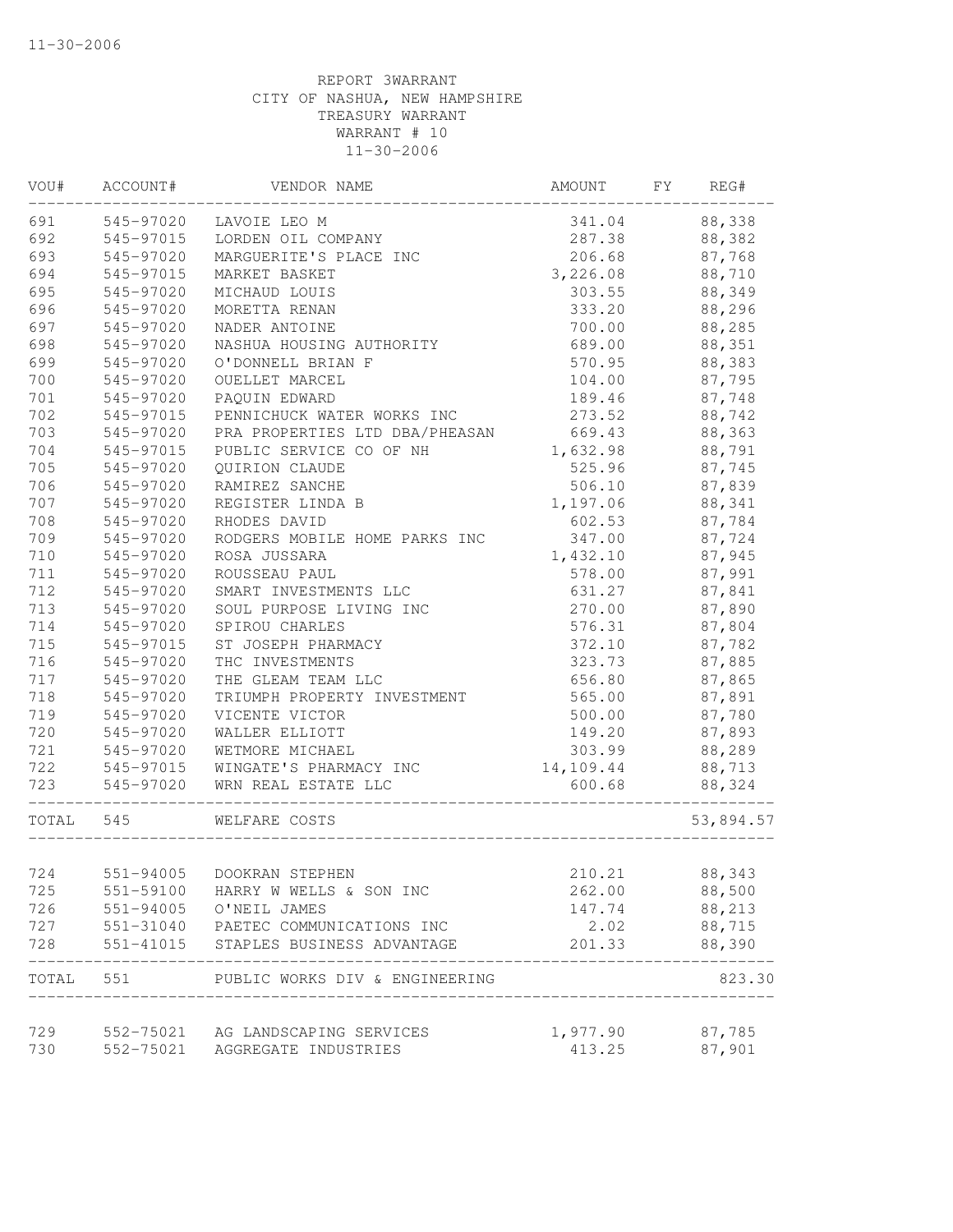| VOU# | ACCOUNT#      | VENDOR NAME                     | AMOUNT     | FY | REG#   |  |
|------|---------------|---------------------------------|------------|----|--------|--|
| 731  |               | 552-75135 ALLENS SEED STORE INC | 1,452.66   |    | 88,091 |  |
| 732  | 552-75022     | B & S LOCKSMITHS INC            | 3.70       |    | 88,350 |  |
| 732  | 552-78100     | B & S LOCKSMITHS INC            | 11.35      |    | 88,350 |  |
| 733  | 552-59020     | CARON JUNE M                    | 125.00     |    | 88,688 |  |
| 734  | 552-78007     | CARPARTS OF NASHUA              | 96.71      |    | 87,749 |  |
| 735  | 552-75022     | CORBETT CLEANING CO             | 300.00     |    | 87,964 |  |
| 736  | 552-78100     | D & R TOWING INC                | 85.00      |    | 88,619 |  |
| 737  | 552-48015     | DENNIS K BURKE INC              | 1,708.41   |    | 88,800 |  |
| 738  | 552-94005     | <b>DWANE THOMAS</b>             | 35.44      |    | 87,843 |  |
| 739  | 552-75021     | F W WEBB COMPANY                | 136.90     |    | 87,835 |  |
| 740  | 552-75040     | GRANITE STATE GLASS             | 485.00     |    | 87,858 |  |
| 741  | 552-75040     | GRANITE STATE PRESSURE WASHING  | 1,300.00   |    | 87,761 |  |
| 742  | 552-66000     | HANDY HOUSE INC                 | 236.00     |    | 88,766 |  |
| 743  | 552-46045     | HOME DEPOT CREDIT SERVICES      | 17.93      |    | 88,737 |  |
| 743  | 552-69035     | HOME DEPOT CREDIT SERVICES      | 29.90      |    | 88,737 |  |
| 743  | 552-75021     | HOME DEPOT CREDIT SERVICES      | 279.18     |    | 88,737 |  |
| 743  | 552-75040     | HOME DEPOT CREDIT SERVICES      | 98.82      |    | 88,737 |  |
| 743  | 552-75135     | HOME DEPOT CREDIT SERVICES      | 1.17       |    | 88,737 |  |
| 744  | 552-81095     | HUDSON POST #48 AMERICAN        | 600.00     |    | 87,878 |  |
| 745  | 552-75021     | JOHNSON'S ELECTRIC SUPPLY       | 686.30     |    | 87,844 |  |
| 745  | 552-75040     | JOHNSON'S ELECTRIC SUPPLY       | 244.35     |    | 87,844 |  |
| 746  | 552-34015     | KEYSPAN ENERGY DELIVERY         | 666.00     |    | 88,744 |  |
| 746  | 552-34045     | KEYSPAN ENERGY DELIVERY         | 823.70     |    | 88,744 |  |
| 747  | 552-78007     | LIBERTY INTN'L TRUCKS OF NH LL  | 74.24      |    | 88,626 |  |
| 748  | 552-95005     | MASS TREE WARDENS & FORESTERS   | 50.00      |    | 88,768 |  |
| 749  | 552-78007     | MAYNARD & LESIEUR INCORPORATED  | 2,925.00   |    | 88,629 |  |
| 750  | 552-53075     | MUSCO SPORTS LIGHTING LLC       | 400.00     |    | 87,720 |  |
| 751  | 552-78007     | NAPA AUTO PARTS                 | 60.64      |    | 88,339 |  |
| 752  | 552-75040     | NASHUA FARMERS EXCHANGE INC     | 100.40     |    | 88,643 |  |
| 753  | $552 - 46005$ | OPTIMUM SPORTSWEAR INC          | 15, 290.00 |    | 88,336 |  |
| 754  | 552-31040     | PAETEC COMMUNICATIONS INC       | 20.13      |    | 88,715 |  |
| 755  | 552-33005     | PENNICHUCK WATER                | 1,012.54   |    | 88,747 |  |
| 755  | 552-33005     | PENNICHUCK WATER                | 194.88     |    | 88,748 |  |
| 755  | 552-33045     | PENNICHUCK WATER                | 360.59     |    | 88,747 |  |
| 755  | 552-33045     | PENNICHUCK WATER                | 15.21      |    | 88,748 |  |
| 755  | 552-33050     | PENNICHUCK WATER                | 34.60      |    | 88,747 |  |
| 756  | 552-32005     | PUBLIC SERVICE OF NH            | 821.34     |    | 88,784 |  |
| 756  | 552-32005     | PUBLIC SERVICE OF NH            | 397.74     |    | 88,785 |  |
| 757  | 552-74085     | R WHITE EQUIPMENT CENTER INC    | 43.00      |    | 88,631 |  |
| 757  | 552-75021     | R WHITE EQUIPMENT CENTER INC    | 44.00      |    | 88,631 |  |
| 758  | 552-68045     | RHINO LININGS OF MERRIMACK VAL  | 920.00     |    | 88,384 |  |
| 759  | 552-78007     | SANEL AUTO PARTS CO             | 18.13      |    | 87,943 |  |
| 760  | 552-41015     | STAPLES BUSINESS ADVANTAGE      | 227.21     |    | 88,390 |  |
| 761  | 552-46045     | UNIFIRST CORPORATION            | 116.90     |    | 88,368 |  |
| 762  | 552-75021     | UNITED SUPPLY COMPANY INC       | 7.94       |    | 88,638 |  |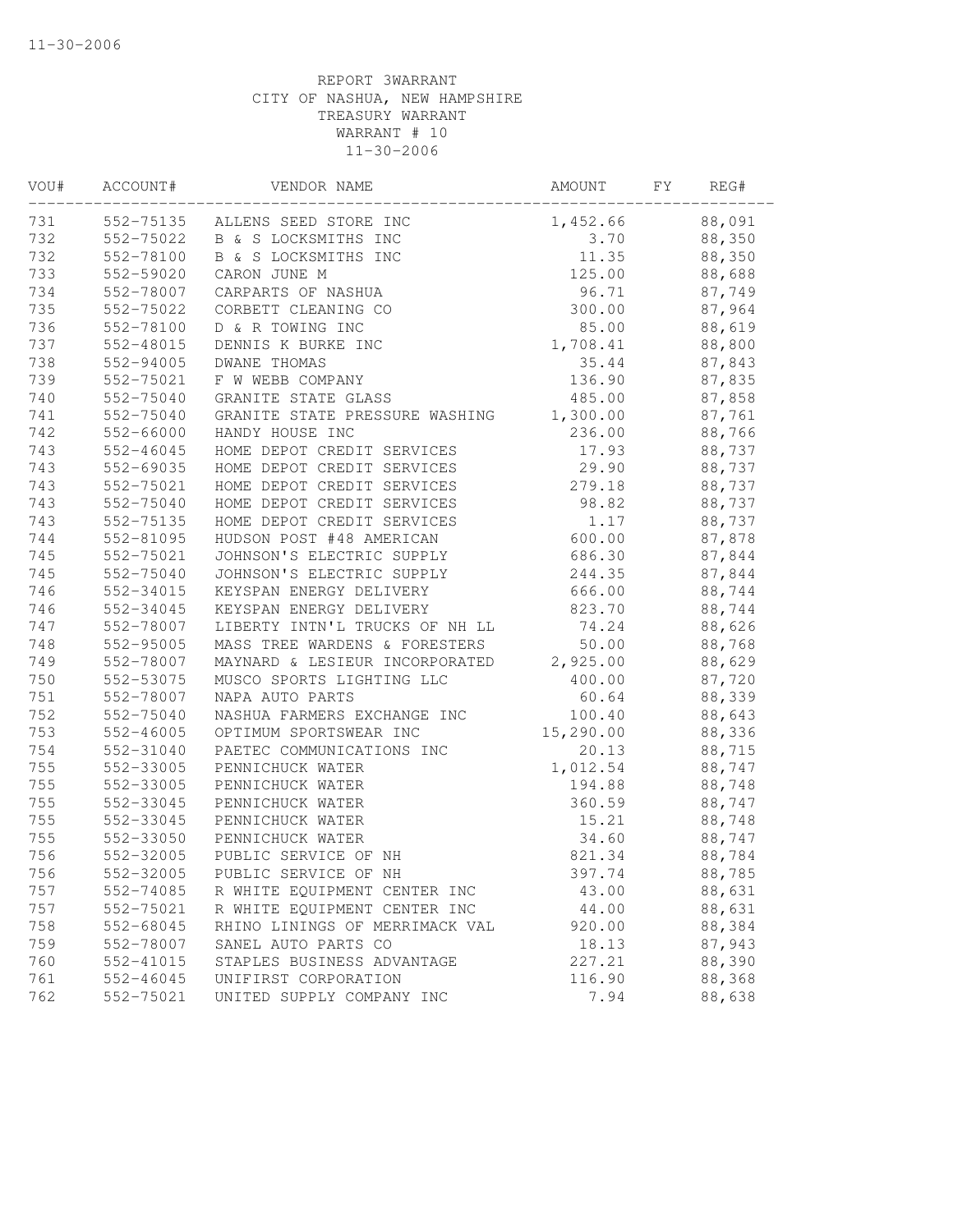|           | VOU# ACCOUNT# | VENDOR NAME                        | AMOUNT    | FY | REG#      |
|-----------|---------------|------------------------------------|-----------|----|-----------|
| TOTAL 552 |               | PARKS AND RECREATION               |           |    | 34,949.16 |
|           |               |                                    |           |    |           |
| 763       | 553-78100     | AUTO ELECTRIC WAREHOUSE INC 159.00 |           |    | 87,716    |
| 764       | 553-45015     | BROX INDUSTRIES INC                | 2,240.20  |    | 87,794    |
| 764       | 553-45025     | BROX INDUSTRIES INC                | 76.00     |    | 87,794    |
| 764       | 553-45190     | BROX INDUSTRIES INC                | 78.21     |    | 87,794    |
| 765       | 553-78100     | CASEY EQUIPMENT & RENTAL CORP      | 531.27    |    | 88,352    |
| 766       | 553-59150     | CONCENTRIC SECURITY RESOURCES      | 775.63    |    | 87,929    |
| 767       | 553-59105     | CORBETT CLEANING CO                | 500.00    |    | 87,964    |
| 768       | 553-45060     | CORRIVEAU ROUTHIER INC             | 207.35    |    | 88,618    |
| 769       | 553-46045     | DEBOISBRIAND ROGER                 | 79.99     |    | 88,689    |
| 770       | 553-48015     | DENNIS K BURKE INC                 | 26,010.64 |    | 88,800    |
| 771       | 553-78100     | DONOVAN EQUIPMENT CO INC           | 31.77     |    | 87,789    |
| 772       | 553-78100     | DONOVAN SPRING COMPANY INC         | 981.59    |    | 87,792    |
| 773       | 553-78100     | DYAR SALES & MACHINERY COMPANY     | 186.46    |    | 88,625    |
| 774       | 553-45260     | EASTERN MINERALS INC               | 3,066.76  |    | 88,375    |
| 775       | 553-78100     | FREIGHTLINER OF NH INC             | 38.20     |    | 88,366    |
| 776       | 553-72035     | GE CAPITAL INC                     | 85.00     |    | 88,376    |
| 777       | 553-78100     | GMS HYDRAULICS INC                 | 1,615.00  |    | 88,650    |
| 778       | 553-46045     | GRAINGER                           | 154.02    |    | 87,816    |
| 778       | 553-49075     | GRAINGER                           | 28.22     |    | 87,816    |
| 778       | 553-69025     | GRAINGER                           | 76.37     |    | 87,816    |
| 778       | 553-78100     | GRAINGER                           | 20.87     |    | 87,816    |
| 779       | 553-77020     | HOWARD P FAIRFIELD INC             | 5,945.06  |    | 88,559    |
| 779       | 553-78100     | HOWARD P FAIRFIELD INC             | 256.49    |    | 88,559    |
| 780       | 553-59135     | J P CHEMICAL CO INC                | 55.00     |    | 87,931    |
| 781       | 553-34015     | KEYSPAN ENERGY DELIVERY            | 4,136.55  |    | 88,744    |
| 782       | 553-46045     | LEHIGH SAFETY SHOE LLC             | 146.33    |    | 87,907    |
| 783       | 553-49075     | LIBERTY INTN'L TRUCKS OF NH LL     | 113.28    |    | 88,626    |
| 783       | 553-78100     | LIBERTY INTN'L TRUCKS OF NH LL     | 892.93    |    | 88,626    |
| 784       | 553-59100     | MASS CRANE & HOIST SERVICE INC     | 256.50    |    | 87,812    |
| 785       | 553-45260     | MORTON SALT                        | 2,782.27  |    | 87,937    |
| 786       | 553-49075     | NAPA AUTO PARTS                    | 97.11     |    | 88,339    |
| 786       | 553-69025     | NAPA AUTO PARTS                    | 62.67     |    | 88,339    |
| 786       | 553-78100     | NAPA AUTO PARTS                    | 953.66    |    | 88,339    |
| 787       | 553-46045     | NATIONSRENT                        | 141.12    |    | 88,392    |
| 787       | 553-59100     | NATIONSRENT                        | 184.77    |    | 88,392    |
| 788       | 553-31040     | PAETEC COMMUNICATIONS INC          | 18.46     |    | 88,715    |
| 789       | 553-45265     | PITCHERVILLE SAND & GRAVEL INC     | 613.08    |    | 87,842    |
| 790       | 553-45060     | REDIMIX COMPANIES INC              | 1,241.00  |    | 87,969    |
| 791       | 553-42010     | ROCHESTER MIDLAND CORPORATION      | 66.22     |    | 88,642    |
| 792       | 553-49075     | SANEL AUTO PARTS CO                | 5.54      |    | 87,944    |
| 792       | 553-69025     | SANEL AUTO PARTS CO                | 26.46     |    | 87,943    |
| 792       | 553-78100     | SANEL AUTO PARTS CO                | $-17.17$  |    | 87,943    |
| 792       | 553-78100     | SANEL AUTO PARTS CO                | 348.78    |    | 87,944    |
| 793       | 553-69025     | SNAP ON TOOLS                      | 7.65      |    | 87,793    |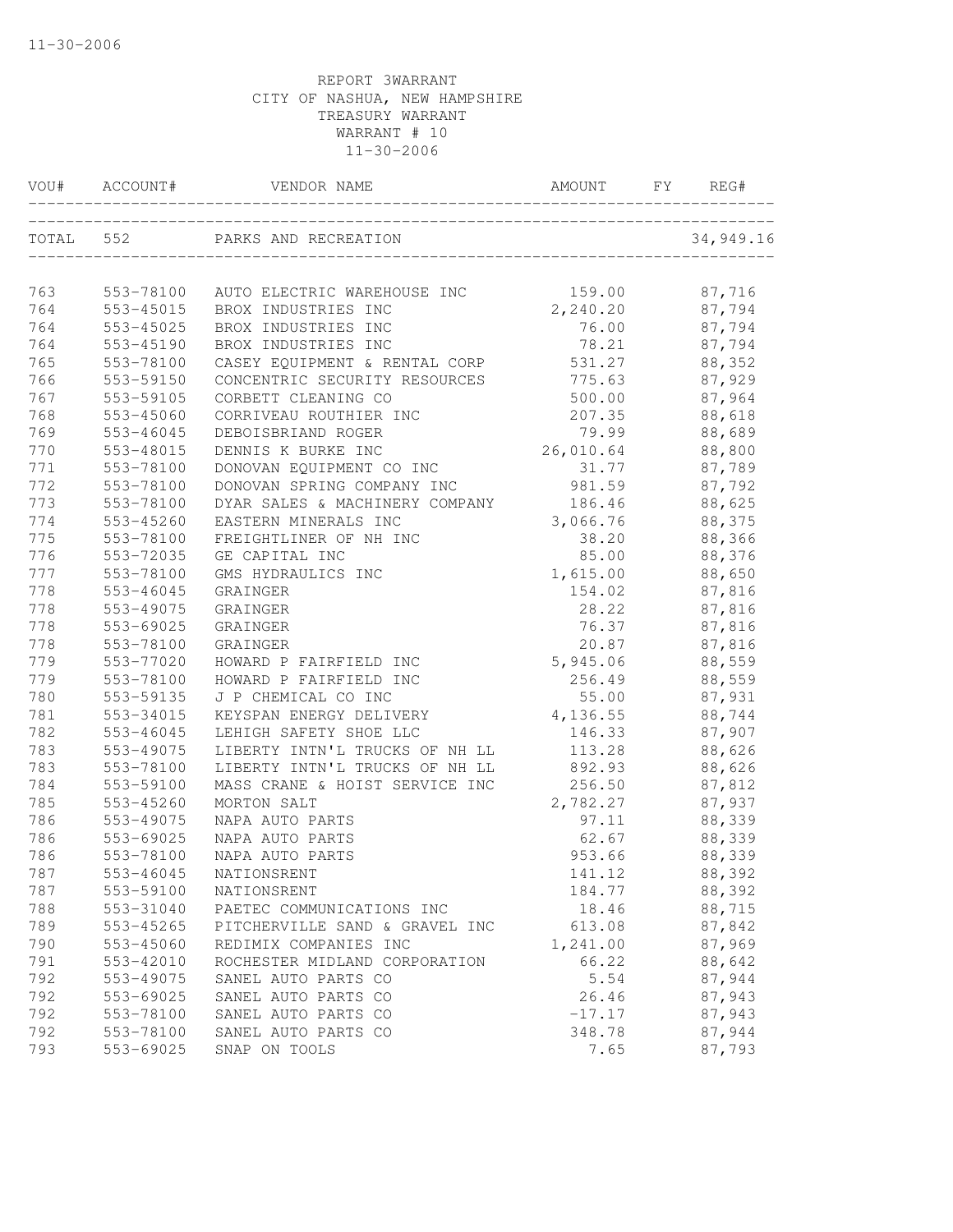| VOU#  | ACCOUNT#      | VENDOR NAME                          | AMOUNT    | FY. | REG#      |
|-------|---------------|--------------------------------------|-----------|-----|-----------|
| 794   | 553-78100     | SUBURBAN AUTO & TRUCK PARTS IN       | 221.76    |     | 88,634    |
| 795   | 553-46045     | SUNBELT RENTALS                      | 164.64    |     | 88,210    |
| 795   | 553-49075     | SUNBELT RENTALS                      | 58.44     |     | 88,210    |
| 796   | 553-46045     | UNIFIRST CORPORATION                 | 776.44    |     | 88,368    |
| 797   | 553-49075     | USP OF NEW ENGLAND                   | 115.80    |     | 88,330    |
| 798   | 553-75130     | WATER CHEMICALS INC                  | 75.00     |     | 87,983    |
| 799   | 553-78035     | WINDWARD PETROLEUM                   | 3, 177.33 |     | 87,820    |
| TOTAL | 553           | STREET DEPARTMENT                    |           |     | 59,865.72 |
|       |               |                                      |           |     |           |
| 800   | 555-75023     | JOYCE COOLING & HEATING INC          | 268.50    |     | 87,963    |
| 801   | 555-59320     | LIBERTY INTN'L TRUCKS OF NH LL       | 3,868.37  |     | 88,626    |
| 802   | 555-45107     | N H BRAGG & SONS                     | 51.50     |     | 87,725    |
| 803   | 555-31040     | PAETEC COMMUNICATIONS INC            | 18.45     |     | 88,715    |
| 804   | 555-45285     | PERMA-LINE CORP OF NEW ENGLAND       | 312.40    |     | 87,766    |
| 805   | 555-32025     | PUBLIC SERVICE OF NH                 | 1,190.29  |     | 88,785    |
| 805   | 555-32025     | PUBLIC SERVICE OF NH                 | 528.45    |     | 88,786    |
| 806   | 555-41015     | STAPLES BUSINESS ADVANTAGE           | 52.60     |     | 88,390    |
| 807   | 555-45107     | W E AUBUCHON COMPANY INC             | 15.97     |     | 87,758    |
| TOTAL | 555           | TRAFFIC DEPARTMENT                   |           |     | 6,306.53  |
| 808   | 557-31040     | PAETEC COMMUNICATIONS INC            | 4.81      |     | 88,715    |
| 809   | 557-32005     | PUBLIC SERVICE OF NH                 | 3,005.09  |     | 88,786    |
| TOTAL | 557           | PARKING LOTS                         |           |     | 3,009.90  |
| 810   | 561-48015     | DENNIS K BURKE INC                   | 340.82    |     | 88,800    |
| 811   | $561 - 45195$ | GRIFFIN GREENHOUSE SUPPLIES IN       | 30.59     |     | 88,323    |
| 812   | 561-74085     | NASHUA OUTDOOR POWER EQUIP           | 67.58     |     | 87,953    |
| 813   | 561-33005     | PENNICHUCK WATER                     | 182.99    |     | 88,748    |
| 814   | 561-94005     | UVM ENTOMOLOGY RESEARCH LAB          | 55.00     |     | 88,711    |
| 815   | 561-94005     | VERMONT GREENSCAPE ASSOC             | 45.00     |     | 88,778    |
|       |               |                                      |           |     |           |
| TOTAL | 561           | EDGEWOOD CEMETERY                    |           |     | 721.98    |
| 816   |               | 562-33005 PENNICHUCK WATER           | 121.91    |     | 88,748    |
| TOTAL | 562           | SUBURBAN CEMETERIES                  |           |     | 121.91    |
|       |               |                                      |           |     |           |
| 817   | 563-48015     | DENNIS K BURKE INC                   | 325.00    |     | 88,800    |
| 818   |               | 563-75023 HOME DEPOT CREDIT SERVICES | 112.23    |     | 88,737    |
| 819   | 563-34015     | KEYSPAN ENERGY DELIVERY              | 26.62     |     | 88,744    |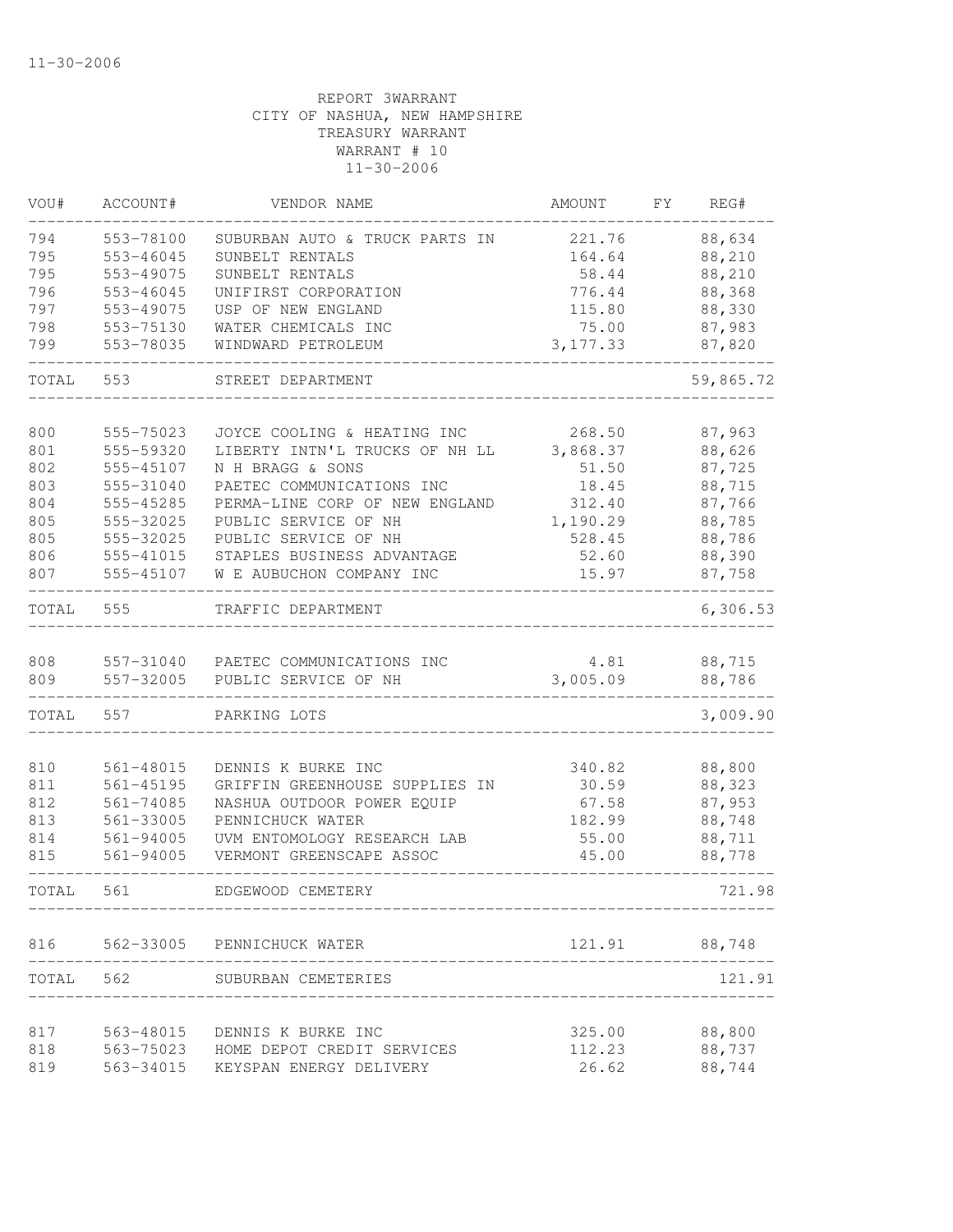| VOU#      | ACCOUNT#  | VENDOR NAME                              | AMOUNT   | FY. | REG#         |
|-----------|-----------|------------------------------------------|----------|-----|--------------|
| 820       | 563-74092 | MTS ASSCOCIATES                          | 337.53   |     | 87,924       |
| 821       | 563-74085 | NASHUA OUTDOOR POWER EQUIP               | 18.14    |     | 87,953       |
| 822       | 563-31040 | PAETEC COMMUNICATIONS INC                | 1.39     |     | 88,715       |
| 823       | 563-32005 | PUBLIC SERVICE OF NH                     | 180.32   |     | 88,786       |
| TOTAL     | 563       | WOODLAWN CEMETERY                        |          |     | 1,001.23     |
| 824       | 571-72010 | CONWAY OFFICE PRODUCTS LLC               | 94.00    |     | 87,887       |
| 825       | 571-95010 | GOVERNING                                | 16.00    |     | 88,754       |
| 826       | 571-41015 | STAPLES BUSINESS ADVANTAGE               | 240.29   |     | 88,390       |
| TOTAL     | 571       | COMMUNITY DEVELOPMENT                    |          |     | 350.29       |
| 827       |           | 572-91005 HOUSTON ROGER                  |          |     | 98.79 88,304 |
| TOTAL 572 |           | PLANNING DEPARTMENT                      |          |     | 98.79        |
|           |           |                                          |          |     |              |
| 828       |           | 573-54025 GREATER NASHUA CHAMBER OF COMM | 730.00   |     | 88,358       |
| 829       | 573-94005 | LOCAL GOVERNMENT CTR                     | 80.00    |     | 88,759       |
| TOTAL     | 573       | ECONOMIC DEVELOPMENT                     |          |     | 810.00       |
| 830       | 575-91005 | ALLEN ROGER V                            | 40.50    |     | 88,393       |
| 831       | 575-45050 | AMAZON CREDIT PLAN                       | 100.85   |     | 88,709       |
| 832       | 575-95005 | AMERICAN LIBRARY ASSN                    | 20.00    |     | 88,790       |
| 833       | 575-75023 | B & S LOCKSMITHS INC                     | 203.00   |     | 88,350       |
| 834       | 575-45050 | BAKER & TAYLOR                           | 2,503.90 |     | 87,825       |
| 834       | 575-45050 | BAKER & TAYLOR                           | 2,142.64 |     | 87,826       |
| 834       | 575-45050 | BAKER & TAYLOR                           | 1,130.19 |     | 87,827       |
| 835       | 575-45050 | BAKER & TAYLOR<br>ENT 510334             | 1,577.38 |     | 87,821       |
| 836       | 575-45050 | BBC AUDIOBOOKS AMERICA                   | 131.84   |     | 87,908       |
| 837       | 575-91015 | BOLTON KATHY                             | 64.05    |     | 88,313       |
| 838       | 575-45220 | CAMERALAND LLC                           | 87.54    |     | 87,824       |
| 839       | 575-91005 | CARDOZA DONNA                            | 6.90     |     | 88,378       |
| 840       | 575-91005 | CASE LARRY                               | 19.58    |     | 87,715       |
| 841       | 575-42005 | CENTRAL PAPER PRODUCTS CO                | 57.50    |     | 88,641       |
| 841       | 575-42020 | CENTRAL PAPER PRODUCTS CO                | 721.28   |     | 88,641       |
| 842       | 575-45050 | CONCORD PUBLIC LIBRARY                   | 30.00    |     | 88,297       |
| 843       | 575-75023 | CONSOLIDATED PLASTICS CO INC             | 365.81   |     | 87,760       |
| 844       | 575-45050 | CQ PRESS                                 | 454.00   |     | 88,795       |
| 845       | 575-45220 | DEMCO INC                                | 67.02    |     | 87,822       |
| 846       | 575-45050 | ENSLOW PUBLISHERS INC                    | 990.35   |     | 88,466       |
| 847       | 575-45220 | GAYLORD BROS INC                         | 72.00    |     | 88,640       |
| 848       | 575-45050 | H W WILSON CO                            | 578.00   |     | 88,712       |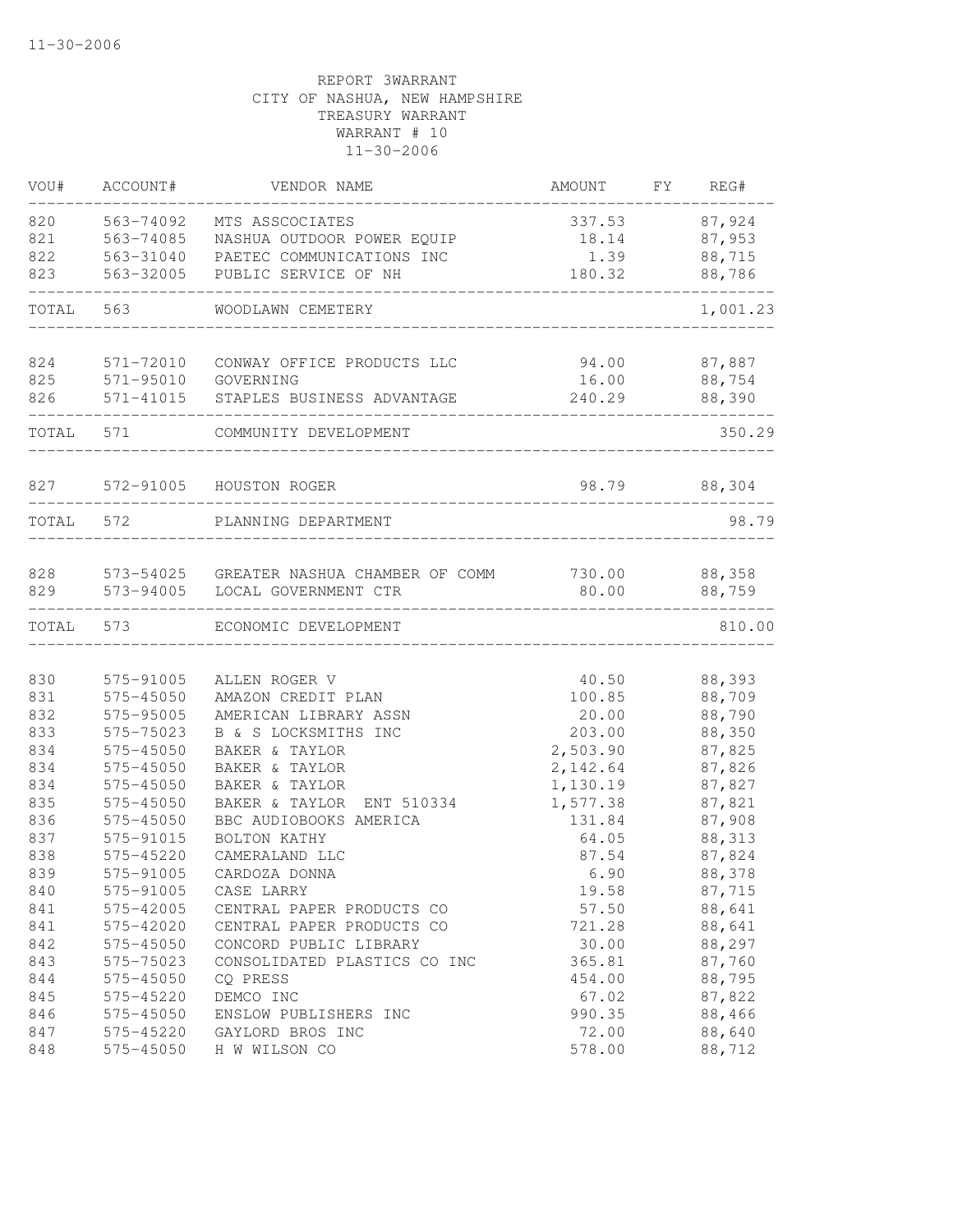| VOU#  | ACCOUNT#          | VENDOR NAME                                | AMOUNT   | FY | REG#       |
|-------|-------------------|--------------------------------------------|----------|----|------------|
| 849   | 575-45050         | HALL MEMORIAL LIBRARY                      | 8.00     |    | 88,293     |
| 850   | 575-95005         | ISABELLA STEWART GARDNER MUSEU             | 175.00   |    | 88,783     |
| 851   | 575-34015         | KEYSPAN ENERGY DELIVERY                    | 161.86   |    | 88,744     |
| 852   | 575-45050         | LERNER PUBLISHING GROUP                    | 1,244.74 |    | 88,357     |
| 853   | 575-45050         | MASON CREST PUBLISHERS                     | 459.00   |    | 88,532     |
| 854   | 575-45050         | MICROMARKETING LLC                         | 43.19    |    | 87,933     |
| 855   | 575-45050         | MITCHELL LANE PUBLISHERS INC               | 673.20   |    | 87,866     |
| 856   | 575-31040         | PAETEC COMMUNICATIONS INC                  | 10.07    |    | 88,715     |
| 857   | 575-33005         | PENNICHUCK WATER                           | 230.17   |    | 88,748     |
| 858   | 575-32005         | PUBLIC SERVICE OF NH                       | 91.59    |    | 88,786     |
| 859   | 575-45050         | RANDOM HOUSE INC                           | 679.80   |    | 88,396     |
| 860   | 575-45050         | RECORDED BOOKS LLC                         | 643.09   |    | 88,370     |
| 861   | 575-78100         | ROBBINS AUTO PARTS INC                     | 47.87    |    | 87,995     |
| 862   | 575-59100         | SALMON MARY                                | 100.00   |    | 87,934     |
| 863   | 575-45050         | SIMON & SCHUSTER                           | 28.28    |    | 87,817     |
| 864   | 575-45220         | SLEEVE CITY                                | 334.78   |    | 87,916     |
| 865   | 575-41015         | STAPLES BUSINESS ADVANTAGE                 | 39.99    |    | 88,390     |
| 866   | 575-95005         | STRAWBERY BANKE MUSEUM                     | 250.00   |    | 88,781     |
| 867   | 575-45050         | THE JEWISH FOUNDATION FOR THE              | 51.95    |    | 88,292     |
| 868   | 575-45050         | THOMSON GALE                               | 569.27   |    | 87,860     |
| 869   | 575-45050         | UNIVERISTY OF ILLINOIS                     | 15.00    |    | 88,294     |
| 870   | 575-45050         | VERIZON                                    | 63.00    |    | 88,738     |
| 871   | 575-45050         | WM A BATCHELDER LIBRARY                    | 29.95    |    | 88,796     |
| TOTAL | 575               | PUBLIC LIBRARIES                           |          |    | 17, 314.13 |
|       |                   |                                            |          |    |            |
| 872   | 576-95005         | AMERICAN INSTITUTE OF ARCHITEC             | 234.00   |    | 88,735     |
| 873   | 576-94005         | ICC                                        | 70.00    |    | 88,732     |
| 874   | 576-94005         | NH BUILDING OFFICIALS ASSN                 | 150.00   |    | 88,746     |
| 875   | 576-91005         | SANTA MICHAEL                              | 99.68    |    | 87,719     |
| TOTAL | 576               | BUILDING DEPARTMENT                        |          |    | 553.68     |
|       |                   |                                            |          |    |            |
|       |                   | 189,604 581-42110 ALARMAX DISTRIBUTORS INC | 5,422.02 |    | 88,408     |
|       | 189,605 581-46040 | ALEC'S SHOE STORE INC                      | 299.90   |    | 88,617     |
|       | 189,606 581-46040 | ALL SEASONS                                | 585.70   |    | 87,778     |
|       | 189,607 581-42110 | ALLIED ELECTRONICS INC                     | 17.23    |    | 88,648     |
|       | 189,608 581-44005 | ALPHAGRAPHICS                              | 302.50   |    | 87,949     |
|       | 189,609 581-72065 | ALTERNATIVE COMMUNICATION SERV             | 65.00    |    | 87,781     |
|       | 189,610 581-72065 | ALTERNATIVE COMMUNICATIONS SER             | 823.00   |    | 88,331     |
|       | 189,611 581-64192 | ALTO US INC                                | 6,722.71 |    | 88,454     |
|       | 189,612 581-84055 | AMHERST SCHOOL DISTRICT                    | 101.44   |    | 88,394     |
| 876   | 581-53100         | ANACOMP INC                                | 47.29    |    | 87,796     |
|       | 189,613 581-95005 | ASBO INTERNATIONAL                         | 135.00   |    | 88,718     |
|       | 189,614 581-49075 | B & S LOCKSMITHS INC                       | 1,371.86 |    | 88,350     |
|       | 189,615 581-49050 | BAILEY POTTERY EQUIP CORP                  | 15.00    |    | 88,520     |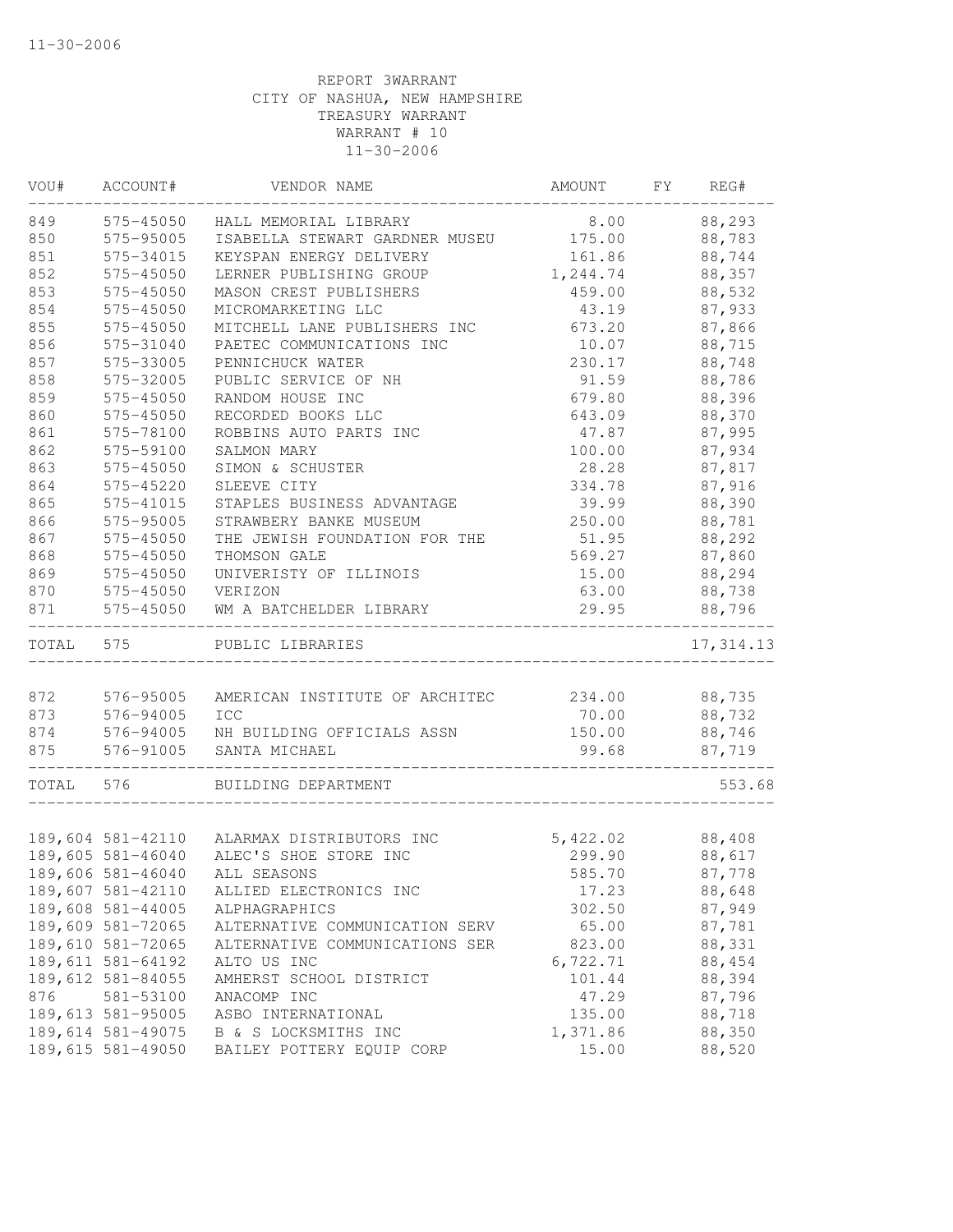| VOU# | ACCOUNT#          | VENDOR NAME                    | AMOUNT    | FΥ | REG#   |  |
|------|-------------------|--------------------------------|-----------|----|--------|--|
|      | 189,616 581-49035 | BARNES & NOBLE INC             | 106.10    |    | 87,718 |  |
|      | 189,617 581-56030 | BEDFORD CROSS-COUNTRY SKI CLUB | 150.00    |    | 88,560 |  |
|      | 189,618 581-49050 | BELLETETES INC                 | 269.36    |    | 87,935 |  |
|      | 189,618 581-49075 | BELLETETES INC                 | 452.49    |    | 87,935 |  |
|      | 189,619 581-84030 | BEVERLY SCHOOL FOR THE DEAF    | 4, 114.33 |    | 88,523 |  |
|      | 189,620 581-49050 | BLICK ART MATERIALS            | 494.75    |    | 88,567 |  |
|      | 189,621 581-49035 | BMI EDUCATIONAL SERVICES INC   | 1,982.15  |    | 87,764 |  |
|      | 189,622 581-49075 | BOSTONBEAN COFFEE COMPANY      | 129.25    |    | 88,499 |  |
|      | 189,623 581-49050 | BRAINPOP LLC                   | 175.00    |    | 88,503 |  |
|      | 189,624 581-49050 | BRODART COMPANY                | 223.83    |    | 88,623 |  |
|      | 189,625 581-53100 | BROWN JAMIE                    | 39.00     |    | 88,602 |  |
|      | 189,626 581-49910 | BROX INDUSTRIES INC            | 379.53    |    | 87,794 |  |
|      | 189,627 581-55010 | BUDGET CAR & TRUCK RENTAL      | 327.62    |    | 88,491 |  |
|      | 189,628 581-59130 | BURKHART DENNIS                | 74.00     |    | 87,903 |  |
|      | 189,629 581-49050 | CAMBIUM LEARNING INC           | 213.73    |    | 88,535 |  |
|      | 189,630 581-42130 | CAPP INC                       | 663.00    |    | 88,397 |  |
|      | 189,631 581-49075 | CARD TECH                      | 351.41    |    | 88,004 |  |
|      | 189,632 581-55015 | CARING HANDS TRANSPORTATION LL | 12,000.00 |    | 88,580 |  |
|      | 189,633 581-49050 | CARPARTS OF NASHUA             | 136.77    |    | 88,616 |  |
|      | 189,634 581-41015 | CARTRIDGE WORLD                | 171.22    |    | 88,554 |  |
|      | 189,634 581-49050 | CARTRIDGE WORLD                | 1,469.00  |    | 88,554 |  |
|      | 189,635 581-98030 | CASSADY TRACEY A               | 285.75    |    | 88,434 |  |
|      | 189,636 581-42010 | CENTRAL PAPER PRODUCTS CO      | 6,804.50  |    | 88,641 |  |
|      | 189,636 581-75023 | CENTRAL PAPER PRODUCTS CO      | 3,196.50  |    | 88,641 |  |
|      | 189,637 581-53100 | CENTURY CONSULTANTS            | 500.00    |    | 88,463 |  |
|      | 189,638 581-53103 | CLARK ASSOCIATES/DEBBIE CLARK  | 26,495.00 |    | 87,802 |  |
|      | 189,639 581-94010 | CLARKE PATRICIA                | 212.00    |    | 88,566 |  |
|      | 189,640 581-53103 | COMPASSIONATE STAFFING LLC     | 596.25    |    | 87,972 |  |
|      | 189,641 581-49050 | COMPUTER HUT                   | 85.20     |    | 88,645 |  |
|      | 189,641 581-64040 | COMPUTER HUT                   | 213.00    |    | 88,645 |  |
|      | 189,641 581-74092 | COMPUTER HUT                   | 2,290.40  |    | 88,645 |  |
|      | 189,642 581-49050 | COMPUVEST CORP                 | 149.96    |    | 88,608 |  |
|      | 189,643 581-49050 | CONNECTICUT VALLEY BIOLOGICAL  | 210.15    |    | 88,624 |  |
|      | 189,644 581-42130 | CONTROL TECHNOLOGIES INC       | 798.21    |    | 88,398 |  |
|      | 189,644 581-75023 | CONTROL TECHNOLOGIES INC       | 3,133.00  |    | 88,398 |  |
|      | 189,645 581-41040 | CONWAY OFFICE PRODUCTS LLC     | 160.25    |    | 87,887 |  |
|      | 189,645 581-49050 | CONWAY OFFICE PRODUCTS LLC     | 83.30     |    | 87,887 |  |
|      | 189,645 581-64192 | CONWAY OFFICE PRODUCTS LLC     | 38,649.00 |    | 87,887 |  |
|      | 189,646 581-44005 | COPY SHOP                      | 446.00    |    | 87,883 |  |
|      | 189,647 581-84030 | CROTCHED MOUNTAIN REHAB CTR    | 47,466.56 |    | 88,418 |  |
|      | 189,648 581-75023 | D & M STRIPING                 | 810.00    |    | 87,750 |  |
|      | 189,649 581-74092 | DAVID H BAILEY                 | 70.00     |    | 87,814 |  |
|      | 189,650 581-49050 | DELTA EDUCATION                | 40.80     |    | 88,473 |  |
|      | 189,651 581-53100 | DEPONTBRIAND JULIE             | 39.00     |    | 88,579 |  |
|      | 189,652 581-91005 | DERRY MARSHALL                 | 147.52    |    | 87,811 |  |
|      | 189,653 581-91005 | DONAHUE GAIL                   | 64.31     |    | 88,489 |  |
|      | 189,654 581-75023 | DONALD M THERIAULT INC         | 4,200.00  |    | 87,775 |  |
|      | 189,655 581-49910 | DONOVAN EQUIPMENT CO INC       | 407.06    |    | 87,789 |  |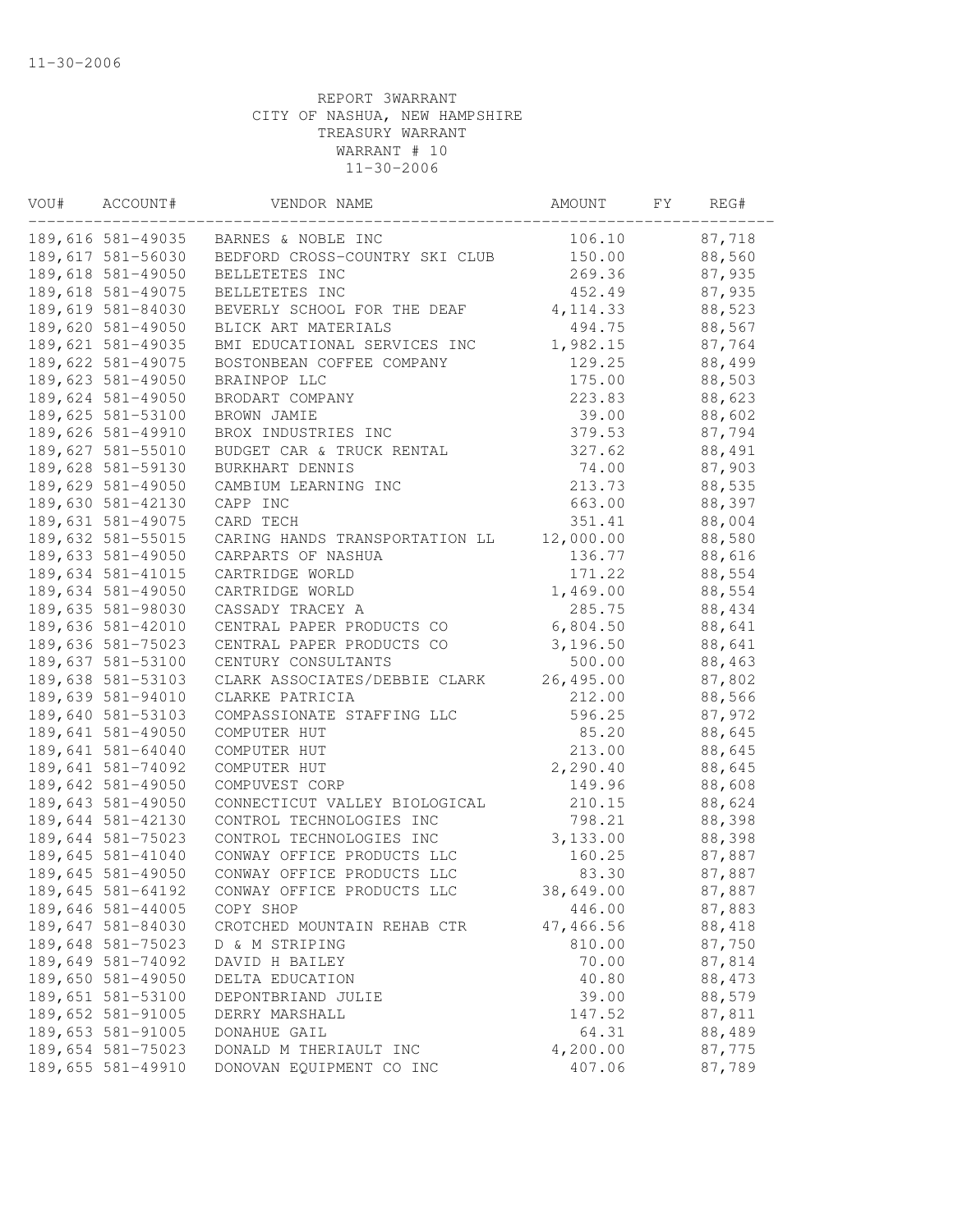| VOU# | ACCOUNT#          | VENDOR NAME                    | AMOUNT    | FY. | REG#   |  |
|------|-------------------|--------------------------------|-----------|-----|--------|--|
|      | 189,656 581-84055 | DOVER SCHOOL DISTRICT          | 6,066.48  |     | 88,426 |  |
|      | 189,657 581-94030 | DREHER LORNA                   | 50.00     |     | 88,433 |  |
|      | 189,658 581-53100 | DUNAGAN PATRICK E              | 39.00     |     | 88,600 |  |
|      | 189,659 581-91005 | DUSTIN MARIANNE                | 72.98     |     | 88,436 |  |
|      | 189,660 581-47010 | <b>DWYER ARLENE</b>            | 70.12     |     | 88,447 |  |
|      | 189,661 581-53100 | DYER CARMEN                    | 39.00     |     | 88,601 |  |
|      | 189,662 581-83006 | EARL JULIA                     | 560.00    |     | 88,701 |  |
|      | 189,663 581-84030 | EASTER SEALS NEW HAMPSHIRE     | 11,390.82 |     | 88,373 |  |
|      | 189,663 581-84055 | EASTER SEALS NEW HAMPSHIRE     | 21,063.18 |     | 88,373 |  |
|      | 189,664 581-42130 | EASTERN BEARINGS INC           | 2,713.17  |     | 87,884 |  |
|      | 189,665 581-95010 | EBSCO SUBSCRIPTION SERVICES    | 183.44    |     | 88,639 |  |
|      | 189,666 581-84055 | ECKERD YOUTH ALTERNATIVES INC  | 1,868.68  |     | 87,853 |  |
|      | 189,667 581-84030 | EDGEWOOD CENTRE                | 2,957.00  |     | 88,548 |  |
|      | 189,668 581-94030 | ELDREDGE-ROOT JUDY             | 175.00    |     | 88,545 |  |
|      | 189,669 581-34015 | ENERGYNORTH PROPANE            | 456.78    |     | 88,632 |  |
|      | 189,670 581-42120 | F W WEBB COMPANY               | 782.30    |     | 87,835 |  |
|      | 189,671 581-91040 | FANTASIA ANGELO                | 270.50    |     | 88,537 |  |
|      | 189,672 581-49075 | FASTENAL CO                    | 433.48    |     | 87,771 |  |
|      | 189,673 581-43005 | FEDEX                          | 23.98     |     | 88,719 |  |
|      | 189,674 581-42130 | FILTER SALES & SERVICE         | 18.84     |     | 88,439 |  |
|      | 189,675 581-94010 | FIRMIN JIM                     | 1,310.40  |     | 88,564 |  |
|      | 189,676 581-55010 | FIRST STUDENT INC              | 275.76    |     | 88,479 |  |
|      | 189,676 581-55020 | FIRST STUDENT INC              | 106.93    |     | 88,479 |  |
|      | 189,677 581-55005 | FIRST STUDENT INC              | 3,630.49  |     | 88,488 |  |
|      | 189,677 581-55010 | FIRST STUDENT INC              | 486.05    |     | 88,488 |  |
|      | 189,678 581-49050 | FITNESS FINDERS INC            | 27.40     |     | 88,476 |  |
|      | 189,679 581-91005 | FLANAGAN PRISCILLA             | 22.58     |     | 88,442 |  |
|      | 189,680 581-51015 | FLYGARE SCHWARZ & CLOSSON      | 2,098.14  |     | 88,333 |  |
|      | 189,681 581-49030 | FOLLETT LIBRARY RESOURCES      | 372.53    |     | 87,763 |  |
|      | 189,681 581-49055 | FOLLETT LIBRARY RESOURCES      | 119.88    |     | 87,763 |  |
|      | 189,682 581-94030 | FONTAINE MICHELLE              | 95.00     |     | 88,380 |  |
|      | 189,683 581-66005 | FORD CREDIT                    | 367.50    |     | 88,690 |  |
|      | 189,684 581-49910 | FORESTRY SUPPLIERS INC         | 101.23    |     | 87,721 |  |
|      | 189,685 581-41015 | FRAMERY                        | 175.00    |     | 88,699 |  |
|      | 189,686 581-59130 | FRASER MARK                    | 74.00     |     | 88,575 |  |
|      | 189,687 581-49050 | FRIENDSHIP HOUSE               | 72.75     |     | 88,472 |  |
|      | 189,688 581-49050 | FUTUREHEALTH INC               | 81.00     |     | 88,598 |  |
|      | 189,689 581-75023 | G H PHILBRICK SONS INC         | 4,950.00  |     | 87,978 |  |
|      | 189,690 581-49050 | GAMBLE MUSIC CO                | 209.37    |     | 87,850 |  |
|      | 189,691 581-64192 | GATE CITY MONUMENT INC         | 1,059.00  |     | 87,852 |  |
|      | 189,692 581-91005 | GAUTHIER ANN                   | 29.26     |     | 88,544 |  |
|      | 189,693 581-84055 | GERMAINE LAWRENCE SCHOOL       | 5,579.69  |     | 88,504 |  |
|      | 189,694 581-55015 | GOULET ROBBIN                  | 650.00    |     | 88,435 |  |
|      | 189,694 581-84055 | GOULET ROBBIN                  | 52,994.58 |     | 88,435 |  |
|      | 189,695 581-42130 | GRANITE GROUP (THE)            | 728.12    |     | 88,360 |  |
|      | 189,696 581-84030 | GREATER LAWRENCE ED COLLABORAT | 7,035.00  |     | 88,496 |  |
|      | 189,697 581-78007 | HANSON'S AUTOMOTIVE SERVICE    | 283.35    |     | 88,542 |  |
|      | 189,698 581-74092 | HARRIS EQUIPMENT REPAIR SERVIC | 1,031.49  |     | 88,628 |  |
|      |                   |                                |           |     |        |  |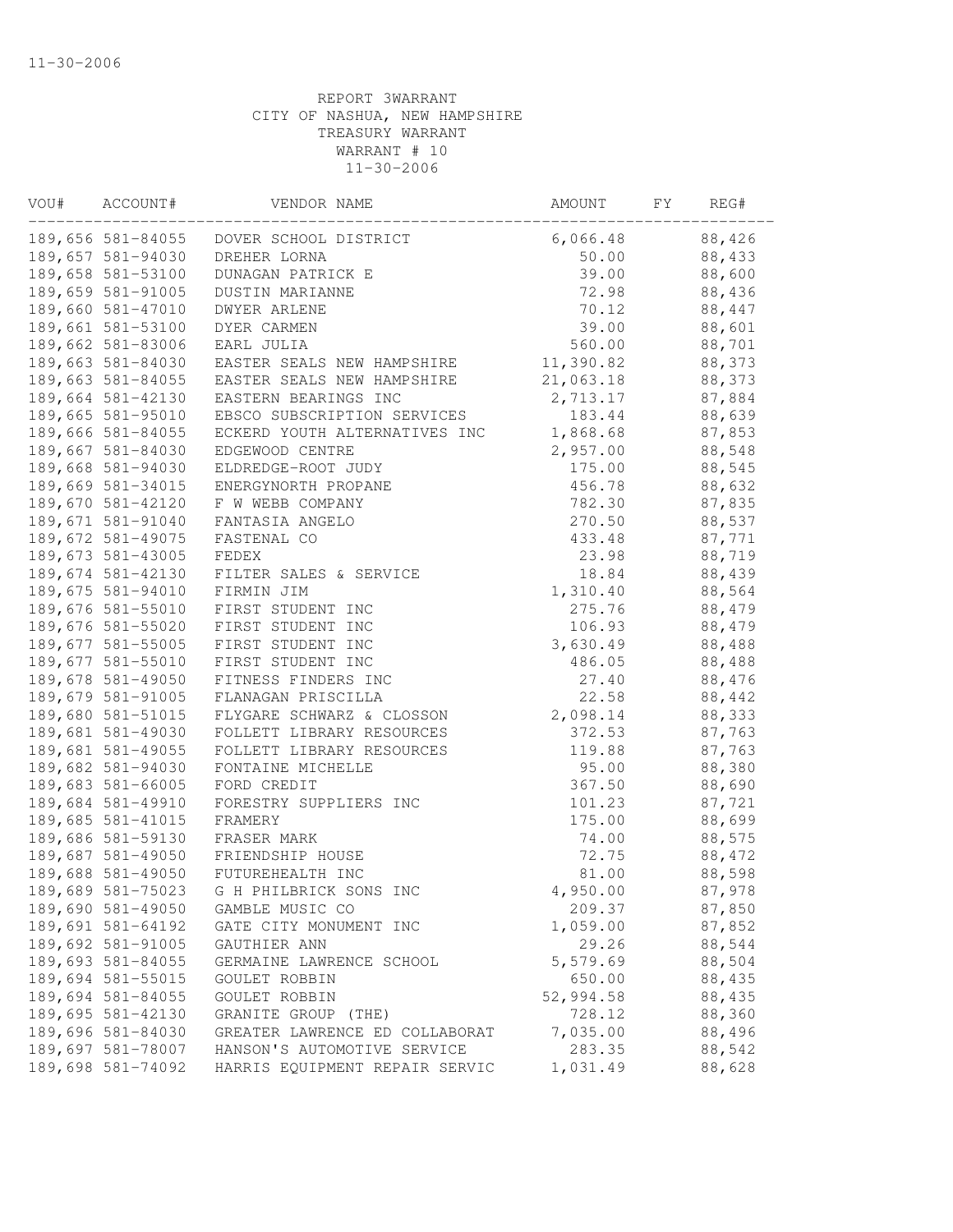| VOU# | ACCOUNT#          | VENDOR NAME                    | AMOUNT    | FΥ | REG#   |  |
|------|-------------------|--------------------------------|-----------|----|--------|--|
|      | 189,699 581-49050 | HAWTHORNE                      | 77.00     |    | 88,654 |  |
|      | 189,700 581-49050 | HEALTH EDCO INC                | 399.94    |    | 87,869 |  |
|      | 189,701 581-42130 | HEATING SPECIALTIES OF NH INC  | 61.95     |    | 88,620 |  |
|      | 189,702 581-49075 | HOME DEPOT CREDIT SERVICES     | 39.69     |    | 88,465 |  |
|      | 189,703 581-49050 | HOME DEPOT CREDIT SERVICES     | 847.52    |    | 88,498 |  |
|      | 189,704 581-53100 | HOMETOWN FORECAST SERVICES INC | 750.00    |    | 87,879 |  |
|      | 189,705 581-42130 | HONEYWELL                      | 2,007.68  |    | 88,519 |  |
|      | 189,706 581-91005 | HORNE LORRAINE                 | 26.70     |    | 88,425 |  |
|      | 189,707 581-78007 | HOWARD P FAIRFIELD INC         | 1,097.84  |    | 88,559 |  |
|      | 189,708 581-49075 | IMTEK REPROGRAPHICS INC        | 11.20     |    | 88,475 |  |
|      | 189,709 581-41040 | INTEGRATED OFFICE SOLUTIONS    | 456.00    |    | 88,421 |  |
|      | 189,710 581-42110 | INTERSTATE BATTERIES OF SO NH  | 317.90    |    | 88,565 |  |
|      | 189,711 581-53100 | INTERSTATE ELECTRICAL SERVICES | 2,301.00  |    | 88,387 |  |
|      | 189,711 581-77005 | INTERSTATE ELECTRICAL SERVICES | 4,772.00  |    | 88,387 |  |
|      | 189,712 581-49050 | J W PEPPER & SON INC           | 1,309.18  |    | 87,857 |  |
|      | 189,713 581-49030 | JUNIOR LIBRARY GUILD           | 2,062.20  |    | 88,415 |  |
|      | 189,714 581-98030 | KEATING BAYRD STEPHANIE        | 38.85     |    | 88,540 |  |
|      | 189,715 581-34015 | KEYSPAN ENERGY DELIVERY        | 24,506.82 |    | 88,482 |  |
|      | 189,716 581-42110 | KEYSTONE BATTERY               | 1,705.96  |    | 88,464 |  |
|      | 189,717 581-84055 | KING GEORGE SCHOOL             | 5,800.00  |    | 88,609 |  |
|      | 189,718 581-91005 | KRONES ALLISON                 | 42.72     |    | 88,495 |  |
|      | 189,719 581-59130 | LAFOND MICHAEL                 | 124.00    |    | 88,553 |  |
|      | 189,720 581-91005 | LALIME MAUREEN                 | 14.24     |    | 88,490 |  |
|      | 189,721 581-59130 | LEAO WAGNER                    | 54.00     |    | 88,576 |  |
|      | 189,722 581-84030 | LEARNING CENTER FOR DEAF CHILD | 6,356.83  |    | 88,610 |  |
|      | 189,723 581-84030 | LEARNING PREP SCHOOL           | 2,756.71  |    | 88,409 |  |
|      | 189,724 581-49055 | LIBRARY VIDEO COMPANY          | 64.84     |    | 88,414 |  |
|      | 189,725 581-84030 | LIGHTHOUSE SCHOOL INC          | 36,190.98 |    | 88,423 |  |
|      | 189,726 581-49050 | LINDENMEYR MUNROE              | 220.95    |    | 88,649 |  |
|      | 189,727 581-74092 | LLOYD'S TRAILERS               | 1,917.00  |    | 88,804 |  |
|      | 189,728 581-49050 | LMI                            | 58.90     |    | 88,412 |  |
|      | 189,729 581-91005 | LOFTUS JUDITH                  | 33.71     |    | 88,446 |  |
|      | 189,730 581-55010 | LOVERING ROBERT                | 51.00     |    | 87,970 |  |
|      | 189,731 581-49910 | LOWE'S                         | 149.79    |    | 88,568 |  |
|      | 189,732 581-84055 | LUTHERAN COMMUNITY SERVICES OF | 212.92    |    | 88,493 |  |
|      | 189,733 581-91040 | LYLE CHARLENE G                | 19.58     |    | 88,430 |  |
|      | 189,733 581-94030 | LYLE CHARLENE G                | 60.00     |    | 88,430 |  |
|      | 189,734 581-42110 | M & M ELECTRICAL SUPPLY CO INC | 294.92    |    | 88,615 |  |
|      | 189,735 581-49050 | MARKET BASKET                  | 389.46    |    | 87,959 |  |
|      | 189,736 581-91005 | MARKOWSKI ANNE                 | 40.05     |    | 88,613 |  |
|      | 189,737 581-49030 | MARSHALL CAVENDISH CORP        | 390.56    |    | 87,914 |  |
|      | 189,738 581-91005 | MARTIN JANICE                  | 399.71    |    | 88,428 |  |
|      | 189,738 581-94030 | MARTIN JANICE                  | 95.00     |    | 88,428 |  |
|      | 189,739 581-75090 | MARVELL PLATE GLASS INC        | 184.50    |    | 87,754 |  |
|      | 189,740 581-49050 | MAYER-JOHNSON LLC              | 227.80    |    | 87,917 |  |
|      | 189,741 581-78007 | MAYNARD & LESIEUR INCORPORATED | 107.30    |    | 88,629 |  |
|      | 189,742 581-49035 | MCGRAW HILL COMPANIES          | 430.26    |    | 87,900 |  |
|      | 189,743 581-31005 | MCI                            | 4,405.19  |    | 87,717 |  |
|      |                   |                                |           |    |        |  |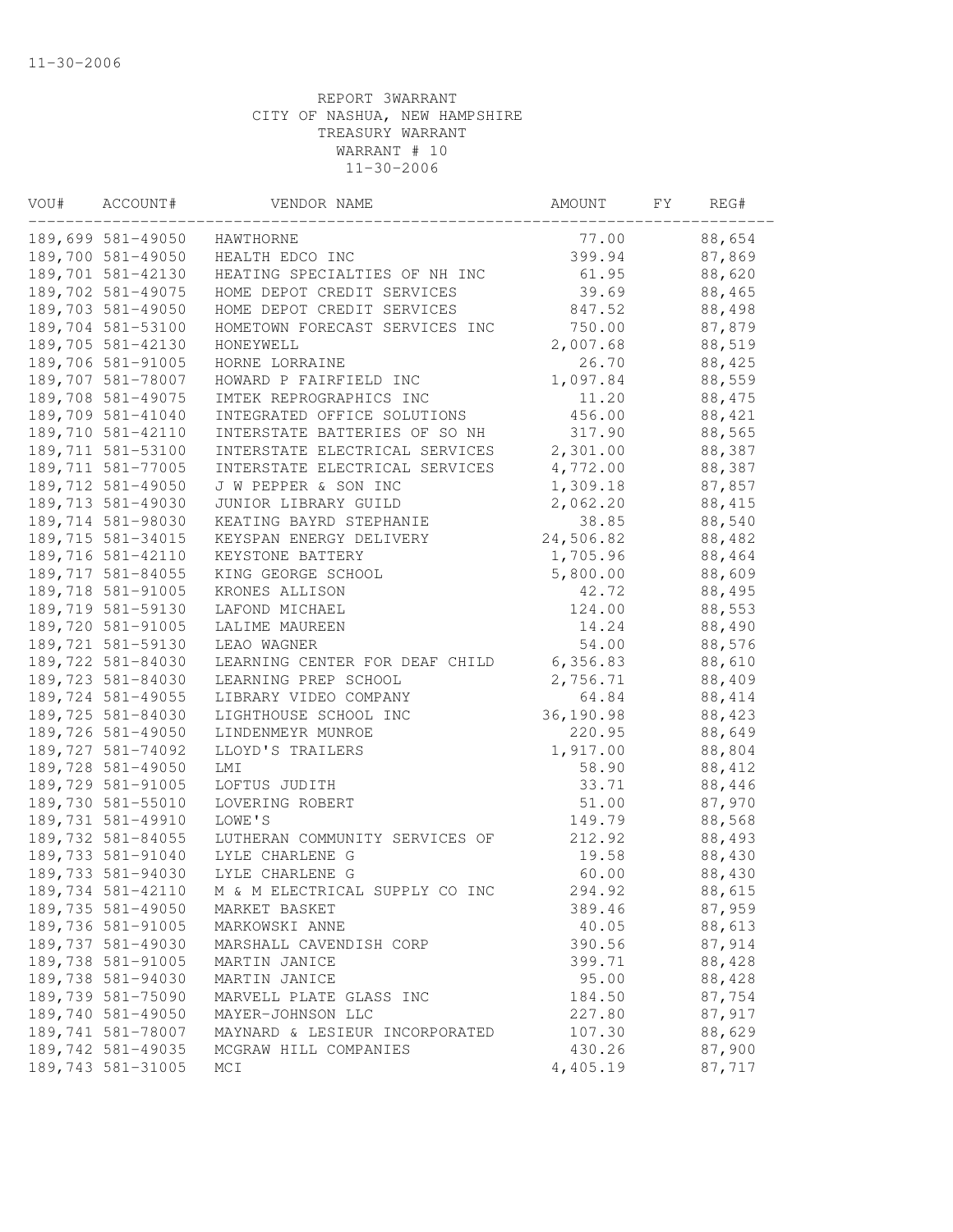| ACCOUNT#          | VENDOR NAME                                                                                                                                                                                                                                                                                                                                                                                                                                                                                                                                                                                                                                                                                                                                                                                                                | AMOUNT                                                                                                                                                                                                                                                                                                                                                                                                                                                                                      | FΥ                                                                                                                                                                                                                                                                                                                                                                                                                   | REG#   |                                                                                                                                                                                                                                                                                                                                                                                                                                            |
|-------------------|----------------------------------------------------------------------------------------------------------------------------------------------------------------------------------------------------------------------------------------------------------------------------------------------------------------------------------------------------------------------------------------------------------------------------------------------------------------------------------------------------------------------------------------------------------------------------------------------------------------------------------------------------------------------------------------------------------------------------------------------------------------------------------------------------------------------------|---------------------------------------------------------------------------------------------------------------------------------------------------------------------------------------------------------------------------------------------------------------------------------------------------------------------------------------------------------------------------------------------------------------------------------------------------------------------------------------------|----------------------------------------------------------------------------------------------------------------------------------------------------------------------------------------------------------------------------------------------------------------------------------------------------------------------------------------------------------------------------------------------------------------------|--------|--------------------------------------------------------------------------------------------------------------------------------------------------------------------------------------------------------------------------------------------------------------------------------------------------------------------------------------------------------------------------------------------------------------------------------------------|
| 189,744 581-94030 | MCKEAN DAVID                                                                                                                                                                                                                                                                                                                                                                                                                                                                                                                                                                                                                                                                                                                                                                                                               | 60.00                                                                                                                                                                                                                                                                                                                                                                                                                                                                                       |                                                                                                                                                                                                                                                                                                                                                                                                                      | 88,462 |                                                                                                                                                                                                                                                                                                                                                                                                                                            |
| 189,745 581-51015 | MCNAMEE JAMES M PLLC                                                                                                                                                                                                                                                                                                                                                                                                                                                                                                                                                                                                                                                                                                                                                                                                       |                                                                                                                                                                                                                                                                                                                                                                                                                                                                                             |                                                                                                                                                                                                                                                                                                                                                                                                                      | 88,361 |                                                                                                                                                                                                                                                                                                                                                                                                                                            |
|                   | MERCIER ANN                                                                                                                                                                                                                                                                                                                                                                                                                                                                                                                                                                                                                                                                                                                                                                                                                |                                                                                                                                                                                                                                                                                                                                                                                                                                                                                             |                                                                                                                                                                                                                                                                                                                                                                                                                      |        |                                                                                                                                                                                                                                                                                                                                                                                                                                            |
| 189,747 581-49075 | MERRIMACK BUILDING SUPPLY INC                                                                                                                                                                                                                                                                                                                                                                                                                                                                                                                                                                                                                                                                                                                                                                                              |                                                                                                                                                                                                                                                                                                                                                                                                                                                                                             |                                                                                                                                                                                                                                                                                                                                                                                                                      |        |                                                                                                                                                                                                                                                                                                                                                                                                                                            |
|                   | MERRIMACK EDUCATION CENTER                                                                                                                                                                                                                                                                                                                                                                                                                                                                                                                                                                                                                                                                                                                                                                                                 |                                                                                                                                                                                                                                                                                                                                                                                                                                                                                             |                                                                                                                                                                                                                                                                                                                                                                                                                      |        |                                                                                                                                                                                                                                                                                                                                                                                                                                            |
|                   | MERRIMACK EDUCATION CENTER                                                                                                                                                                                                                                                                                                                                                                                                                                                                                                                                                                                                                                                                                                                                                                                                 |                                                                                                                                                                                                                                                                                                                                                                                                                                                                                             |                                                                                                                                                                                                                                                                                                                                                                                                                      |        |                                                                                                                                                                                                                                                                                                                                                                                                                                            |
|                   | MIDAMERICA BOOKS                                                                                                                                                                                                                                                                                                                                                                                                                                                                                                                                                                                                                                                                                                                                                                                                           |                                                                                                                                                                                                                                                                                                                                                                                                                                                                                             |                                                                                                                                                                                                                                                                                                                                                                                                                      |        |                                                                                                                                                                                                                                                                                                                                                                                                                                            |
|                   | MILFORD SCHOOL DISTRICT                                                                                                                                                                                                                                                                                                                                                                                                                                                                                                                                                                                                                                                                                                                                                                                                    |                                                                                                                                                                                                                                                                                                                                                                                                                                                                                             |                                                                                                                                                                                                                                                                                                                                                                                                                      |        |                                                                                                                                                                                                                                                                                                                                                                                                                                            |
|                   | MILLER ENGINEERING & TESTING I                                                                                                                                                                                                                                                                                                                                                                                                                                                                                                                                                                                                                                                                                                                                                                                             |                                                                                                                                                                                                                                                                                                                                                                                                                                                                                             |                                                                                                                                                                                                                                                                                                                                                                                                                      |        |                                                                                                                                                                                                                                                                                                                                                                                                                                            |
|                   | MOORE MEDICAL LLC                                                                                                                                                                                                                                                                                                                                                                                                                                                                                                                                                                                                                                                                                                                                                                                                          |                                                                                                                                                                                                                                                                                                                                                                                                                                                                                             |                                                                                                                                                                                                                                                                                                                                                                                                                      |        |                                                                                                                                                                                                                                                                                                                                                                                                                                            |
|                   |                                                                                                                                                                                                                                                                                                                                                                                                                                                                                                                                                                                                                                                                                                                                                                                                                            |                                                                                                                                                                                                                                                                                                                                                                                                                                                                                             |                                                                                                                                                                                                                                                                                                                                                                                                                      |        |                                                                                                                                                                                                                                                                                                                                                                                                                                            |
| 189,755 581-49050 | MSC INDUSTRIAL SUPPLY CO INC                                                                                                                                                                                                                                                                                                                                                                                                                                                                                                                                                                                                                                                                                                                                                                                               | 247.14                                                                                                                                                                                                                                                                                                                                                                                                                                                                                      |                                                                                                                                                                                                                                                                                                                                                                                                                      |        |                                                                                                                                                                                                                                                                                                                                                                                                                                            |
| 189,756 581-84030 | NASHOBA LEARNING GROUP                                                                                                                                                                                                                                                                                                                                                                                                                                                                                                                                                                                                                                                                                                                                                                                                     |                                                                                                                                                                                                                                                                                                                                                                                                                                                                                             |                                                                                                                                                                                                                                                                                                                                                                                                                      |        |                                                                                                                                                                                                                                                                                                                                                                                                                                            |
|                   | NASHUA ADULT LEARNING CENTER                                                                                                                                                                                                                                                                                                                                                                                                                                                                                                                                                                                                                                                                                                                                                                                               |                                                                                                                                                                                                                                                                                                                                                                                                                                                                                             |                                                                                                                                                                                                                                                                                                                                                                                                                      |        |                                                                                                                                                                                                                                                                                                                                                                                                                                            |
|                   |                                                                                                                                                                                                                                                                                                                                                                                                                                                                                                                                                                                                                                                                                                                                                                                                                            |                                                                                                                                                                                                                                                                                                                                                                                                                                                                                             |                                                                                                                                                                                                                                                                                                                                                                                                                      |        |                                                                                                                                                                                                                                                                                                                                                                                                                                            |
|                   |                                                                                                                                                                                                                                                                                                                                                                                                                                                                                                                                                                                                                                                                                                                                                                                                                            |                                                                                                                                                                                                                                                                                                                                                                                                                                                                                             |                                                                                                                                                                                                                                                                                                                                                                                                                      |        |                                                                                                                                                                                                                                                                                                                                                                                                                                            |
|                   | NASHUA TRANSIT SYSTEM                                                                                                                                                                                                                                                                                                                                                                                                                                                                                                                                                                                                                                                                                                                                                                                                      |                                                                                                                                                                                                                                                                                                                                                                                                                                                                                             |                                                                                                                                                                                                                                                                                                                                                                                                                      |        |                                                                                                                                                                                                                                                                                                                                                                                                                                            |
|                   |                                                                                                                                                                                                                                                                                                                                                                                                                                                                                                                                                                                                                                                                                                                                                                                                                            | 413.59                                                                                                                                                                                                                                                                                                                                                                                                                                                                                      |                                                                                                                                                                                                                                                                                                                                                                                                                      |        |                                                                                                                                                                                                                                                                                                                                                                                                                                            |
| 189,762 581-94030 | NATIONAL GEOGRAPHIC BEE                                                                                                                                                                                                                                                                                                                                                                                                                                                                                                                                                                                                                                                                                                                                                                                                    | 60.00                                                                                                                                                                                                                                                                                                                                                                                                                                                                                       |                                                                                                                                                                                                                                                                                                                                                                                                                      | 88,586 |                                                                                                                                                                                                                                                                                                                                                                                                                                            |
|                   |                                                                                                                                                                                                                                                                                                                                                                                                                                                                                                                                                                                                                                                                                                                                                                                                                            | 14.96                                                                                                                                                                                                                                                                                                                                                                                                                                                                                       |                                                                                                                                                                                                                                                                                                                                                                                                                      | 88,334 |                                                                                                                                                                                                                                                                                                                                                                                                                                            |
| 189,764 581-91040 |                                                                                                                                                                                                                                                                                                                                                                                                                                                                                                                                                                                                                                                                                                                                                                                                                            |                                                                                                                                                                                                                                                                                                                                                                                                                                                                                             |                                                                                                                                                                                                                                                                                                                                                                                                                      |        |                                                                                                                                                                                                                                                                                                                                                                                                                                            |
| 189,764 581-95005 | NATIONAL MIDDLE SCHOOL ASSOC                                                                                                                                                                                                                                                                                                                                                                                                                                                                                                                                                                                                                                                                                                                                                                                               | 65.00                                                                                                                                                                                                                                                                                                                                                                                                                                                                                       |                                                                                                                                                                                                                                                                                                                                                                                                                      |        |                                                                                                                                                                                                                                                                                                                                                                                                                                            |
|                   | NATIONWIDE SALES & SERVICE                                                                                                                                                                                                                                                                                                                                                                                                                                                                                                                                                                                                                                                                                                                                                                                                 | 306.79                                                                                                                                                                                                                                                                                                                                                                                                                                                                                      |                                                                                                                                                                                                                                                                                                                                                                                                                      |        |                                                                                                                                                                                                                                                                                                                                                                                                                                            |
|                   | NCS PEARSON INC                                                                                                                                                                                                                                                                                                                                                                                                                                                                                                                                                                                                                                                                                                                                                                                                            |                                                                                                                                                                                                                                                                                                                                                                                                                                                                                             |                                                                                                                                                                                                                                                                                                                                                                                                                      |        |                                                                                                                                                                                                                                                                                                                                                                                                                                            |
|                   | NEOPOST LEASING                                                                                                                                                                                                                                                                                                                                                                                                                                                                                                                                                                                                                                                                                                                                                                                                            |                                                                                                                                                                                                                                                                                                                                                                                                                                                                                             |                                                                                                                                                                                                                                                                                                                                                                                                                      |        |                                                                                                                                                                                                                                                                                                                                                                                                                                            |
|                   | NEW HAMPSHIRE HOSPITAL                                                                                                                                                                                                                                                                                                                                                                                                                                                                                                                                                                                                                                                                                                                                                                                                     | 570.00                                                                                                                                                                                                                                                                                                                                                                                                                                                                                      |                                                                                                                                                                                                                                                                                                                                                                                                                      |        |                                                                                                                                                                                                                                                                                                                                                                                                                                            |
|                   |                                                                                                                                                                                                                                                                                                                                                                                                                                                                                                                                                                                                                                                                                                                                                                                                                            |                                                                                                                                                                                                                                                                                                                                                                                                                                                                                             |                                                                                                                                                                                                                                                                                                                                                                                                                      |        |                                                                                                                                                                                                                                                                                                                                                                                                                                            |
|                   |                                                                                                                                                                                                                                                                                                                                                                                                                                                                                                                                                                                                                                                                                                                                                                                                                            |                                                                                                                                                                                                                                                                                                                                                                                                                                                                                             |                                                                                                                                                                                                                                                                                                                                                                                                                      |        |                                                                                                                                                                                                                                                                                                                                                                                                                                            |
|                   |                                                                                                                                                                                                                                                                                                                                                                                                                                                                                                                                                                                                                                                                                                                                                                                                                            |                                                                                                                                                                                                                                                                                                                                                                                                                                                                                             |                                                                                                                                                                                                                                                                                                                                                                                                                      |        |                                                                                                                                                                                                                                                                                                                                                                                                                                            |
|                   |                                                                                                                                                                                                                                                                                                                                                                                                                                                                                                                                                                                                                                                                                                                                                                                                                            |                                                                                                                                                                                                                                                                                                                                                                                                                                                                                             |                                                                                                                                                                                                                                                                                                                                                                                                                      |        |                                                                                                                                                                                                                                                                                                                                                                                                                                            |
|                   |                                                                                                                                                                                                                                                                                                                                                                                                                                                                                                                                                                                                                                                                                                                                                                                                                            |                                                                                                                                                                                                                                                                                                                                                                                                                                                                                             |                                                                                                                                                                                                                                                                                                                                                                                                                      |        |                                                                                                                                                                                                                                                                                                                                                                                                                                            |
|                   |                                                                                                                                                                                                                                                                                                                                                                                                                                                                                                                                                                                                                                                                                                                                                                                                                            |                                                                                                                                                                                                                                                                                                                                                                                                                                                                                             |                                                                                                                                                                                                                                                                                                                                                                                                                      |        |                                                                                                                                                                                                                                                                                                                                                                                                                                            |
|                   |                                                                                                                                                                                                                                                                                                                                                                                                                                                                                                                                                                                                                                                                                                                                                                                                                            |                                                                                                                                                                                                                                                                                                                                                                                                                                                                                             |                                                                                                                                                                                                                                                                                                                                                                                                                      |        |                                                                                                                                                                                                                                                                                                                                                                                                                                            |
|                   |                                                                                                                                                                                                                                                                                                                                                                                                                                                                                                                                                                                                                                                                                                                                                                                                                            |                                                                                                                                                                                                                                                                                                                                                                                                                                                                                             |                                                                                                                                                                                                                                                                                                                                                                                                                      |        |                                                                                                                                                                                                                                                                                                                                                                                                                                            |
|                   |                                                                                                                                                                                                                                                                                                                                                                                                                                                                                                                                                                                                                                                                                                                                                                                                                            |                                                                                                                                                                                                                                                                                                                                                                                                                                                                                             |                                                                                                                                                                                                                                                                                                                                                                                                                      |        |                                                                                                                                                                                                                                                                                                                                                                                                                                            |
|                   |                                                                                                                                                                                                                                                                                                                                                                                                                                                                                                                                                                                                                                                                                                                                                                                                                            |                                                                                                                                                                                                                                                                                                                                                                                                                                                                                             |                                                                                                                                                                                                                                                                                                                                                                                                                      |        |                                                                                                                                                                                                                                                                                                                                                                                                                                            |
|                   |                                                                                                                                                                                                                                                                                                                                                                                                                                                                                                                                                                                                                                                                                                                                                                                                                            |                                                                                                                                                                                                                                                                                                                                                                                                                                                                                             |                                                                                                                                                                                                                                                                                                                                                                                                                      |        |                                                                                                                                                                                                                                                                                                                                                                                                                                            |
|                   |                                                                                                                                                                                                                                                                                                                                                                                                                                                                                                                                                                                                                                                                                                                                                                                                                            |                                                                                                                                                                                                                                                                                                                                                                                                                                                                                             |                                                                                                                                                                                                                                                                                                                                                                                                                      |        |                                                                                                                                                                                                                                                                                                                                                                                                                                            |
| 189,780 581-59130 | PARZICK ALAN                                                                                                                                                                                                                                                                                                                                                                                                                                                                                                                                                                                                                                                                                                                                                                                                               | 100.00                                                                                                                                                                                                                                                                                                                                                                                                                                                                                      |                                                                                                                                                                                                                                                                                                                                                                                                                      |        |                                                                                                                                                                                                                                                                                                                                                                                                                                            |
|                   |                                                                                                                                                                                                                                                                                                                                                                                                                                                                                                                                                                                                                                                                                                                                                                                                                            |                                                                                                                                                                                                                                                                                                                                                                                                                                                                                             |                                                                                                                                                                                                                                                                                                                                                                                                                      |        |                                                                                                                                                                                                                                                                                                                                                                                                                                            |
|                   | PAUL MELANIE                                                                                                                                                                                                                                                                                                                                                                                                                                                                                                                                                                                                                                                                                                                                                                                                               |                                                                                                                                                                                                                                                                                                                                                                                                                                                                                             |                                                                                                                                                                                                                                                                                                                                                                                                                      |        |                                                                                                                                                                                                                                                                                                                                                                                                                                            |
|                   |                                                                                                                                                                                                                                                                                                                                                                                                                                                                                                                                                                                                                                                                                                                                                                                                                            |                                                                                                                                                                                                                                                                                                                                                                                                                                                                                             |                                                                                                                                                                                                                                                                                                                                                                                                                      |        |                                                                                                                                                                                                                                                                                                                                                                                                                                            |
|                   |                                                                                                                                                                                                                                                                                                                                                                                                                                                                                                                                                                                                                                                                                                                                                                                                                            |                                                                                                                                                                                                                                                                                                                                                                                                                                                                                             |                                                                                                                                                                                                                                                                                                                                                                                                                      |        |                                                                                                                                                                                                                                                                                                                                                                                                                                            |
|                   | PENNICHUCK MIDDLE SCHOOL                                                                                                                                                                                                                                                                                                                                                                                                                                                                                                                                                                                                                                                                                                                                                                                                   | 127.18                                                                                                                                                                                                                                                                                                                                                                                                                                                                                      |                                                                                                                                                                                                                                                                                                                                                                                                                      |        |                                                                                                                                                                                                                                                                                                                                                                                                                                            |
|                   | PENNICHUCK MIDDLE SCHOOL                                                                                                                                                                                                                                                                                                                                                                                                                                                                                                                                                                                                                                                                                                                                                                                                   |                                                                                                                                                                                                                                                                                                                                                                                                                                                                                             |                                                                                                                                                                                                                                                                                                                                                                                                                      |        |                                                                                                                                                                                                                                                                                                                                                                                                                                            |
| 189,786 581-33005 | PENNICHUCK WATER WORKS INC                                                                                                                                                                                                                                                                                                                                                                                                                                                                                                                                                                                                                                                                                                                                                                                                 |                                                                                                                                                                                                                                                                                                                                                                                                                                                                                             |                                                                                                                                                                                                                                                                                                                                                                                                                      |        |                                                                                                                                                                                                                                                                                                                                                                                                                                            |
|                   | PERKINS SCHOOL FOR THE BLIND                                                                                                                                                                                                                                                                                                                                                                                                                                                                                                                                                                                                                                                                                                                                                                                               | 21,637.01                                                                                                                                                                                                                                                                                                                                                                                                                                                                                   |                                                                                                                                                                                                                                                                                                                                                                                                                      | 87,759 |                                                                                                                                                                                                                                                                                                                                                                                                                                            |
|                   | PETTY CASH                                                                                                                                                                                                                                                                                                                                                                                                                                                                                                                                                                                                                                                                                                                                                                                                                 |                                                                                                                                                                                                                                                                                                                                                                                                                                                                                             |                                                                                                                                                                                                                                                                                                                                                                                                                      |        |                                                                                                                                                                                                                                                                                                                                                                                                                                            |
|                   | 189,746 581-98030<br>189,748 581-84030<br>189,749 581-84030<br>189,750 581-49030<br>189,751 581-84055<br>189,752 581-75023<br>189,753 581-49050<br>189,754 581-84055<br>189,757 581-84030<br>189,758 581-84030<br>189,759 581-49910<br>189,760 581-55015<br>189,761 581-49075<br>189,763 581-49055<br>189,765 581-42010<br>189,766 581-49095<br>189,767 581-66005<br>189,768 581-53101<br>189,769 581-84055<br>189,770 581-84055<br>189,771 581-95005<br>189,772 581-95005<br>189,773 581-49050<br>189,774 581-83009<br>189,775 581-91040<br>189,775 581-94030<br>189,776 581-94030<br>189,777 581-84055<br>189,778 581-31040<br>189,779 581-49050<br>189,781 581-75023<br>189,782 581-94030<br>189,783 581-49050<br>189,784 581-49050<br>189,785 581-49050<br>189,785 581-94030<br>189,787 581-84030<br>189,788 581-49050 | MOUNT PROSPECT ACADEMY INC<br>NASHUA CHILDREN'S HOME<br>NASHUA OUTDOOR POWER EQUIP<br>NASHUA WALLPAPER & PAINT CO<br>NATIONAL GEOGRAPHIC SCHOOL PUB<br>NATIONAL MIDDLE SCHOOL ASSOC<br>NFI MASSACHUSETTS INC<br>NFI NORTH INC<br>NHASEA<br>NHSAA<br>NORTHCENTER FOODSERVICE<br>NORTHEAST DELTA DENTAL<br>O'DONNELL DANIEL<br>O'DONNELL DANIEL<br>O'MARA PATRICIA<br>ODYSSEY HOUSE INC<br>ONE COMMUNICATIONS<br>P J CURRIER LUMBER CO<br>PASEK CORP<br>PAXTON-PATTERSON<br>PEARSON EDUCATION | 9,735.89<br>119.48<br>644.30<br>21, 575.97<br>3,767.89<br>153.60<br>2,567.38<br>1,120.00<br>120.38<br>8,456.00<br>6,628.64<br>16,776.00<br>11, 177.46<br>1,189.44<br>40.00<br>195.00<br>87.92<br>145.22<br>41,752.67<br>4,168.56<br>730.00<br>815.00<br>1,196.91<br>4,981.24<br>256.22<br>35.00<br>169.00<br>10,746.43<br>6,807.78<br>39.93<br>2,527.66<br>135.00<br>273.60<br>46.23<br>413.60<br>3,238.66<br>164.22 |        | 88,505<br>88,406<br>88,460<br>88,611<br>88,471<br>88,444<br>87,930<br>88,000<br>88,513<br>88,461<br>88,534<br>87,727<br>88,457<br>87,953<br>87,928<br>87,955<br>88,467<br>88,467<br>88,443<br>88,569<br>88,514<br>88,527<br>88,533<br>88,399<br>88,528<br>88,807<br>88,484<br>88,805<br>88,455<br>88,455<br>88,459<br>87,714<br>88,789<br>88,470<br>88,599<br>88,401<br>88,506<br>87,977<br>88,521<br>88,693<br>88,693<br>88,720<br>88,691 |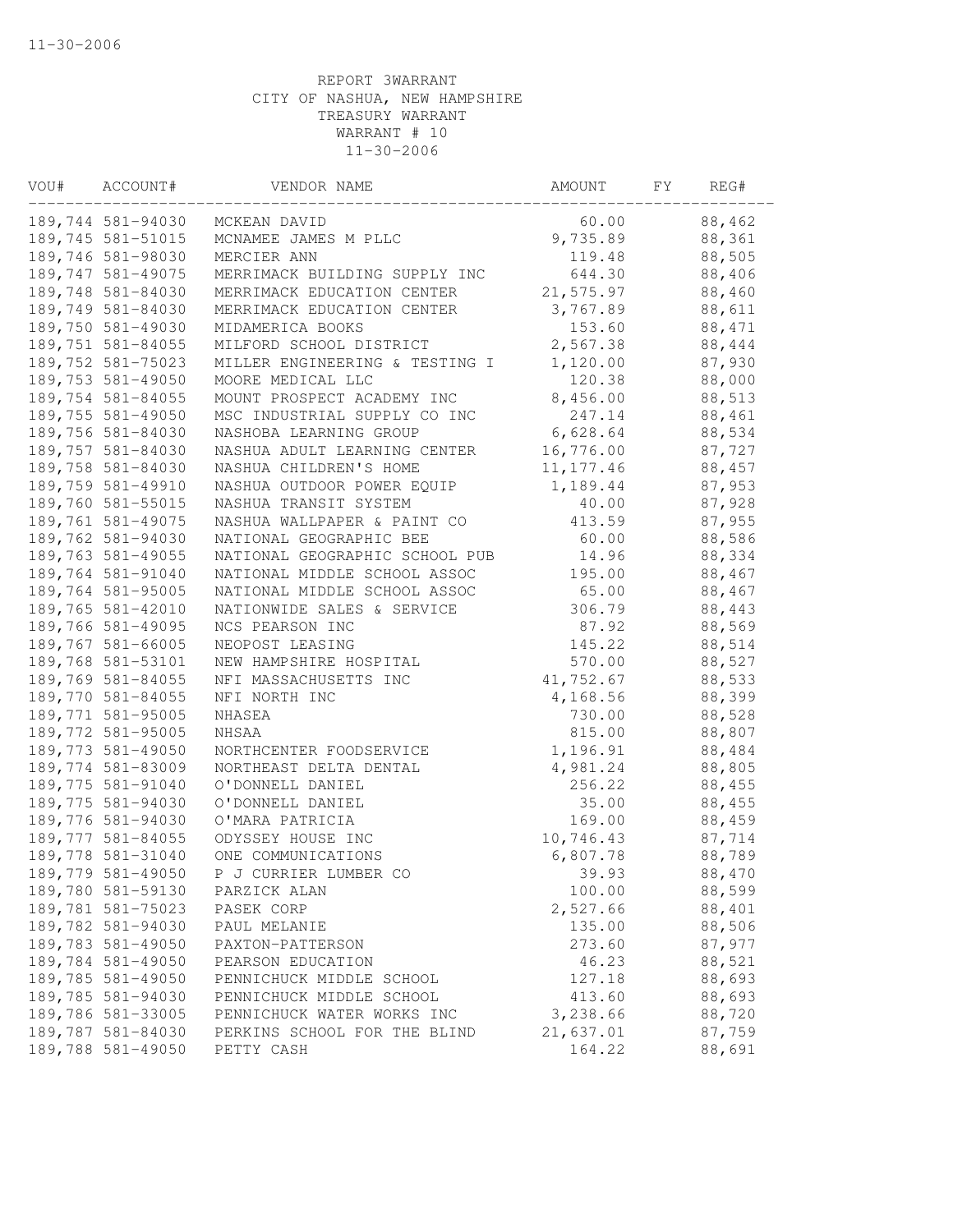| VOU# | ACCOUNT#          | VENDOR NAME                    | AMOUNT     | FY | REG#    |
|------|-------------------|--------------------------------|------------|----|---------|
|      |                   | 189,789 581-41015 PETTY CASH   | 61.97      |    | 88,692  |
|      | 189,789 581-43005 | PETTY CASH                     | 41.10      |    | 88,692  |
|      | 189,790 581-41015 | PETTY CASH                     | 6.60       |    | 88,694  |
|      | 189,790 581-49050 | PETTY CASH                     | 120.94     |    | 88,694  |
|      | 189,791 581-43005 | PETTY CASH                     | 43.01      |    | 88,695  |
|      | 189,791 581-49050 | PETTY CASH                     | 38.09      |    | 88,695  |
|      | 189,792 581-49050 | PETTY CASH                     | 94.14      |    | 88,696  |
|      | 189,793 581-41015 | PETTY CASH                     | 39.93      |    | 88,697  |
|      | 189,793 581-42110 | PETTY CASH                     | 10.97      |    | 88,697  |
|      | 189,793 581-43005 | PETTY CASH                     | 78.00      |    | 88,697  |
|      | 189,793 581-49910 | PETTY CASH                     | 30.00      |    | 88,697  |
|      | 189,794 581-49075 | PETTY CASH                     | $-2.00$    |    | 88,702  |
|      | 189,794 581-98030 | PETTY CASH                     | 497.50     |    | 88,702  |
|      | 189,795 581-49050 | PIMLEY WILLIAM J               | 97.99      |    | 88, 417 |
|      | 189,796 581-84055 | PINE HAVEN BOYS CENTER         | 8,917.02   |    | 88,405  |
|      | 189,797 581-94030 | PITARYS PAULA                  | 60.00      |    | 88,596  |
|      | 189,798 581-49075 | PLACE PATRICIA                 | 243.64     |    | 88,431  |
|      | 189,799 581-49050 | PLANK ROAD PUBLISHING INC      | 159.69     |    | 87,786  |
|      | 189,800 581-84030 | PORTSMOUTH SCHOOL DEPARTMENT   | 8,000.00   |    | 88,487  |
|      | 189,801 581-32005 | PUBLIC SERVICE OF NH           | 27,936.03  |    | 88,786  |
|      | 189,801 581-32005 | PUBLIC SERVICE OF NH           | 110,011.32 |    | 88,787  |
|      | 189,802 581-49050 | PURCHASE ADVANTAGE CARD        | 23.98      |    | 88,563  |
|      | 189,803 581-53085 | OUIMBY EYE CARE INC            | 257.50     |    | 88,403  |
|      | 189,804 581-42110 | RADIOSHACK                     | 179.07     |    | 88,328  |
|      | 189,804 581-49050 | RADIOSHACK                     | 720.64     |    | 88,328  |
|      | 189,805 581-42110 | RALPH PILL ELECTRIC SUPPLY COM | 14.10      |    | 88,622  |
|      | 189,806 581-49050 | REALLY GOOD STUFF INC          | 78.90      |    | 88,429  |
|      | 189,807 581-49050 | RED HOT SPORTS PROMOTIONS      | 3,985.95   |    | 88,478  |
|      | 189,808 581-84030 | REGIONAL SERVICES & EDUCATION  | 18,803.00  |    | 87,742  |
|      | 189,809 581-42110 | REXEL CLS                      | 670.57     |    | 88,571  |
|      | 189,810 581-53100 | REYNOLDS ROBERT                | 39.00      |    | 87,746  |
|      | 189,811 581-41040 | RICOH CORP                     | 78.00      |    | 88,456  |
|      | 189,812 581-59130 | ROBICHAUD GERARD               | 74.00      |    | 88,552  |
|      | 189,813 581-91005 | RONDEAU MARICIA B              | 3.34       |    | 88,562  |
|      | 189,814 581-91040 | ROSS STEPHANIE                 | 16.91      |    | 88,543  |
|      | 189,815 581-53100 | RTM COMMUNICATIONS INC         | 590.58     |    | 88,502  |
|      | 189,816 581-55015 | SAFEWAY TRAINING & TRANS SERV  | 2,070.00   |    | 88,492  |
|      | 189,817 581-78007 | SANEL AUTO PARTS CO            | 398.16     |    | 87,944  |
|      | 189,818 581-49050 | SARGENT-WELCH                  | 513.07     |    | 87,815  |
|      | 189,819 581-49050 | SCHOLASTIC INC                 | 266.51     |    | 87,739  |
|      | 189,819 581-95010 | SCHOLASTIC INC                 | 302.48     |    | 87,739  |
|      | 189,820 581-47010 | SCHOOL NURSE SUPPLY INC        | 353.54     |    | 88, 413 |
|      | 189,821 581-41015 | SCHOOL SPECIALTY               | 15.77      |    | 88,450  |
|      | 189,821 581-49050 | SCHOOL SPECIALTY               | 2,879.39   |    | 88,450  |
|      | 189,821 581-49050 | SCHOOL SPECIALTY               | 1,359.45   |    | 88,451  |
|      | 189,822 581-49035 | SCHOOLARTS MAGAZINE            | 47.95      |    | 88,724  |
|      | 189,823 581-84030 | SEACOST LEARNING COLLABORATIVE | 13,580.10  |    | 88,549  |
|      | 189,824 581-91005 | SEUSING JENNIFER               | 143.52     |    | 88,427  |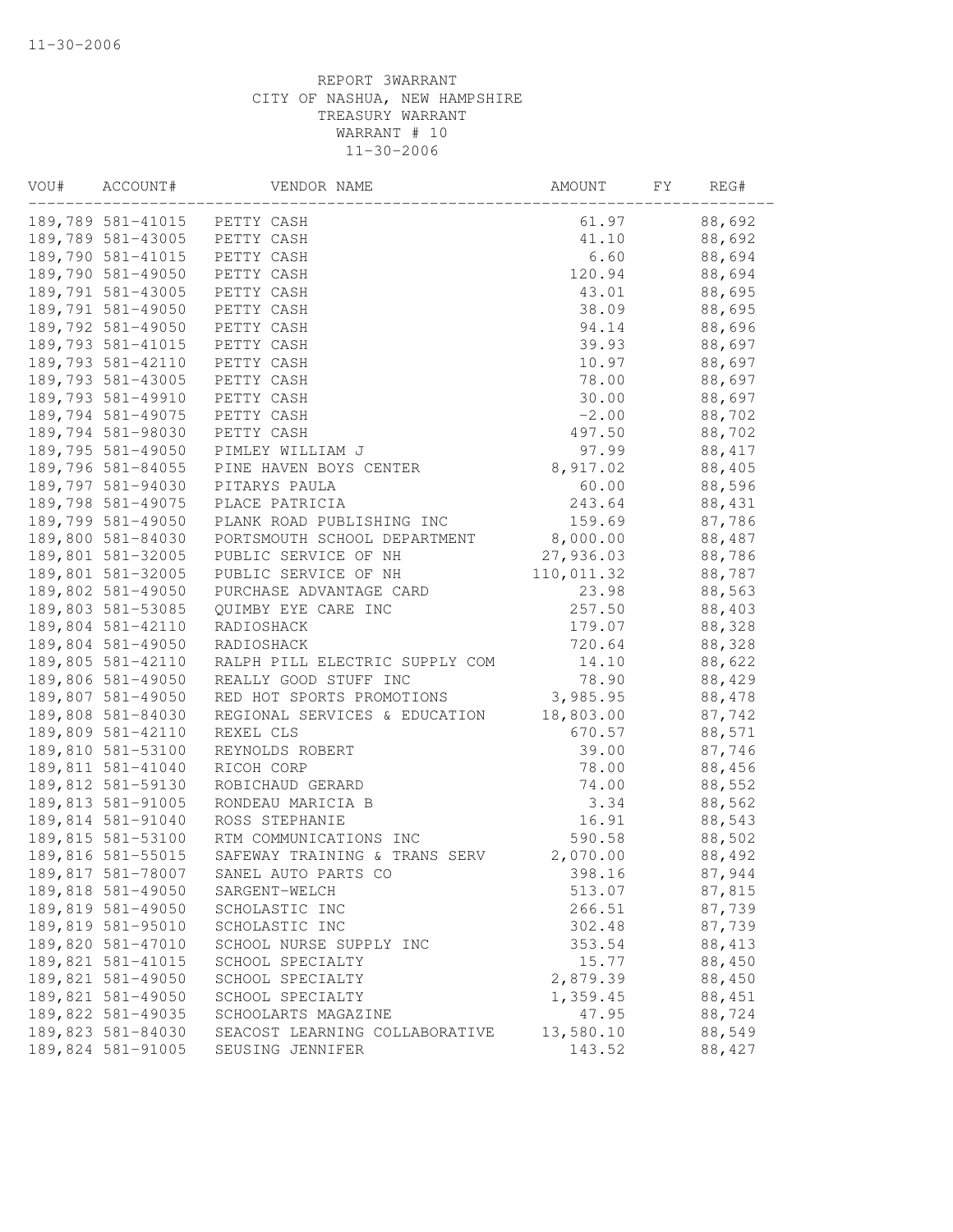| VOU# | ACCOUNT#          | VENDOR NAME                    | AMOUNT    | FΥ | REG#   |
|------|-------------------|--------------------------------|-----------|----|--------|
|      | 189,825 581-59130 | SEVIGNY RONALD                 | 128.00    |    | 87,940 |
|      | 189,826 581-42130 | SHIFFLER EQUIPMENT SALES INC   | 122.77    |    | 88,404 |
|      | 189,827 581-53100 | SIMPLEXGRINNELL                | 380.00    |    | 87,737 |
|      | 189,828 581-94030 | SMITH VINCENT                  | 195.00    |    | 88,517 |
|      | 189,829 581-49050 | SOCIAL STUDIES SCHOOL SERVICE  | 87.69     |    | 87,872 |
|      | 189,830 581-95005 | SOUTH CENTRAL SUPERINTENDENTS' | 100.00    |    | 88,814 |
|      | 189,831 581-84055 | SPAULDING YOUTH CENTER         | 11,815.32 |    | 87,728 |
|      | 189,832 581-49050 | SPORTIME                       | 449.01    |    | 88,453 |
|      | 189,833 581-43005 | STAMP FULFILLMENT SERVICES     | 1,306.05  |    | 88,806 |
|      | 189,834 581-41015 | STAPLES BUSINESS ADVANTAGE     | 838.52    |    | 88,327 |
|      | 189,834 581-41045 | STAPLES BUSINESS ADVANTAGE     | 10,828.84 |    | 88,327 |
|      | 189,834 581-49050 | STAPLES BUSINESS ADVANTAGE     | 1,225.39  |    | 88,327 |
|      | 189,834 581-64045 | STAPLES BUSINESS ADVANTAGE     | 70.52     |    | 88,327 |
|      | 189,834 581-64192 | STAPLES BUSINESS ADVANTAGE     | 132.99    |    | 88,327 |
|      | 189,835 581-53100 | STATE OF NH CRIMINAL RECORDS   | 567.00    |    | 88,700 |
|      | 189,836 581-94010 | STERLING DEB                   | 1,003.20  |    | 88,518 |
|      | 189,837 581-84055 | STETSON SCHOOL INC             | 6, 264.48 |    | 88,541 |
|      | 189,838 581-91005 | SWINDELL LORNE                 | 203.44    |    | 88,483 |
|      | 189,839 581-55015 | TANCRETI MICHAEL               | 3,720.20  |    | 88,318 |
|      | 189,840 581-84055 | TANCRETI MICHAEL AND CHRISTINE | 11,500.00 |    | 88,603 |
|      | 189,841 581-49050 | TEACHER'S VIDEO CO             | 55.94     |    | 88,809 |
|      | 189,842 581-95010 | TIME FOR KIDS                  | 279.50    |    | 88,803 |
|      | 189,843 581-42120 | TOTAL AIR SUPPLY INC           | 87.27     |    | 88,319 |
|      | 189,844 581-78007 | TOWERS MOTOR PARTS CORP        | 86.21     |    | 88,345 |
|      | 189,845 581-49050 | TRAVERS SUSAN                  | 34.31     |    | 88,530 |
|      | 189,846 581-49075 | TREASURER STATE OF NH          | 15.00     |    | 88,355 |
|      | 189,847 581-84055 | TREASURER STATE OF NH          | 7,042.50  |    | 88,445 |
|      | 189,848 581-59130 | TRI-COUNTY LEAGUE              | 990.00    |    | 88,481 |
|      | 189,849 581-42110 | TST EQUIPMENT INC              | 15.00     |    | 87,895 |
|      | 189,850 581-43005 | U S POSTAL SERVICES            | 156.00    |    | 88,698 |
|      | 189,851 581-91040 | ULLRICH ELIZABETH              | 185.00    |    | 88,604 |
|      | 189,852 581-41015 | ULTIMATE OFFICE                | 150.81    |    | 88,480 |
|      | 189,853 581-74092 | UNITED MACHINE REPAIR INC      | 556.34    |    | 88,651 |
|      | 189,854 581-42120 | UNITED SUPPLY COMPANY INC      | 2,207.40  |    | 88,638 |
|      | 189,855 581-53100 | UNIWASTE SERVICES LLC          | 324.25    |    | 88,556 |
|      | 189,856 581-49110 | VALIANT I M C                  | 120.20    |    | 88,438 |
|      | 189,857 581-64045 | VENTURA EDUCATIONAL SYSTEMS    | 141.80    |    | 88,815 |
|      | 189,858 581-31005 | VERION                         | 60.96     |    | 88,582 |
|      | 189,859 581-31005 | VERIZON                        | 52.15     |    | 88,716 |
|      | 189,860 581-31005 | VERIZON                        | 39.35     |    | 88,726 |
|      | 189,861 581-31005 | VERIZON                        | 29.05     |    | 88,733 |
| 877  | 581-31005         | VERIZON                        | 7,284.95  |    | 88,738 |
|      | 189,862 581-31005 | VERIZON                        | 28.65     |    | 88,794 |
|      | 189,863 581-31005 | VERIZON                        | 83.19     |    | 88,801 |
|      | 189,864 581-31005 | VERIZON                        | 28.35     |    | 88,808 |
|      | 189,865 581-31005 | VERIZON                        | 32.00     |    | 88,811 |
|      | 189,866 581-59130 | VOGLER NEAL                    | 74.00     |    | 88,372 |
|      | 189,867 581-42130 | W W GRAINGER INC               | 1,302.15  |    | 87,855 |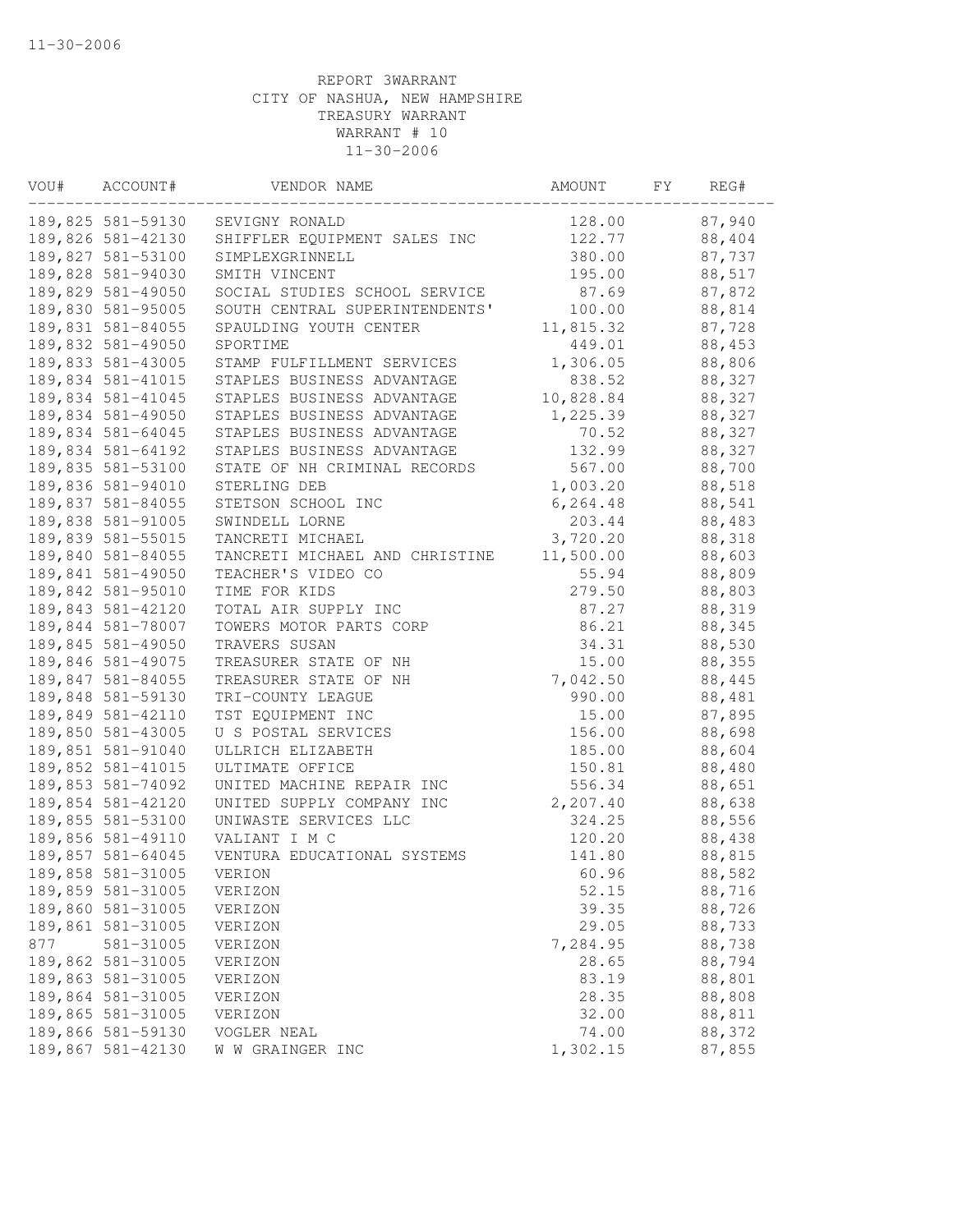| VOU#       | ACCOUNT#               | VENDOR NAME                           | AMOUNT           | FΥ | REG#             |
|------------|------------------------|---------------------------------------|------------------|----|------------------|
|            | 189,868 581-53103      | WALKER ANITA                          | 9,861.25         |    | 88, 411          |
|            | 189,869 581-49050      | WALMART COMMUNITY                     | 123.67           |    | 88,395           |
|            | 189,870 581-91005      | WALTERS WAYLAND                       | 54.00            |    | 88,507           |
|            | 189,871 581-84030      | WARD HARRIET COREAN                   | 900.00           |    | 88,547           |
|            | 189,872 581-53100      | WATER CHEMICALS INC                   | 960.50           |    | 87,983           |
|            | 189,873 581-49050      | WEEKLY READER CORP                    | 74.52            |    | 88,653           |
|            | 189,874 581-45910      | WEEKLY READER PUBLISHING              | 269.75           |    | 88,597           |
|            | 189,875 581-47010      | WILLIAM V. MACGILL & COMPANY          | 370.99           |    | 87,882           |
|            | 189,876 581-49050      | WILSON ELIZABETH                      | 181.98           |    | 88,612           |
|            | 189,877 581-49050      | WILSON LANGUAGE TRAINING CORP         | 107.90           |    | 88,522           |
|            | 189,878 581-75180      | WINSLOW GEORGE                        | 1,000.00         |    | 88,572           |
|            | 189,879 581-46040      | WORK'N GEAR                           | 52.00            |    | 87,921           |
| TOTAL      | 581                    | SCHOOL DEPARTMENT                     |                  |    | 891, 377.19      |
|            |                        |                                       | 966.00           |    |                  |
| 878        | 590-23502              | MCNAMEE JAMES M PLLC                  | 145.82           |    | 88,764           |
|            | 189,880 590-23581      | FOLLETT EDUCATIONAL SERVICES          |                  |    | 87,757           |
| 879<br>880 | 590-24513<br>590-24532 | GENERAL CODE<br>POLK CITY DIRECTORIES | 1,367.60         |    | 87,990           |
| 880        | 590-24553              | POLK CITY DIRECTORIES                 | 188.50<br>188.50 |    | 88,753<br>88,753 |
| 880        | 590-24572              | POLK CITY DIRECTORIES                 | 188.50           |    | 88,753           |
| 881        | 590-24573              | MILLYARD COMMUNICATIONS INC           | 250.75           |    | 88,287           |
| 882        | 590-24576              | SPRINT                                | 306.02           |    | 88,728           |
| 882        | 590-24577              | SPRINT                                | 153.69           |    | 88,728           |
|            | 189,881 590-24581      | BEARINGS SPECIALTY CO INC             | 120.25           |    | 88,374           |
|            | 189,882 590-24581      | INTERSTATE ELECTRICAL SERVICES        | 4,942.00         |    | 88,387           |
|            | 189,883 590-24581      | PEARSON EDUCATION                     | 2,368.05         |    | 88,516           |
|            | 189,884 590-24581      | STANLEY ELEVATOR COMPANY INC          | 189.00           |    | 88,646           |
|            | 189,885 590-24581      | STAPLES BUSINESS ADVANTAGE            | 608.22           |    | 88,327           |
| TOTAL      | 590                    | P/Y OBLIGATIONS                       |                  |    | 11,982.90        |
|            |                        |                                       |                  |    |                  |
| 883        | 592-85004              | FEDEX                                 | 36.68            |    | 88,719           |
| 884        | 592-85005              | US BANK                               | 300.00           |    | 88,730           |
| TOTAL      | 592                    | BONDED DEBT SERVICE                   |                  |    | 336.68           |
|            |                        |                                       |                  |    |                  |
| 885        | 595-22015              | GOULET WAYNE                          | 7.20             |    | 87,982           |
| 886        | 595-22015              | JUREKA BRIAN                          | 4.58             |    | 87,979           |
| 887        | 595-22015              | RICHARD DAVID & JEAN                  | 9.88             |    | 87,981           |
| 888        | 595-22020              | FOKAS ETHEL REV TRUST                 | 7,171.20         |    | 88,117           |
| 889        | 595-22020              | GOULET WAYNE                          | 200.74           |    | 87,982           |
| 890        | 595-22020              | JIM-MIKE LLC                          | 69.62            |    | 88,120           |
| 891        | 595-22020              | JUREKA BRIAN                          | 99.55            |    | 87,979           |
| 892        | 595-22020              | MINUTEMAN INVESTMENTS LLC             | 10,495.08        |    | 88,114           |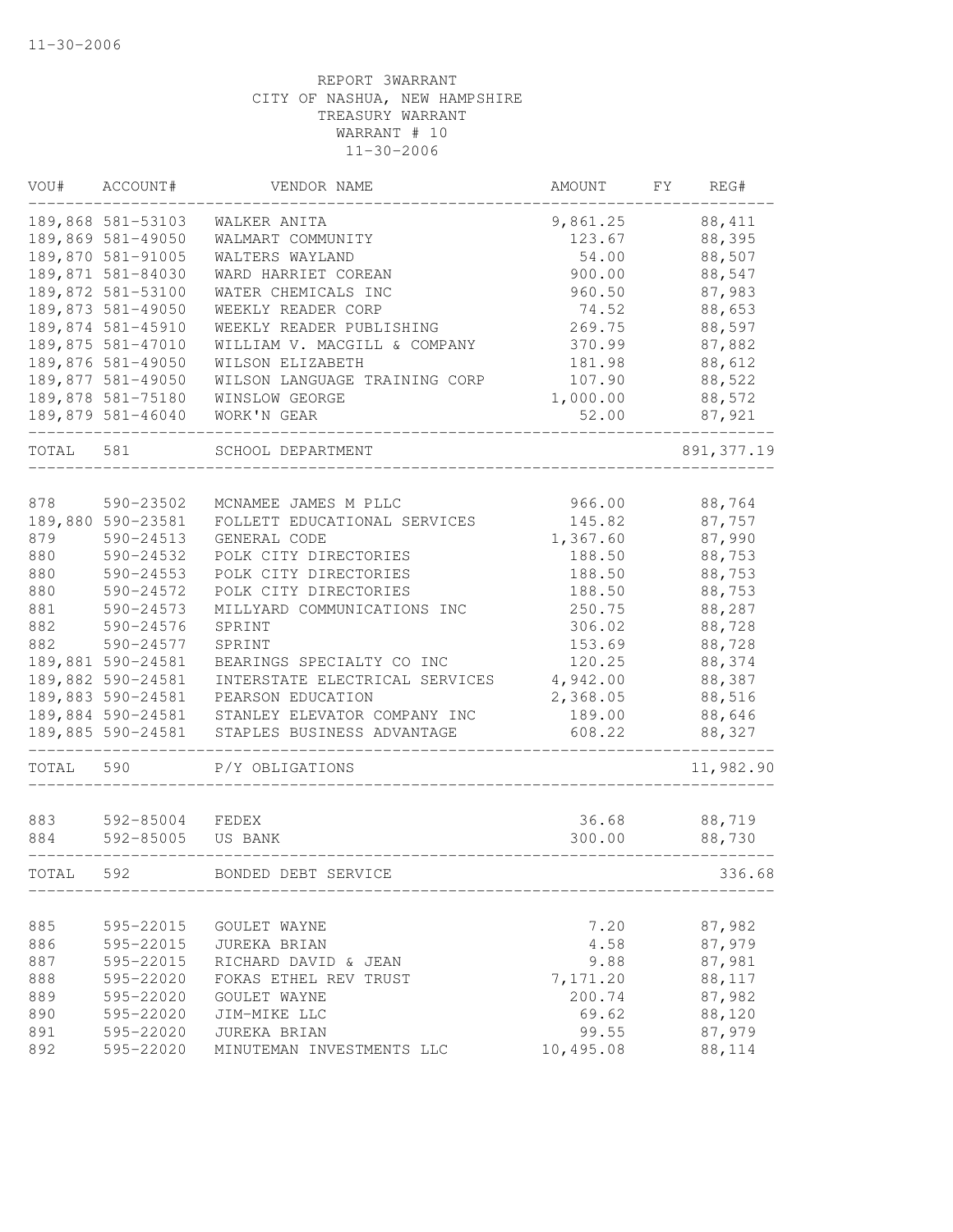| ACCOUNT#  | VENDOR NAME | AMOUNT                                    | <b>FY</b> | REG#      |
|-----------|-------------|-------------------------------------------|-----------|-----------|
|           |             | 262.75                                    |           | 87,981    |
| TOTAL 595 |             |                                           |           | 18,320.60 |
|           |             | 595-22020 RICHARD DAVID & JEAN<br>OVERLAY |           |           |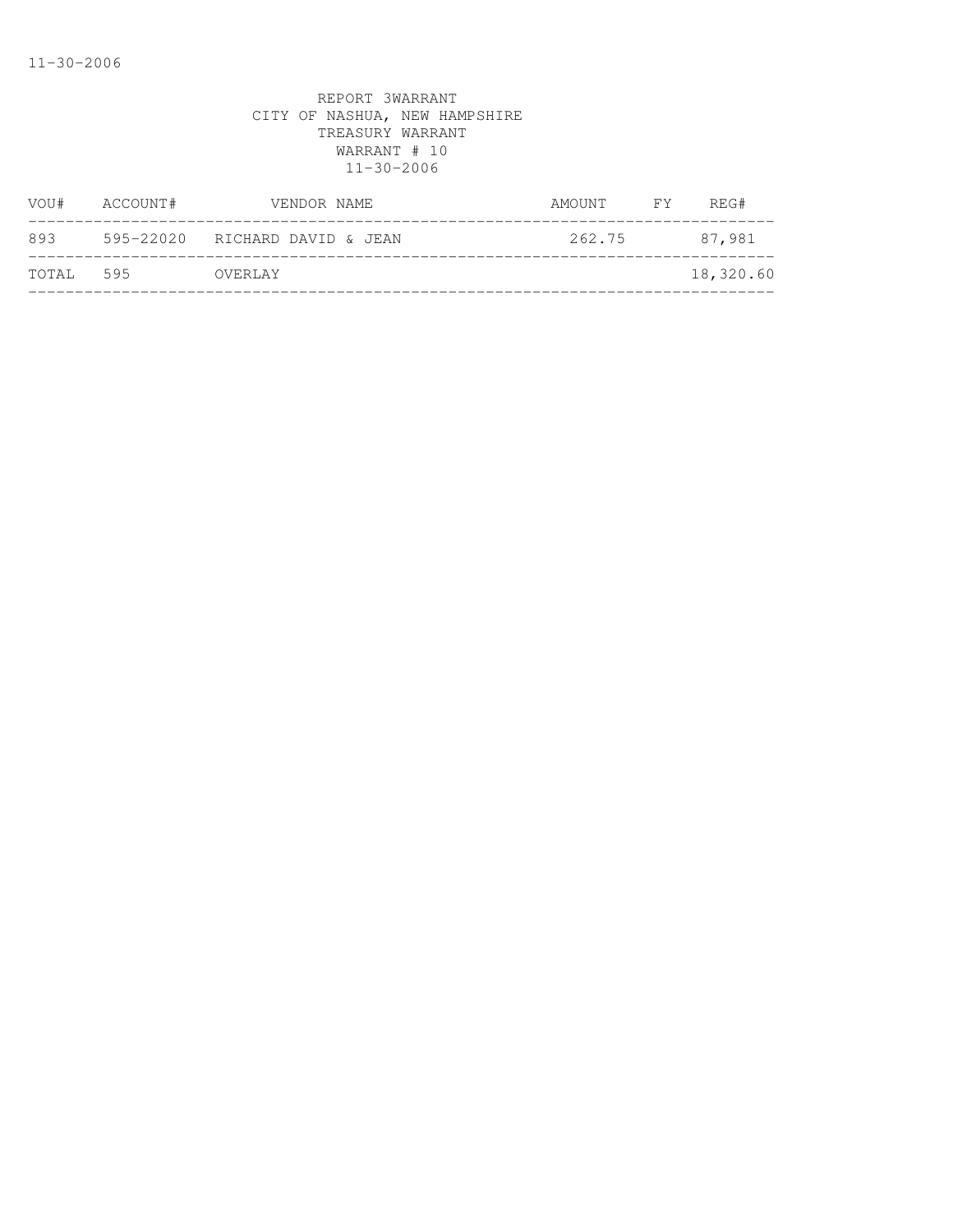| VOU#                             | ACCOUNT#             | VENDOR NAME                                               | AMOUNT                 | FY | REG#             |
|----------------------------------|----------------------|-----------------------------------------------------------|------------------------|----|------------------|
| 894<br>895                       | 653-05<br>$653 - 05$ | BROX INDUSTRIES INC<br>CORRIVEAU ROUTHIER INC             | 4,053.22<br>49.90      |    | 87,794<br>88,618 |
| TOTAL                            | $653 - 05$           | CAP IMP - STREET DEPT<br>SIDEWALK CONSTR & REPLACEMENT    |                        |    | 4,103.12         |
| 896                              | $653 - 09$           | REDIMIX COMPANIES INC                                     | 1,897.00               |    | 87,969           |
| TOTAL                            | $653 - 09$           | CAP IMP - STREET DEPT<br>SIDEWALK CONSTR & REPLACEMENT    |                        |    | 1,897.00         |
| 897                              | $671 - 24$           | GENERAL CODE                                              | 2,436.80               |    | 87,990           |
| TOTAL                            | 671-24               | CAP IMP - COMM DEVELOP<br>LAND USE ORDINANCE RE-WRITE     |                        |    | 2,436.80         |
| 189,886 681-09<br>189,887 681-09 |                      | KEACH-NORDSTROM ASSOCS INC<br>TURNER BUILDING SCIENCE LLC | 19,019.29<br>5,750.00  |    | 88,511<br>88,577 |
| TOTAL 681-09                     |                      | CAP IMP - SCHOOL<br>DEFERRED MAINT/CAP IMPRVT FY06        |                        |    | 24,769.29        |
|                                  | 189,888 681-34       | SCHIAVI LEASING CORP                                      | 900.00                 |    | 88,469           |
| TOTAL 681-34                     |                      | CAP IMP - SCHOOL<br>PORTABLE CLASSROOMS                   |                        |    | 900.00           |
| 898<br>899                       | 699-07<br>$699 - 07$ | SANSOUCY GEORGE E PE LLC<br>UPTON & HATFIELD LLP          | 25,363.68<br>69,638.08 |    | 87,800<br>87,772 |
| TOTAL                            | 699-07               | WATER SUPPLY ACQUISITION                                  |                        |    | 95,001.76        |
|                                  |                      |                                                           |                        |    |                  |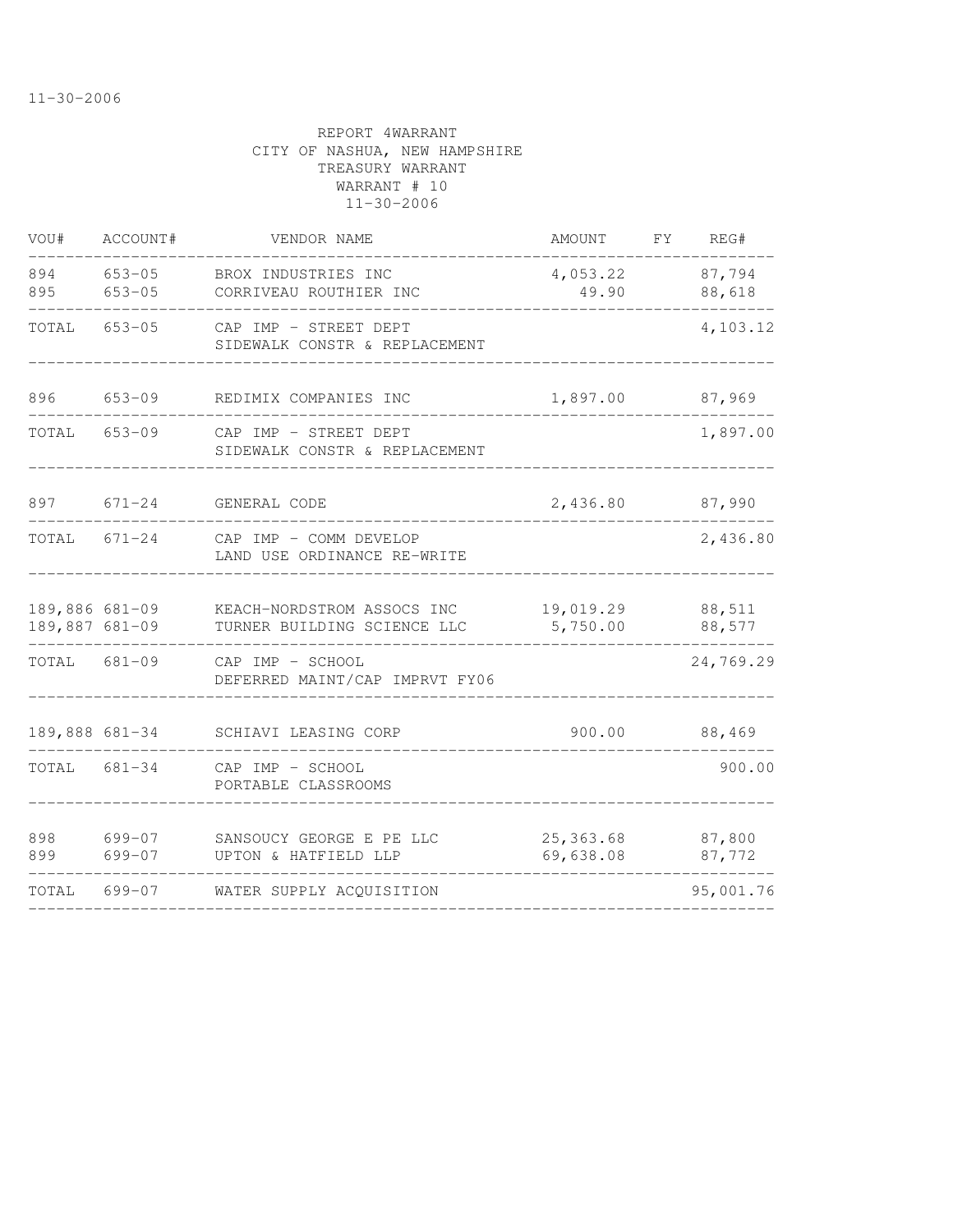| VOU#                                          | ACCOUNT#                                                                                | PROGRAM<br>VENDOR NAME                                                                                                                                                                                                                 | <b>AMOUNT</b>                                                                       | FΥ | REG#                                                            |
|-----------------------------------------------|-----------------------------------------------------------------------------------------|----------------------------------------------------------------------------------------------------------------------------------------------------------------------------------------------------------------------------------------|-------------------------------------------------------------------------------------|----|-----------------------------------------------------------------|
| 900<br>901<br>902                             | 731-33005<br>731-34015<br>731-75130                                                     | 3718 PENNICHUCK WATER<br>3718 KEYSPAN ENERGY DELIVERY<br>3706 SMRT INC                                                                                                                                                                 | 21.12<br>66.48<br>36.14                                                             |    | 88,748<br>88,744<br>87,834                                      |
| TOTAL                                         | 731                                                                                     | CPF-POLICE DEPARTMENT                                                                                                                                                                                                                  | 123.74                                                                              |    |                                                                 |
| 903<br>904<br>905                             | 751-33005<br>751-34015<br>751-53075                                                     | 3718 PENNICHUCK WATER<br>3718 KEYSPAN ENERGY DELIVERY<br>3731 MCFARLAND-JOHNSON INC                                                                                                                                                    | 66.88<br>210.52<br>54,728.00                                                        |    | 88,748<br>88,744<br>87,962                                      |
| TOTAL                                         | 751                                                                                     | CPF-PWD & ENGINEERING                                                                                                                                                                                                                  | 55,005.40                                                                           |    |                                                                 |
| 906                                           | 771-53025                                                                               | 3750 VANASSE HANGEN BRUSTLIN INC                                                                                                                                                                                                       | 1,211.85                                                                            |    | 87,726                                                          |
| TOTAL                                         | 771                                                                                     | CPF - COMM DEVLPMNT DIV                                                                                                                                                                                                                | 1,211.85                                                                            |    |                                                                 |
| 907<br>908                                    | 772-01310<br>772-01310                                                                  | 3720 278 DANIEL WEBSTER HWY LLC<br>3720 GMC GROUP LIMITED PARTNERSHIP                                                                                                                                                                  | 6,000.00<br>6,500.00                                                                |    | 88,236<br>88,239                                                |
| TOTAL                                         | 772                                                                                     | CPF-PLANNING DEPT                                                                                                                                                                                                                      | 12,500.00                                                                           |    |                                                                 |
| 909<br>910<br>911                             | 774-33005<br>774-34015<br>774-53030                                                     | 3718 PENNICHUCK WATER<br>3718 KEYSPAN ENERGY DELIVERY<br>3718 CMA ENGINEERS INC                                                                                                                                                        | 88.01<br>277.01<br>18,302.11                                                        |    | 88,748<br>88,744<br>87,743                                      |
| TOTAL                                         | 774                                                                                     | CPF-URBAN PROGRAMS                                                                                                                                                                                                                     | 18,667.13                                                                           |    |                                                                 |
| 912<br>913<br>914<br>915<br>916<br>917<br>918 | 792-01310<br>792-01310<br>792-01310<br>792-53030<br>792-53180<br>792-53180<br>792-53181 | 3792 D&C CONSTRUCTION CO INC<br>3799 METHUEN CONSTRUCTION CORP INC<br>3799 METHUEN CONSTRUCTION CORP INC/<br>3798 UTS OF MASSACHUSETTS INC<br>3794 CORRIVEAU ROUTHIER INC<br>3794 PHOENIX PRECAST PRODUCTS<br>3794 BROX INDUSTRIES INC | 164,700.00<br>905, 353.20<br>100,594.80<br>220.00<br>48.00<br>2,616.00<br>15,261.88 |    | 88,233<br>87,950<br>207<br>87,968<br>88,618<br>87,770<br>87,794 |
| TOTAL                                         | 792                                                                                     | CPF-WASTEWATER USER FUND                                                                                                                                                                                                               | 1,188,793.88                                                                        |    |                                                                 |
|                                               |                                                                                         |                                                                                                                                                                                                                                        |                                                                                     |    |                                                                 |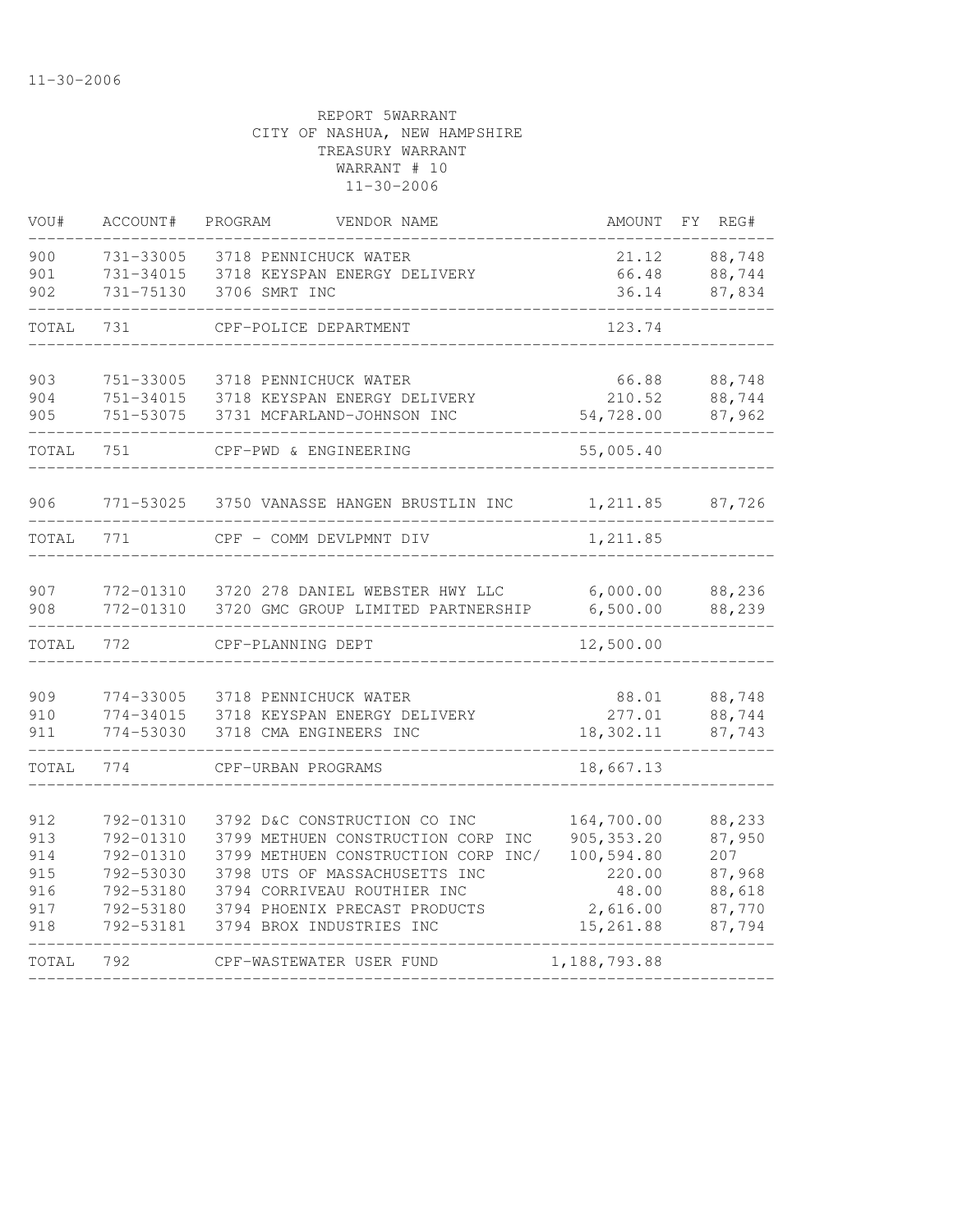| VOU# | ACCOUNT#  | VENDOR NAME                    | AMOUNT    | FΥ | REG#   |  |
|------|-----------|--------------------------------|-----------|----|--------|--|
| 919  | 801-31005 | COMCAST                        | 51.55     |    | 88,727 |  |
| 920  | 801-31005 | VERIZON                        | 74.07     |    | 88,738 |  |
| 921  | 801-31040 | PAETEC COMMUNICATIONS INC      | 7.90      |    | 88,715 |  |
| 922  | 801-34015 | ENERGYNORTH PROPANE            | 463.43    |    | 88,740 |  |
| 923  | 801-41015 | STAPLES BUSINESS ADVANTAGE     | 231.50    |    | 88,390 |  |
| 924  | 801-42000 | LISAY STEVEN E                 | 720.00    |    | 87,927 |  |
| 925  | 801-43005 | MONTGOMERY ED                  | 7.50      |    | 88,703 |  |
| 926  | 801-44005 | RYDIN DECAL                    | 3,099.92  |    | 88,307 |  |
| 927  | 801-46030 | LEHIGH SAFETY SHOE LLC         | 95.77     |    | 87,907 |  |
| 927  | 801-46030 | LEHIGH SAFETY SHOE LLC         | 23.26     |    | 87,907 |  |
| 928  | 801-46030 | PROMOWORX                      | 109.23    |    | 88,751 |  |
| 928  | 801-46030 | PROMOWORX                      | 218.46    |    | 88,751 |  |
| 928  | 801-46030 | PROMOWORX                      | 36.41     |    | 88,751 |  |
| 929  | 801-46045 | SACKS DEPARTMENT STORE         | 454.80    |    | 88,704 |  |
| 929  | 801-46045 | SACKS DEPARTMENT STORE         | 1,296.00  |    | 88,704 |  |
| 930  | 801-48005 | MONTGOMERY ED                  | 20.00     |    | 88,703 |  |
| 931  | 801-48005 | SHATTUCK MALONE OIL CO         | 224.19    |    | 88,708 |  |
| 931  | 801-48005 | SHATTUCK MALONE OIL CO         | 142.66    |    | 88,708 |  |
| 931  | 801-48005 | SHATTUCK MALONE OIL CO         | 40.77     |    | 88,708 |  |
| 932  | 801-49040 | LAB SAFETY SUPPLY INC          | 224.30    |    | 87,992 |  |
| 932  | 801-49040 | LAB SAFETY SUPPLY INC          | 448.60    |    | 87,992 |  |
| 932  | 801-49040 | LAB SAFETY SUPPLY INC          | 74.78     |    | 87,992 |  |
| 933  | 801-49075 | MONTGOMERY ED                  | 8.99      |    | 88,703 |  |
| 934  | 801-49075 | RIS PAPER COMPANY INC          | 116.82    |    | 87,854 |  |
| 935  | 801-53075 | USDA APHIS                     | 4,757.50  |    | 88,750 |  |
| 936  | 801-53080 | MONTGOMERY ED                  | 25.35     |    | 88,703 |  |
| 937  | 801-53080 | NORMANDEAU ASSOCIATES INC      | 3,949.83  |    | 87,965 |  |
| 938  | 801-53082 | CHEMSERVE ENVIRONMENTAL ANALYS | 1,786.80  |    | 88,326 |  |
| 938  | 801-53087 | CHEMSERVE ENVIRONMENTAL ANALYS | 484.20    |    | 88,326 |  |
| 938  | 801-53088 | CHEMSERVE ENVIRONMENTAL ANALYS | 1,124.11  |    | 88,326 |  |
| 939  | 801-53088 | NEW HAMPSHIRE BORING INC       | 43.90     |    | 87,776 |  |
| 940  | 801-53109 | NORTH SHORE RECYCLED FIBERS    | 1,726.05  |    | 87,864 |  |
| 941  | 801-53130 | COLUMBIA ANALYTICAL SERVICES I | 3,749.00  |    | 88,248 |  |
| 942  | 801-59100 | ADVANCED SCALE INC             | 1,321.00  |    | 87,805 |  |
| 943  | 801-59100 | AMHERST APPLIANCE REPAIR/STEVE | 1,595.00  |    | 88,775 |  |
| 944  | 801-59100 | CONCENTRIC SECURITY RESOURCES  | 775.62    |    | 87,929 |  |
| 945  | 801-59100 | HANDY HOUSE INC                | 27.39     |    | 88,766 |  |
| 946  | 801-59238 | ANACOMP INC                    | 11.18     |    | 87,796 |  |
| 947  | 801-59239 | STAPLES BUSINESS ADVANTAGE     | 146.99    |    | 88,390 |  |
| 948  | 801-64045 | INSIGHT PUBLIC SECTOR          | 247.21    |    | 87,807 |  |
| 949  | 801-72010 | CONWAY OFFICE PRODUCTS LLC     | 90.00     |    | 87,887 |  |
| 950  | 801-75023 | BANNER SYSTEMS OF MASSACHUSETT | 567.70    |    | 88,614 |  |
| 951  | 801-75023 | TARPOMATIC INC                 | 86.21     |    | 87,848 |  |
| 952  | 801-77020 | CN WOOD CO INC                 | 12,655.16 |    | 88,379 |  |
| 953  | 801-77020 | INTERSTATE FIRE PROTECTION     | 1,635.50  |    | 87,912 |  |
| 954  | 801-77020 | MCDEVITT TRUCKS INC            | 4,839.52  |    | 88,385 |  |
| 955  | 801-77020 | MILTON CAT                     | 4,761.60  |    | 87,870 |  |
|      | 801-78100 |                                |           |    |        |  |
| 956  |           | ATLANTIC LEASING CORP          | 267.07    |    | 88,337 |  |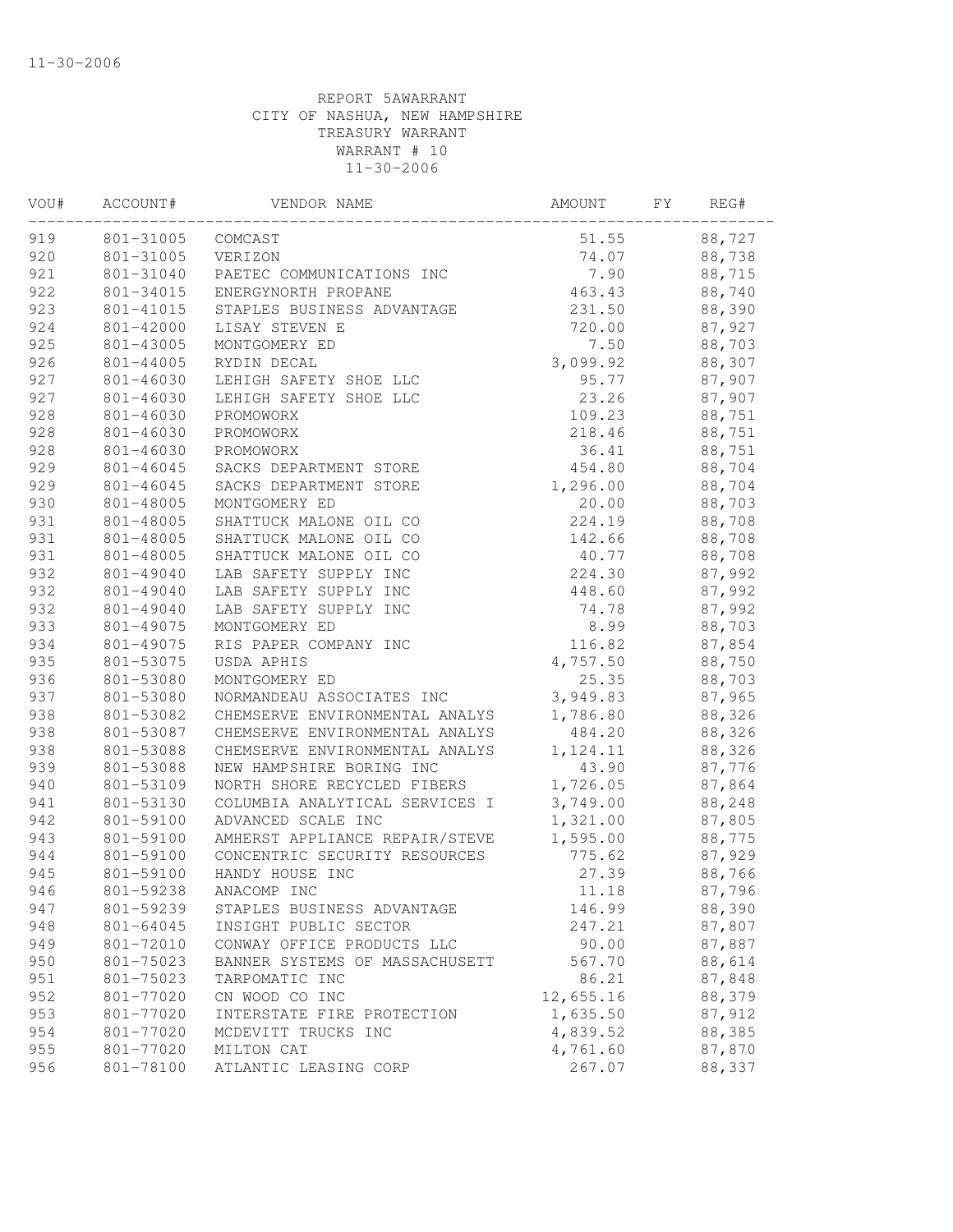| VOU#       | ACCOUNT#               | VENDOR NAME                                       | AMOUNT          | FΥ | REG#             |
|------------|------------------------|---------------------------------------------------|-----------------|----|------------------|
| 957        | 801-78100              | BAYNE MACHINE WORKS                               | 6,385.61        |    | 87,918           |
| 958        | 801-78100              | CN WOOD CO INC                                    | 6,935.95        |    | 88,379           |
| 959        | 801-78100              | <b>DUNN BATTERY</b>                               | 38.00           |    | 87,859           |
| 960        | 801-78100              | MCDEVITT TRUCKS INC                               | 589.24          |    | 88,385           |
| 961        | 801-78100              | MILTON CAT                                        | 5,499.35        |    | 87,870           |
| 962        | 801-78100              | WINDWARD PETROLEUM                                | 1,718.15        |    | 87,820           |
| 963        | 801-82025              | NH RETIREMENT SYSTEM                              | 311.46          |    | 190              |
| 964        | 801-83130              | ITT HARTFORD                                      | 62.40           |    | 200              |
| 964        | 801-83230              | ITT HARTFORD                                      | 86.52           |    | 200              |
| 964        | 801-83330              | ITT HARTFORD                                      | 81.43           |    | 200              |
| 964        | 801-83430              | ITT HARTFORD                                      | 46.34           |    | 200              |
| 965        | 801-91005              | MONTGOMERY ED                                     | 79.09           |    | 88,703           |
| TOTAL      | 801                    | SOLID WASTE DISPOSAL                              |                 |    | 76,698.34        |
|            |                        |                                                   |                 |    |                  |
| 966<br>967 | $802 - 215 - 00$       | 802-215-00 EVANS ROBERT & PATRICIA                | 227.36          |    | 88,218           |
|            |                        | KLINK BRUCE                                       | 98.12           |    | 88,224           |
| 968        | 802-31005<br>802-31040 | VERIZON                                           | 482.23          |    | 88,738           |
| 969        |                        | PAETEC COMMUNICATIONS INC<br>PUBLIC SERVICE OF NH | 8.13            |    | 88,715           |
| 970        | 802-32005              | PENNICHUCK WATER                                  | 38,068.91       |    | 88,787<br>88,748 |
| 971<br>972 | 802-33005              | KEYSPAN ENERGY DELIVERY                           | 751.62          |    |                  |
| 973        | 802-34015              |                                                   | 10,795.62       |    | 88,744           |
| 974        | 802-41015<br>802-42010 | MOORE MEDICAL LLC<br>CENTRAL PAPER PRODUCTS CO    | 750.08<br>17.69 |    | 88,000           |
| 975        | 802-45103              | JCI JONES CHEMICALS INC                           | 4,981.35        |    | 88,641<br>87,993 |
| 976        | 802-45105              | HOLLAND COMPANY INC                               | 2,875.46        |    | 87,861           |
| 977        | 802-45106              | KEMIRA WATER SOLUTIONS INC                        | 1,639.44        |    | 87,997           |
| 978        | 802-46045              | GRAINGER                                          | 251.72          |    | 87,816           |
| 979        | 802-46045              | UNIFIRST CORPORATION                              | 331.46          |    | 88,368           |
| 979        | 802-46045              | UNIFIRST CORPORATION                              | 1,232.40        |    | 88,368           |
| 980        | $802 - 467$            | HILLSBOROUGH COUNTY TREASURER                     | 46.34           |    | 88,637           |
| 981        | 802-48015              | DENNIS K BURKE INC                                | 859.08          |    | 88,800           |
| 981        | 802-48015              | DENNIS K BURKE INC                                | 859.07          |    | 88,800           |
| 982        | 802-53030              | CHEMSERVE ENVIRONMENTAL ANALYS                    | 1,643.94        |    | 88,326           |
| 983        | 802-53075              | ADS ENVIRONMENTAL SVCS LLC                        | 4,015.91        |    | 88,005           |
| 984        | 802-59100              | ANSWERING SERVICES OF NH LLC                      | 77.00           |    | 87,734           |
| 985        | 802-59100              | BAU HOPKINS                                       | 500.00          |    | 87,801           |
| 986        | 802-59220              | PRINTGRAPHICS OF MAINE                            | 2,664.70        |    | 87,831           |
| 987        | 802-59225              | RESOURCE MANAGEMENT INC                           | 16,719.66       |    | 87,732           |
| 988        | 802-59230              | BROX INDUSTRIES INC                               | 3,570.37        |    | 87,794           |
| 989        | 802-59230              | CORRIVEAU ROUTHIER INC                            | 96.00           |    | 88,618           |
| 990        | 802-59230              | E J PRESCOTT INC                                  | 2,591.10        |    | 87,838           |
| 991        | 802-59230              | IRWIN MARINE                                      | 297.46          |    | 88,388           |
| 992        | 802-59238              | ANACOMP INC                                       | 270.95          |    | 87,796           |
| 993        | 802-59239              | COMPUTER MANAGEMENT SYSTEMS                       | 414.67          |    | 88,310           |
| 994        | 802-59239              | NAPLES NANCY                                      | 30.72           |    | 88,705           |
| 995        | 802-59239              | STAPLES BUSINESS ADVANTAGE                        | 155.80          |    | 88,390           |
|            |                        |                                                   |                 |    |                  |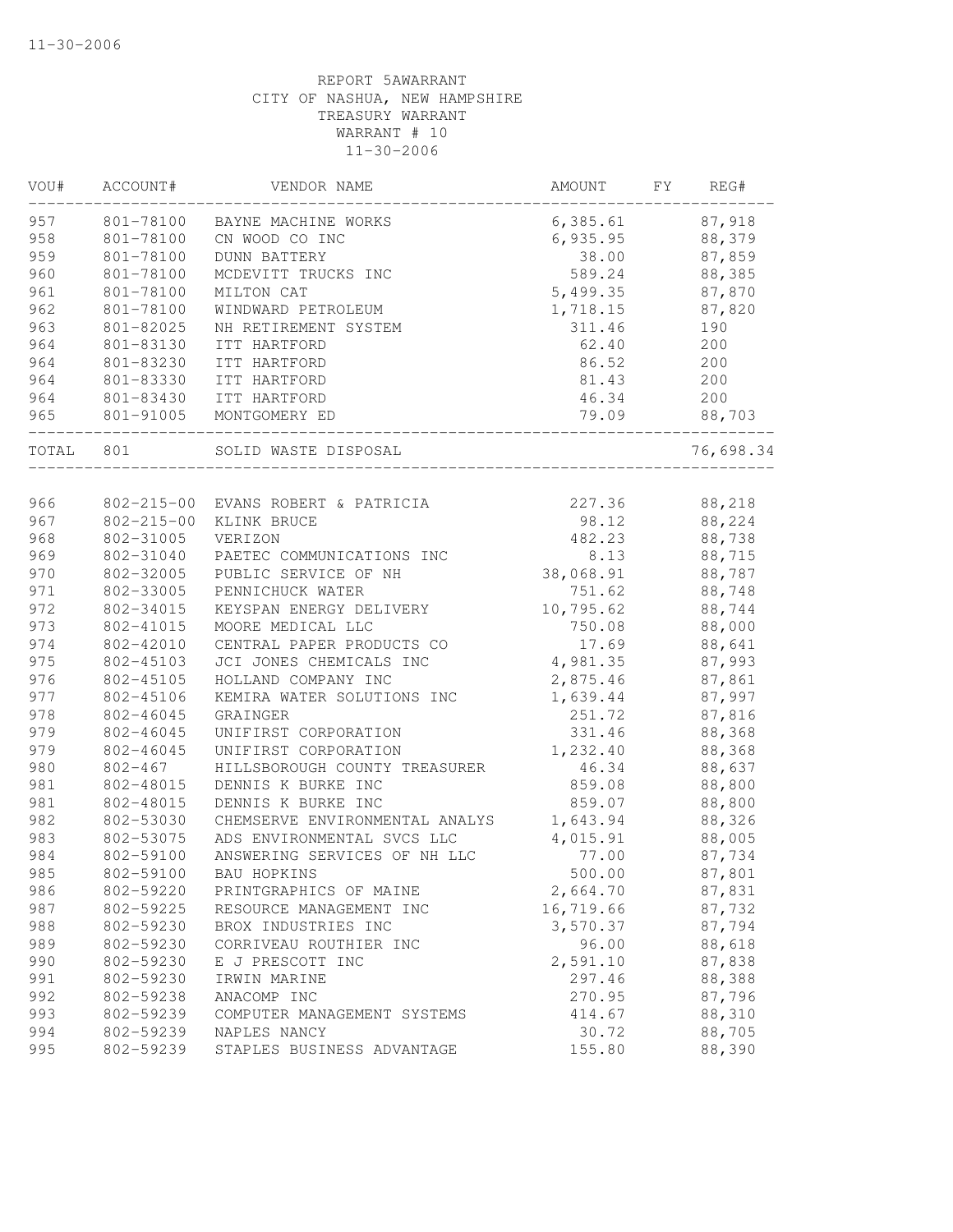| VOU#           | ACCOUNT#               | VENDOR NAME                    | AMOUNT   | FY | REG#       |
|----------------|------------------------|--------------------------------|----------|----|------------|
| 996            | 802-59265              | CITIZENS BANK OF NH            | 1,025.33 |    | 88,221     |
| 997            | 802-59320              | HOWARD P FAIRFIELD INC         | 1,523.56 |    | 88,559     |
| 998            | 802-59320              | SANEL AUTO PARTS CO            | 158.34   |    | 87,944     |
| 999            | 802-64192              | ALLIANCE OFFICE FURNITURE GROU | 923.00   |    | 88,154     |
| 1,000          | 802-64192              | <b>CUES</b>                    | 909.56   |    | 87,894     |
| 1,001          | 802-64192              | ERC WIPING PRODUCTS INC        | 100.00   |    | 87,741     |
| 1,002          | 802-64192              | HOME DEPOT CREDIT SERVICES     | 1,446.87 |    | 88,737     |
| 1,003          | 802-64192              | MCMASTER-CARR SUPPLY CO        | 76.36    |    | 87,922     |
| 1,004          | 802-64192              | N H BRAGG & SONS               | 269.77   |    | 87,725     |
| 1,004          | 802-64192              | N H BRAGG & SONS               | 37.98    |    | 87,725     |
| 1,005          | 802-64192              | PINE MOTOR PARTS               | 11.98    |    | 88,630     |
| 1,006          | 802-77045              | MOTION INDUSTRIES INC          | 743.75   |    | 87,906     |
| 1,007          | 802-77050              | GRAINGER                       | 556.20   |    | 87,816     |
| 1,008          | 802-77050              | MCMASTER-CARR SUPPLY CO        | 175.73   |    | 87,922     |
| 1,009          | 802-77062              | GRAINGER                       | 296.46   |    | 87,816     |
| 1,010          | 802-77065              | APPLIED INDUSTRIAL TECHNOLOGIE | 1,743.96 |    | 87,828     |
| 1,011          | 802-77066              | GRAINGER                       | 1,530.54 |    | 87,816     |
| 1,012          | 802-77066              | HOME DEPOT CREDIT SERVICES     | 57.40    |    | 88,737     |
| 1,013          | 802-77066              | M & B MACHINING AND WELDING    | 104.00   |    | 88,627     |
| 1,014          | 802-77066              | UNITED SUPPLY COMPANY INC      | 61.48    |    | 88,638     |
| 1,015          | 802-77067              | GRAINGER                       | 56.82    |    | 87,816     |
| 1,016          | 802-77067              | MCMASTER-CARR SUPPLY CO        | 656.30   |    | 87,922     |
| 1,017          | 802-77067              | SULLIVAN ASSOCIATES            | 1,441.64 |    | 87,783     |
| 1,018          | 802-77069              | CORRIVEAU ROUTHIER INC         | 11.98    |    | 88,618     |
| 1,019          | 802-77069              | GRAINGER                       | 909.14   |    | 87,816     |
| 1,020          | 802-77069              | HOME DEPOT CREDIT SERVICES     | 105.69   |    | 88,737     |
| 1,021          | 802-77069              | MCMASTER-CARR SUPPLY CO        | 158.14   |    | 87,922     |
| 1,022          | 802-77069              | PINE MOTOR PARTS               | 18.26    |    | 88,630     |
| 1,023          | 802-77069              | SOUTHWORTH-MILTON INC          | 2,233.32 |    | 87,751     |
| 1,024          | 802-77070              | WINDWARD PETROLEUM             | 1,098.18 |    | 87,820     |
| 1,025          | 802-77071              | FASTENAL CO                    | 26.48    |    | 87,771     |
| 1,026          | 802-77072              | MOTION INDUSTRIES INC          | 868.75   |    | 87,906     |
| 1,027          | 802-77072              | RADIO SHACK                    | 26.52    |    | 88,717     |
| 1,028          | 802-82025              | NH RETIREMENT SYSTEM           | 489.00   |    | 190        |
| 1,029          | 802-83030              | ITT HARTFORD                   | 407.76   |    | 200        |
| 1,030          | 802-94005              | NHSPE DECEMBER MEETING         | 80.00    |    | 88,772     |
| 1,031          | 802-94005              | NHWPCA                         | 175.00   |    | 88,729     |
| 1,032          | 802-94005              | ST ONGE ROBERT                 | 25.00    |    | 88,227     |
| 1,033          | 802-94005              | SUMMIT TECHNOLOGIES INC        | 495.00   |    | 88,792     |
| 1,034          | 802-94005              |                                | 25.00    |    | 88,230     |
|                |                        | WILLETTE SHAWN                 |          |    |            |
| 1,035<br>1,035 | 802-95005<br>802-95005 | NHWPCA                         | 175.00   |    | 88,729     |
|                |                        | NHWPCA                         | 750.00   |    | 88,729     |
| 1,036          | 802-95075              | TREASURER STATE OF NH          | 100.00   |    | 88,714     |
| TOTAL          | 802                    | SEWERAGE DISPOSAL SYSTEM       |          |    | 119,409.61 |
|                |                        |                                |          |    |            |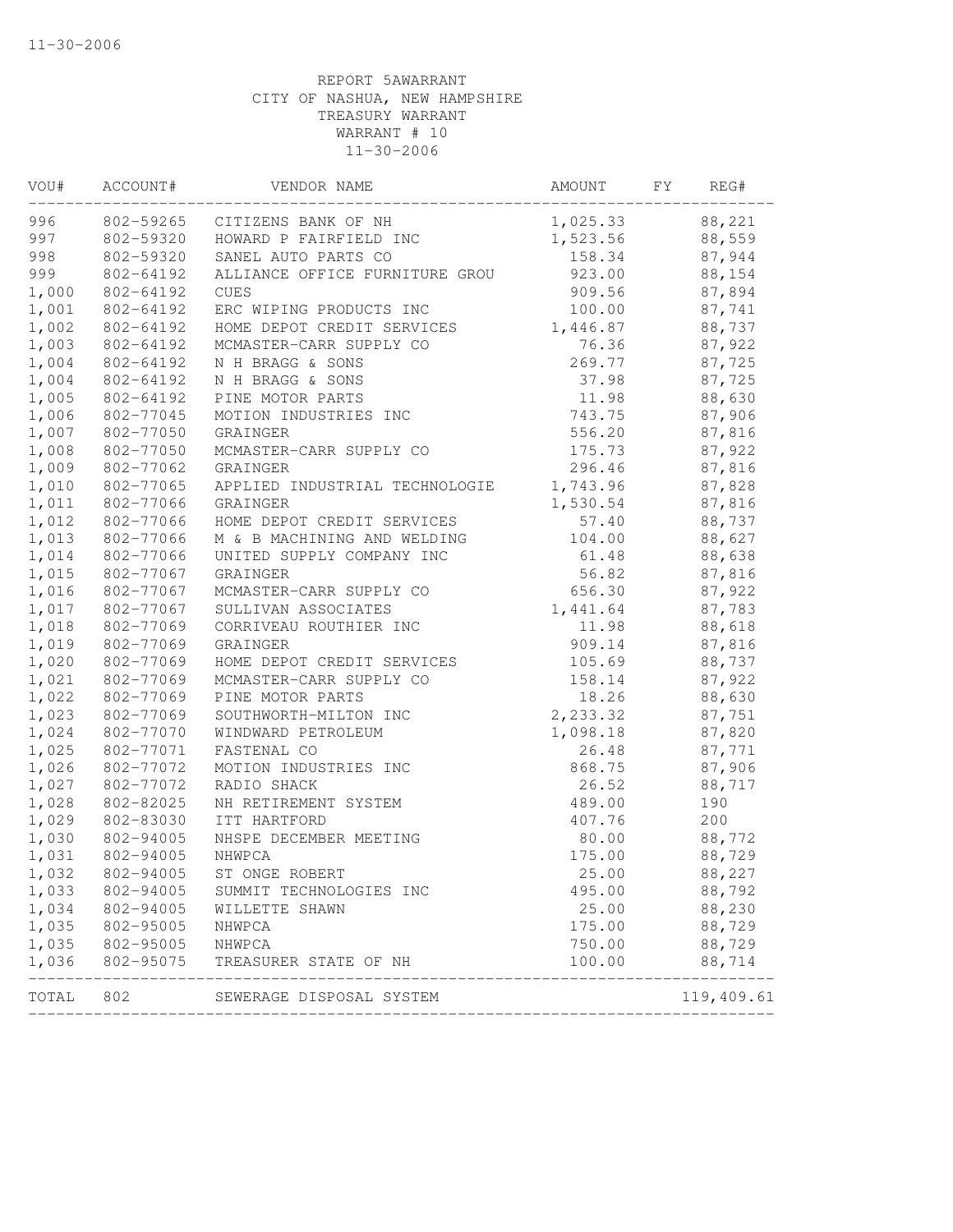| VOU#                             | ACCOUNT#                                                 | VENDOR NAME                                                                        | AMOUNT                              | FY. | REG#                                 |
|----------------------------------|----------------------------------------------------------|------------------------------------------------------------------------------------|-------------------------------------|-----|--------------------------------------|
| 1,037                            | 931-98029                                                | HEFFERAN TIMOTHY                                                                   | 10.35                               |     | 88,706                               |
| TOTAL                            | 931                                                      | POLICE TRUST FUND                                                                  |                                     |     | 10.35                                |
| 1,038<br>1,039<br>1,040          | 951-05055<br>$951 - 05057$<br>$951 - 22$                 | GODFROY FRANCOISE J<br>VFTC<br>POULIN LARRY                                        | 3,000.00<br>46, 422.94<br>19,493.48 |     | 88,242<br>88,245<br>87,707           |
| TOTAL                            | 951                                                      | PWD & ENG TRUST FUND                                                               |                                     |     | 68, 916.42                           |
| 1,041<br>1,042<br>1,043          | 952-05054<br>952-75021<br>952-98029                      | GATE CITY FENCE CO INC<br>AQUATIC CONTROL TECHNOLOGY INC<br>JEANNOTTE'S MARKET     | 3,900.00<br>750.00<br>66.07         |     | 87,896<br>88,256<br>87,851           |
| TOTAL                            | 952                                                      | PARK & RECREATION TRUST FUND                                                       |                                     |     | 4,716.07                             |
| 1,044<br>1,045<br>1,046<br>1,047 | $963 - 220$<br>$963 - 220$<br>$963 - 229$<br>$963 - 229$ | DUMAIS RAYMOND<br>MISIAK JOHN<br>DUMAIS RAYMOND<br>MISIAK JOHN                     | 100.00<br>75.00<br>100.00<br>75.00  |     | 88,291<br>88,290<br>88,291<br>88,290 |
| TOTAL                            | 963                                                      | WOODLAWN CEMETERY TRUST FUND                                                       |                                     |     | 350.00                               |
| 1,048<br>1,049<br>1,050          | 975-05072<br>975-51005<br>975-75023                      | WILLIAMS OONAGH<br>BARRADALE O'CONNELL NEWKIRK &<br>SAMOSET IRRIGATION SERVICES IN | 150.00<br>497.00<br>169.95          |     | 88,707<br>87,939<br>88,295           |
| TOTAL                            | 975                                                      | LIBRARY TRUST FUND                                                                 |                                     |     | 816.95                               |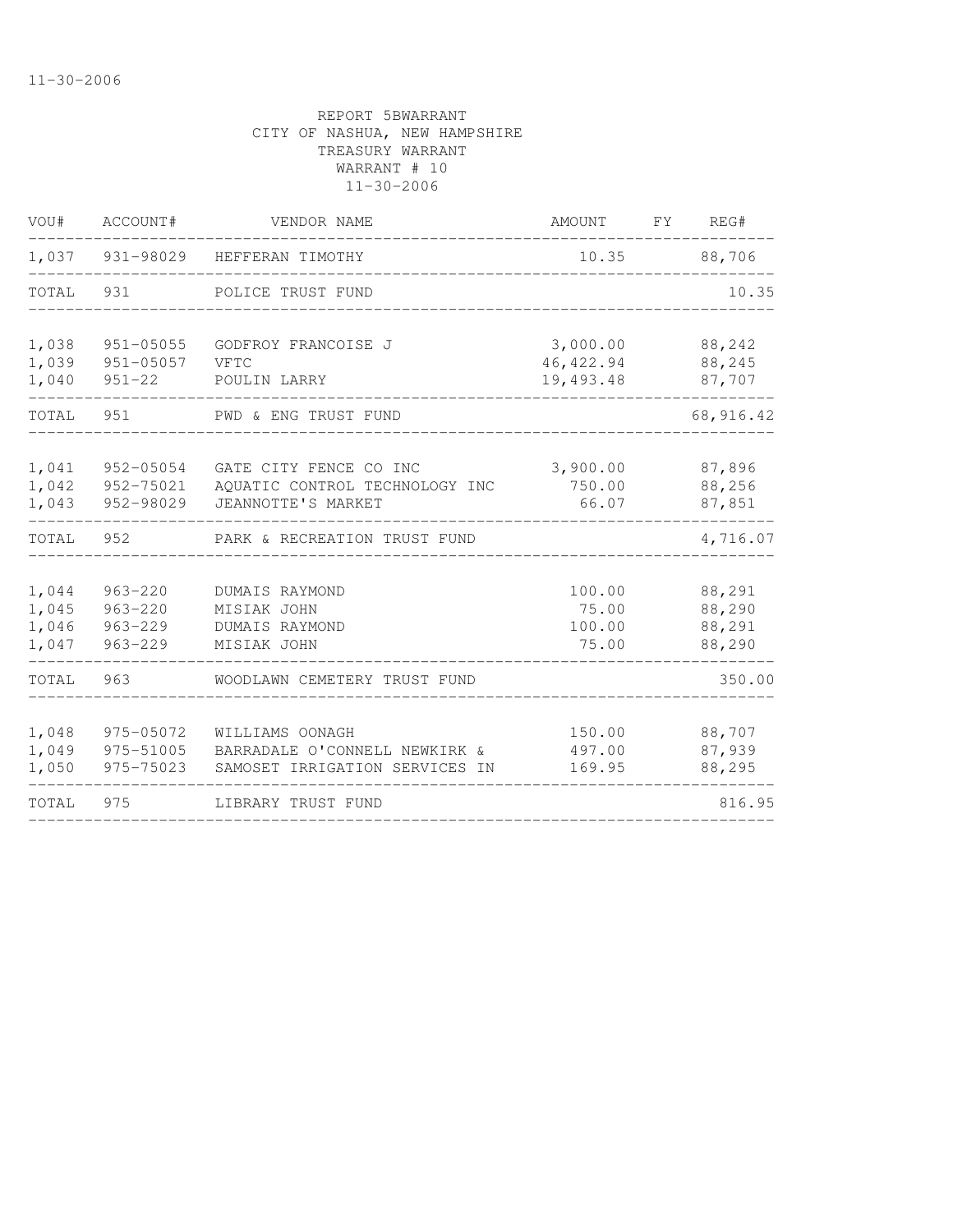|       | ACCOUNT#                               | PAYROLL WEEK ENDING                                   | AMOUNT                           |          |
|-------|----------------------------------------|-------------------------------------------------------|----------------------------------|----------|
|       | $151 - 41$<br>$151 - 41$<br>$151 - 41$ | $11 - NOV - 2006$<br>$18 - NOV - 2006$<br>25-NOV-2006 | 1,337.49<br>1,037.70<br>1,732.33 |          |
| TOTAL | 1.51                                   | A/R POLICE OVERTIME                                   |                                  | 4,107.52 |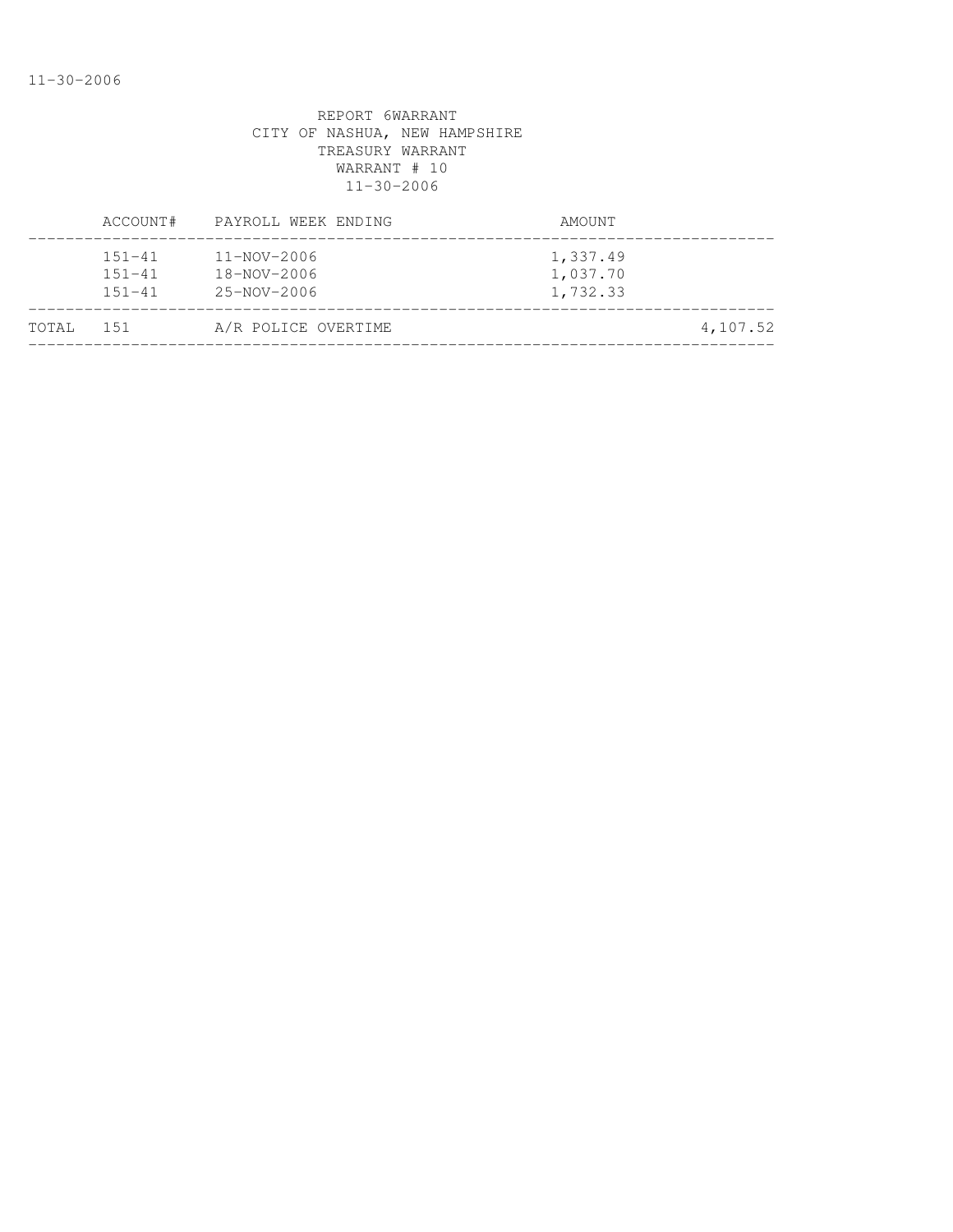|       | ACCOUNT#   | PAYROLL WEEK ENDING           | AMOUNT                      |           |
|-------|------------|-------------------------------|-----------------------------|-----------|
|       |            | 3037-11515 25-NOV-2006        | 1,164.60                    |           |
| TOTAL | 303        | ALT - INCENTIVE FUND PROGRAM  |                             | 1,164.60  |
|       |            | 305-11239  18-NOV-2006        | 970.72                      |           |
|       |            | 305-11239 25-NOV-2006         | 970.72<br>---------------   |           |
|       | TOTAL 305  | SRF - CIVIC & COMM ACTIVITIES | ___________________________ | 1,941.44  |
|       |            |                               |                             |           |
|       | 308-83051  | 11-NOV-2006                   | 1, 113.51                   |           |
|       | 308-83051  | 18-NOV-2006                   | 695.30                      |           |
|       | 308-83051  | 25-NOV-2006                   | 1,997.39                    |           |
|       | 308-83052  | 11-NOV-2006                   | 1,637.79                    |           |
|       | 308-83052  | 18-NOV-2006                   | 1,395.09                    |           |
|       | 308-83052  | 25-NOV-2006<br>11-NOV-2006    | 1,395.09                    |           |
|       | 308-83102  | 308-83102  18-NOV-2006        | 1,860.33<br>1,860.33        |           |
|       |            | 308-83102 25-NOV-2006         | 1,860.33                    |           |
| TOTAL | 308        | SRF - INSURANCE               |                             | 13,815.16 |
|       |            |                               |                             |           |
|       |            | 3086-11870  18-NOV-2006       | 2,852.31                    |           |
|       | 3086-12006 | 18-NOV-2006                   | 1,812.59                    |           |
|       | 3086-13004 | 18-NOV-2006                   | 700.00                      |           |
|       | 3086-13032 | 11-NOV-2006                   | 317.47                      |           |
|       | 3086-13032 | 18-NOV-2006                   | 253.14                      |           |
|       |            | 3086-13032 25-NOV-2006        | 149.42                      |           |
|       |            | 3086-13133 18-NOV-2006        | 881.25                      |           |
| TOTAL | 308        | JAVITS GRANT PROGRAM          |                             | 6,966.18  |
|       |            |                               |                             |           |
|       |            | 3097-11162 11-NOV-2006        | 1,092.04                    |           |
|       |            | 3097-11162  18-NOV-2006       | 1,092.01                    |           |
|       |            | 3097-11162 25-NOV-2006        | 1,092.01                    |           |
|       | 3097-11408 | 11-NOV-2006                   | 721.60                      |           |
|       | 3097-11408 | 18-NOV-2006                   | 721.60                      |           |
|       | 3097-11408 | 25-NOV-2006                   | 721.60                      |           |
|       | 3097-12112 | 11-NOV-2006                   | 2,149.79                    |           |
|       | 3097-12112 | 18-NOV-2006                   | 3,370.36                    |           |
|       | 3097-12112 | 25-NOV-2006                   | 1,495.35                    |           |
|       | 3097-12830 | $11 - NOV - 2006$             | 25.86                       |           |
|       | 3097-12830 | 18-NOV-2006                   | 160.80                      |           |
|       | 3097-12830 | 25-NOV-2006                   | 70.80                       |           |
|       | 3097-19138 | 18-NOV-2006                   | 2,755.50                    |           |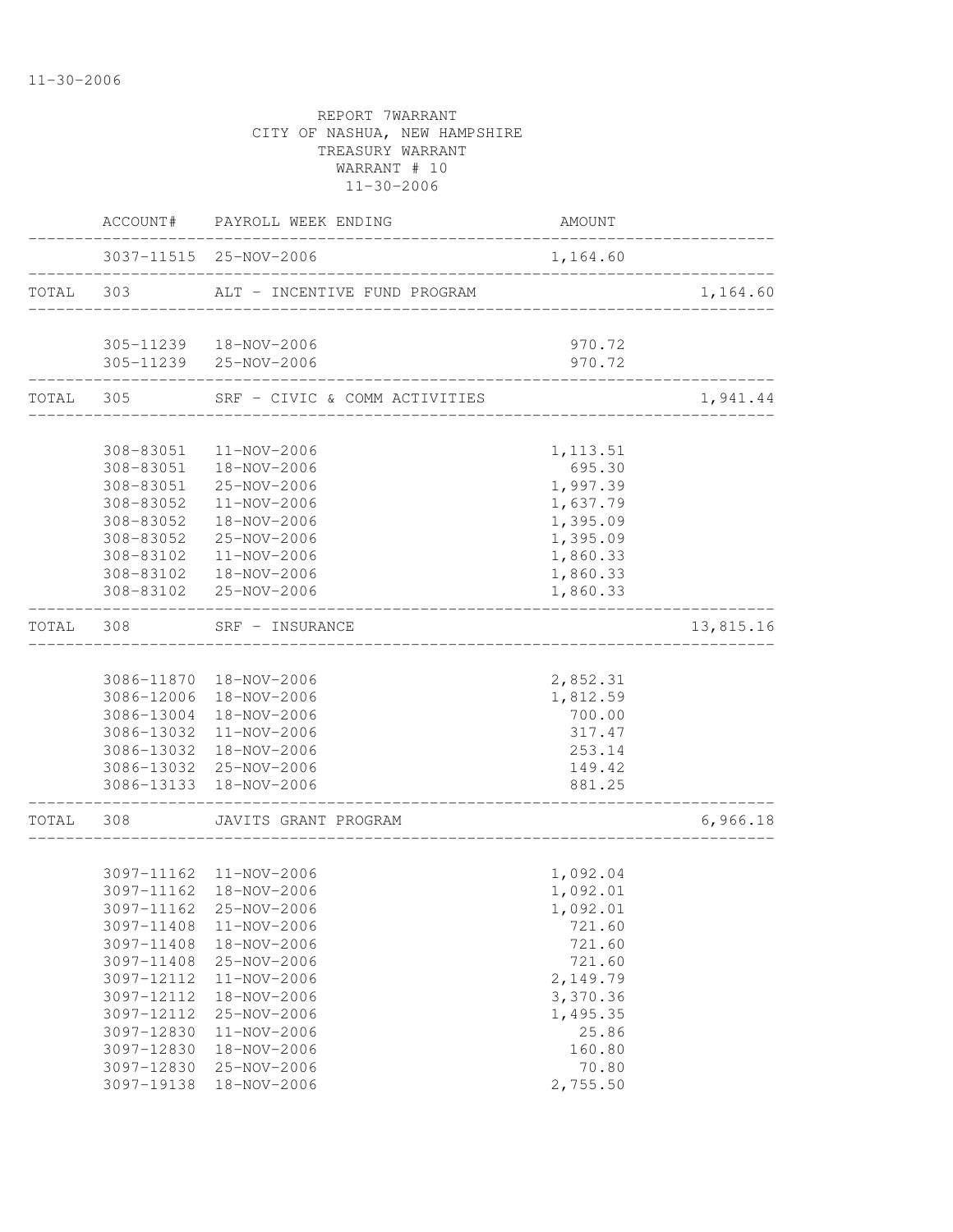|           | ACCOUNT#   | PAYROLL WEEK ENDING    | AMOUNT                |           |
|-----------|------------|------------------------|-----------------------|-----------|
|           | 3097-19139 | 18-NOV-2006            | 8,158.46              |           |
|           | 3097-19140 | 11-NOV-2006            | 5,751.42              |           |
|           | 3097-19140 | 18-NOV-2006            | 8,690.99              |           |
|           | 3097-19140 | 25-NOV-2006            | 5,060.76              |           |
|           | 3097-19540 | 11-NOV-2006            | 12,830.58             |           |
|           | 3097-19540 | 18-NOV-2006            | 21,652.20             |           |
|           | 3097-19540 | 25-NOV-2006            | 12,522.80             |           |
|           | 3097-19544 | 11-NOV-2006            | 418.68                |           |
|           | 3097-19544 | 18-NOV-2006            | 680.08                |           |
|           | 3097-19544 | 25-NOV-2006            | 279.12                |           |
|           | 3097-19545 | 11-NOV-2006            | 582.41                |           |
|           |            | 3097-19545 18-NOV-2006 | 875.98                |           |
|           |            | 3097-19545 25-NOV-2006 | 426.15                |           |
| TOTAL 309 |            | SRF - FOOD SERVICES    | _____________________ | 93,398.95 |
|           |            |                        |                       |           |
|           |            | 3117-12006 11-NOV-2006 | 650.00                |           |
|           |            | 3117-12006 18-NOV-2006 | 1,700.00              |           |
|           |            | 3117-12006 25-NOV-2006 | 750.00                |           |
| TOTAL 311 |            | DRIVER'S EDUCATION     |                       | 3,100.00  |
|           |            |                        |                       |           |
|           | 312-11165  | 11-NOV-2006            | 745.98                |           |
|           | 312-11165  | 18-NOV-2006            | 745.98                |           |
|           | 312-11165  | 25-NOV-2006            | 745.98                |           |
|           | 312-11191  | 11-NOV-2006            | 703.91                |           |
|           | 312-11191  | 18-NOV-2006            | 703.93                |           |
|           | 312-11191  | 25-NOV-2006            | 703.92                |           |
|           | 312-11547  | 11-NOV-2006            | 1,948.02              |           |
|           | 312-11547  | 18-NOV-2006            | 1,947.99              |           |
|           | 312-11547  | 25-NOV-2006            | 1,948.02              |           |
|           | 312-12010  | 11-NOV-2006            | 86.03                 |           |
|           | 312-12010  | 18-NOV-2006            | 86.03                 |           |
|           | 312-12010  | 25-NOV-2006            | 86.03                 |           |
|           | 312-12116  | 11-NOV-2006            | 551.93                |           |
|           |            | 312-12116  18-NOV-2006 | 551.93                |           |
|           | 312-12116  | 25-NOV-2006            | 551.93                |           |
|           | 312-12150  | 11-NOV-2006            | 100.00                |           |
|           | 312-12150  | 18-NOV-2006            | 100.00                |           |
|           | 312-12150  | 25-NOV-2006            | 40.00                 |           |
|           | 312-13004  | 11-NOV-2006            | 322.33                |           |
|           | 312-13004  | $18 - NOV - 2006$      | 749.68                |           |
|           | 312-13004  | 25-NOV-2006            | 503.10                |           |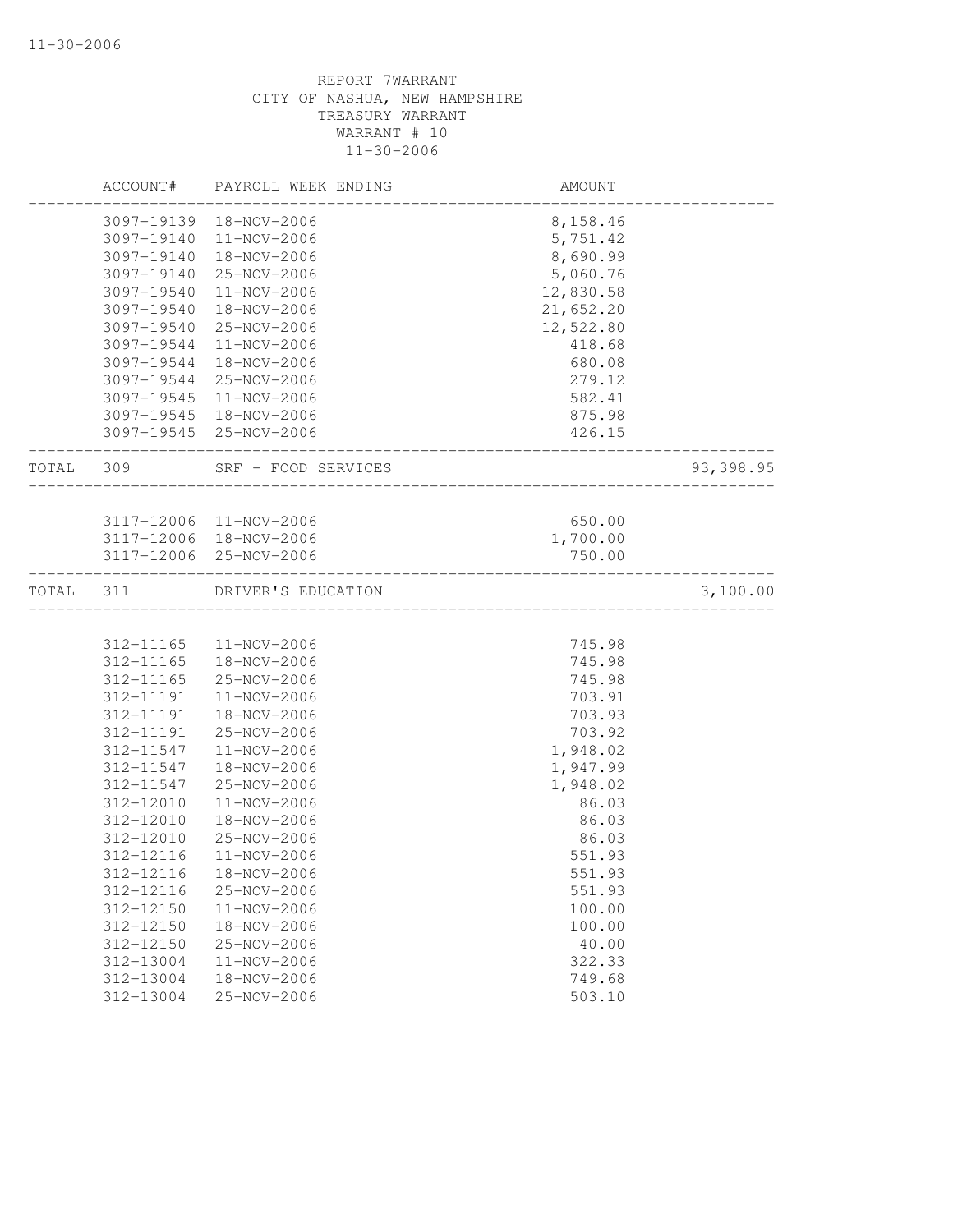|           | ACCOUNT#                 | PAYROLL WEEK ENDING                           | AMOUNT                             |            |
|-----------|--------------------------|-----------------------------------------------|------------------------------------|------------|
| TOTAL 312 |                          | SRF - FINANCIAL SERVICES                      | _______________________________    | 13,922.72  |
|           |                          | 3122-12006 11-NOV-2006                        | 915.38                             |            |
|           |                          | 3122-12006 18-NOV-2006                        | 3,462.50                           |            |
|           | ________________________ | 3122-12006 25-NOV-2006                        | 387.50                             |            |
|           |                          | TOTAL 312 ADULT ED/CONTINUING ED              | __________________________________ | 4,765.38   |
|           |                          | 3245-11860  18-NOV-2006                       | 3,926.95                           |            |
| TOTAL 324 |                          | YOUTH SAFE HAVEN-PAL<br>_____________________ |                                    | 3,926.95   |
|           |                          | 331-11245  11-NOV-2006                        | 365.50                             |            |
|           |                          | 331-11245  18-NOV-2006                        | 365.50                             |            |
|           |                          | 331-11245 25-NOV-2006                         | 365.50                             |            |
|           | 331-11250                | 11-NOV-2006                                   | 647.10                             |            |
|           | 331-11250                | 18-NOV-2006                                   | 647.10                             |            |
|           | 331-11250                | 25-NOV-2006                                   | 647.10                             |            |
|           | 331-11549                | 11-NOV-2006                                   | 676.71                             |            |
|           | 331-11549                | 18-NOV-2006                                   | 676.71                             |            |
|           | 331-11549                | 25-NOV-2006                                   | 676.71                             |            |
|           | 331-11558                | 11-NOV-2006                                   | 1,053.23                           |            |
|           | 331-11558                | 18-NOV-2006                                   | 1,053.25                           |            |
|           | 331-11567                | 331-11558 25-NOV-2006<br>11-NOV-2006          | 1,053.24                           |            |
|           | 331-11567                | 18-NOV-2006                                   | 1,263.80<br>1,263.79               |            |
|           | 331-11567                | 25-NOV-2006                                   | 1,263.79                           |            |
|           | 331-12115                | 11-NOV-2006                                   | 524.61                             |            |
|           | 331-12115                | 18-NOV-2006                                   | 524.61                             |            |
|           | 331-12115                | 25-NOV-2006                                   | 524.61                             |            |
|           | 331-13038                | $11 - NOV - 2006$                             | 891.43                             |            |
|           | 331-13038                | 18-NOV-2006                                   | 2,825.63                           |            |
|           | 331-13038                | 25-NOV-2006                                   | 2,986.58                           |            |
|           | 331-13044                | 11-NOV-2006                                   | 1,499.72                           |            |
|           | 331-13044                | 18-NOV-2006                                   | 1,896.99                           |            |
|           | 331-13044                | 25-NOV-2006                                   | 2,379.25                           |            |
|           | 331-15002                | 25-NOV-2006                                   | 598.65                             |            |
|           | 331-18036                | 11-NOV-2006                                   | 9,371.93                           |            |
|           | 331-18036                | 18-NOV-2006                                   | 5,770.10                           |            |
|           | 331-18036                | 25-NOV-2006                                   | 15,699.12                          |            |
| TOTAL     | 331                      | SRF - POLICE DEPARTMENT                       |                                    | 57, 512.26 |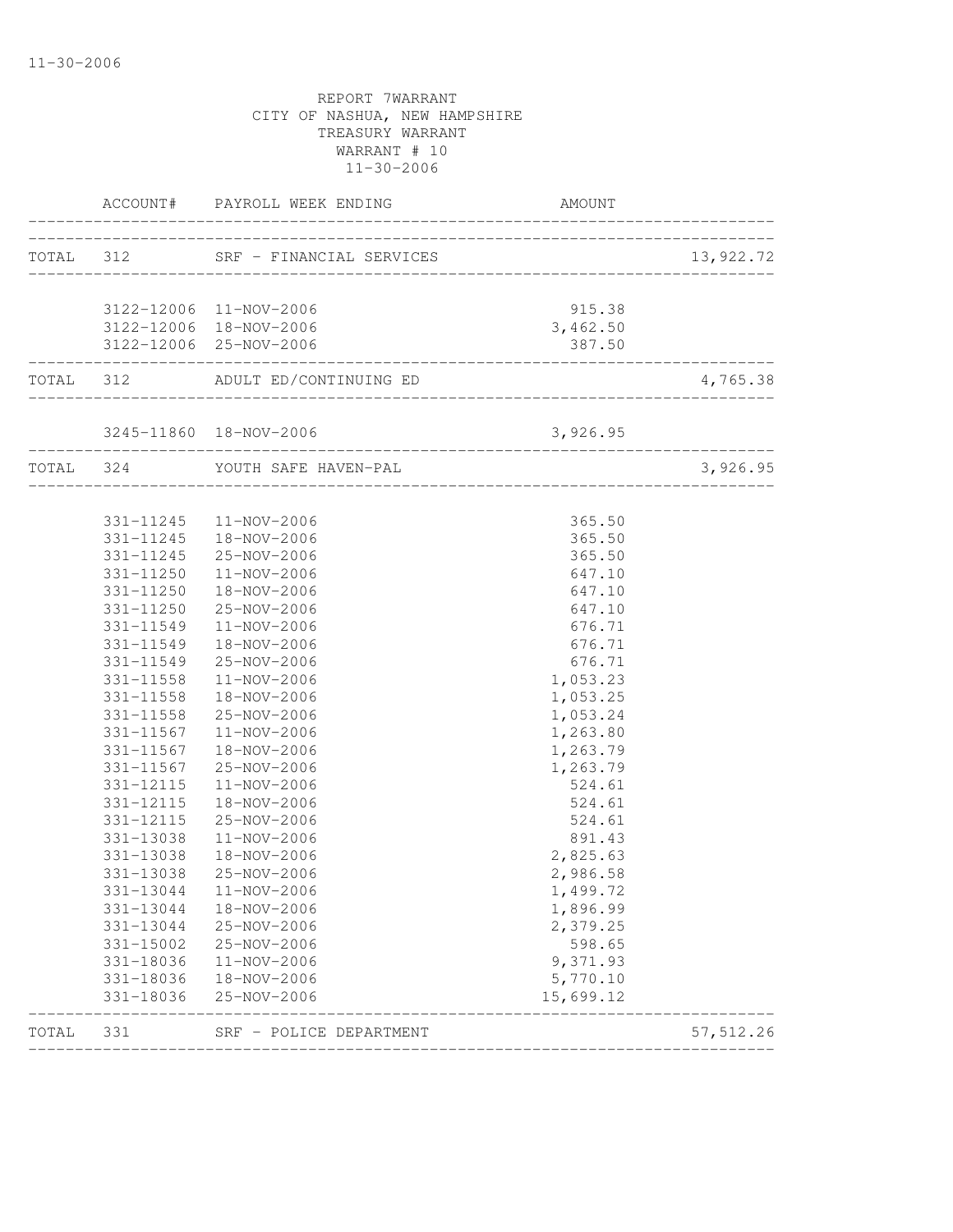|           |           | ACCOUNT# PAYROLL WEEK ENDING                     | AMOUNT                            |          |
|-----------|-----------|--------------------------------------------------|-----------------------------------|----------|
|           |           | 332-13004 11-NOV-2006                            | 21.45                             |          |
|           |           | 332-13004  18-NOV-2006<br>332-18084 25-NOV-2006  | 21.45<br>1,309.27                 |          |
|           |           | TOTAL 332 SRF - FIRE DEPARTMENT                  |                                   | 1,352.17 |
|           |           |                                                  |                                   |          |
|           |           | 3327-19230 18-NOV-2006                           | 275.00                            |          |
|           |           | TOTAL 332 TITLE I SCHL IMPRV LEDGE ST            | _________________________________ | 275.00   |
|           |           | 3337-12006 25-NOV-2006                           | 3,672.63                          |          |
|           |           | 3337-19230 11-NOV-2006                           | 155.00                            |          |
|           |           | 3337-19230 18-NOV-2006                           | 853.75                            |          |
|           |           | 3337-19230 25-NOV-2006                           | $-3,004.88$                       |          |
|           |           | TOTAL 333 TITLE I SCHL IMPRV MT PLEASANT         |                                   | 1,676.50 |
|           |           |                                                  |                                   |          |
|           |           | 3347-13133 11-NOV-2006                           | 191.12                            |          |
|           |           | 3347-13133 18-NOV-2006<br>3347-13133 25-NOV-2006 | 869.33<br>140.24                  |          |
|           |           | TOTAL 334 TITLE I SCHL IMPRV AMHERST ST          |                                   | 1,200.69 |
|           |           |                                                  |                                   |          |
|           |           | 3357-11870  18-NOV-2006                          | 2,585.35                          |          |
|           |           | 3357-12078 11-NOV-2006                           | 600.00                            |          |
|           |           | 3357-12078  18-NOV-2006                          | 925.00                            |          |
|           |           | 3357-12078 25-NOV-2006                           | 412.50                            |          |
|           |           | 3357-12206 18-NOV-2006<br>3357-19230 11-NOV-2006 | 323.08                            |          |
|           |           | 3357-19230 18-NOV-2006                           | 12.50<br>125.00                   |          |
| TOTAL 335 |           | TITLE IB READ 1ST MT PLEASANT                    |                                   | 4,983.43 |
|           |           |                                                  |                                   |          |
|           | 341-11107 | 11-NOV-2006                                      | 667.80                            |          |
|           | 341-11107 | 18-NOV-2006                                      | 667.80                            |          |
|           | 341-11107 | 25-NOV-2006                                      | 667.81                            |          |
|           | 341-11235 | 11-NOV-2006                                      | 1,871.29                          |          |
|           | 341-11235 | 18-NOV-2006                                      | 1,871.29                          |          |
|           | 341-11235 | 25-NOV-2006                                      | 1,871.30                          |          |
|           | 341-11346 | 11-NOV-2006                                      | 210.33                            |          |
|           | 341-11346 | 18-NOV-2006                                      | 210.33                            |          |
|           | 341-11346 | $25 - NOV - 2006$                                | 210.33                            |          |
|           | 341-11484 | $11 - NOV - 2006$                                | 1,600.00                          |          |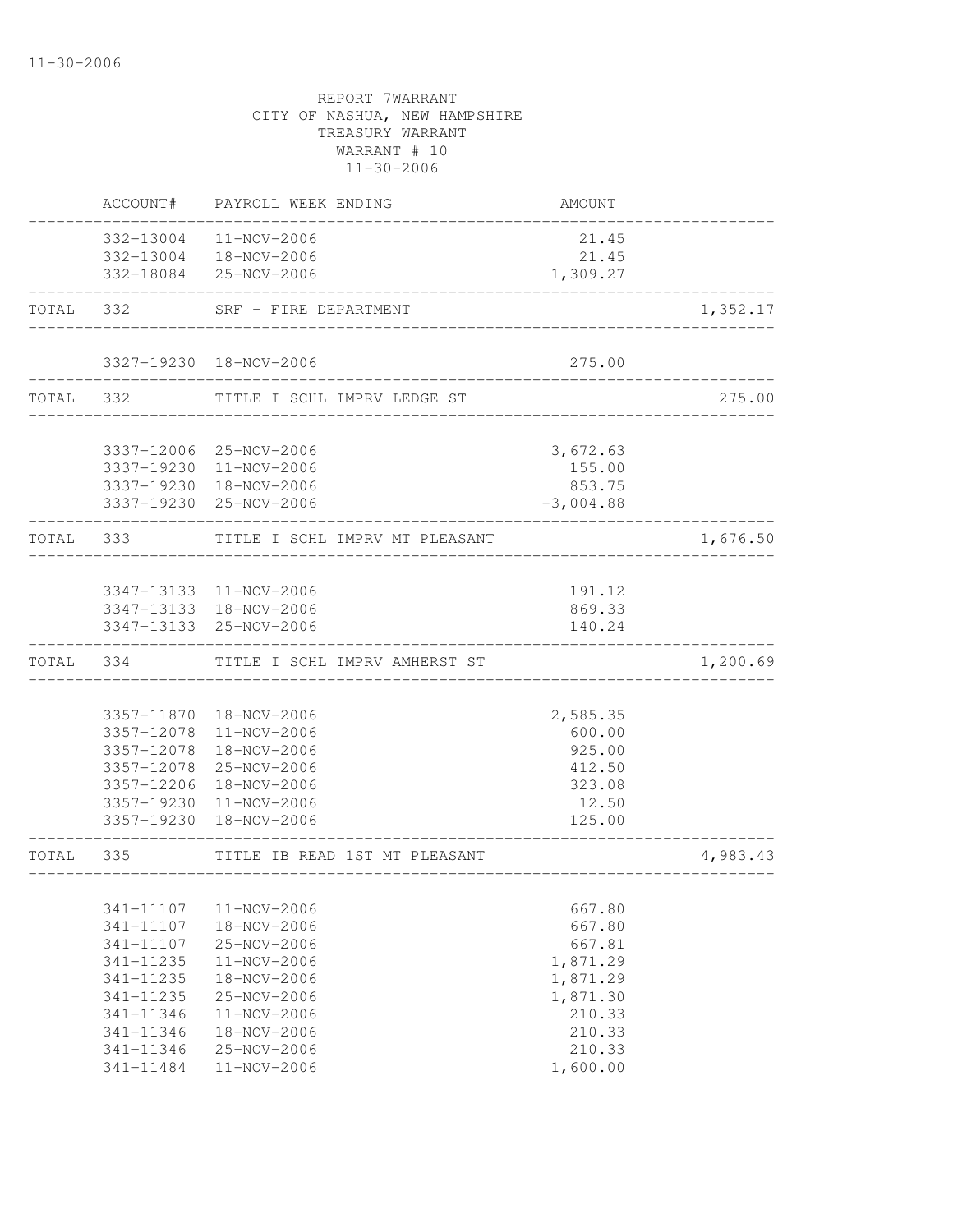|       | ACCOUNT#               | PAYROLL WEEK ENDING              | AMOUNT               |            |
|-------|------------------------|----------------------------------|----------------------|------------|
|       | 341-11484              | 18-NOV-2006                      | 1,600.00             |            |
|       | 341-11484              | 25-NOV-2006                      | 1,600.00             |            |
|       | 341-11563              | 11-NOV-2006                      | 904.58               |            |
|       | 341-11563              | 18-NOV-2006                      | 904.58               |            |
|       | 341-11563              | 25-NOV-2006                      | 904.58               |            |
|       | 341-12037              | 11-NOV-2006                      | 100.03               |            |
|       | 341-12037              | 18-NOV-2006                      | 100.03               |            |
|       | 341-12037              | 25-NOV-2006                      | 100.03               |            |
|       | 341-12101              | $11 - NOV - 2006$                | 371.52               |            |
|       | 341-12101              | 18-NOV-2006                      | 371.52               |            |
|       | 341-12101              | 25-NOV-2006                      | 371.52               |            |
| TOTAL | 341                    | SRF - COMMUNITY SERVICES         |                      | 17, 176.67 |
|       | 342-11515              | 11-NOV-2006                      | 576.00               |            |
|       | 342-11515              | 18-NOV-2006                      | $-120.00$            |            |
|       | 342-11584              | 11-NOV-2006                      | 1,733.36             |            |
|       | 342-11584              | 18-NOV-2006                      |                      |            |
|       | 342-11584              | 25-NOV-2006                      | 1,733.37<br>1,733.35 |            |
|       | 342-12000              | 11-NOV-2006                      |                      |            |
|       | 342-12000              | 18-NOV-2006                      | 615.00<br>615.00     |            |
|       |                        |                                  |                      |            |
|       | 342-12000<br>342-12040 | 25-NOV-2006<br>11-NOV-2006       | 510.00<br>888.00     |            |
|       |                        |                                  |                      |            |
|       | 342-12040              | 18-NOV-2006                      | 888.00               |            |
|       | 342-12040              | 25-NOV-2006                      | 888.00               |            |
|       | 342-12081              | 11-NOV-2006                      | 80.50                |            |
|       | 342-12081              | 18-NOV-2006                      | 69.00                |            |
|       | 342-12113              | 11-NOV-2006                      | 189.00               |            |
|       | 342-12113              | 18-NOV-2006                      | 189.00               |            |
|       | 342-12113              | 25-NOV-2006                      | 189.00               |            |
|       | 342-12582              | 11-NOV-2006                      | 234.60               |            |
|       | 342-12582<br>342-12582 | 18-NOV-2006<br>$25 - NOV - 2006$ | 234.60<br>234.60     |            |
| TOTAL | 342                    | SRF - COMMUNITY HEALTH           | -------------------  | 11,480.38  |
|       |                        |                                  | _________________    |            |
|       | 3447-11162             | 11-NOV-2006                      | 547.14               |            |
|       | 3447-11162             | 18-NOV-2006                      | 532.54               |            |
|       | 3447-11162             | 25-NOV-2006                      | 532.54               |            |
|       | 3447-11860             | 18-NOV-2006                      | 5,744.25             |            |
|       | 3447-12006             | 11-NOV-2006                      | 4,242.58             |            |
|       | 3447-12006             | 18-NOV-2006                      | 936.11               |            |
|       | 3447-12006             | 25-NOV-2006                      | 605.10               |            |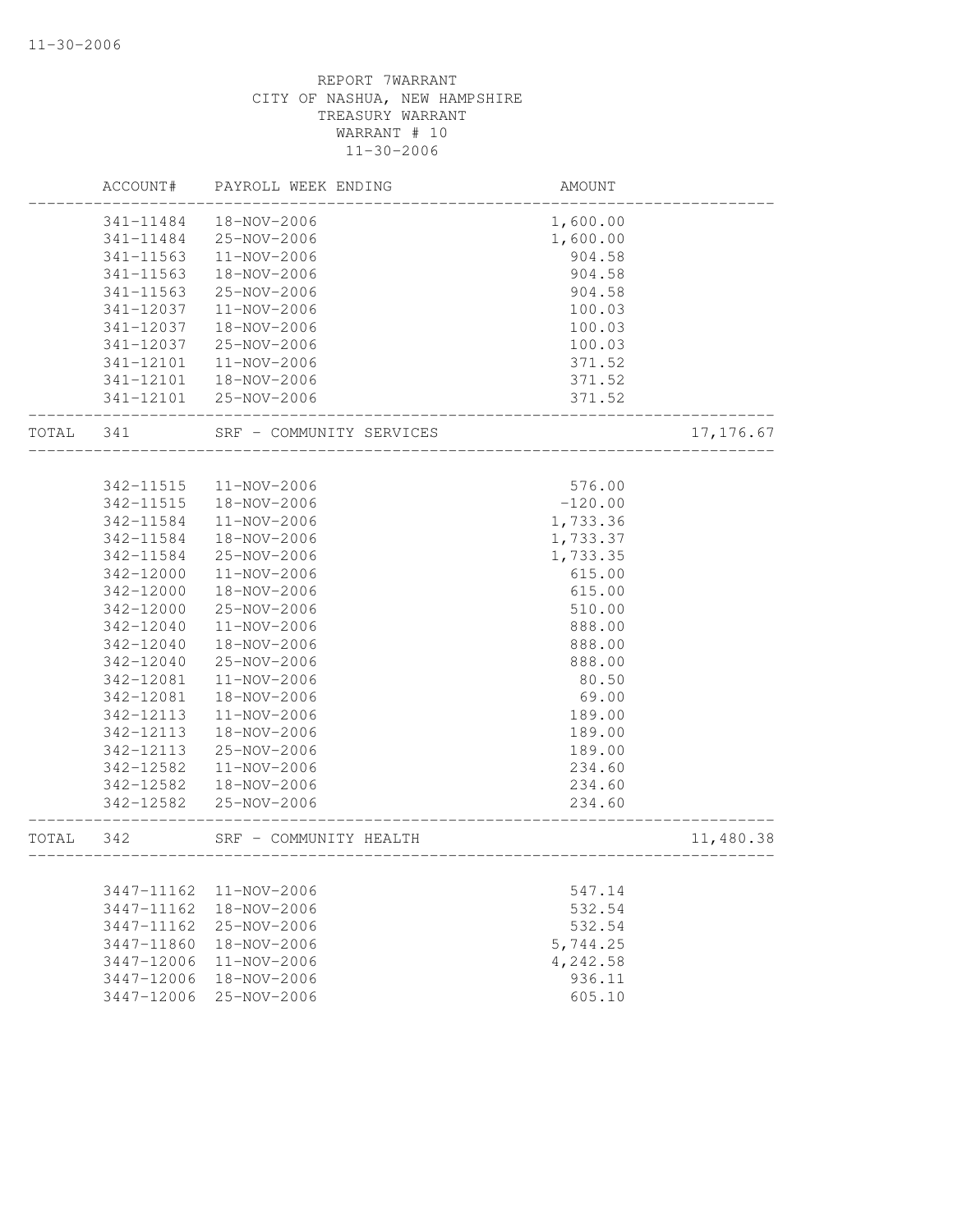|       |                                                                                                      | ACCOUNT# PAYROLL WEEK ENDING                                                                                                                                                                                                                                                                          | AMOUNT                                                                                                                        |           |
|-------|------------------------------------------------------------------------------------------------------|-------------------------------------------------------------------------------------------------------------------------------------------------------------------------------------------------------------------------------------------------------------------------------------------------------|-------------------------------------------------------------------------------------------------------------------------------|-----------|
|       | TOTAL 344                                                                                            | TITLE IV SDF 21ST CENTURY                                                                                                                                                                                                                                                                             |                                                                                                                               | 13,140.26 |
|       |                                                                                                      | 3507-11726 18-NOV-2006<br>3507-11805 18-NOV-2006                                                                                                                                                                                                                                                      | 17,958.65<br>10,361.55                                                                                                        |           |
|       |                                                                                                      | TOTAL 350 TITLE 11A TEACHER QUALITY                                                                                                                                                                                                                                                                   |                                                                                                                               | 28,320.20 |
|       |                                                                                                      | 3516-11802 18-NOV-2006                                                                                                                                                                                                                                                                                | 1,672.96                                                                                                                      |           |
|       |                                                                                                      | TOTAL 351 TITLE IID ENHANCE ED THRU TECH                                                                                                                                                                                                                                                              |                                                                                                                               | 1,672.96  |
|       |                                                                                                      | 352-13004 11-NOV-2006<br>352-13004 25-NOV-2006<br>352-59055  11-NOV-2006<br>352-59055  18-NOV-2006<br>352-59055 25-NOV-2006                                                                                                                                                                           | 36.96<br>237.60<br>563.19<br>629.20<br>563.20                                                                                 |           |
|       | TOTAL 352                                                                                            | SRF - PARKS AND RECREATION                                                                                                                                                                                                                                                                            |                                                                                                                               | 2,030.15  |
|       | 3557-12078<br>3557-12201                                                                             | 3557-11870  18-NOV-2006<br>3557-12001 18-NOV-2006<br>3557-12001 25-NOV-2006<br>3557-12006 11-NOV-2006<br>3557-12006 18-NOV-2006<br>3557-12006 25-NOV-2006<br>18-NOV-2006<br>$11 - NOV - 2006$<br>3557-12201 25-NOV-2006<br>3557-13004 18-NOV-2006<br>3557-19230 18-NOV-2006<br>3557-19230 25-NOV-2006 | 2,585.34<br>186.00<br>$-186.00$<br>969.24<br>2,261.56<br>969.24<br>195.83<br>186.00<br>186.00<br>162.50<br>1,162.55<br>150.00 |           |
| TOTAL | 355                                                                                                  | TITLE IB READING 1ST FES                                                                                                                                                                                                                                                                              |                                                                                                                               | 8,828.26  |
|       | 374-01210<br>374-01210<br>374-01210<br>374-0703P<br>374-0703P<br>374-0703P<br>374-0704P<br>374-0704P | 11-NOV-2006<br>18-NOV-2006<br>25-NOV-2006<br>$11 - NOV - 2006$<br>18-NOV-2006<br>25-NOV-2006<br>11-NOV-2006<br>18-NOV-2006                                                                                                                                                                            | 759.85<br>863.15<br>753.65<br>761.97<br>468.05<br>664.37<br>173.44<br>349.65                                                  |           |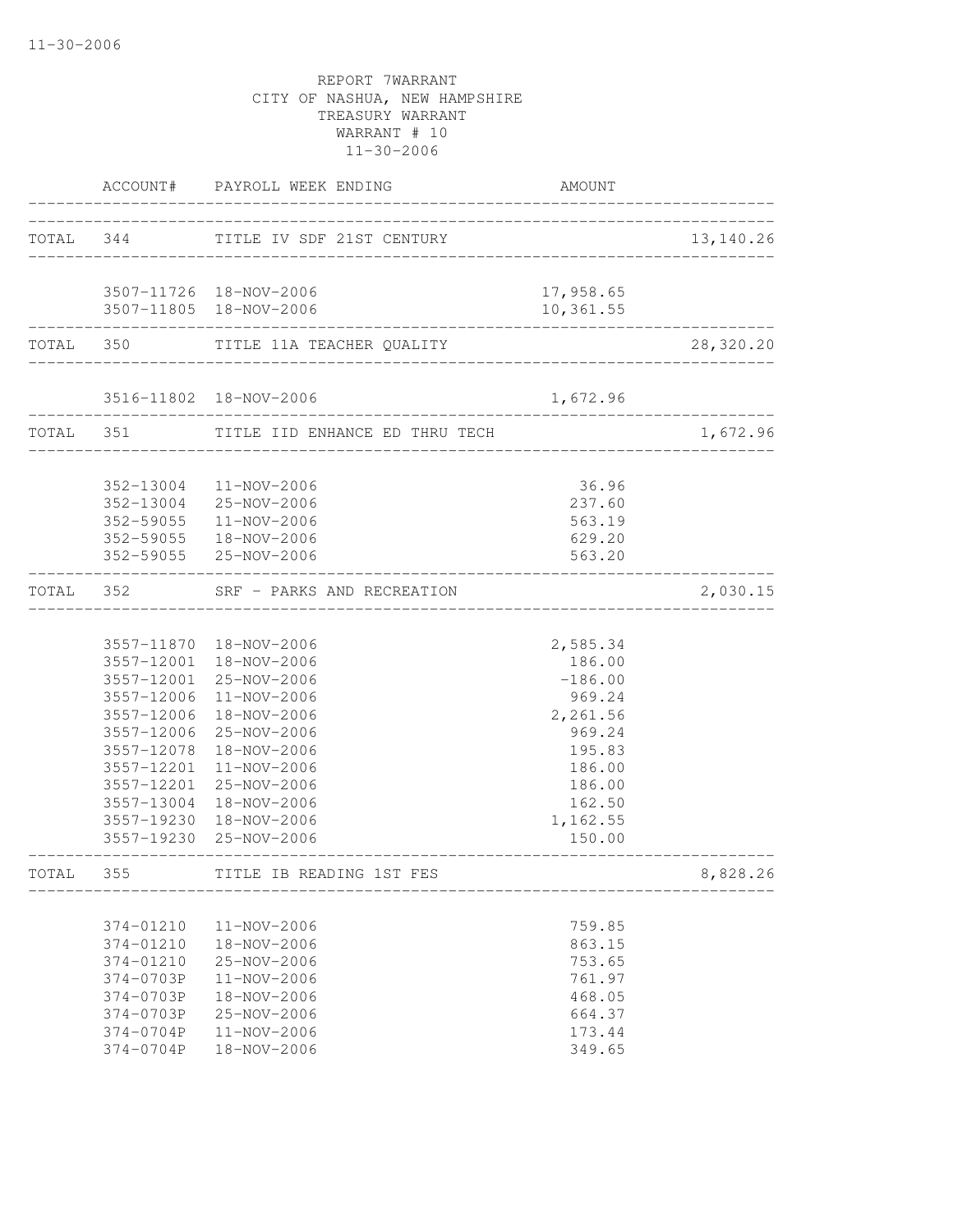|           | ACCOUNT#   | PAYROLL WEEK ENDING   | AMOUNT                              |           |
|-----------|------------|-----------------------|-------------------------------------|-----------|
|           | 374-0704P  | 25-NOV-2006           | 467.13                              |           |
|           | 374-0705M  | 25-NOV-2006           | 260.00                              |           |
|           | 374-0705P  | 11-NOV-2006           | 627.68                              |           |
|           | 374-0705P  | 18-NOV-2006           | 899.17                              |           |
|           | 374-0705P  | 25-NOV-2006           | 794.32                              |           |
|           | 374-07235  | 11-NOV-2006           | 1,062.27                            |           |
|           | 374-07235  | 18-NOV-2006           | 841.71                              |           |
|           | 374-07235  | 25-NOV-2006           | 642.65                              |           |
|           | 374-0734P  | 11-NOV-2006           | 1,362.53                            |           |
|           | 374-0734P  | 18-NOV-2006           | 1,464.95                            |           |
|           | 374-0734P  | 25-NOV-2006           | 1,161.94                            |           |
|           | 374-09003  | 11-NOV-2006           | 664.28                              |           |
|           | 374-09003  | 18-NOV-2006           | 525.33                              |           |
|           |            | 374-09003 25-NOV-2006 | 927.95                              |           |
| TOTAL 374 |            | SRF - URBAN PROGRAMS  | . _ _ _ _ _ _ _ _ _ _ _ _ _ _ _ _ _ | 16,496.04 |
|           |            |                       |                                     |           |
|           | 3767-11726 | 18-NOV-2006           | 5,262.49                            |           |
|           | 3767-11802 | 18-NOV-2006           | 1,831.69                            |           |
|           | 3767-11870 | 18-NOV-2006           | 2,539.61                            |           |
|           | 3767-12111 | 11-NOV-2006           | 2,161.26                            |           |
|           | 3767-12111 | 18-NOV-2006           | 3,617.67                            |           |
|           | 3767-12111 | 25-NOV-2006           | 2,430.36                            |           |
|           | 3767-12126 | 11-NOV-2006           | 289.62                              |           |
|           | 3767-12126 | 18-NOV-2006           | 482.70                              |           |
|           | 3767-12126 | 25-NOV-2006           | 289.62                              |           |
|           | 3767-12198 | 18-NOV-2006           | 42,036.24                           |           |
|           | 3767-12201 | 11-NOV-2006           | 560.48                              |           |
|           | 3767-12201 | 18-NOV-2006           | 210.80                              |           |
|           | 3767-12201 | 25-NOV-2006           | 84.32                               |           |
|           | 3767-13133 | 11-NOV-2006           | 31.14                               |           |
|           | 3767-13133 | 18-NOV-2006           | 1,125.00                            |           |
|           | 3767-13137 | 11-NOV-2006           | 132.60                              |           |
|           | 3767-13137 | 18-NOV-2006           | 12.67                               |           |
|           | 3767-19000 | 11-NOV-2006           | 953.85                              |           |
|           | 3767-19000 | 18-NOV-2006           | 4,234.48                            |           |
|           | 3767-19000 | 25-NOV-2006           | 692.38                              |           |
| TOTAL     | 376        | TITLE I ESEA          |                                     | 68,978.98 |
|           |            |                       |                                     |           |
|           | 3887-11870 | 18-NOV-2006           | 133.66                              |           |
|           | 3887-12126 | 11-NOV-2006           | 179.70                              |           |
|           | 3887-12126 | 18-NOV-2006           | 179.70                              |           |
|           | 3887-12126 | 25-NOV-2006           | 179.70                              |           |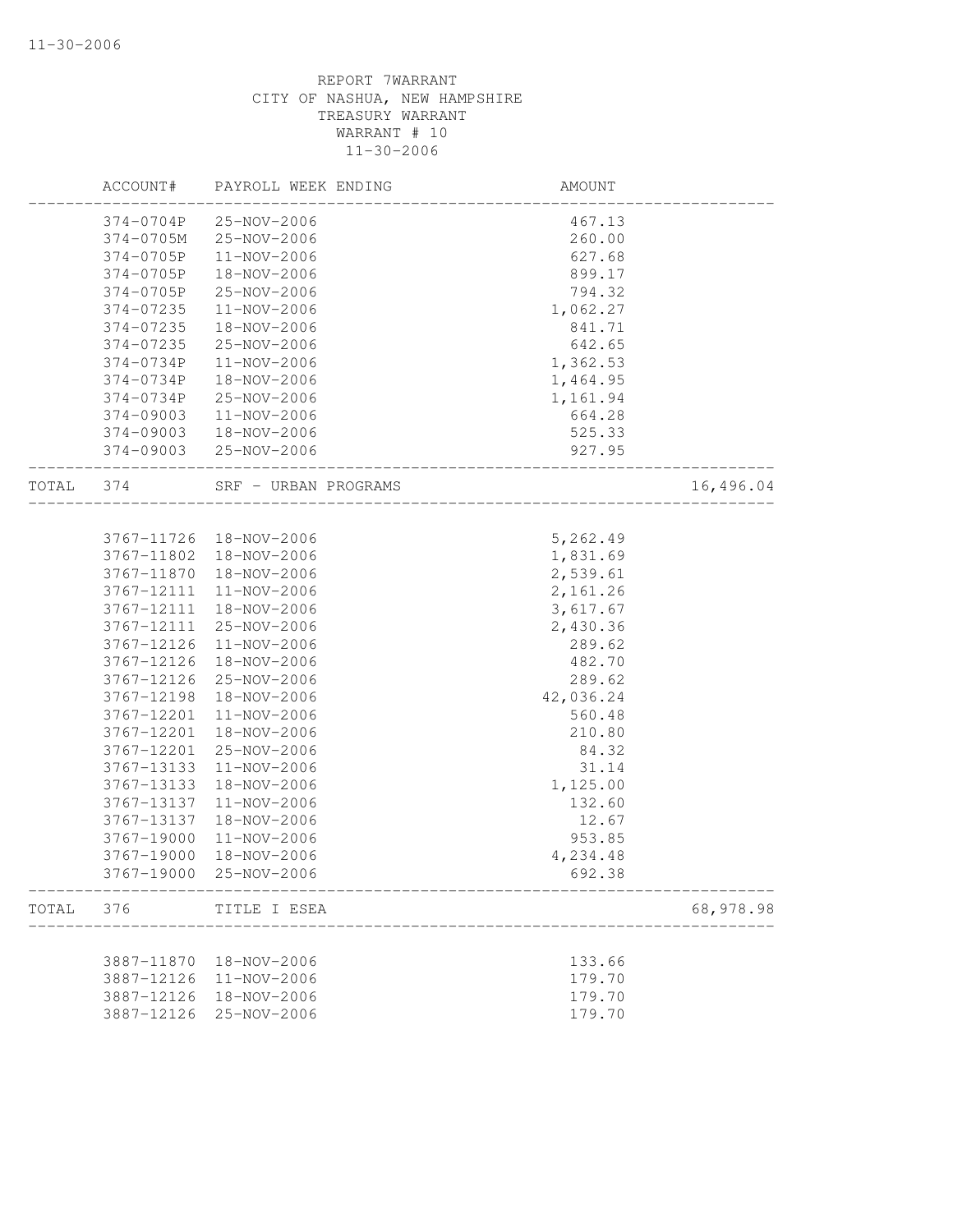|       | ACCOUNT#   | PAYROLL WEEK ENDING                                                                       | AMOUNT                                 |           |
|-------|------------|-------------------------------------------------------------------------------------------|----------------------------------------|-----------|
| TOTAL | 388        | TITLE V INNOVATIVE PROGRAMS                                                               |                                        | 672.76    |
|       |            | 3907-12198 18-NOV-2006<br>3907-13133 18-NOV-2006                                          | 356.45<br>400.00                       |           |
| TOTAL | 390        | VOC ED SECONDARY PERKINS                                                                  |                                        | 756.45    |
|       |            | 3927-13133 18-NOV-2006                                                                    | 175.00                                 |           |
| TOTAL | 392        | CULINARY ARTS                                                                             |                                        | 175.00    |
|       |            | 3937-19000 18-NOV-2006                                                                    | 735.39                                 |           |
| TOTAL | 393        | DAY CARE                                                                                  |                                        | 735.39    |
|       | 3957-12201 | 3957-11726 18-NOV-2006<br>3957-12201 11-NOV-2006<br>3957-12201 18-NOV-2006<br>25-NOV-2006 | 63,071.42<br>50.00<br>272.72<br>515.30 |           |
| TOTAL | 395        | IDEA BASIC SPEC ED                                                                        |                                        | 63,909.44 |
|       | 3967-12111 | 3967-12111 11-NOV-2006<br>3967-12111 18-NOV-2006<br>25-NOV-2006                           | 1,008.66<br>1,434.24<br>719.40         |           |
| TOTAL | 396        | IDEA PRESCHOOL SPEC ED                                                                    |                                        | 3,162.30  |
|       | 3977-12111 | 3977-12111 11-NOV-2006<br>3977-12111 18-NOV-2006<br>25-NOV-2006                           | 3,837.81<br>6,352.42<br>4,858.83       |           |
| TOTAL | 397        | SPECIAL ED LOCAL                                                                          |                                        | 15,049.06 |
|       |            |                                                                                           |                                        |           |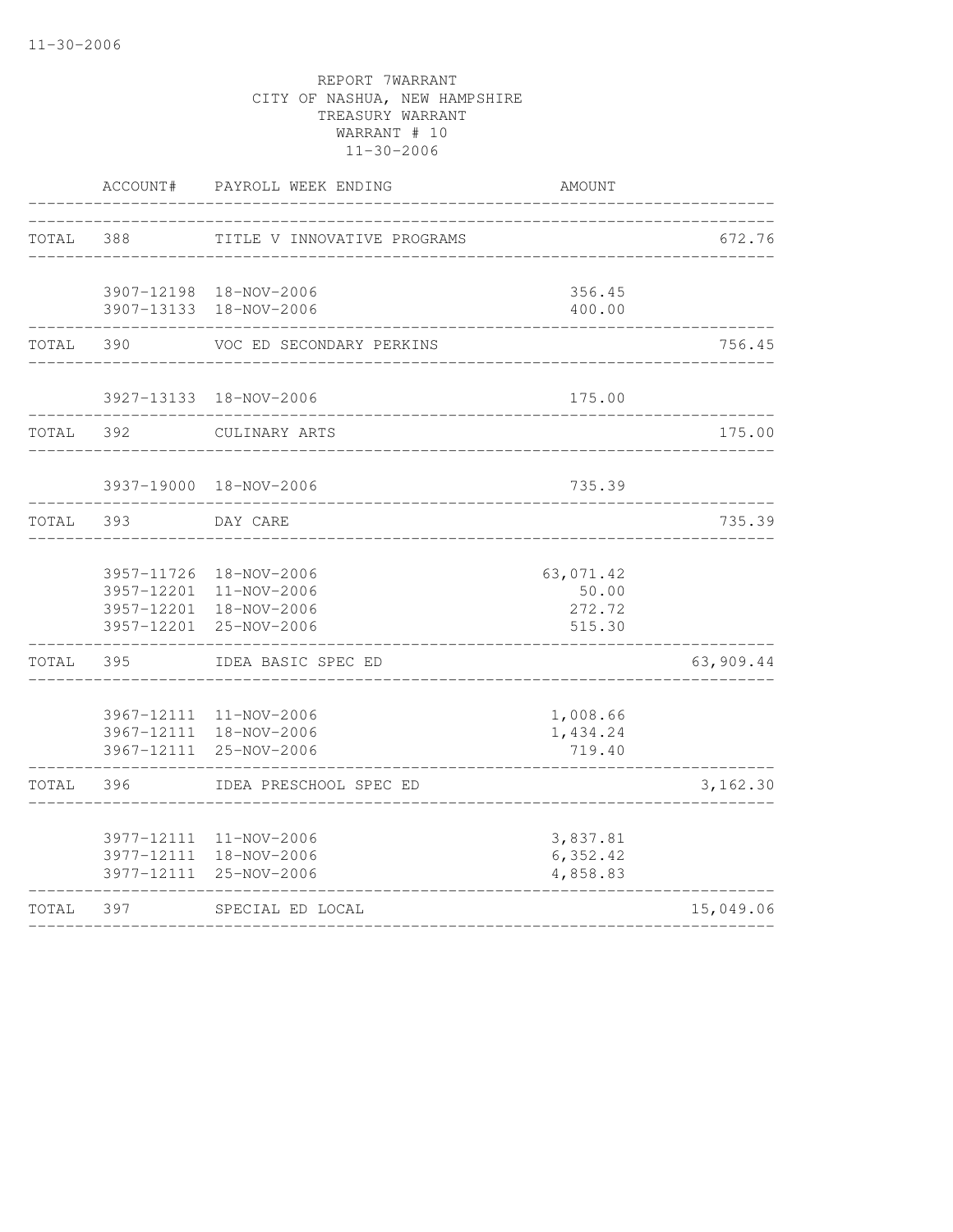|       | ACCOUNT#  | PAYROLL WEEK ENDING    | AMOUNT                            |           |
|-------|-----------|------------------------|-----------------------------------|-----------|
|       | 501-11033 | 11-NOV-2006            | 999.84                            |           |
|       | 501-11033 | 18-NOV-2006            | 999.84                            |           |
|       | 501-11033 | 25-NOV-2006            | 999.84                            |           |
|       | 501-11370 | 11-NOV-2006            | 542.87                            |           |
|       | 501-11370 | 18-NOV-2006            | 542.87                            |           |
|       | 501-11370 | 25-NOV-2006            | 542.87                            |           |
|       | 501-11471 | 11-NOV-2006            | 1,808.80                          |           |
|       | 501-11471 | 18-NOV-2006            | 1,808.81                          |           |
|       | 501-11471 | 25-NOV-2006            | 1,808.80                          |           |
|       | 501-11472 | 11-NOV-2006            | 1,031.92                          |           |
|       | 501-11472 | 18-NOV-2006            | 1,031.91                          |           |
|       | 501-11472 | 25-NOV-2006            | 1,031.91                          |           |
|       | 501-11611 | 11-NOV-2006            | 471.05                            |           |
|       | 501-11611 | 18-NOV-2006            | 471.06                            |           |
|       | 501-11611 | 25-NOV-2006            | 471.05                            |           |
| TOTAL | 501       | MAYOR'S OFFICE         |                                   | 14,563.44 |
|       |           |                        |                                   |           |
|       | 502-11113 | 11-NOV-2006            | 1,404.15                          |           |
|       | 502-11113 | 18-NOV-2006            | 1,404.16                          |           |
|       | 502-11113 | 25-NOV-2006            | 1,404.16                          |           |
|       | 502-11195 | 11-NOV-2006            | 1,871.29                          |           |
|       | 502-11195 | 18-NOV-2006            | 1,871.29                          |           |
|       | 502-11195 | 25-NOV-2006            | 1,871.30                          |           |
|       | 502-11219 | 11-NOV-2006            | 1,651.75                          |           |
|       | 502-11219 | 18-NOV-2006            | 1,651.74                          |           |
|       | 502-11219 | 25-NOV-2006            | 1,651.75                          |           |
|       | 502-11518 | 11-NOV-2006            | 1,496.50                          |           |
|       | 502-11518 | 18-NOV-2006            | 1,496.50                          |           |
|       | 502-11518 | 25-NOV-2006            | 1,496.52<br>_____________________ |           |
| TOTAL | 502       | LEGAL DEPARTMENT       |                                   | 19,271.11 |
|       |           | 503-11071  11-NOV-2006 | 1,097.88                          |           |
|       | 503-11071 | 18-NOV-2006            | 1,097.88                          |           |
|       | 503-11071 | 25-NOV-2006            | 1,097.88                          |           |
|       | 503-12092 | $11 - NOV - 2006$      | 452.27                            |           |
|       | 503-12092 | 18-NOV-2006            | 452.27                            |           |
|       | 503-12092 | 25-NOV-2006            | 452.27                            |           |
|       | 503-58005 | 11-NOV-2006            | 213.75                            |           |
| TOTAL | 503       | BOARD OF ALDERMEN      |                                   | 4,864.20  |

507-82010 25-NOV-2006 546.13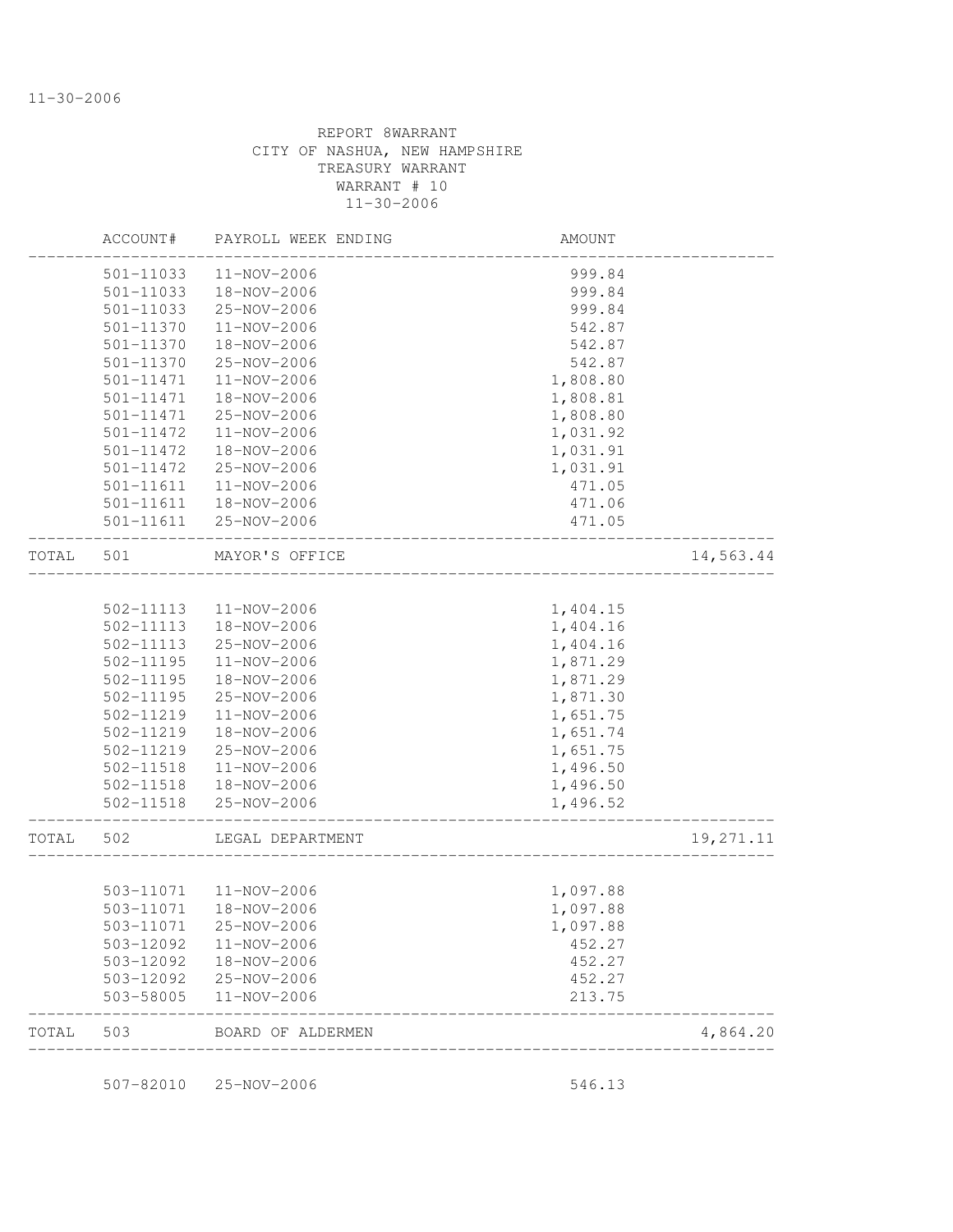|           | ACCOUNT#  | PAYROLL WEEK ENDING     | AMOUNT                       |          |
|-----------|-----------|-------------------------|------------------------------|----------|
| TOTAL 507 |           | PENSIONS                |                              | 546.13   |
|           |           |                         |                              |          |
|           |           | 511-11103  11-NOV-2006  | 844.01                       |          |
|           |           | 511-11103  18-NOV-2006  | 844.02                       |          |
|           |           | 511-11103 25-NOV-2006   | 844.02                       |          |
|           | 511-11234 | 11-NOV-2006             | 1,613.99                     |          |
|           |           | 511-11234  18-NOV-2006  | 1,613.99                     |          |
|           |           | 511-11234 25-NOV-2006   | 1,473.64<br>________________ |          |
| TOTAL     | 511       | ADMINISTRATIVE SERVICES |                              | 7,233.67 |
|           |           |                         |                              |          |
|           | 512-11005 | 11-NOV-2006             | 772.08                       |          |
|           | 512-11005 | 18-NOV-2006             | 772.08                       |          |
|           | 512-11005 | 25-NOV-2006             | 772.08                       |          |
|           | 512-11008 | 11-NOV-2006             | 153.23                       |          |
|           | 512-11008 | 18-NOV-2006             | 255.37                       |          |
|           | 512-11008 | 25-NOV-2006             | 255.38                       |          |
|           | 512-11050 | $11 - NOV - 2006$       | 631.46                       |          |
|           | 512-11050 | 18-NOV-2006             | 631.46                       |          |
|           | 512-11050 | 25-NOV-2006             | 631.45                       |          |
|           | 512-11064 | $11 - NOV - 2006$       | 917.31                       |          |
|           | 512-11064 | 18-NOV-2006             | 917.31                       |          |
|           | 512-11064 | 25-NOV-2006             | 917.31                       |          |
|           | 512-11073 | 11-NOV-2006             | 2,009.56                     |          |
|           | 512-11073 | 18-NOV-2006             | 2,009.57                     |          |
|           | 512-11073 | 25-NOV-2006             | 2,009.55                     |          |
|           | 512-11165 | 11-NOV-2006             | 1,072.92                     |          |
|           | 512-11165 | 18-NOV-2006             | 1,045.68                     |          |
|           | 512-11165 | 25-NOV-2006             | 1,100.15                     |          |
|           | 512-11173 | 11-NOV-2006             | 1,272.29                     |          |
|           | 512-11173 | 18-NOV-2006             | 1,272.29                     |          |
|           | 512-11173 | 25-NOV-2006             | 1,272.30                     |          |
|           | 512-11177 | 11-NOV-2006             | 1,816.79                     |          |
|           | 512-11177 | 18-NOV-2006             | 1,816.79                     |          |
|           | 512-11177 | 25-NOV-2006             | 1,816.79                     |          |
|           | 512-11222 | 11-NOV-2006             | 892.85                       |          |
|           | 512-11222 | 18-NOV-2006             | 892.85                       |          |
|           | 512-11222 | 25-NOV-2006             | 892.85                       |          |
|           | 512-11224 | 11-NOV-2006             | 850.75                       |          |
|           | 512-11224 | 18-NOV-2006             | 850.75                       |          |
|           | 512-11224 | 25-NOV-2006             | 850.75                       |          |
|           | 512-11232 | 11-NOV-2006             | 899.90                       |          |
|           | 512-11232 | 18-NOV-2006             | 899.90                       |          |
|           | 512-11232 | 25-NOV-2006             | 899.90                       |          |
|           | 512-11265 | 11-NOV-2006             | 772.39                       |          |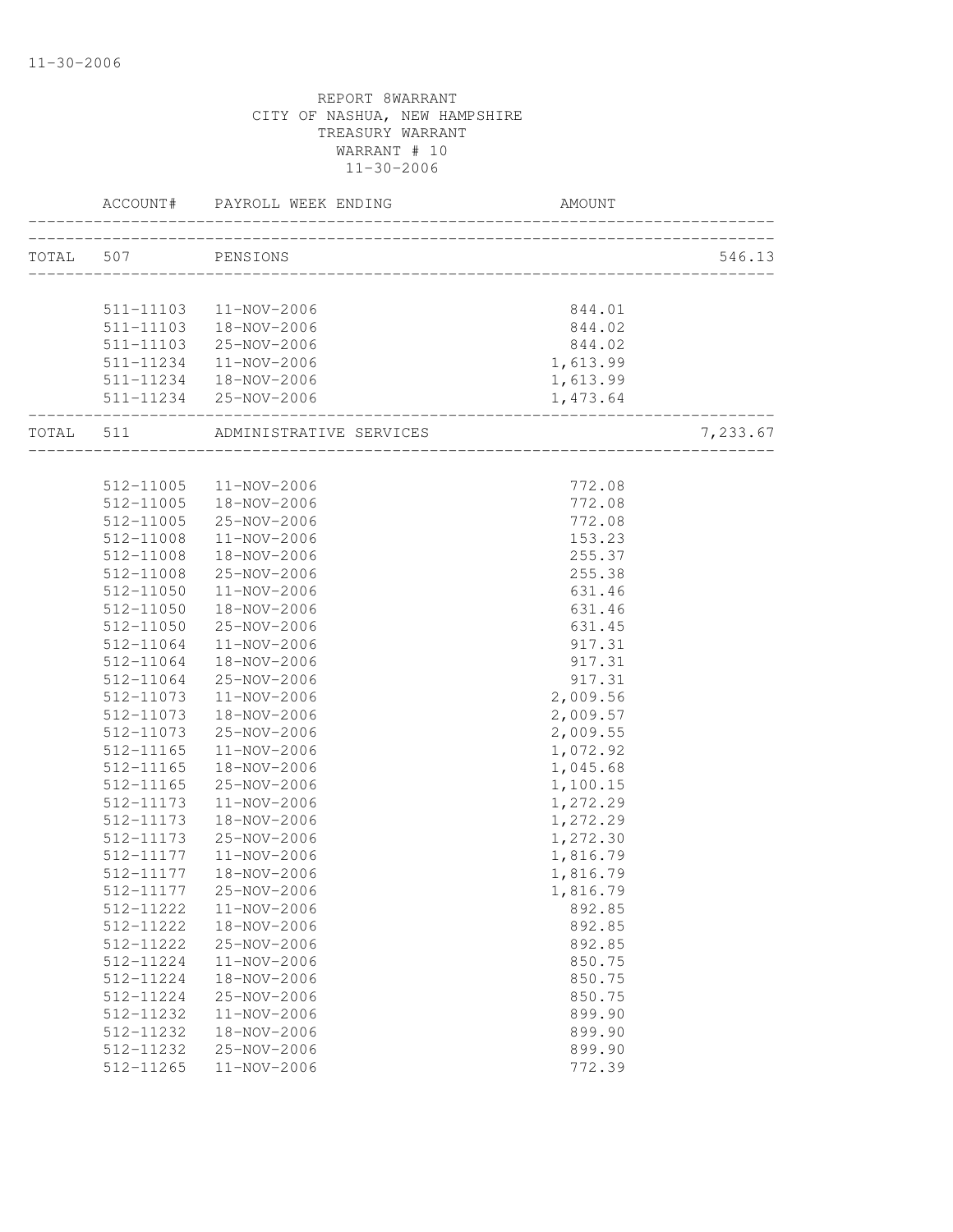|       | ACCOUNT#      | PAYROLL WEEK ENDING | AMOUNT   |           |
|-------|---------------|---------------------|----------|-----------|
|       | 512-11265     | 18-NOV-2006         | 772.39   |           |
|       | $512 - 11265$ | 25-NOV-2006         | 772.40   |           |
|       | 512-11531     | 11-NOV-2006         | 1,434.82 |           |
|       | 512-11531     | 18-NOV-2006         | 1,434.83 |           |
|       | 512-11531     | 25-NOV-2006         | 1,434.83 |           |
|       | 512-11581     | 11-NOV-2006         | 647.25   |           |
|       | 512-11581     | 18-NOV-2006         | 647.25   |           |
|       | 512-11581     | 25-NOV-2006         | 647.25   |           |
|       | 512-11714     | 11-NOV-2006         | 915.39   |           |
|       | 512-11714     | 18-NOV-2006         | 915.39   |           |
|       | 512-11714     | 25-NOV-2006         | 915.40   |           |
|       | 512-11740     | 11-NOV-2006         | 1,471.26 |           |
|       | 512-11740     | 18-NOV-2006         | 1,471.26 |           |
|       | 512-11740     | 25-NOV-2006         | 1,471.27 |           |
|       | 512-12010     | 11-NOV-2006         | 258.07   |           |
|       | 512-12010     | 18-NOV-2006         | 258.08   |           |
|       | 512-12010     | 25-NOV-2006         | 258.08   |           |
|       | 512-12017     | 11-NOV-2006         | 633.10   |           |
|       | 512-12017     | 18-NOV-2006         | 633.10   |           |
|       | 512-12017     | 25-NOV-2006         | 633.09   |           |
|       | 512-12019     | 11-NOV-2006         | 214.16   |           |
|       | 512-12019     | 18-NOV-2006         | 214.16   |           |
|       | 512-12019     | 25-NOV-2006         | 187.39   |           |
|       | 512-12033     | 11-NOV-2006         | 539.29   |           |
|       | 512-12033     | 18-NOV-2006         | 539.28   |           |
|       | 512-12033     | 25-NOV-2006         | 539.28   |           |
|       | 512-12052     | 11-NOV-2006         | 713.17   |           |
|       | 512-12052     | 18-NOV-2006         | 690.01   |           |
|       | 512-12052     | 25-NOV-2006         | 690.02   |           |
|       | 512-12150     | 11-NOV-2006         | 100.00   |           |
|       | 512-12150     | 18-NOV-2006         | 100.00   |           |
|       | 512-12150     | 25-NOV-2006         | 40.00    |           |
|       | 512-12167     | 11-NOV-2006         | 473.47   |           |
|       | 512-12167     | 18-NOV-2006         | 575.62   |           |
|       | 512-12167     | 25-NOV-2006         | 575.62   |           |
|       | 512-13004     | 11-NOV-2006         | 22.64    |           |
|       | 512-13004     | 25-NOV-2006         | 102.85   |           |
| TOTAL | 512           | FINANCIAL SERVICES  |          | 58,785.56 |
|       |               |                     |          |           |
|       | 513-11117     | 11-NOV-2006         | 1,431.99 |           |
|       | 513-11117     | 18-NOV-2006         | 1,431.98 |           |
|       | 513-11117     | 25-NOV-2006         | 1,431.98 |           |
|       | 513-11171     | 11-NOV-2006         | 2,364.28 |           |
|       | 513-11171     | 18-NOV-2006         | 3,019.14 |           |
|       | 513-11171     | 25-NOV-2006         | 2,364.27 |           |
|       | 513-11213     | $11 - NOV - 2006$   | 1,103.01 |           |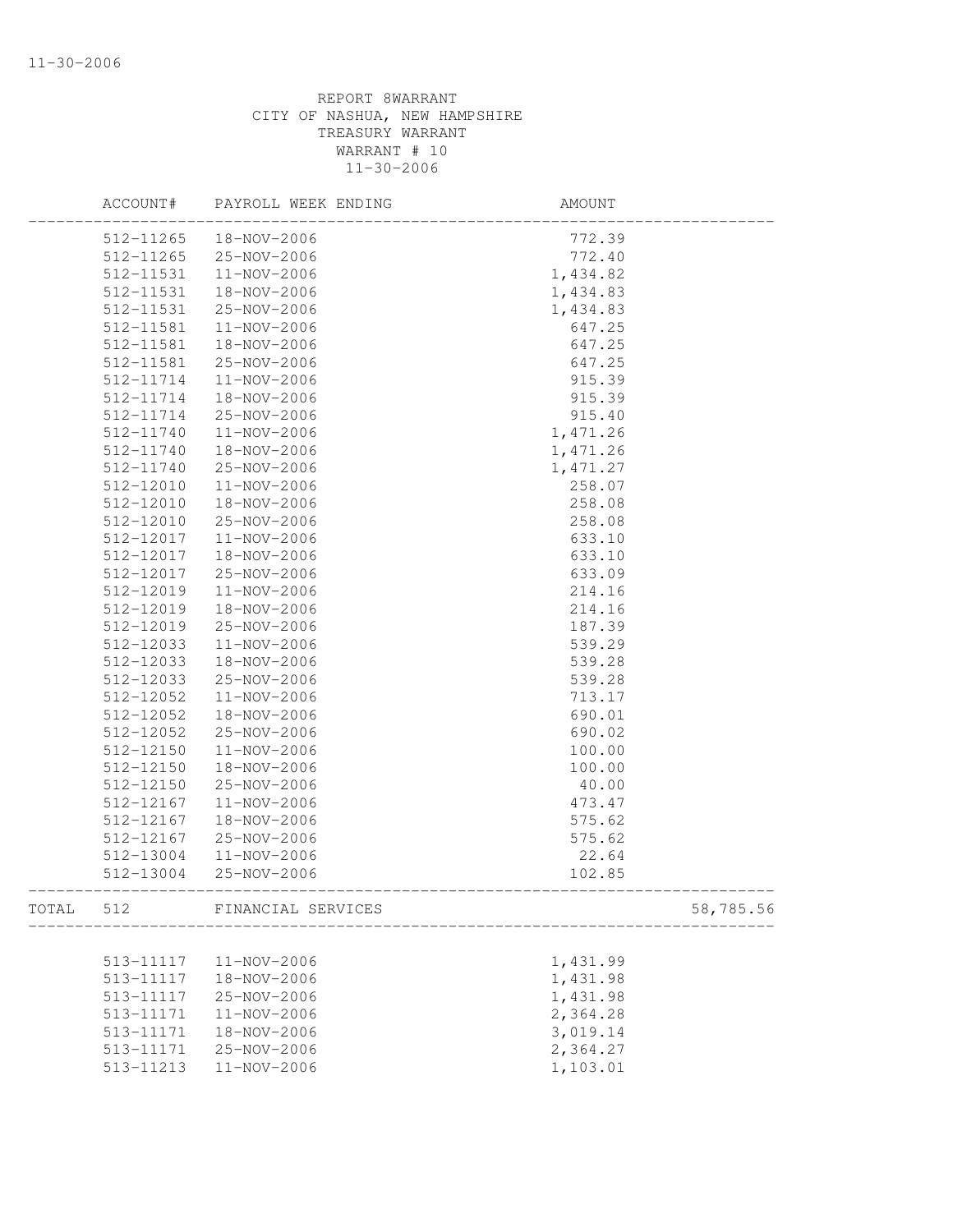|       | ACCOUNT#  | PAYROLL WEEK ENDING    | AMOUNT               |           |
|-------|-----------|------------------------|----------------------|-----------|
|       | 513-11213 | 18-NOV-2006            | 1,103.01             |           |
|       | 513-11213 | 25-NOV-2006            | 1,103.00             |           |
|       | 513-11223 | 11-NOV-2006            | 757.67               |           |
|       | 513-11223 | 18-NOV-2006            | 757.67               |           |
|       | 513-11223 | 25-NOV-2006            | 757.67               |           |
|       | 513-12024 | 11-NOV-2006            | 3,565.00             |           |
|       | 513-12024 | 18-NOV-2006            | 230.00               |           |
|       | 513-12024 | 25-NOV-2006            | 172.50               |           |
|       | 513-12064 | 11-NOV-2006            | 1,897.50             |           |
|       | 513-12064 | 25-NOV-2006            | 57.50                |           |
|       | 513-12108 | 11-NOV-2006            | 1,125.00             |           |
|       | 513-12132 | 11-NOV-2006            | 3,312.50             |           |
|       | 513-12132 | 18-NOV-2006            | 62.50                |           |
|       | 513-12213 | 11-NOV-2006            | 1,350.00             |           |
|       | 513-59115 | 11-NOV-2006            | 349.67               |           |
| TOTAL | 513       | CITY CLERK'S OFFICE    | ____________________ | 29,747.84 |
|       |           |                        |                      |           |
|       | 515-11031 | 11-NOV-2006            | 970.71               |           |
|       | 515-11031 | 18-NOV-2006            | 970.72               |           |
|       | 515-11031 | 25-NOV-2006            | 970.72               |           |
|       | 515-11350 | 11-NOV-2006            | 837.71               |           |
|       | 515-11350 | 18-NOV-2006            | 837.71               |           |
|       | 515-11350 | 25-NOV-2006            | 837.70               |           |
|       | 515-11447 | 11-NOV-2006            | 1,560.86             |           |
|       | 515-11447 | 18-NOV-2006            | 1,560.86             |           |
|       | 515-11447 | 25-NOV-2006            | 1,560.87             |           |
|       | 515-12001 | 11-NOV-2006            | 614.95               |           |
|       | 515-12001 | 18-NOV-2006            | 614.95               |           |
|       | 515-12001 | 25-NOV-2006            | 614.95               |           |
| TOTAL | 515       | HUMAN RESOURCES        |                      | 11,952.71 |
|       |           |                        |                      |           |
|       |           | 516-11147  11-NOV-2006 | 612.61               |           |
|       | 516-11147 | 18-NOV-2006            | 612.62               |           |
|       | 516-11147 | 25-NOV-2006            | 612.62               |           |
|       | 516-11148 | 11-NOV-2006            | 805.64               |           |
|       | 516-11148 | 18-NOV-2006            | 805.63               |           |
|       | 516-11148 | 25-NOV-2006            | 805.63               |           |
|       | 516-11459 | $11 - NOV - 2006$      | 1,431.98             |           |
|       | 516-11459 | 18-NOV-2006            | 1,431.98             |           |
|       | 516-11459 | 25-NOV-2006            | 1,431.98             |           |
|       | 516-11573 | 11-NOV-2006            | 799.04               |           |
|       | 516-11573 | 18-NOV-2006            | 799.04               |           |
|       | 516-11573 | 25-NOV-2006            | 799.04               |           |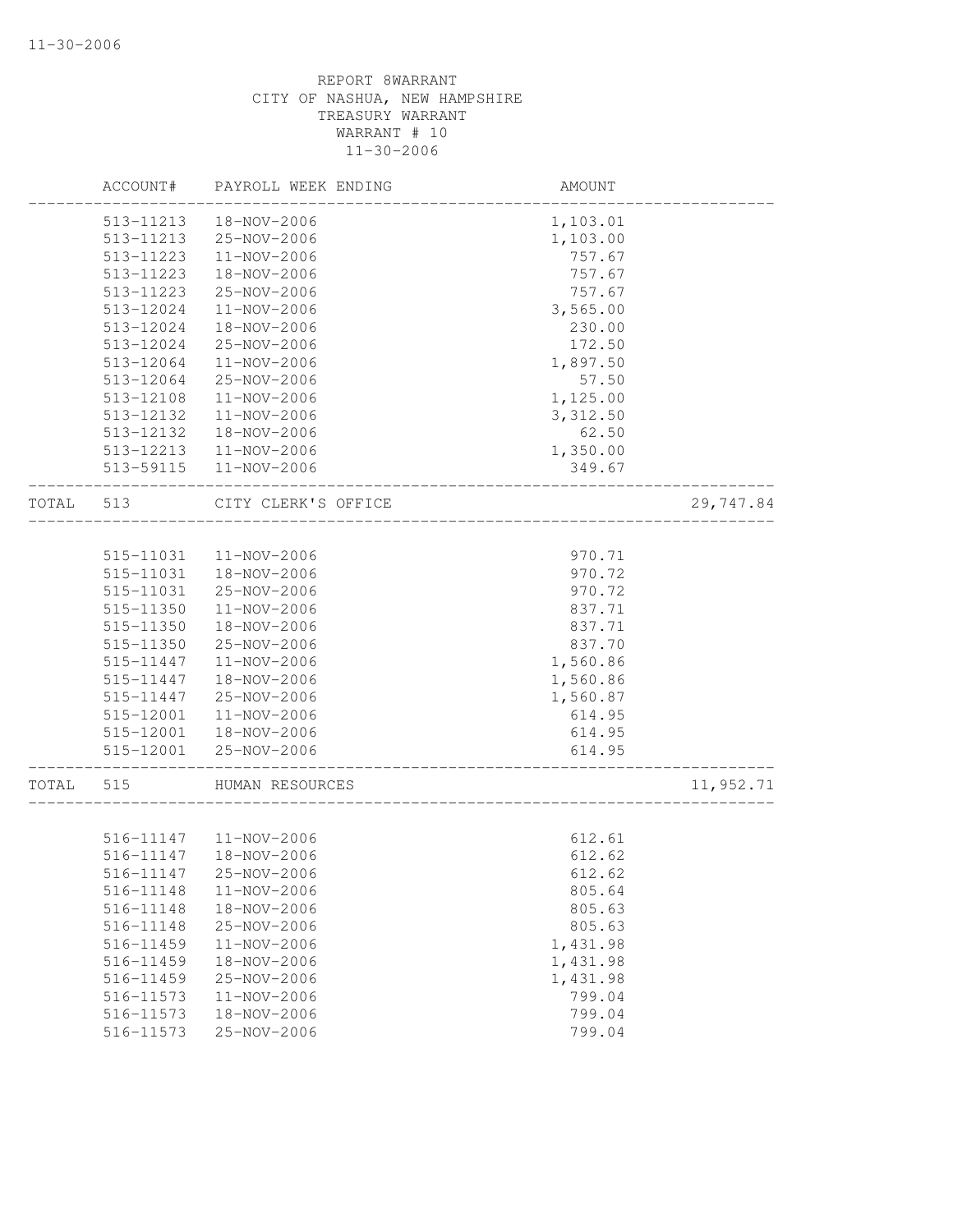|       |           | TOTAL 516 PURCHASING DEPARTMENT       |          | 10,947.81 |
|-------|-----------|---------------------------------------|----------|-----------|
|       |           |                                       |          |           |
|       |           | 517-11198  11-NOV-2006                | 555.61   |           |
|       |           | 517-11198  18-NOV-2006                | 555.62   |           |
|       |           | 517-11198 25-NOV-2006                 | 555.62   |           |
|       | 517-11201 | 11-NOV-2006                           | 568.45   |           |
|       | 517-11201 | 18-NOV-2006                           | 568.44   |           |
|       | 517-11201 | 25-NOV-2006                           | 568.45   |           |
|       | 517-11203 | 11-NOV-2006                           | 535.69   |           |
|       | 517-11203 | 18-NOV-2006                           | 535.69   |           |
|       | 517-11203 | 25-NOV-2006                           | 535.70   |           |
|       | 517-11420 | 11-NOV-2006                           | 751.62   |           |
|       | 517-11420 | 18-NOV-2006                           | 751.62   |           |
|       | 517-11420 | 25-NOV-2006                           | 751.62   |           |
|       | 517-12063 | $11 - NOV - 2006$                     | 255.19   |           |
|       | 517-12063 | 18-NOV-2006                           | 255.19   |           |
|       | 517-12063 | 25-NOV-2006                           | 255.20   |           |
|       |           | 517-13020  11-NOV-2006                | 85.38    |           |
|       |           | 517-13020 25-NOV-2006                 | 301.54   |           |
|       |           | TOTAL 517 BUILDING MAINT - CITY ADMIN |          | 8,386.63  |
|       |           |                                       |          |           |
|       |           | 518-11116  11-NOV-2006                | 1,064.09 |           |
|       |           | 518-11116  18-NOV-2006                | 1,064.08 |           |
|       |           | 518-11116 25-NOV-2006                 | 1,064.08 |           |
|       | 518-11441 | 11-NOV-2006                           | 257.30   |           |
|       | 518-11441 | 18-NOV-2006                           | 257.30   |           |
|       | 518-11441 | 25-NOV-2006                           | 257.30   |           |
|       | 518-11578 | 11-NOV-2006                           | 844.01   |           |
|       | 518-11578 | 18-NOV-2006                           | 844.02   |           |
|       | 518-11578 | 25-NOV-2006                           | 844.02   |           |
|       | 518-11589 | 11-NOV-2006                           | 1,007.24 |           |
|       | 518-11589 | 18-NOV-2006                           | 1,007.23 |           |
|       | 518-11589 | 25-NOV-2006                           | 1,007.23 |           |
|       |           | 518-11590  11-NOV-2006                | 749.90   |           |
|       |           | 518-11590  18-NOV-2006                | 749.90   |           |
|       |           | 518-11590 25-NOV-2006                 | 749.90   |           |
|       | 518-11608 | 11-NOV-2006                           | 1,012.79 |           |
|       |           | 518-11608  18-NOV-2006                | 1,012.79 |           |
|       | 518-11608 | 25-NOV-2006                           | 1,012.79 |           |
| TOTAL | 518       | INSURANCE - ADMINISTRATION            |          | 14,805.97 |

519-11014 11-NOV-2006 954.40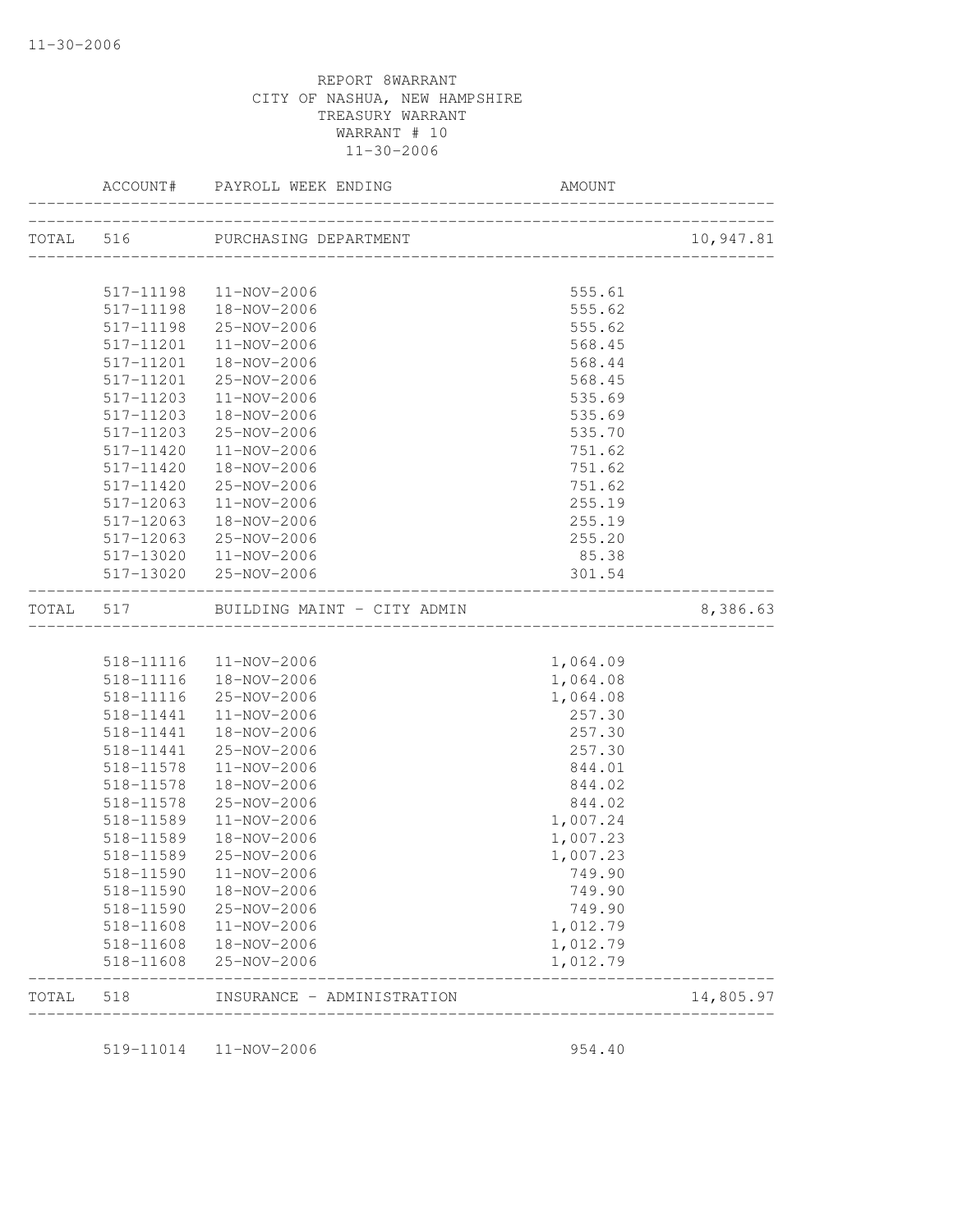|       | ACCOUNT#  | PAYROLL WEEK ENDING | <b>AMOUNT</b>                |            |
|-------|-----------|---------------------|------------------------------|------------|
|       | 519-11014 | 18-NOV-2006         | 954.40                       |            |
|       | 519-11014 | 25-NOV-2006         | 954.40                       |            |
|       | 519-11016 | 11-NOV-2006         | 830.36                       |            |
|       | 519-11016 | 18-NOV-2006         | 830.36                       |            |
|       | 519-11016 | 25-NOV-2006         | 830.37                       |            |
|       | 519-11017 | 11-NOV-2006         | 698.14                       |            |
|       | 519-11017 | 18-NOV-2006         | 698.14                       |            |
|       | 519-11017 | 25-NOV-2006         | 698.13                       |            |
|       | 519-11115 | 11-NOV-2006         | 1,701.30                     |            |
|       | 519-11115 | 18-NOV-2006         | 1,701.30                     |            |
|       | 519-11115 | 25-NOV-2006         | 1,701.30                     |            |
|       | 519-11153 | 11-NOV-2006         | 501.48                       |            |
|       | 519-11153 | 18-NOV-2006         | 501.49                       |            |
|       | 519-11153 | 25-NOV-2006         | 501.48                       |            |
|       | 519-11205 | 11-NOV-2006         | 680.08                       |            |
|       | 519-11205 | 18-NOV-2006         | 680.08                       |            |
|       | 519-11205 | 25-NOV-2006         | 680.08                       |            |
|       | 519-11241 | 11-NOV-2006         | 1,238.34                     |            |
|       | 519-11241 | 18-NOV-2006         | 1,238.34                     |            |
|       | 519-11241 | 25-NOV-2006         | 1,238.34                     |            |
|       | 519-11703 | 11-NOV-2006         | 742.35                       |            |
|       | 519-11703 | 18-NOV-2006         | 742.35                       |            |
|       | 519-11703 | 25-NOV-2006         | 742.35                       |            |
|       | 519-18006 | 25-NOV-2006         | 375.00                       |            |
| TOTAL | 519       | ASSESSORS           | ____________________________ | 22, 414.36 |
|       |           |                     |                              |            |
|       | 522-11142 | 11-NOV-2006         | 1,104.30                     |            |
|       | 522-11142 | 18-NOV-2006         | 1,104.29                     |            |
|       | 522-11142 | 25-NOV-2006         | 1,104.30                     |            |
|       | 522-11429 | 11-NOV-2006         | 1,651.75                     |            |
|       | 522-11429 | 18-NOV-2006         | 1,651.74                     |            |
|       | 522-11429 | 25-NOV-2006         | 1,651.75                     |            |
|       | 522-11488 | 11-NOV-2006         | 1,438.68                     |            |
|       | 522-11488 | 18-NOV-2006         | 1,438.68                     |            |
|       | 522-11488 | 25-NOV-2006         | 1,438.68                     |            |
|       | 522-11721 | 11-NOV-2006         | 1,322.71                     |            |
|       | 522-11721 | 18-NOV-2006         | 1,322.71                     |            |
|       | 522-11721 | 25-NOV-2006         | 1,322.71                     |            |
|       | 522-11724 | 11-NOV-2006         | 1,205.29                     |            |
|       | 522-11724 | 18-NOV-2006         | 1,205.29                     |            |
|       | 522-11724 | 25-NOV-2006         | 1,205.29                     |            |
|       | 522-11729 | 11-NOV-2006         | 1,948.69                     |            |
|       | 522-11729 | 18-NOV-2006         | 1,948.68                     |            |
|       | 522-11729 | 25-NOV-2006         | 1,948.68                     |            |
|       | 522-11748 | 11-NOV-2006         | 772.08                       |            |
|       | 522-11748 | 18-NOV-2006         | 772.08                       |            |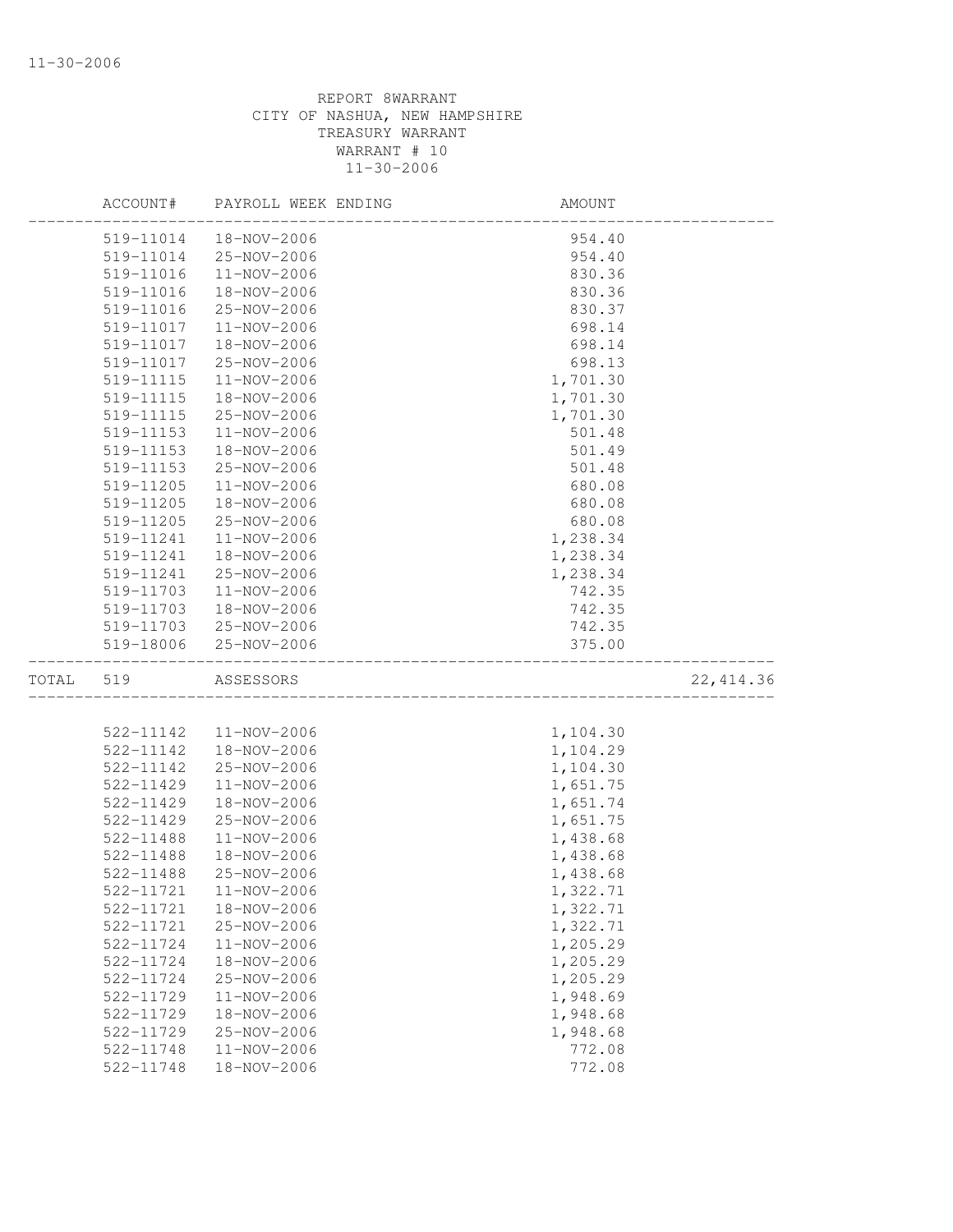|           |                        | ACCOUNT# PAYROLL WEEK ENDING | AMOUNT                                     |           |
|-----------|------------------------|------------------------------|--------------------------------------------|-----------|
|           |                        | 522-11748 25-NOV-2006        | 772.08                                     |           |
|           |                        | 522-13004  18-NOV-2006       | 75.32<br>_________________________________ |           |
| TOTAL 522 |                        | INFORMATION TECHNOLOGY       | .<br>-------------------------------       | 28,405.78 |
|           |                        |                              |                                            |           |
|           |                        | 523-11332  11-NOV-2006       | 852.60                                     |           |
|           |                        | 523-11332  18-NOV-2006       | 852.60                                     |           |
|           | ____________________   | 523-11332 25-NOV-2006        | 852.60                                     |           |
|           | TOTAL 523 GIS          |                              |                                            | 2,557.80  |
|           |                        |                              |                                            |           |
|           |                        | 531-11065  11-NOV-2006       | 1,003.00                                   |           |
|           | 531-11065              | 18-NOV-2006                  | 1,003.00                                   |           |
|           | 531-11065              | 25-NOV-2006                  | 1,003.00                                   |           |
|           | 531-11085              | 11-NOV-2006                  | 783.89                                     |           |
|           | 531-11085              | 18-NOV-2006                  | 783.88                                     |           |
|           | 531-11085              | 25-NOV-2006                  | 783.89                                     |           |
|           | 531-11114              | 11-NOV-2006                  | 2,062.65                                   |           |
|           | 531-11114              | 18-NOV-2006                  | 2,062.65                                   |           |
|           | 531-11114              | 25-NOV-2006                  | 2,062.65                                   |           |
|           | 531-11118              | 11-NOV-2006                  | 870.05                                     |           |
|           | 531-11118              | 18-NOV-2006                  | 870.05                                     |           |
|           | 531-11118              | 25-NOV-2006                  | 870.04                                     |           |
|           | 531-11129              | 11-NOV-2006                  | 3,030.44                                   |           |
|           | 531-11129              | 18-NOV-2006                  | 1,826.56                                   |           |
|           | 531-11129              | 25-NOV-2006                  | 1,224.62                                   |           |
|           | 531-11201              | 11-NOV-2006                  | 1,231.73                                   |           |
|           | 531-11201              | 18-NOV-2006                  | 1,231.72                                   |           |
|           | 531-11201              | 25-NOV-2006                  | 1,231.72                                   |           |
|           | 531-11203              | 11-NOV-2006                  | 551.70                                     |           |
|           | 531-11203              | 18-NOV-2006                  | 551.70                                     |           |
|           | 531-11203              | 25-NOV-2006                  | 551.70                                     |           |
|           | 531-11206              | 11-NOV-2006                  | 1,914.14                                   |           |
|           | 531-11206              | 18-NOV-2006                  | 1,914.13                                   |           |
|           | 531-11206              | 25-NOV-2006                  | 1,914.15                                   |           |
|           |                        | 531-11226  11-NOV-2006       | 740.51                                     |           |
|           | 531-11226              | 18-NOV-2006                  | 740.51                                     |           |
|           | 531-11226              | 25-NOV-2006                  | 740.51                                     |           |
|           | 531-11257              | $11 - NOV - 2006$            | 668.95                                     |           |
|           | 531-11398<br>531-11398 | 11-NOV-2006<br>18-NOV-2006   | 792.12<br>792.12                           |           |
|           | 531-11398              | 25-NOV-2006                  |                                            |           |
|           | $531 - 11474$          | 11-NOV-2006                  | 792.11<br>677.20                           |           |
|           | 531-11474              | 18-NOV-2006                  | 677.22                                     |           |
|           | 531-11474              | 25-NOV-2006                  | 653.85                                     |           |
|           | 531-11477              | 11-NOV-2006                  | 576.80                                     |           |
|           |                        |                              |                                            |           |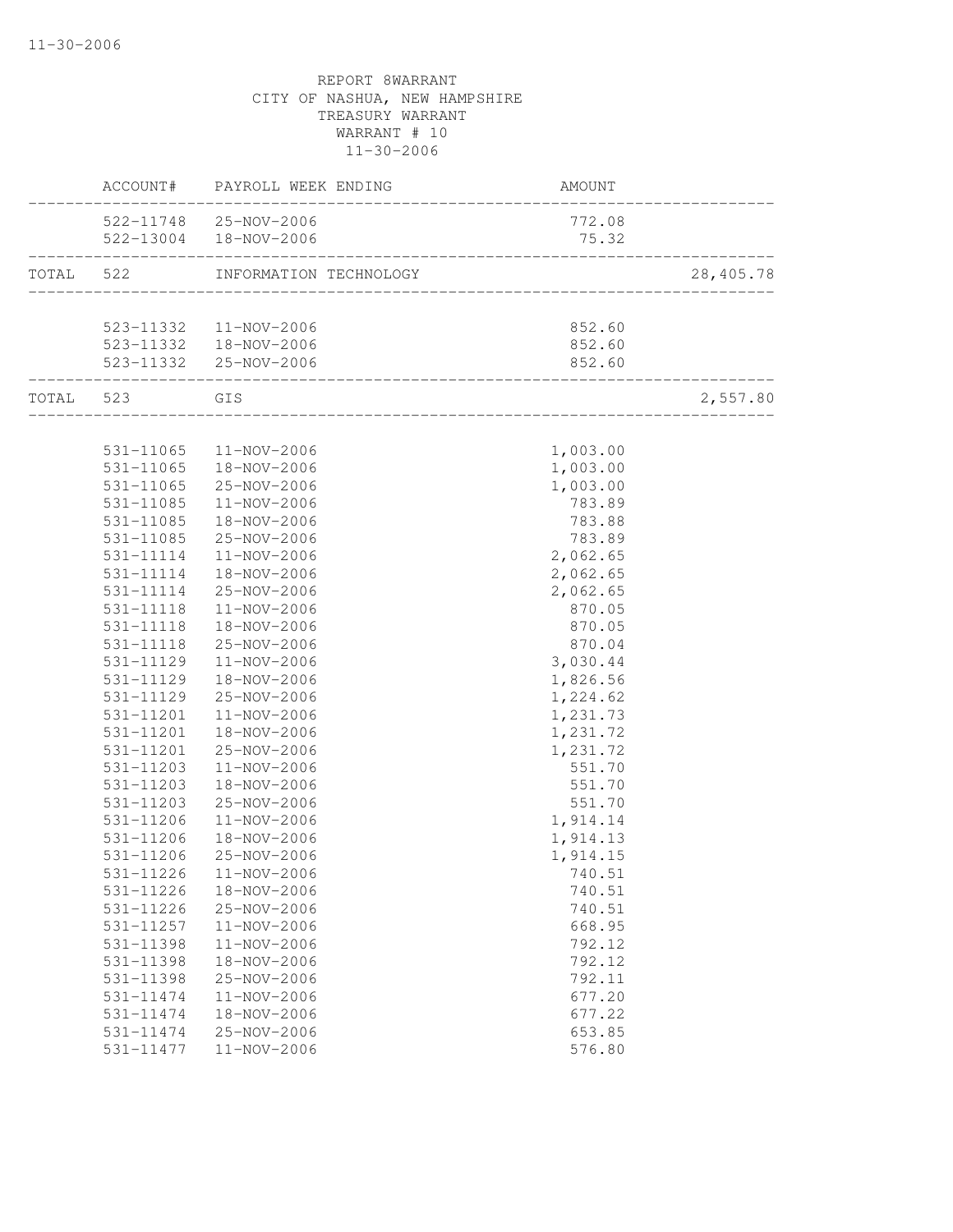| ACCOUNT#      | PAYROLL WEEK ENDING | AMOUNT    |  |
|---------------|---------------------|-----------|--|
| 531-11477     | 18-NOV-2006         | 576.80    |  |
| 531-11477     | 25-NOV-2006         | 576.80    |  |
| 531-11489     | 11-NOV-2006         | 1,045.05  |  |
| 531-11489     | 18-NOV-2006         | 1,045.06  |  |
| 531-11489     | 25-NOV-2006         | 1,045.05  |  |
| 531-11490     | 11-NOV-2006         | 844.15    |  |
| 531-11490     | 18-NOV-2006         | 844.15    |  |
| 531-11490     | 25-NOV-2006         | 844.15    |  |
| 531-11498     | $11 - NOV - 2006$   | 769.06    |  |
| 531-11498     | 18-NOV-2006         | 769.07    |  |
| 531-11498     | 25-NOV-2006         | 769.06    |  |
| 531-11516     | 11-NOV-2006         | 786.25    |  |
| 531-11516     | 18-NOV-2006         | 786.25    |  |
| 531-11516     | 25-NOV-2006         | 786.25    |  |
| 531-11534     | 11-NOV-2006         | 1,238.34  |  |
| 531-11534     | 18-NOV-2006         | 1,238.34  |  |
| 531-11534     | 25-NOV-2006         | 1,238.35  |  |
| 531-11535     | 11-NOV-2006         | 11,718.39 |  |
| 531-11535     | 18-NOV-2006         | 11,718.39 |  |
| $531 - 11535$ | 25-NOV-2006         | 11,718.35 |  |
| 531-11537     | 11-NOV-2006         | 12,316.03 |  |
| 531-11537     | 18-NOV-2006         | 12,316.01 |  |
| 531-11537     | 25-NOV-2006         | 12,316.04 |  |
| 531-11538     | 11-NOV-2006         | 783.88    |  |
| 531-11538     | 18-NOV-2006         | 783.88    |  |
| 531-11538     | 25-NOV-2006         | 783.89    |  |
| 531-11539     | 11-NOV-2006         | 1,313.75  |  |
| 531-11539     | 18-NOV-2006         | 1,313.75  |  |
| 531-11539     | 25-NOV-2006         | 1,313.75  |  |
| 531-11544     | 11-NOV-2006         | 1,869.10  |  |
| 531-11544     | 18-NOV-2006         | 1,869.10  |  |
| 531-11544     | 25-NOV-2006         | 1,869.10  |  |
| 531-11549     | 11-NOV-2006         | 7,666.02  |  |
| 531-11549     | 18-NOV-2006         | 7,666.02  |  |
| 531-11549     | 25-NOV-2006         | 7,666.02  |  |
| $531 - 11550$ | 11-NOV-2006         | 769.29    |  |
| 531-11550     | 18-NOV-2006         | 769.30    |  |
| 531-11550     | 25-NOV-2006         | 769.30    |  |
| 531-11552     | 11-NOV-2006         | 7,048.40  |  |
| 531-11552     | 18-NOV-2006         | 7,048.40  |  |
| 531-11552     | 25-NOV-2006         | 7,048.40  |  |
| 531-11553     | 25-NOV-2006         | 45,500.00 |  |
| 531-11555     | 11-NOV-2006         | 28,724.52 |  |
| $531 - 11555$ | 18-NOV-2006         | 28,724.54 |  |
| 531-11555     | 25-NOV-2006         | 28,724.51 |  |
| 531-11558     | 11-NOV-2006         | 69,972.05 |  |
| $531 - 11558$ | 18-NOV-2006         | 69,972.02 |  |
| 531-11558     | 25-NOV-2006         | 69,772.17 |  |
|               |                     |           |  |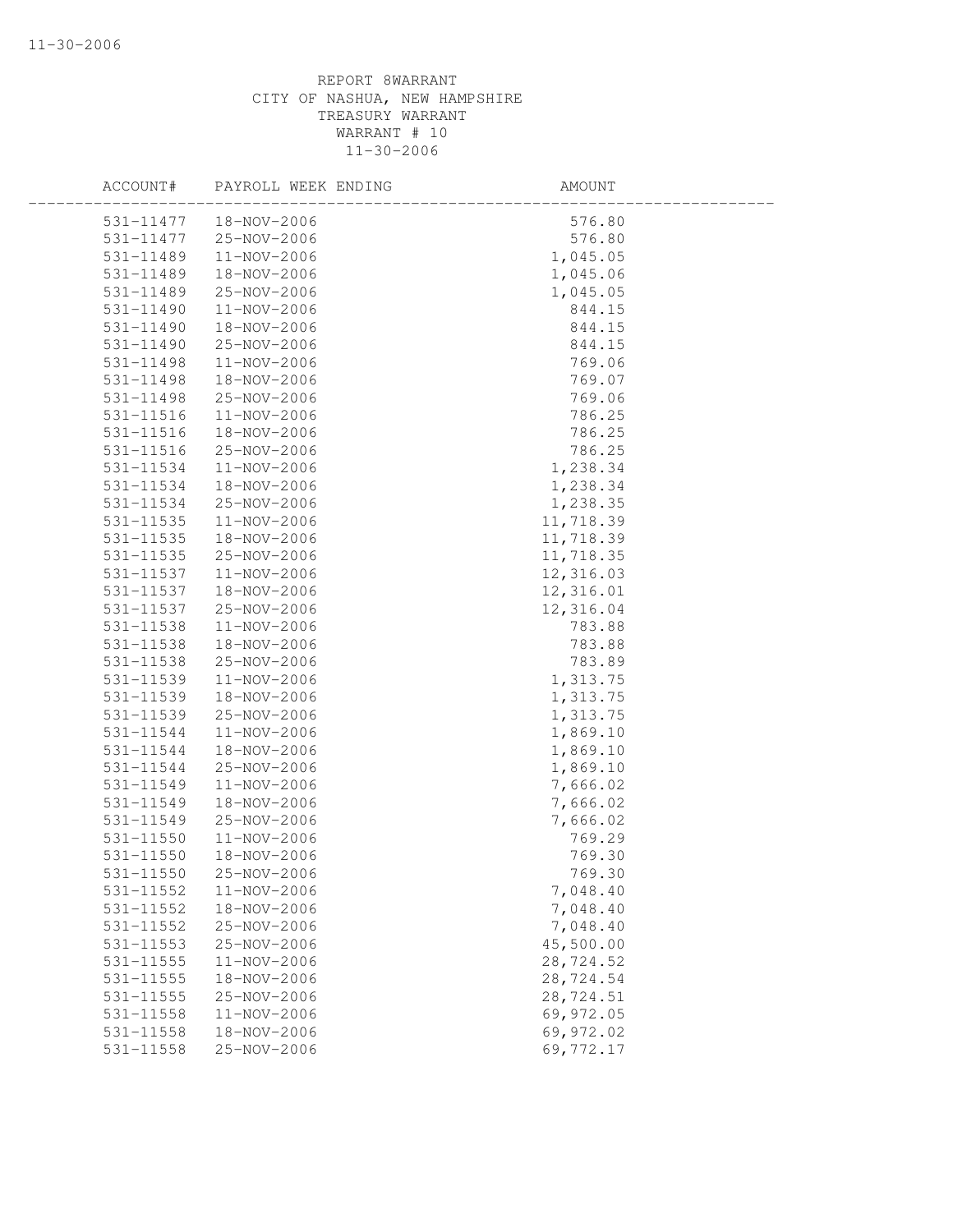| ACCOUNT#  | PAYROLL WEEK ENDING | AMOUNT    |  |
|-----------|---------------------|-----------|--|
| 531-11561 | 11-NOV-2006         | 4,513.41  |  |
| 531-11561 | 18-NOV-2006         | 4,313.79  |  |
| 531-11561 | 25-NOV-2006         | 4,912.65  |  |
| 531-11567 | 11-NOV-2006         | 27,803.55 |  |
| 531-11567 | 18-NOV-2006         | 27,803.55 |  |
| 531-11567 | 25-NOV-2006         | 27,803.55 |  |
| 531-11569 | 11-NOV-2006         | 1,032.13  |  |
| 531-11569 | 18-NOV-2006         | 1,032.13  |  |
| 531-11569 | 25-NOV-2006         | 1,032.14  |  |
| 531-11585 | 11-NOV-2006         | 1,554.70  |  |
| 531-11585 | 18-NOV-2006         | 1,554.70  |  |
| 531-11585 | 25-NOV-2006         | 1,554.70  |  |
| 531-11587 | 11-NOV-2006         | 1,717.59  |  |
| 531-11587 | 18-NOV-2006         | 1,717.59  |  |
| 531-11587 | 25-NOV-2006         | 1,717.60  |  |
| 531-11618 | 11-NOV-2006         | 1,626.12  |  |
| 531-11618 | 18-NOV-2006         | 1,626.13  |  |
| 531-11618 | 25-NOV-2006         | 1,626.12  |  |
| 531-11622 | 11-NOV-2006         | 2,738.70  |  |
| 531-11622 | 18-NOV-2006         | 2,738.69  |  |
| 531-11622 | 25-NOV-2006         | 2,738.71  |  |
| 531-11632 | 11-NOV-2006         | 1,221.10  |  |
| 531-11632 | 18-NOV-2006         | 1,221.10  |  |
| 531-11632 | 25-NOV-2006         | 1,221.10  |  |
| 531-11633 | 11-NOV-2006         | 2,109.50  |  |
| 531-11633 | 18-NOV-2006         | 2,791.25  |  |
| 531-11633 | 25-NOV-2006         | 2,809.23  |  |
| 531-11634 | 11-NOV-2006         | 504.32    |  |
| 531-11634 | 18-NOV-2006         | 630.40    |  |
| 531-11634 | 25-NOV-2006         | 378.24    |  |
| 531-11635 | 11-NOV-2006         | 803.90    |  |
| 531-11635 | 18-NOV-2006         | 803.90    |  |
| 531-11635 | 25-NOV-2006         | 803.90    |  |
| 531-11664 | 11-NOV-2006         | 1,003.00  |  |
| 531-11664 | 18-NOV-2006         | 1,003.00  |  |
| 531-11664 | 25-NOV-2006         | 1,003.00  |  |
| 531-11665 | 11-NOV-2006         | 719.44    |  |
| 531-11665 | 18-NOV-2006         | 719.43    |  |
| 531-11665 | 25-NOV-2006         | 719.44    |  |
| 531-11699 | 11-NOV-2006         | 837.71    |  |
| 531-11699 | 18-NOV-2006         | 837.71    |  |
| 531-11699 | 25-NOV-2006         | 837.71    |  |
| 531-11719 | 11-NOV-2006         | 795.35    |  |
| 531-11719 | 18-NOV-2006         | 795.34    |  |
| 531-11719 | 25-NOV-2006         | 795.35    |  |
| 531-11722 | 11-NOV-2006         | 546.36    |  |
| 531-11722 | 18-NOV-2006         | 546.35    |  |
| 531-11722 | 25-NOV-2006         | 546.35    |  |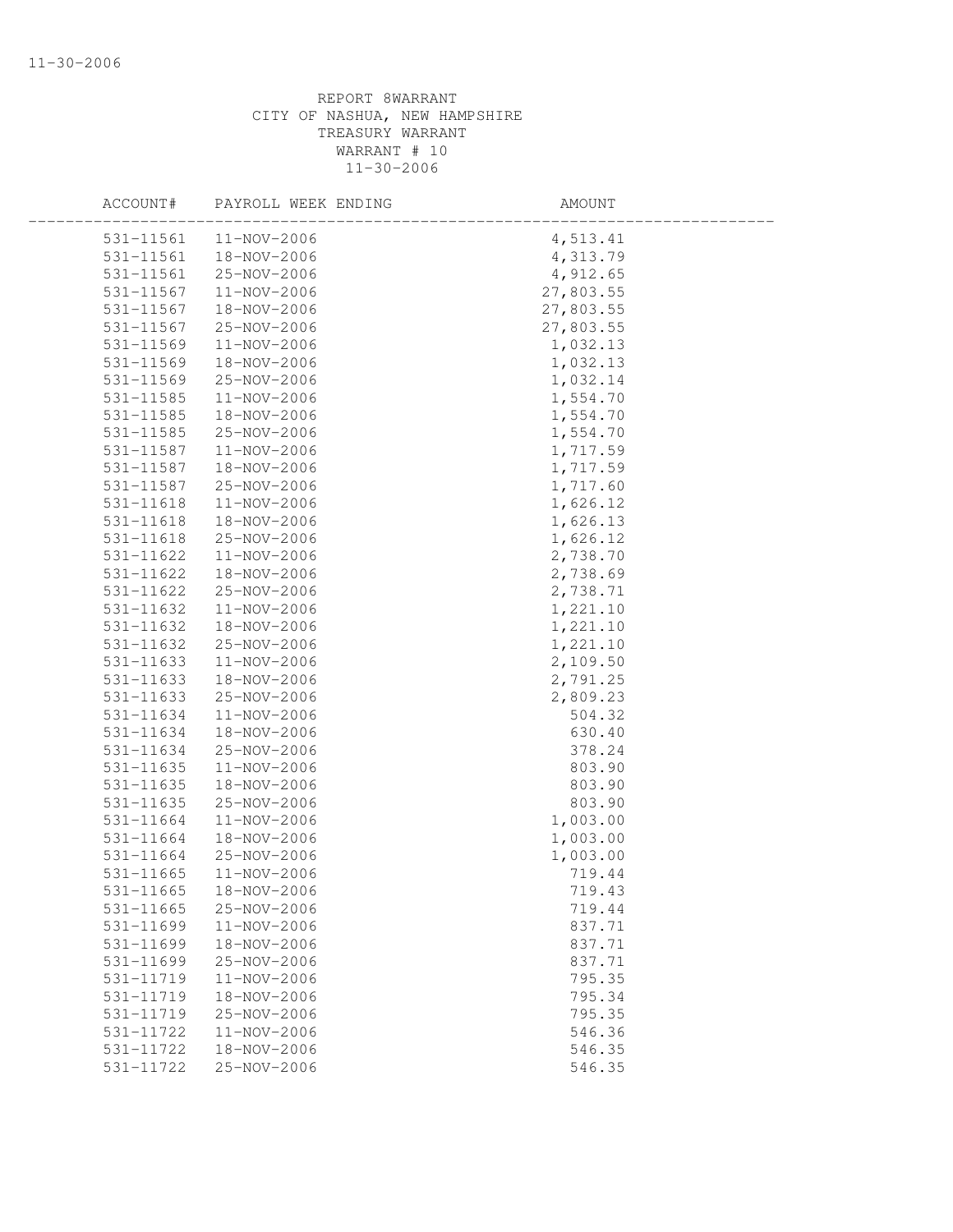| ACCOUNT#  | PAYROLL WEEK ENDING | AMOUNT    |  |
|-----------|---------------------|-----------|--|
| 531-11732 | $11 - NOV - 2006$   | 572.05    |  |
| 531-11732 | 18-NOV-2006         | 572.05    |  |
| 531-11732 | 25-NOV-2006         | 572.05    |  |
| 531-11733 | 11-NOV-2006         | 2,075.70  |  |
| 531-11733 | 18-NOV-2006         | 2,075.70  |  |
| 531-11733 | 25-NOV-2006         | 2,075.70  |  |
| 531-11900 | 11-NOV-2006         | 150.02    |  |
| 531-11900 | 18-NOV-2006         | 150.02    |  |
| 531-11900 | 25-NOV-2006         | 150.01    |  |
| 531-12020 | 11-NOV-2006         | 875.51    |  |
| 531-12020 | 18-NOV-2006         | 875.50    |  |
| 531-12020 | 25-NOV-2006         | 875.51    |  |
| 531-12035 | 11-NOV-2006         | 2,295.54  |  |
| 531-12042 | 11-NOV-2006         | 598.32    |  |
| 531-12042 | 18-NOV-2006         | 694.16    |  |
| 531-12042 | 25-NOV-2006         | 825.72    |  |
| 531-12066 | 11-NOV-2006         | 1,101.42  |  |
| 531-12066 | 18-NOV-2006         | 1,101.42  |  |
| 531-12066 | 25-NOV-2006         | 1,101.42  |  |
| 531-12067 | 11-NOV-2006         | 659.15    |  |
| 531-12067 | 18-NOV-2006         | 659.15    |  |
| 531-12067 | 25-NOV-2006         | 659.15    |  |
| 531-12068 | 11-NOV-2006         | 1,311.74  |  |
| 531-12068 | 18-NOV-2006         | 1,311.74  |  |
| 531-12068 | 25-NOV-2006         | 1,311.74  |  |
| 531-12071 | 11-NOV-2006         | 229.51    |  |
| 531-12071 | 18-NOV-2006         | 229.50    |  |
| 531-12071 | 25-NOV-2006         | 229.51    |  |
| 531-12119 | 11-NOV-2006         | 990.64    |  |
| 531-12119 | 18-NOV-2006         | 990.67    |  |
| 531-12119 | 25-NOV-2006         | 990.68    |  |
| 531-13004 | 11-NOV-2006         | 3,067.74  |  |
| 531-13004 | 18-NOV-2006         | 2,002.93  |  |
| 531-13004 | 25-NOV-2006         | 3,360.91  |  |
| 531-13038 | 11-NOV-2006         | 2,360.46  |  |
| 531-13038 | 18-NOV-2006         | 1,529.70  |  |
| 531-13038 | 25-NOV-2006         | 4,616.39  |  |
| 531-13040 | $11 - NOV - 2006$   | 5,517.18  |  |
| 531-13040 | 18-NOV-2006         | 4,024.63  |  |
| 531-13040 | 25-NOV-2006         | 5,269.29  |  |
| 531-13044 | 11-NOV-2006         | 5,375.93  |  |
| 531-13044 | 18-NOV-2006         | 3, 145.64 |  |
| 531-13044 | 25-NOV-2006         | 3,188.78  |  |
| 531-13047 | 11-NOV-2006         | 8,367.61  |  |
| 531-13047 | 18-NOV-2006         | 11,868.44 |  |
| 531-13047 | 25-NOV-2006         | 21,009.42 |  |
| 531-13048 | 11-NOV-2006         | 5,569.77  |  |
| 531-13048 | $18 - NOV - 2006$   | 2,204.18  |  |
|           |                     |           |  |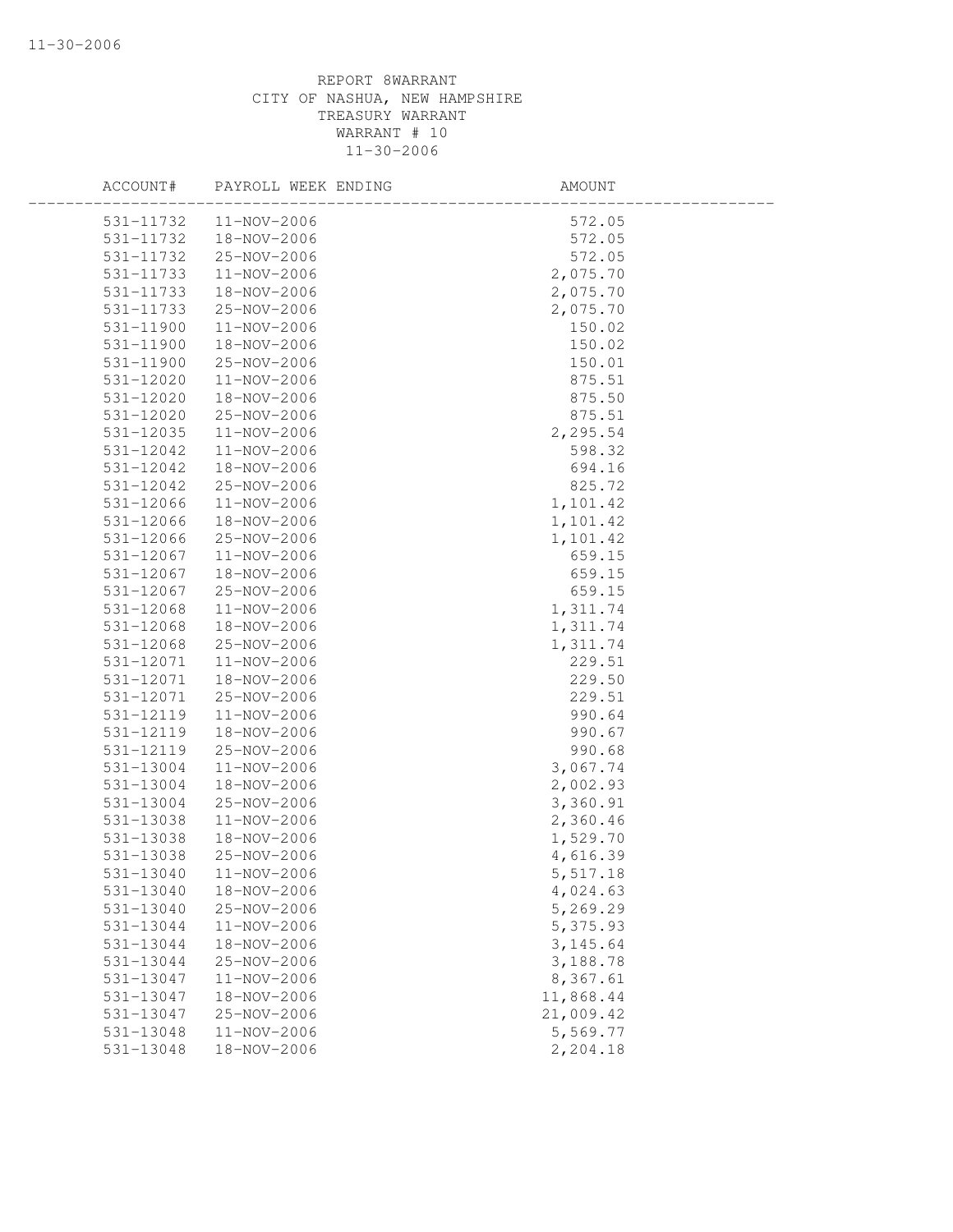|           | ACCOUNT#               | PAYROLL WEEK ENDING        | AMOUNT                                  |            |
|-----------|------------------------|----------------------------|-----------------------------------------|------------|
|           | 531-13048              | 25-NOV-2006                | 6,071.45                                |            |
|           | 531-15002              | 11-NOV-2006                | 2,512.46                                |            |
|           | 531-15002              | 25-NOV-2006                | 37,020.17                               |            |
|           | 531-17004              | 18-NOV-2006                | 1,800.00                                |            |
|           | 531-17006              | $18 - NOV - 2006$          | 2,100.00                                |            |
|           |                        | 531-18051 25-NOV-2006      | 350.00                                  |            |
| TOTAL 531 |                        | POLICE DEPARTMENT          | ____<br>_______________________________ | 847,037.32 |
|           |                        |                            |                                         |            |
|           | 532-11024              | 11-NOV-2006                | 1,911.10                                |            |
|           | 532-11024              | 18-NOV-2006                | 1,911.10                                |            |
|           | 532-11024              | 25-NOV-2006                | 1,911.09                                |            |
|           | 532-11040              | 11-NOV-2006                | 1,793.53                                |            |
|           | 532-11040              | 18-NOV-2006                | 1,793.53                                |            |
|           | 532-11040              | 25-NOV-2006                | 1,793.53                                |            |
|           | 532-11063              | 11-NOV-2006                | 1,242.12                                |            |
|           | 532-11063              | 18-NOV-2006                | 1,292.19                                |            |
|           | 532-11063              | 25-NOV-2006                | 1,242.12                                |            |
|           | 532-11066              | 11-NOV-2006                | 1,205.58                                |            |
|           | 532-11066              | 18-NOV-2006                | 1,205.58                                |            |
|           | 532-11066<br>532-11069 | 25-NOV-2006<br>11-NOV-2006 | 1,205.57<br>2,435.39                    |            |
|           | 532-11069              | 18-NOV-2006                | 2,435.38                                |            |
|           | 532-11069              | 25-NOV-2006                | 2,435.39                                |            |
|           | 532-11111              | 11-NOV-2006                | 1,999.17                                |            |
|           | 532-11111              | 18-NOV-2006                | 1,999.17                                |            |
|           | 532-11111              | 25-NOV-2006                | 1,999.17                                |            |
|           | 532-11207              | 11-NOV-2006                | 4,479.36                                |            |
|           | 532-11207              | 18-NOV-2006                | 4,479.35                                |            |
|           | 532-11207              | 25-NOV-2006                | 4,764.82                                |            |
|           | 532-11281              | 11-NOV-2006                | 854.91                                  |            |
|           | 532-11281              | 18-NOV-2006                | 854.92                                  |            |
|           | 532-11281              | 25-NOV-2006                | 854.92                                  |            |
|           | 532-11284              | 11-NOV-2006                | 1,555.42                                |            |
|           | 532-11284              | 18-NOV-2006                | 1,555.42                                |            |
|           | 532-11284              | 25-NOV-2006                | 1,712.81                                |            |
|           | 532-11285              | $11 - NOV - 2006$          | 7,440.49                                |            |
|           | 532-11285              | 18-NOV-2006                | 7,440.49                                |            |
|           | 532-11285              | 25-NOV-2006                | 7,440.49                                |            |
|           | 532-11291              | 11-NOV-2006                | 5,310.47                                |            |
|           | 532-11291              | 18-NOV-2006                | 5,166.79                                |            |
|           | 532-11291              | 25-NOV-2006                | 5,988.76                                |            |
|           | 532-11298              | 11-NOV-2006                | 1,246.12                                |            |
|           | 532-11298              | 18-NOV-2006                | 1,246.12                                |            |
|           | 532-11298              | 25-NOV-2006                | 882.67                                  |            |
|           | 532-11300              | 11-NOV-2006                | 33, 226.46                              |            |
|           | 532-11300              | 18-NOV-2006                | 33, 226.45                              |            |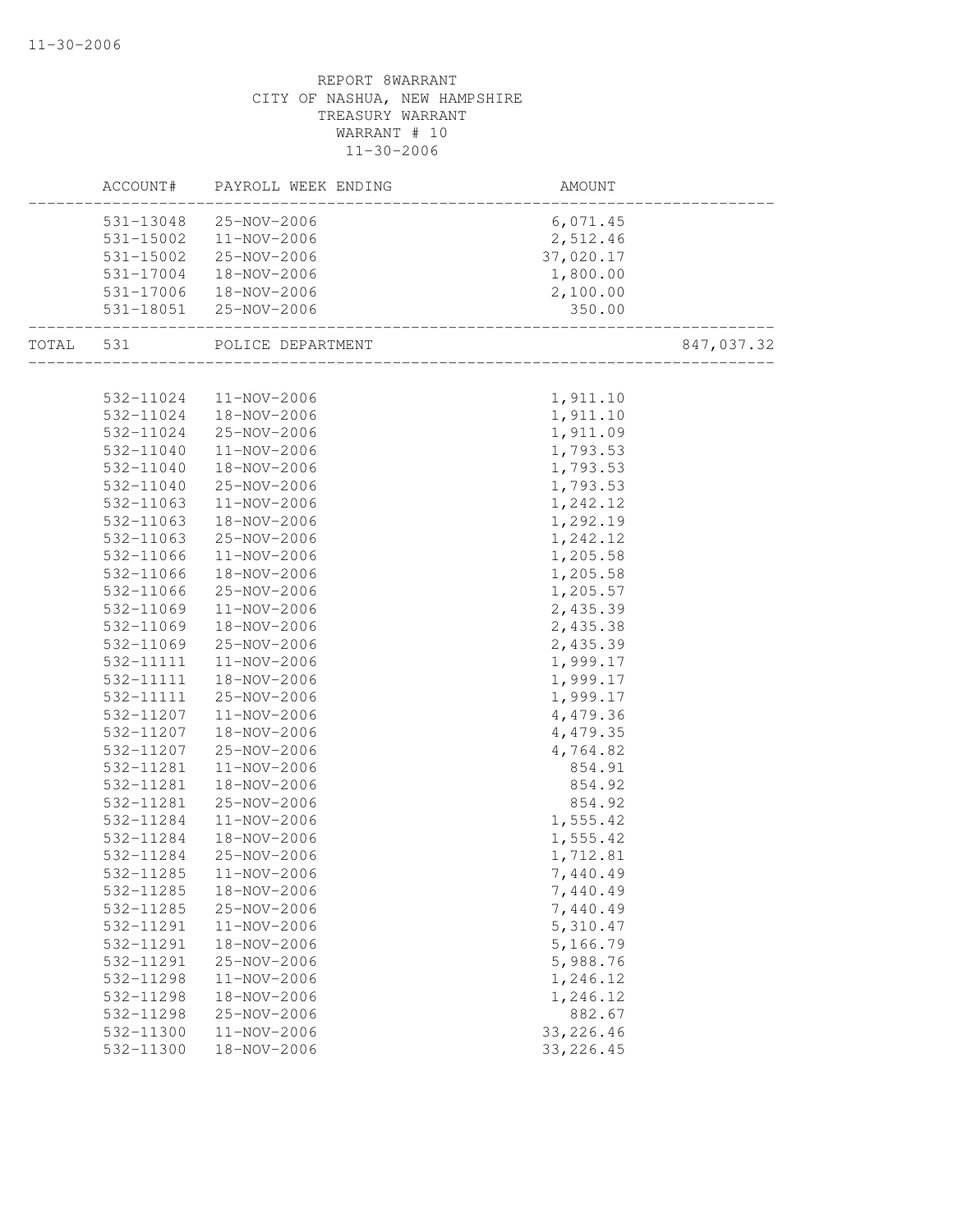| ACCOUNT#  | PAYROLL WEEK ENDING | AMOUNT     |  |
|-----------|---------------------|------------|--|
| 532-11300 | 25-NOV-2006         | 33, 226.45 |  |
| 532-11303 | 11-NOV-2006         | 1,090.35   |  |
| 532-11303 | 18-NOV-2006         | 1,090.35   |  |
| 532-11303 | 25-NOV-2006         | 1,090.35   |  |
| 532-11305 | 11-NOV-2006         | 4,394.44   |  |
| 532-11305 | 18-NOV-2006         | 4,394.44   |  |
| 532-11305 | 25-NOV-2006         | 4,394.44   |  |
| 532-11309 | 11-NOV-2006         | 99,850.77  |  |
| 532-11309 | 18-NOV-2006         | 98,980.58  |  |
| 532-11309 | 25-NOV-2006         | 97, 924.16 |  |
| 532-11660 | 11-NOV-2006         | 1,385.40   |  |
| 532-11660 | 18-NOV-2006         | 1,385.40   |  |
| 532-11660 | 25-NOV-2006         | 1,385.40   |  |
| 532-11663 | 11-NOV-2006         | 1,344.65   |  |
| 532-11663 | 18-NOV-2006         | 1,344.65   |  |
| 532-11663 | 25-NOV-2006         | 1,344.65   |  |
| 532-11666 | 11-NOV-2006         | 1,331.35   |  |
| 532-11666 | 18-NOV-2006         | 1,331.35   |  |
| 532-11666 | 25-NOV-2006         | 1,331.35   |  |
| 532-11669 | 18-NOV-2006         | 931.77     |  |
| 532-11669 | 25-NOV-2006         | 931.77     |  |
| 532-12070 | 11-NOV-2006         | 17,181.06  |  |
| 532-12070 | 18-NOV-2006         | 18,777.24  |  |
| 532-12070 | 25-NOV-2006         | 17,891.44  |  |
| 532-13003 | 25-NOV-2006         | 528.31     |  |
| 532-13004 | 11-NOV-2006         | 721.87     |  |
| 532-13004 | 25-NOV-2006         | 265.26     |  |
| 532-13018 | 11-NOV-2006         | 1,522.00   |  |
| 532-13018 | 18-NOV-2006         | 1,877.74   |  |
| 532-13018 | 25-NOV-2006         | 1,638.05   |  |
| 532-13024 | 11-NOV-2006         | 1,744.75   |  |
| 532-13024 | 18-NOV-2006         | 611.71     |  |
| 532-13024 | 25-NOV-2006         | 1,512.66   |  |
| 532-13050 | 11-NOV-2006         | 5,372.80   |  |
| 532-13050 | 18-NOV-2006         | 5,472.19   |  |
| 532-13050 | 25-NOV-2006         | 6,848.89   |  |
| 532-15002 | 11-NOV-2006         | 42,828.48  |  |
| 532-15002 | 25-NOV-2006         | 43,061.42  |  |
| 532-17020 | 18-NOV-2006         | 128,759.04 |  |
| 532-18084 | 25-NOV-2006         | 481.48     |  |
| 532-19231 | 11-NOV-2006         | 1,152.45   |  |
| 532-19231 | 18-NOV-2006         | 1,125.97   |  |
| 532-19231 | 25-NOV-2006         | 1,152.45   |  |
| 532-19232 | 11-NOV-2006         | 1,654.06   |  |
| 532-19232 | 18-NOV-2006         | 1,680.54   |  |
| 532-19232 | 25-NOV-2006         | 1,654.06   |  |
| 532-19233 | 11-NOV-2006         | 2,658.98   |  |
| 532-19233 | $18 - NOV - 2006$   | 2,658.98   |  |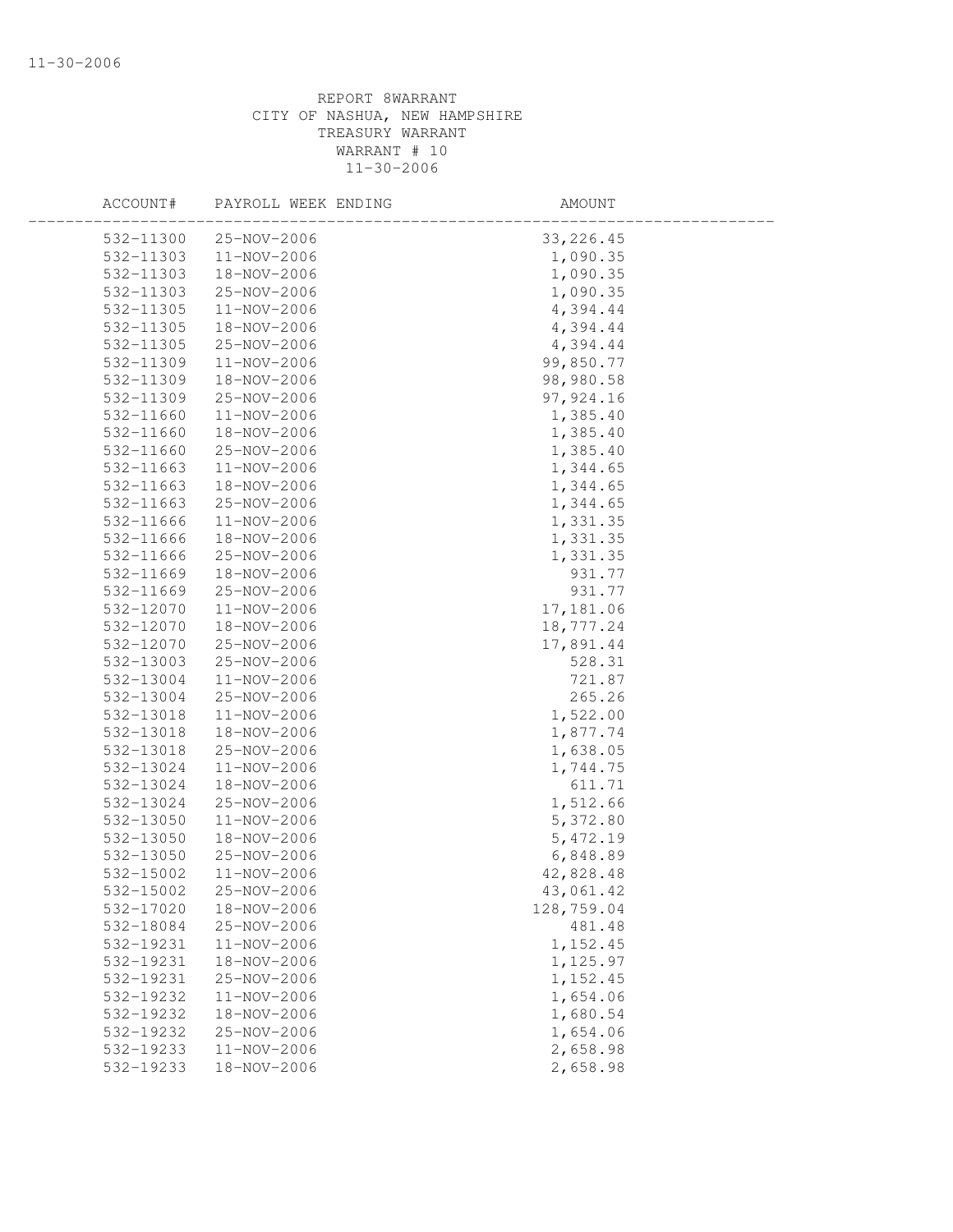|           | ACCOUNT#               | PAYROLL WEEK ENDING         | AMOUNT                               |            |
|-----------|------------------------|-----------------------------|--------------------------------------|------------|
|           |                        | 532-19233 25-NOV-2006       | 2,670.07                             |            |
|           |                        | 532-19234 11-NOV-2006       | 1,679.65                             |            |
|           |                        | 532-19234  18-NOV-2006      | 1,679.65                             |            |
|           |                        | 532-19234 25-NOV-2006       | 1,679.65                             |            |
| TOTAL 532 |                        | FIRE DEPARTMENT             |                                      | 840,564.92 |
|           |                        | 535-81023  11-NOV-2006      | 96.15                                |            |
|           |                        | 535-81023  18-NOV-2006      | 96.15                                |            |
|           |                        | 535-81023 25-NOV-2006       | 96.15                                |            |
| TOTAL 535 |                        | EMERGENCY MANAGEMENT        |                                      | 288.45     |
|           |                        |                             |                                      |            |
|           |                        | 536-11178  11-NOV-2006      | 1,272.29                             |            |
|           |                        | 536-11178  18-NOV-2006      | 1,272.29                             |            |
|           |                        | 536-11178 25-NOV-2006       | 1,272.29                             |            |
|           |                        | 536-13004 18-NOV-2006       | 859.14                               |            |
| TOTAL     | 536                    | CITYWIDE COMMUNICATIONS     | ____________________________________ | 4,676.01   |
|           |                        |                             |                                      |            |
|           |                        | 541-11008 11-NOV-2006       | 629.81                               |            |
|           | 541-11008              | 18-NOV-2006                 | 629.82                               |            |
|           |                        | 541-11008 25-NOV-2006       | 629.82                               |            |
|           | 541-11048              | 11-NOV-2006                 | 888.35                               |            |
|           | 541-11048              | 18-NOV-2006                 | 888.34                               |            |
|           | 541-11048              | 25-NOV-2006                 | 888.34                               |            |
|           | 541-11104              | 11-NOV-2006                 | 915.00                               |            |
|           | 541-11104              | 18-NOV-2006                 | 914.99                               |            |
|           | 541-11104              | 25-NOV-2006                 | 915.00                               |            |
|           | 541-11240              | 11-NOV-2006                 | 1,763.87                             |            |
|           | 541-11240              | 18-NOV-2006                 | 1,763.87                             |            |
|           | 541-11240              | 25-NOV-2006                 | 1,763.87                             |            |
|           | 541-11346              | 11-NOV-2006                 | 408.29                               |            |
|           | 541-11346<br>541-11346 | 18-NOV-2006<br>25-NOV-2006  | 408.29<br>408.29                     |            |
|           |                        |                             |                                      |            |
| TOTAL     | 541                    | COMMUNITY SERVICES DIVISION |                                      | 13,815.95  |
|           | 542-11583              | 11-NOV-2006                 | 184.00                               |            |
|           | 542-11583              | 18-NOV-2006                 | 69.00                                |            |
|           | 542-11583              | 25-NOV-2006                 | 241.50                               |            |
|           | 542-11584              | 11-NOV-2006                 | 2,630.92                             |            |
|           | 542-11584              | 18-NOV-2006                 | 2,776.63                             |            |
|           | 542-11584              | 25-NOV-2006                 | 2,296.56                             |            |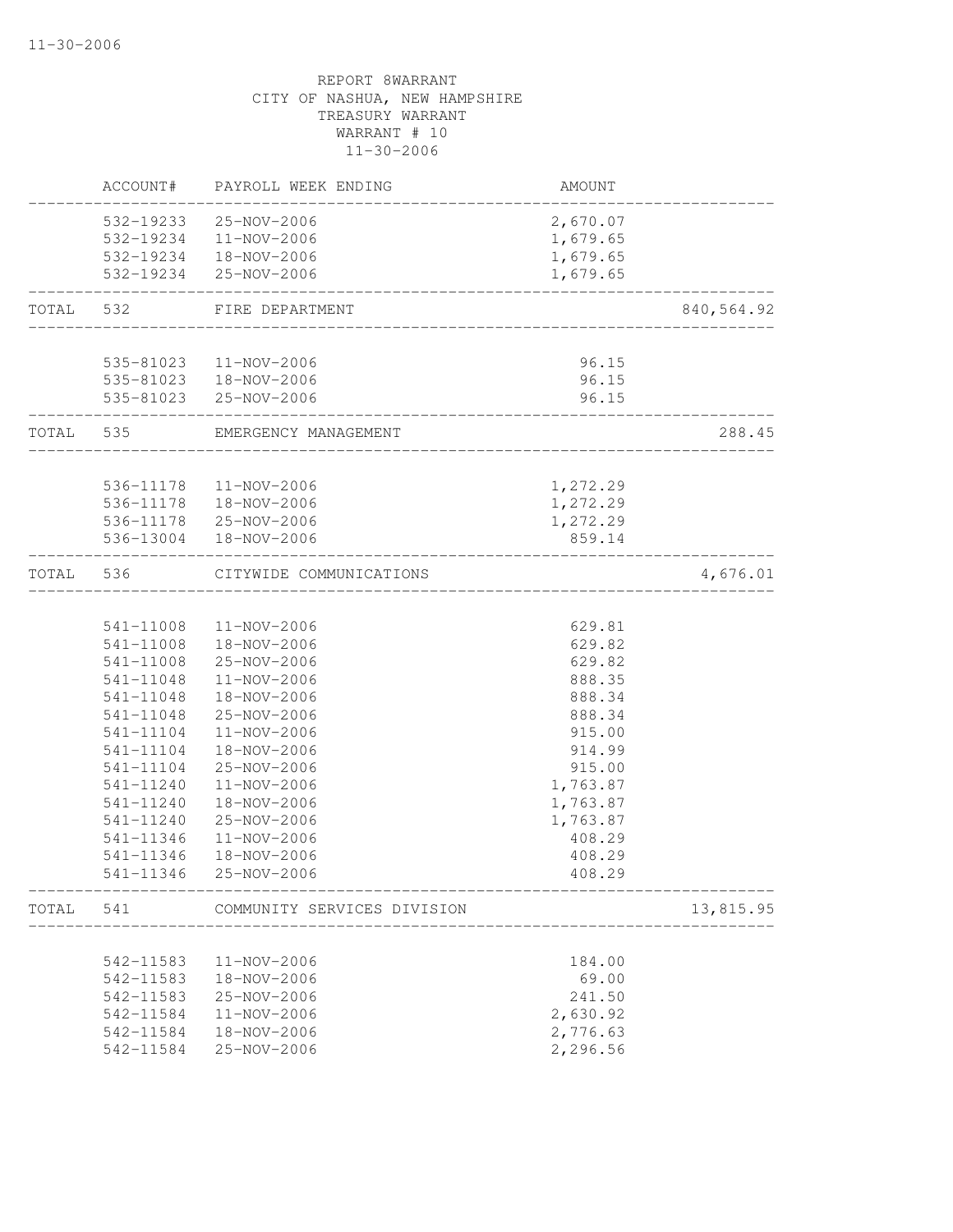|       | ACCOUNT#               | PAYROLL WEEK ENDING                   | AMOUNT                    |           |
|-------|------------------------|---------------------------------------|---------------------------|-----------|
|       | 542-12079              | 11-NOV-2006                           |                           |           |
|       | 542-12079              | 18-NOV-2006                           | 596.45                    |           |
|       | 542-12079              | 25-NOV-2006                           | 695.86                    |           |
|       | 542-12109              | 11-NOV-2006                           | 198.00                    |           |
|       | 542-12109              | 18-NOV-2006                           | 198.00                    |           |
|       | 542-12109              | 25-NOV-2006                           | 108.00                    |           |
|       | 542-12582              | 11-NOV-2006                           | 782.60                    |           |
|       | 542-12582              | 18-NOV-2006                           | 782.60                    |           |
|       |                        | 542-12582 25-NOV-2006                 | 782.60                    |           |
| TOTAL | 542                    | COMMUNITY HEALTH<br>_________________ |                           | 12,342.72 |
|       |                        |                                       |                           |           |
|       | 543-11380              | 11-NOV-2006                           | 840.29                    |           |
|       | 543-11380              | 18-NOV-2006                           | 840.29                    |           |
|       | 543-11380              | 25-NOV-2006                           | 840.30                    |           |
|       | 543-11438              | 11-NOV-2006                           | 1,390.26                  |           |
|       | 543-11438              | 18-NOV-2006                           | 1,390.27                  |           |
|       | 543-11438              | 25-NOV-2006                           | 1,390.27                  |           |
|       | 543-11601              | 11-NOV-2006                           | 1,136.10                  |           |
|       | 543-11601              | 18-NOV-2006                           | 1,136.10                  |           |
|       | 543-11601              | 25-NOV-2006                           | 1,136.10                  |           |
|       | 543-11602              | $11 - NOV - 2006$                     | 795.56                    |           |
|       | 543-11602              | 18-NOV-2006                           | 795.56                    |           |
|       | 543-11602              | 25-NOV-2006                           | 795.56                    |           |
|       | 543-11604              | 11-NOV-2006                           | 749.90                    |           |
|       | 543-11604              | 18-NOV-2006                           | 749.89                    |           |
|       | 543-11604              | 25-NOV-2006                           | 749.90                    |           |
|       | 543-11605              | 11-NOV-2006                           | 856.19                    |           |
|       | 543-11605              | 18-NOV-2006                           | 856.19                    |           |
|       | 543-11605              | 25-NOV-2006                           | 856.20<br>_______________ |           |
| TOTAL | 543                    | ENVIRONMENTAL HEALTH DEPT.            |                           | 17,304.93 |
|       |                        | 544-11008  11-NOV-2006                | 668.17                    |           |
|       | 544-11008              | 18-NOV-2006                           | 668.17                    |           |
|       | 544-11008              | 25-NOV-2006                           | 668.17                    |           |
|       |                        |                                       |                           |           |
|       | 544-11099<br>544-11099 | 11-NOV-2006<br>18-NOV-2006            | 1,989.90                  |           |
|       |                        |                                       | 1,989.90                  |           |
|       | 544-11099              | 25-NOV-2006                           | 1,989.90                  |           |
|       | 544-11112              | 11-NOV-2006                           | 755.51                    |           |
|       | 544-11112              | 18-NOV-2006                           | 755.51                    |           |
|       | 544-11112              | 25-NOV-2006                           | 755.51                    |           |
|       | 544-11367              | 11-NOV-2006                           | 749.90                    |           |
|       | 544-11367              | 18-NOV-2006                           | 749.90                    |           |
|       | 544-11367              | 25-NOV-2006                           | 749.90                    |           |
|       | 544-11777              | $11 - NOV - 2006$                     | 1,167.25                  |           |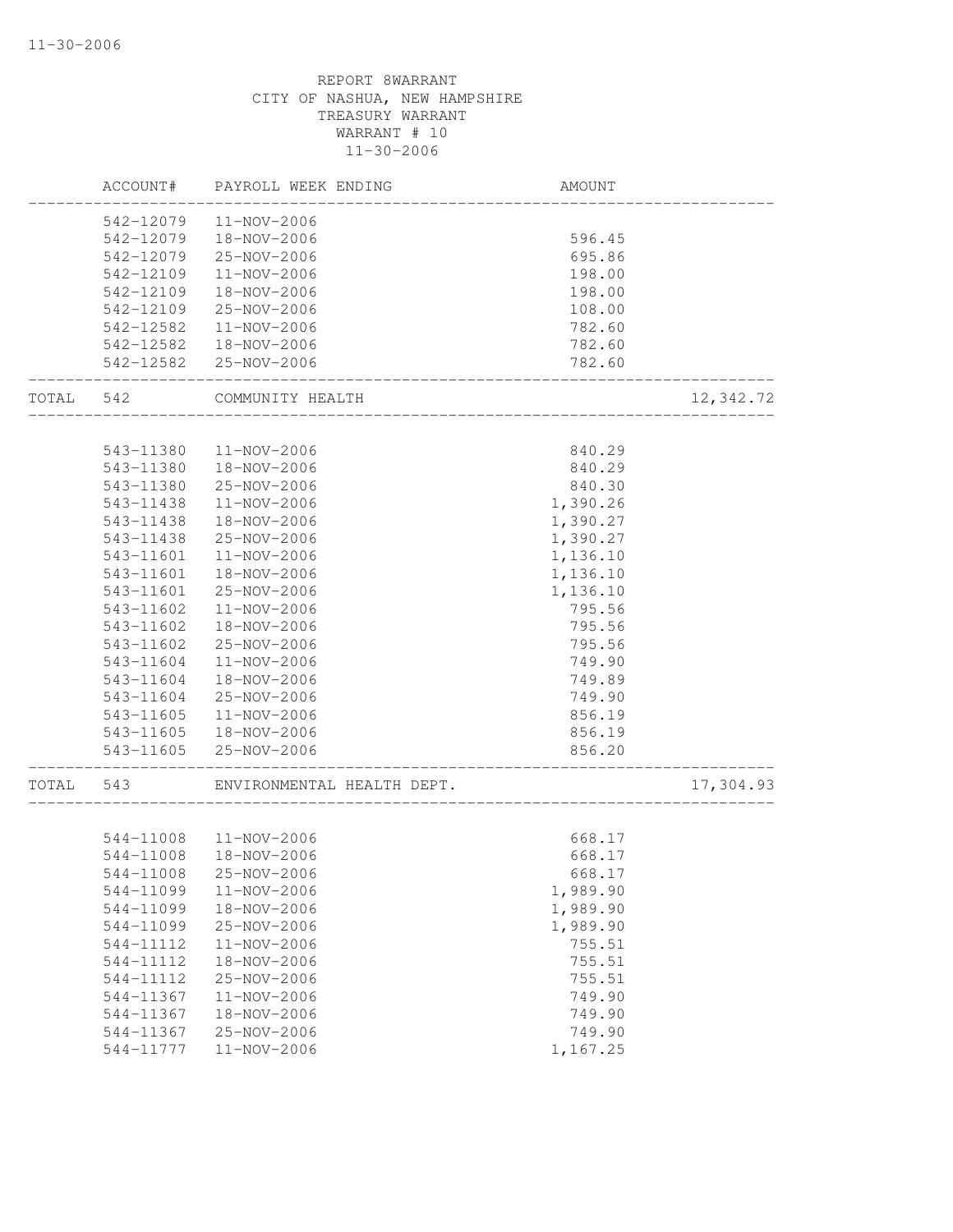|               | ACCOUNT# PAYROLL WEEK ENDING     | <mark>AM</mark><br>-----------------------<br>AMOUNT |           |
|---------------|----------------------------------|------------------------------------------------------|-----------|
|               | 544-11777  18-NOV-2006           | 1,167.25                                             |           |
|               | 544-11777 25-NOV-2006            | 1,167.25<br>242.92                                   |           |
| 544-12101     | $11 - NOV - 2006$                |                                                      |           |
|               | 544-12101  18-NOV-2006           | 242.92                                               |           |
|               | 544-12101 25-NOV-2006            | 242.92                                               |           |
|               | TOTAL 544 WELFARE ADMINISTRATION | DN<br>---------------------------------              | 16,720.95 |
|               |                                  |                                                      |           |
|               | 551-11008  11-NOV-2006           | 612.61                                               |           |
|               | 551-11008  18-NOV-2006           | 612.61                                               |           |
| 551-11008     | 25-NOV-2006                      | 612.61                                               |           |
| 551-11028     | 11-NOV-2006                      | 526.86                                               |           |
| 551-11028     | 18-NOV-2006                      | 526.86                                               |           |
| 551-11028     | 25-NOV-2006                      | 526.86                                               |           |
| 551-11057     | $11 - NOV - 2006$                | 783.39                                               |           |
| 551-11057     | 18-NOV-2006                      | 783.39                                               |           |
| 551-11057     | 25-NOV-2006                      | 783.39                                               |           |
| 551-11094     | 11-NOV-2006                      | 355.62                                               |           |
| 551-11094     | 18-NOV-2006                      | 355.62                                               |           |
| 551-11094     | 25-NOV-2006                      | 355.62                                               |           |
| 551-11208     | 11-NOV-2006                      | 755.42                                               |           |
| 551-11208     | 18-NOV-2006                      | 755.42                                               |           |
| 551-11208     | 25-NOV-2006                      | 755.41<br>458.66<br>458.66<br>458.66<br>1,313.75     |           |
| 551-11211     | 11-NOV-2006                      |                                                      |           |
| 551-11211     | 18-NOV-2006                      |                                                      |           |
| 551-11211     | 25-NOV-2006                      |                                                      |           |
| 551-11212     | 11-NOV-2006                      |                                                      |           |
| 551-11212     | 18-NOV-2006                      | 1,313.75                                             |           |
| 551-11212     | 25-NOV-2006                      | 1,313.75                                             |           |
| 551-11249     | 11-NOV-2006                      | 1,544.27                                             |           |
| 551-11249     | 18-NOV-2006                      | 1,544.27                                             |           |
| 551-11249     | 25-NOV-2006                      | 1,544.27                                             |           |
| 551-11273     | 11-NOV-2006                      | 2,382.02                                             |           |
| 551-11273     | 18-NOV-2006                      | 2,382.03                                             |           |
| 551-11273     | 25-NOV-2006                      | 2,382.01                                             |           |
| 551-11435     | $11 - NOV - 2006$                | 991.04                                               |           |
|               | 551-11435  18-NOV-2006           | 991.04                                               |           |
| 551-11435     | 25-NOV-2006                      | 991.04                                               |           |
| $551 - 11462$ | 11-NOV-2006                      | 919.25                                               |           |
| $551 - 11462$ | 18-NOV-2006                      | 919.25                                               |           |
| 551-11462     | 25-NOV-2006                      | 919.25                                               |           |
| 551-11638     | 11-NOV-2006                      | 1,064.09                                             |           |
| 551-11638     | 18-NOV-2006                      | 1,064.08                                             |           |
| 551-11638     | 25-NOV-2006                      | 1,064.08                                             |           |
| 551-13004     | 11-NOV-2006                      | 351.23                                               |           |
| 551-13004     | 18-NOV-2006                      | 197.76                                               |           |
| 551-13004     | 25-NOV-2006                      | 161.84                                               |           |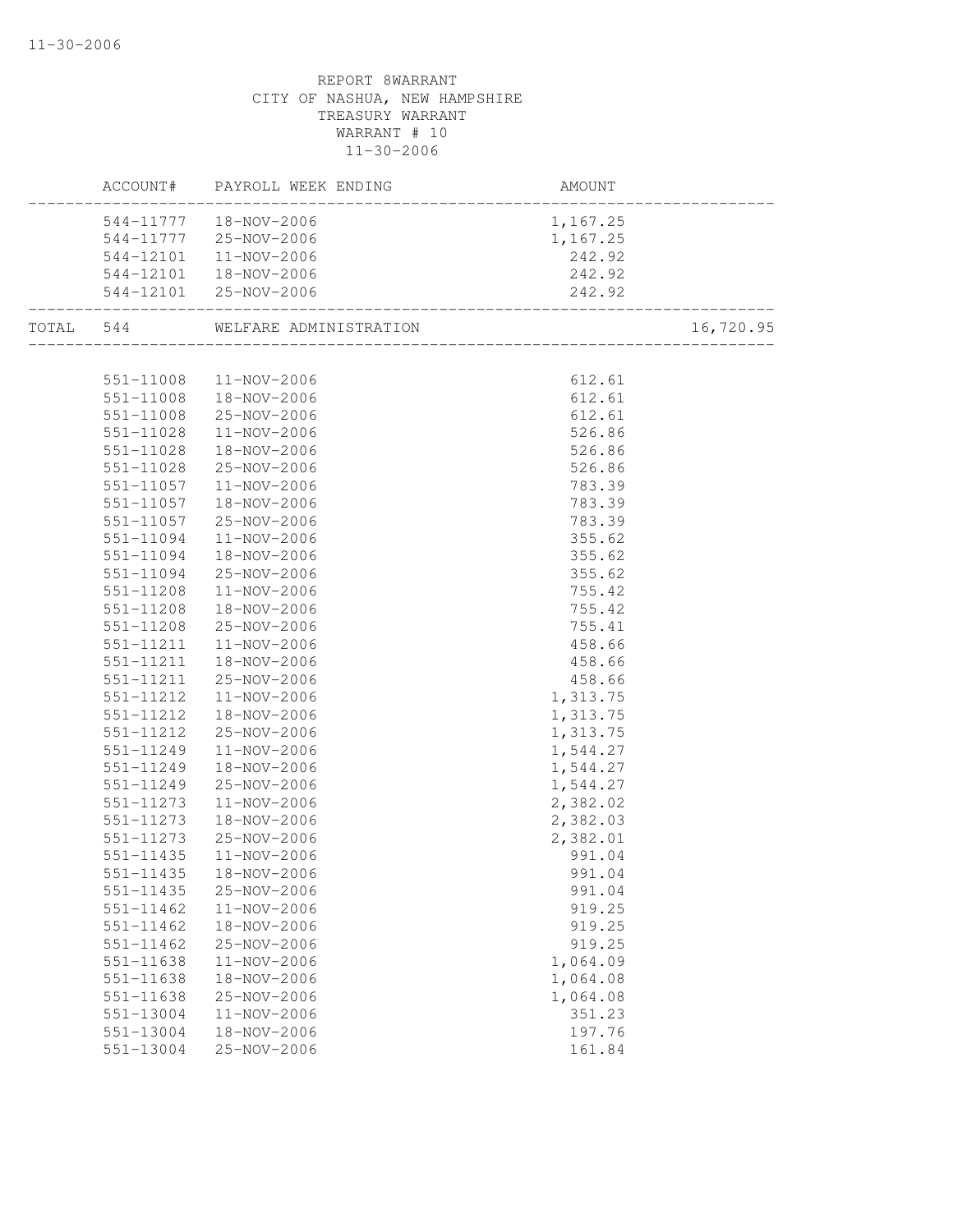|               | ACCOUNT# PAYROLL WEEK ENDING                    |          | _______________ |
|---------------|-------------------------------------------------|----------|-----------------|
|               |                                                 |          |                 |
|               | TOTAL 551 PUBLIC WORKS DIV & ENGINEERING 37,221 |          | 37, 221.74      |
|               |                                                 |          |                 |
|               | 552-11051  11-NOV-2006                          | 1,275.49 |                 |
|               | 552-11051  18-NOV-2006                          | 1,275.49 |                 |
|               | 552-11051 25-NOV-2006                           | 1,275.49 |                 |
| 552-11052     | 11-NOV-2006                                     | 1,136.10 |                 |
| 552-11052     | 18-NOV-2006                                     | 1,136.10 |                 |
| 552-11052     | 25-NOV-2006                                     | 1,136.10 |                 |
| 552-11077     | 11-NOV-2006                                     | 1,170.19 |                 |
| 552-11077     | 18-NOV-2006                                     | 1,170.18 |                 |
| 552-11077     | $25 - NOV - 2006$                               | 1,170.18 |                 |
| 552-11087     | 11-NOV-2006                                     | 784.72   |                 |
| 552-11087     | 25-NOV-2006                                     | 746.80   |                 |
| 552-11143     | 11-NOV-2006                                     | 784.00   |                 |
| 552-11143     | 18-NOV-2006                                     | 784.00   |                 |
| 552-11143     | 25-NOV-2006                                     | 784.00   |                 |
| 552-11324     | $11 - NOV - 2006$                               | 3,604.96 |                 |
| 552-11324     | 18-NOV-2006                                     | 4,506.18 |                 |
| 552-11324     | $25 - NOV - 2006$                               | 3,604.92 |                 |
| 552-11339     | 11-NOV-2006                                     | 2,639.18 |                 |
| 552-11339     | 18-NOV-2006                                     | 2,689.60 |                 |
| 552-11339     | 25-NOV-2006                                     | 2,689.60 |                 |
| 552-11342     | $11 - NOV - 2006$                               | 282.40   |                 |
| 552-11342     | 18-NOV-2006                                     | 706.00   |                 |
| 552-11342     | 25-NOV-2006                                     | 706.00   |                 |
| 552-11343     | $11 - NOV - 2006$                               | 2,382.00 |                 |
| 552-11343     | 18-NOV-2006                                     | 2,352.00 |                 |
| 552-11343     | 25-NOV-2006                                     | 2,352.00 |                 |
| 552-11407     | 11-NOV-2006                                     | 4,884.00 |                 |
| 552-11407     | 18-NOV-2006                                     | 4,884.00 |                 |
| 552-11407     | 25-NOV-2006                                     | 4,884.00 |                 |
| 552-11492     | 11-NOV-2006                                     | 746.80   |                 |
| 552-11492     | 18-NOV-2006                                     | 746.80   |                 |
| 552-11492     | 25-NOV-2006                                     | 746.80   |                 |
|               | 552-11548  11-NOV-2006                          | 916.14   |                 |
| 552-11548     | 18-NOV-2006                                     | 916.13   |                 |
| 552-11548     | 25-NOV-2006                                     | 916.13   |                 |
| 552-11580     | 11-NOV-2006                                     | 772.39   |                 |
| 552-11580     | 18-NOV-2006                                     | 772.39   |                 |
| 552-11580     | 25-NOV-2006                                     | 772.40   |                 |
| $552 - 11618$ | 11-NOV-2006                                     | 568.25   |                 |
| 552-11618     | 18-NOV-2006                                     | 568.25   |                 |
| 552-11618     | 25-NOV-2006                                     | 568.25   |                 |
| 552-11750     | 11-NOV-2006                                     | 717.60   |                 |
| 552-11750     | 18-NOV-2006                                     | 717.60   |                 |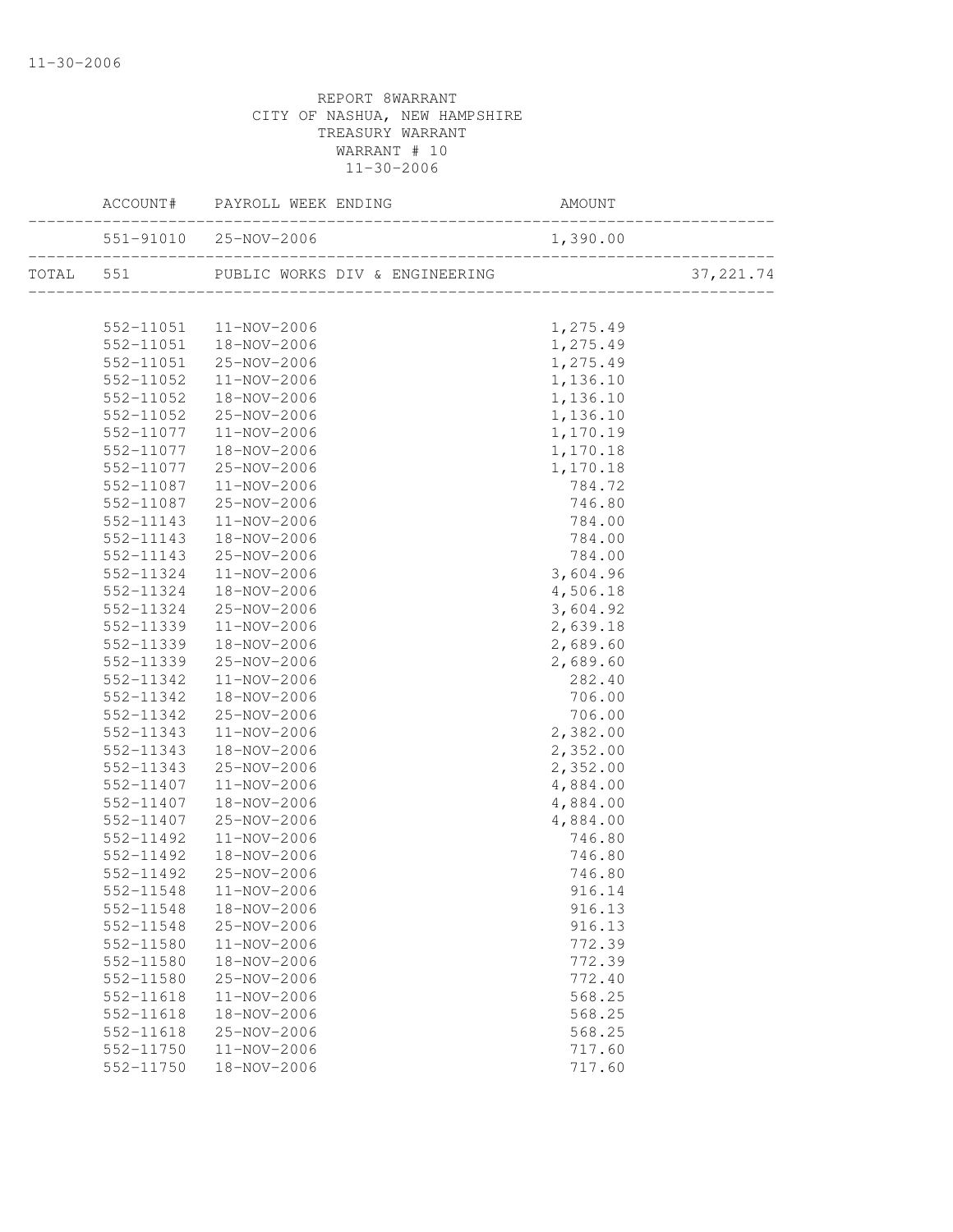|       |           | ACCOUNT# PAYROLL WEEK ENDING | AMOUNT               |           |
|-------|-----------|------------------------------|----------------------|-----------|
|       |           | 552-11750 25-NOV-2006        | 717.60               |           |
|       |           | 552-13004 11-NOV-2006        | 3,038.39             |           |
|       | 552-13004 | 18-NOV-2006                  | 725.55               |           |
|       | 552-13004 | 25-NOV-2006                  | 3,343.10             |           |
|       | 552-13067 | 11-NOV-2006                  | 1,607.53             |           |
|       | 552-13067 | 18-NOV-2006                  | 2,536.57             |           |
|       | 552-13067 | 25-NOV-2006                  | 2,327.67             |           |
|       |           | 552-17001 25-NOV-2006        | 300.00               |           |
|       |           | 552-17010  18-NOV-2006       | 1,100.00             |           |
| TOTAL | 552       | PARKS AND RECREATION         | ____________________ | 83,938.02 |
|       |           |                              |                      |           |
|       |           | 553-11041  11-NOV-2006       | 897.55               |           |
|       | 553-11041 | 18-NOV-2006                  | 897.56               |           |
|       | 553-11041 | 25-NOV-2006                  | 897.55               |           |
|       | 553-11078 | 11-NOV-2006                  | 1,353.16             |           |
|       | 553-11078 | 18-NOV-2006                  | 1,353.16             |           |
|       | 553-11078 | 25-NOV-2006                  | 1,353.16             |           |
|       | 553-11098 | $11 - NOV - 2006$            | 946.37               |           |
|       | 553-11098 | 18-NOV-2006                  | 942.01               |           |
|       | 553-11098 | 25-NOV-2006                  | 942.01               |           |
|       | 553-11192 | 11-NOV-2006                  | 833.00               |           |
|       | 553-11192 | 18-NOV-2006                  | 833.00               |           |
|       | 553-11192 | 25-NOV-2006                  | 833.00               |           |
|       | 553-11279 | 11-NOV-2006                  | 5,504.95             |           |
|       | 553-11279 | 18-NOV-2006                  | 5,451.64             |           |
|       | 553-11279 | 25-NOV-2006                  | 4,704.00             |           |
|       | 553-11327 | 11-NOV-2006                  | 3,616.32             |           |
|       | 553-11327 | 18-NOV-2006                  | 3,610.61             |           |
|       | 553-11327 | 25-NOV-2006                  | 3,622.01             |           |
|       | 553-11336 | 11-NOV-2006                  | 967.45               |           |
|       | 553-11336 | 18-NOV-2006                  | 967.45               |           |
|       | 553-11336 | 25-NOV-2006                  | 967.45               |           |
|       | 553-11375 | 11-NOV-2006                  | 2,689.60             |           |
|       | 553-11375 | 18-NOV-2006                  | 2,689.61             |           |
|       | 553-11375 | 25-NOV-2006                  | 2,715.16             |           |
|       | 553-11465 | 11-NOV-2006                  | 2,987.20             |           |
|       | 553-11465 | 18-NOV-2006                  | 2,987.20             |           |
|       | 553-11465 | 25-NOV-2006                  | 3,016.49             |           |
|       | 553-11474 | 11-NOV-2006                  | 4,208.00             |           |
|       | 553-11474 | 18-NOV-2006                  | 4,208.00             |           |
|       | 553-11474 | 25-NOV-2006                  | 4,208.00             |           |
|       | 553-11475 | 11-NOV-2006                  | 1,702.03             |           |
|       | 553-11475 | 18-NOV-2006                  | 1,695.93             |           |
|       | 553-11475 | 25-NOV-2006                  | 1,702.40             |           |
|       | 553-11630 | 11-NOV-2006                  | 1,435.20             |           |
|       | 553-11630 | 18-NOV-2006                  | 1,435.21             |           |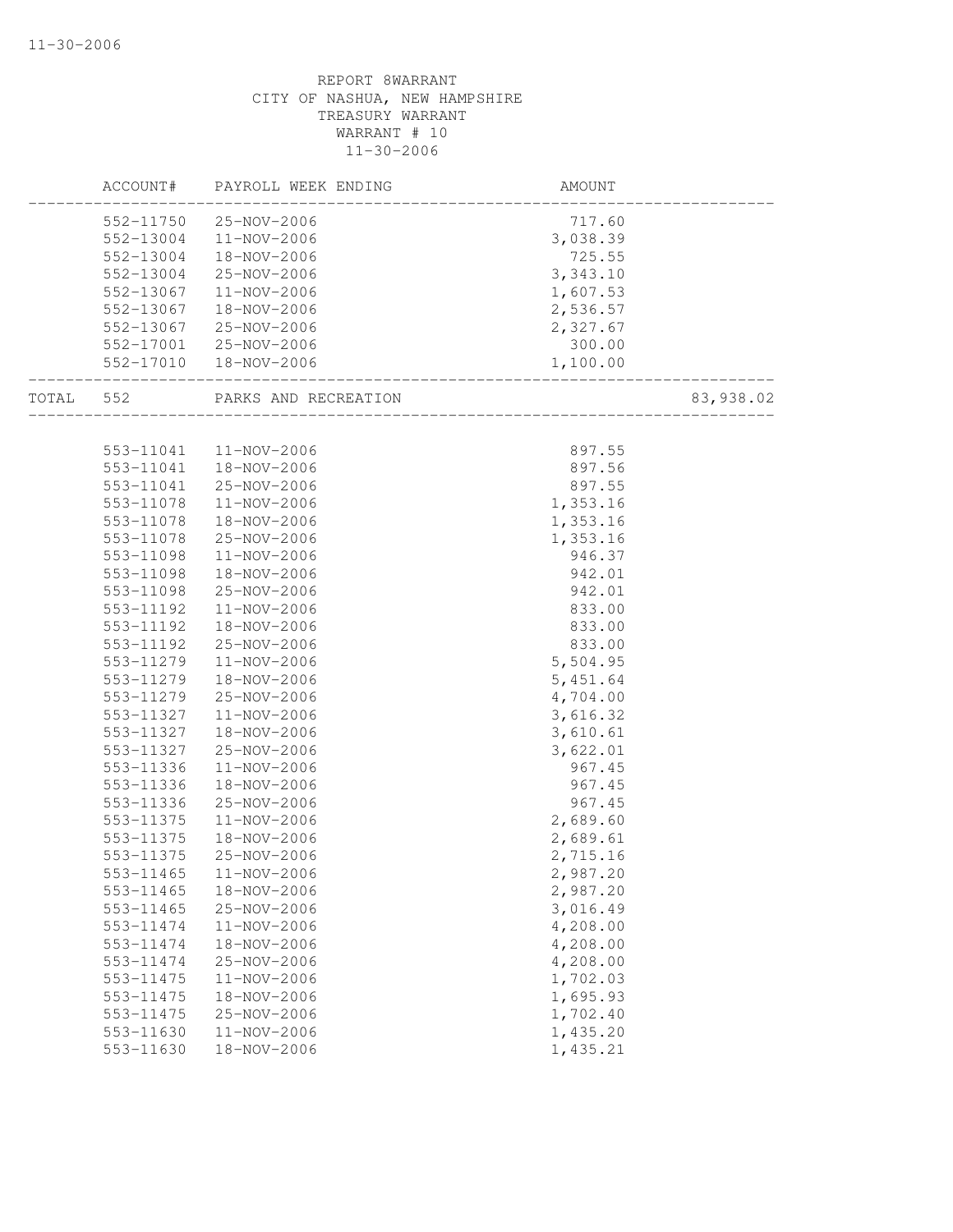|       | ACCOUNT#  | PAYROLL WEEK ENDING | AMOUNT    |             |
|-------|-----------|---------------------|-----------|-------------|
|       | 553-11630 | 25-NOV-2006         | 1,435.20  |             |
|       | 553-11648 | 11-NOV-2006         | 732.24    |             |
|       | 553-11648 | 18-NOV-2006         | 732.23    |             |
|       | 553-11648 | 25-NOV-2006         | 732.24    |             |
|       | 553-11678 | 11-NOV-2006         | 1,515.40  |             |
|       | 553-11678 | 18-NOV-2006         | 1,515.40  |             |
|       | 553-11678 | 25-NOV-2006         | 1,515.40  |             |
|       | 553-11759 | 11-NOV-2006         | 10,826.40 |             |
|       | 553-11759 | 18-NOV-2006         | 10,824.00 |             |
|       | 553-11759 | 25-NOV-2006         | 14,402.53 |             |
|       | 553-11768 | 11-NOV-2006         | 713.60    |             |
|       | 553-11768 | 18-NOV-2006         | 713.60    |             |
|       | 553-11768 | 25-NOV-2006         | 713.60    |             |
|       | 553-11771 | 11-NOV-2006         | 1,683.20  |             |
|       | 553-11771 | 18-NOV-2006         | 1,683.20  |             |
|       | 553-11771 | 25-NOV-2006         | 1,683.20  |             |
|       | 553-12128 | 11-NOV-2006         | 246.23    |             |
|       | 553-12128 | 18-NOV-2006         | 246.23    |             |
|       | 553-12128 | 25-NOV-2006         | 246.23    |             |
|       | 553-13004 | 11-NOV-2006         | 2,717.72  |             |
|       | 553-13004 | 18-NOV-2006         | 747.73    |             |
|       | 553-13004 | 25-NOV-2006         | 1,979.25  |             |
|       | 553-13901 | 18-NOV-2006         | 11,288.88 |             |
|       | 553-13901 | 25-NOV-2006         | 10,705.25 |             |
|       | 553-17004 | 18-NOV-2006         | 1,400.00  |             |
|       | 553-17010 | 18-NOV-2006         | 1,100.00  |             |
| TOTAL | 553       | STREET DEPARTMENT   |           | 161, 272.40 |
|       |           |                     |           |             |
|       | 555-11024 | 11-NOV-2006         | 663.48    |             |
|       | 555-11024 | 18-NOV-2006         | 663.48    |             |
|       | 555-11024 | 25-NOV-2006         | 663.49    |             |
|       | 555-11058 | 11-NOV-2006         | 888.73    |             |
|       | 555-11058 | 18-NOV-2006         | 888.73    |             |
|       | 555-11058 | 25-NOV-2006         | 888.73    |             |
|       | 555-11461 | 11-NOV-2006         | 1,349.78  |             |
|       | 555-11461 | 18-NOV-2006         | 1,349.78  |             |
|       | 555-11461 | 25-NOV-2006         | 1,349.78  |             |
|       | 555-11505 | 11-NOV-2006         | 1,170.19  |             |
|       | 555-11505 | 18-NOV-2006         | 1,170.18  |             |
|       | 555-11505 | 25-NOV-2006         | 1,170.18  |             |
|       | 555-11639 | 11-NOV-2006         | 746.80    |             |
|       | 555-11639 | 18-NOV-2006         | 746.80    |             |
|       | 555-11639 | 25-NOV-2006         | 746.80    |             |
|       | 555-11640 | 11-NOV-2006         | 695.60    |             |
|       | 555-11640 | 18-NOV-2006         | 695.60    |             |
|       | 555-11640 | 25-NOV-2006         | 695.60    |             |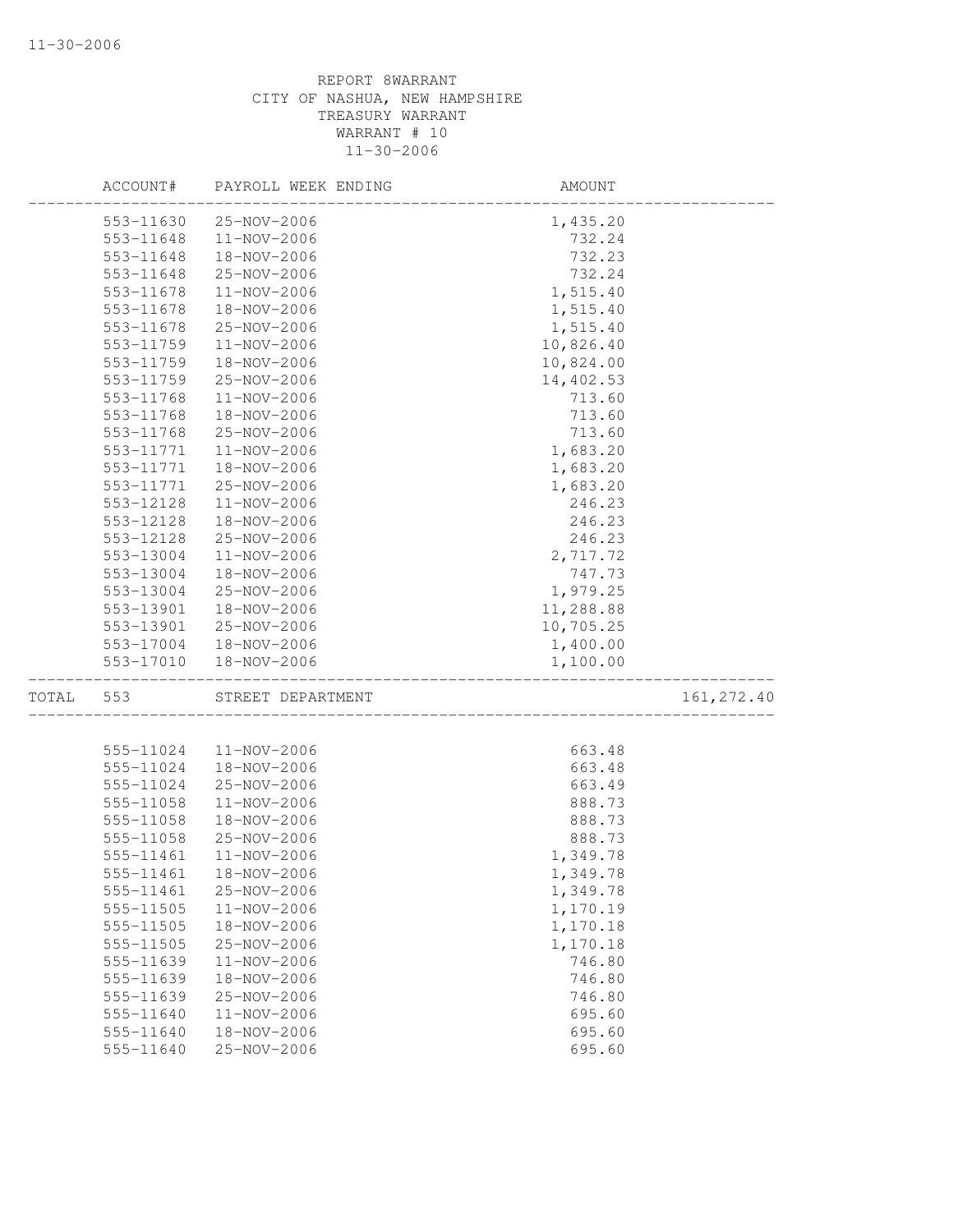|           | ACCOUNT#      | PAYROLL WEEK ENDING    | AMOUNT                        |           |
|-----------|---------------|------------------------|-------------------------------|-----------|
|           | 555-11738     | 11-NOV-2006            | 1,760.00                      |           |
|           | 555-11738     | 18-NOV-2006            | 1,760.00                      |           |
|           | 555-11738     | 25-NOV-2006            | 1,760.00                      |           |
|           | 555-11745     | 11-NOV-2006            | 738.80                        |           |
|           | 555-11745     | 18-NOV-2006            | 738.80                        |           |
|           | 555-11745     | 25-NOV-2006            | 738.80                        |           |
|           | 555-11746     | 11-NOV-2006            | 999.84                        |           |
|           | 555-11746     | 18-NOV-2006            | 999.84                        |           |
|           | 555-11746     | 25-NOV-2006            | 999.83                        |           |
|           | 555-13004     | 11-NOV-2006            | 409.85                        |           |
|           |               | 555-13004 18-NOV-2006  | 388.37                        |           |
|           |               | 555-13004 25-NOV-2006  | 198.00                        |           |
| TOTAL 555 |               | TRAFFIC DEPARTMENT     |                               | 28,035.86 |
|           |               |                        |                               |           |
|           |               | 557-11161  11-NOV-2006 | 746.80                        |           |
|           | $557 - 11161$ | 18-NOV-2006            | 746.80                        |           |
|           |               | 557-11161 25-NOV-2006  | 746.80                        |           |
| TOTAL     | 557           | PARKING LOTS           | _____________________________ | 2,240.40  |
|           |               |                        |                               |           |
|           | 561-11345     | 11-NOV-2006            | 1,199.60                      |           |
|           | 561-11345     | 18-NOV-2006            | 1,199.60                      |           |
|           | 561-11345     | 25-NOV-2006            | 1,199.60                      |           |
|           | 561-11651     | 11-NOV-2006            | 751.62                        |           |
|           | 561-11651     | 18-NOV-2006            | 751.62                        |           |
|           | 561-11651     | 25-NOV-2006            | 751.62                        |           |
|           | 561-11658     | 11-NOV-2006            | 915.39                        |           |
|           | 561-11658     | 18-NOV-2006            | 915.39                        |           |
|           | 561-11658     | 25-NOV-2006            | 915.39                        |           |
|           | 561-12153     | 11-NOV-2006            | 320.00                        |           |
|           | 561-12153     | 18-NOV-2006            | 400.00                        |           |
|           | 561-12153     | 25-NOV-2006            | 240.00                        |           |
|           | 561-13004     | 18-NOV-2006            | 67.48                         |           |
|           | 561-91010     | 25-NOV-2006            | 100.00                        |           |
| TOTAL     | 561           | EDGEWOOD CEMETERY      |                               | 9,727.31  |
|           |               |                        |                               |           |
|           | 563-11345     | 11-NOV-2006            | 1,033.45                      |           |
|           | 563-11345     | 18-NOV-2006            | 1,033.45                      |           |
|           | 563-11345     | 25-NOV-2006            | 1,033.45                      |           |
|           | 563-11651     | $11 - NOV - 2006$      | 687.84                        |           |
|           | 563-11651     | 18-NOV-2006            | 687.84                        |           |
|           | 563-11651     | 25-NOV-2006            | 687.85                        |           |
|           | 563-11657     | 11-NOV-2006            | 862.85                        |           |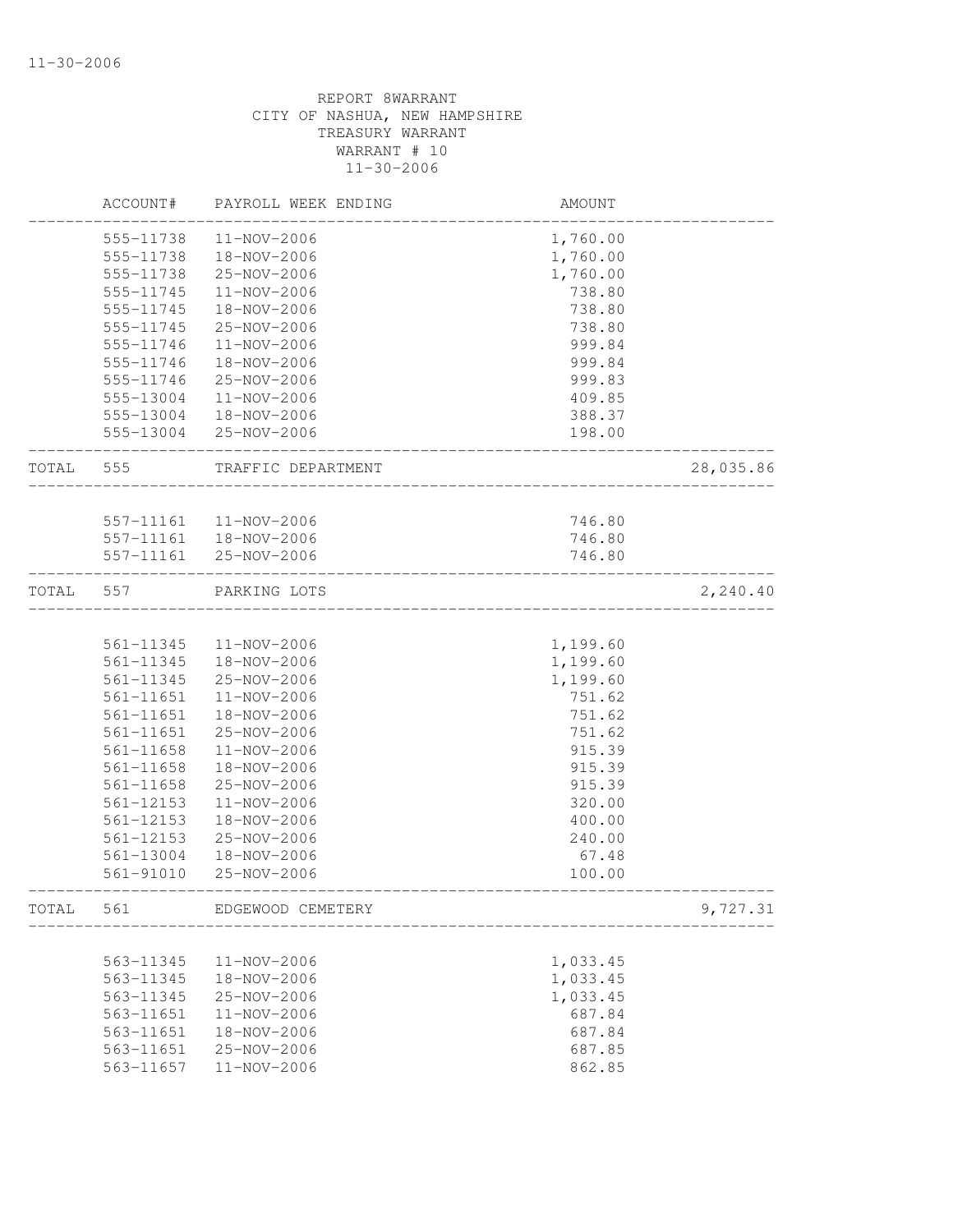|           |                        | ACCOUNT# PAYROLL WEEK ENDING  | AMOUNT                                      |           |
|-----------|------------------------|-------------------------------|---------------------------------------------|-----------|
|           | 563-11657  18-NOV-2006 |                               | 862.84                                      |           |
|           |                        | 563-11657 25-NOV-2006         | 862.85                                      |           |
|           |                        | 563-13004 11-NOV-2006         | 154.76                                      |           |
|           |                        | 563-13004  18-NOV-2006        | 77.38<br>__________________________________ |           |
| TOTAL 563 |                        | WOODLAWN CEMETERY             |                                             | 7,984.56  |
|           | 571-11174              | 11-NOV-2006                   | 773.35                                      |           |
|           |                        | 571-11174  18-NOV-2006        | 773.33                                      |           |
|           |                        | 571-11174 25-NOV-2006         | 773.33                                      |           |
|           |                        | 571-11237   11-NOV-2006       | 1,816.79                                    |           |
|           |                        | 571-11237  18-NOV-2006        |                                             |           |
|           |                        | 571-11237 25-NOV-2006         | 1,816.79<br>1,816.79                        |           |
| TOTAL 571 |                        | COMMUNITY DEVELOPMENT         |                                             | 7,770.38  |
|           |                        |                               |                                             |           |
|           | 572-11024              | 11-NOV-2006                   | 457.56                                      |           |
|           | 572-11024              | 18-NOV-2006                   | 457.57                                      |           |
|           | 572-11024              | 25-NOV-2006                   | 457.57                                      |           |
|           | 572-11215              | 11-NOV-2006                   | 3,359.47                                    |           |
|           | 572-11215              | 18-NOV-2006                   | 3,359.48                                    |           |
|           | 572-11215              | 25-NOV-2006                   | 3,359.49                                    |           |
|           | 572-11238              | 11-NOV-2006                   | 750.83                                      |           |
|           | 572-11238              | 18-NOV-2006                   | 750.83                                      |           |
|           | 572-11238              | 25-NOV-2006                   | 750.83                                      |           |
|           | 572-11450              | 11-NOV-2006                   | 1,560.86                                    |           |
|           | 572-11450              | 18-NOV-2006                   | 1,560.86                                    |           |
|           | 572-11450              | 25-NOV-2006                   | 1,560.87                                    |           |
|           | 572-11522              | 11-NOV-2006                   | 742.35                                      |           |
|           | 572-11522              | 18-NOV-2006                   | 742.35                                      |           |
|           | 572-11522              | 25-NOV-2006                   | 742.35                                      |           |
|           | 572-58005              | 11-NOV-2006                   | 330.00                                      |           |
|           | 572-58005              | 18-NOV-2006                   | 100.00                                      |           |
|           | 572-58005              | 25-NOV-2006                   | 100.00                                      |           |
|           | 572-98046              | 11-NOV-2006                   | 125.00                                      |           |
|           | 572-98046              | 25-NOV-2006                   | 125.00                                      |           |
|           |                        | TOTAL 572 PLANNING DEPARTMENT |                                             | 21,393.27 |
|           |                        |                               |                                             |           |
|           | 573-11444              | 11-NOV-2006                   | 1,373.56                                    |           |
|           | 573-11444              | 18-NOV-2006                   | 1,373.56                                    |           |
|           | 573-11444              | 25-NOV-2006                   | 1,373.57                                    |           |
|           | 573-12029              | 11-NOV-2006                   | 300.64                                      |           |
|           | 573-12029              | 18-NOV-2006                   | 300.64                                      |           |
|           | 573-12029              | 25-NOV-2006                   | 300.64                                      |           |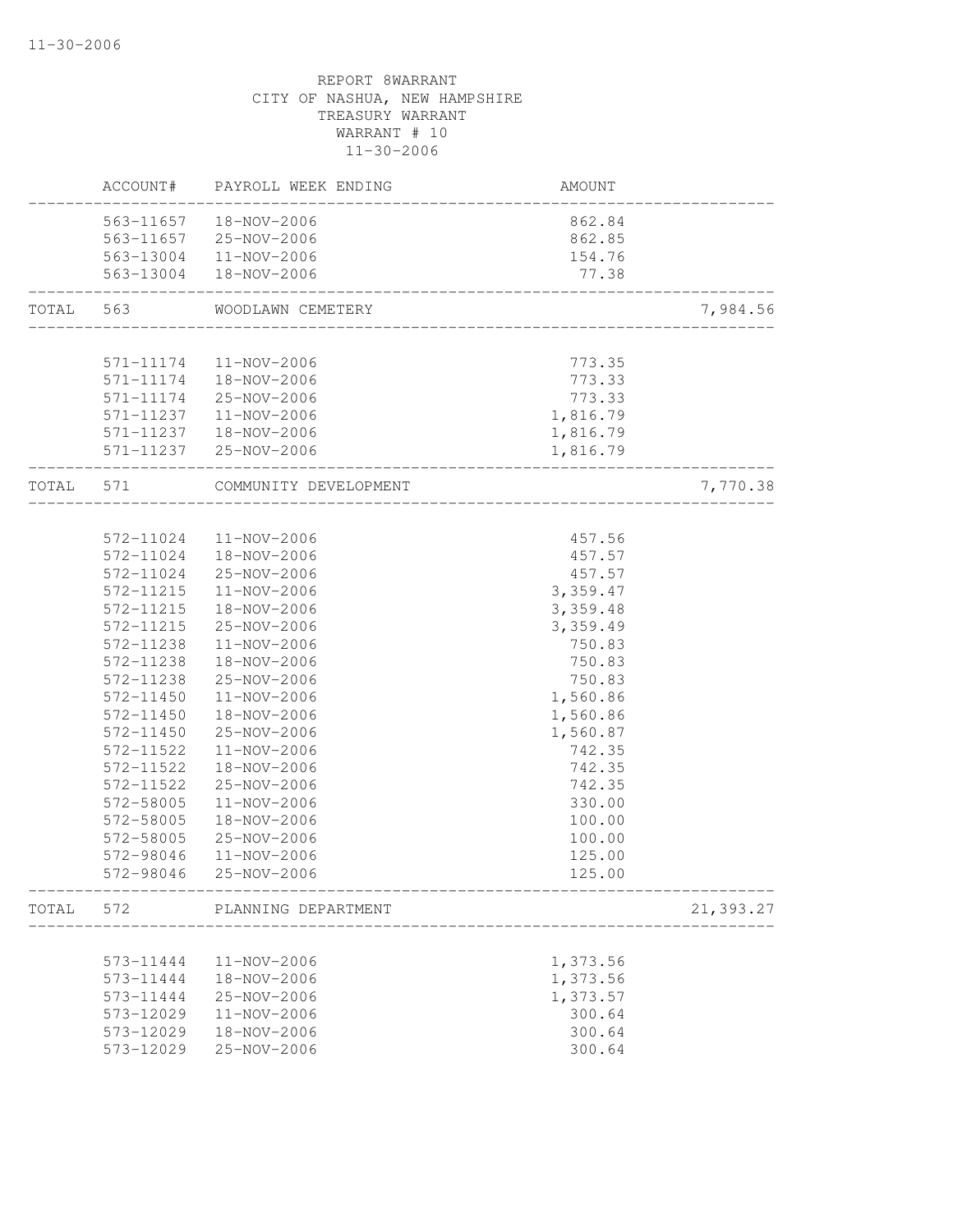| ACCOUNT#  |                                                  |           |          |
|-----------|--------------------------------------------------|-----------|----------|
|           |                                                  |           | 5,022.61 |
|           |                                                  | 643.17    |          |
|           | 575-11032  11-NOV-2006<br>575-11032  18-NOV-2006 | 643.17    |          |
| 575-11032 | 25-NOV-2006                                      | 643.16    |          |
| 575-11042 | 11-NOV-2006                                      | 3,278.71  |          |
| 575-11062 | 11-NOV-2006                                      | 559.14    |          |
| 575-11062 | 18-NOV-2006                                      | 559.14    |          |
| 575-11062 | 25-NOV-2006                                      | 559.14    |          |
| 575-11189 | 11-NOV-2006                                      | 981.93    |          |
| 575-11189 | 18-NOV-2006                                      | 981.93    |          |
| 575-11189 | 25-NOV-2006                                      | 981.94    |          |
| 575-11246 | 11-NOV-2006                                      | 1,763.87  |          |
| 575-11246 | 18-NOV-2006                                      | 1,763.87  |          |
| 575-11246 | 25-NOV-2006                                      | 1,102.41  |          |
| 575-11387 | 11-NOV-2006                                      | 5,320.92  |          |
| 575-11387 | 18-NOV-2006                                      | 5,320.90  |          |
| 575-11387 | 25-NOV-2006                                      | 5,320.91  |          |
| 575-11393 | 11-NOV-2006                                      | 3, 321.62 |          |
| 575-11393 | 18-NOV-2006                                      | 3, 321.62 |          |
| 575-11393 | 25-NOV-2006                                      | 3,321.63  |          |
| 575-11400 | 11-NOV-2006                                      | 7,677.06  |          |
| 575-11400 | 18-NOV-2006                                      | 7,677.08  |          |
| 575-11400 | 25-NOV-2006                                      | 7,651.19  |          |
| 575-11401 | 11-NOV-2006                                      | 3,699.69  |          |
| 575-11401 | 18-NOV-2006                                      | 3,776.67  |          |
| 575-11401 | 25-NOV-2006                                      | 4,425.97  |          |
| 575-11403 | 11-NOV-2006                                      | 772.39    |          |
| 575-11403 | 18-NOV-2006                                      | 772.39    |          |
| 575-11403 | 25-NOV-2006                                      | 772.40    |          |
| 575-11404 | 11-NOV-2006                                      | 694.68    |          |
| 575-11404 | 18-NOV-2006                                      | 694.68    |          |
| 575-11404 | 25-NOV-2006                                      | 694.68    |          |
| 575-12014 | 11-NOV-2006                                      | 818.80    |          |
| 575-12014 | 18-NOV-2006                                      | 818.80    |          |
| 575-12087 | 11-NOV-2006                                      | 421.07    |          |
| 575-12087 | 18-NOV-2006                                      | 421.07    |          |
| 575-12087 | 25-NOV-2006                                      | 421.06    |          |
| 575-12090 | 11-NOV-2006                                      | 338.58    |          |
| 575-12090 | 18-NOV-2006                                      | 338.58    |          |
| 575-12090 | 25-NOV-2006                                      | 379.21    |          |
| 575-12114 | 11-NOV-2006                                      | 857.69    |          |
| 575-12114 | 18-NOV-2006                                      | 1,030.09  |          |
| 575-12114 | 25-NOV-2006                                      | 857.69    |          |
| 575-13035 | 18-NOV-2006                                      | 58.82     |          |
| 575-13035 | 25-NOV-2006                                      | 448.96    |          |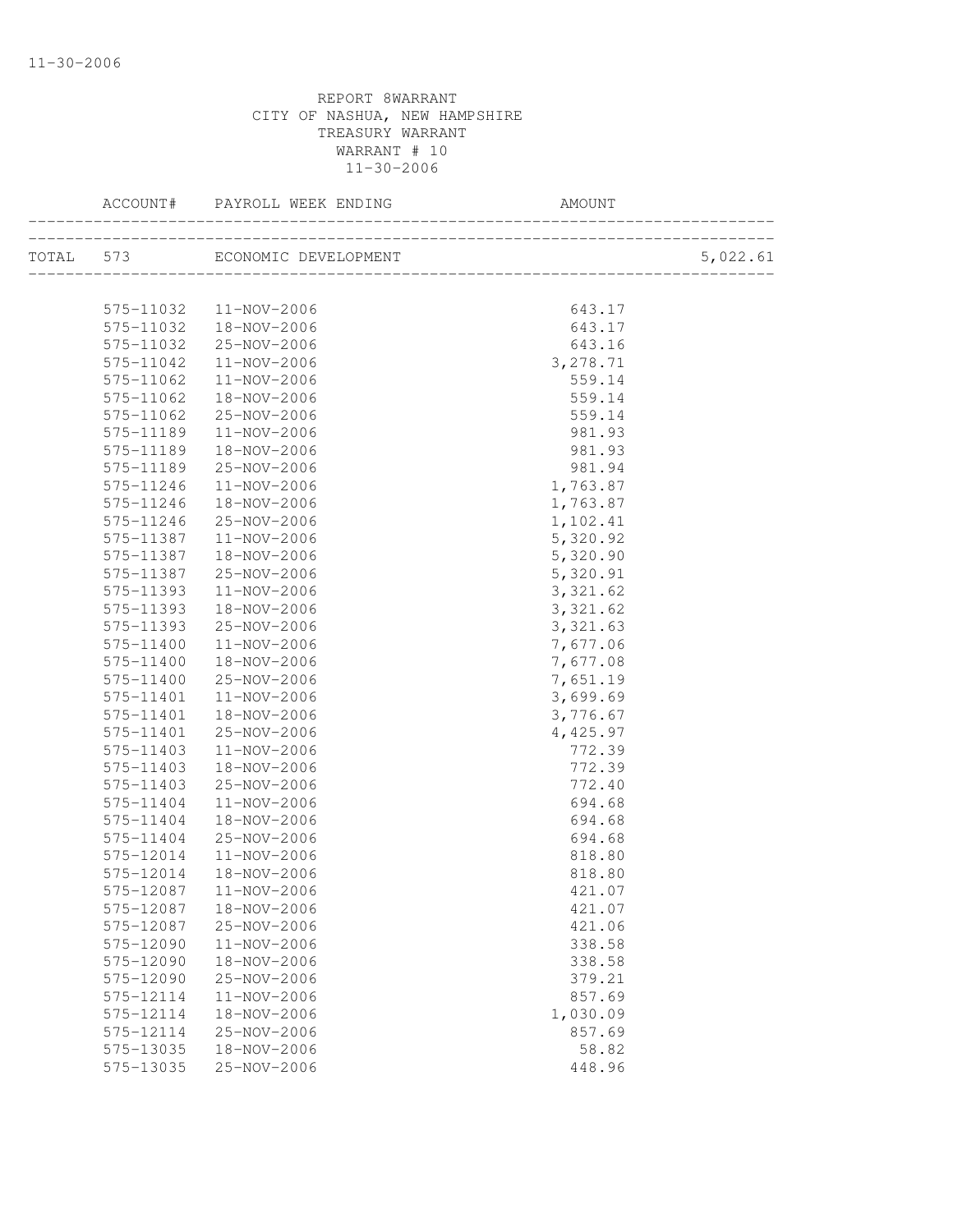|           | ACCOUNT#  | PAYROLL WEEK ENDING    | AMOUNT                   |           |
|-----------|-----------|------------------------|--------------------------|-----------|
| TOTAL 575 |           | PUBLIC LIBRARIES       |                          | 86,908.48 |
|           |           |                        | ________________________ |           |
|           | 576-11059 | 11-NOV-2006            | 1,238.34                 |           |
|           | 576-11059 | 18-NOV-2006            | 1,238.34                 |           |
|           | 576-11059 | 25-NOV-2006            | 1,238.34                 |           |
|           | 576-11138 | 11-NOV-2006            | 153.45                   |           |
|           | 576-11138 | 18-NOV-2006            | 256.68                   |           |
|           | 576-11138 | 25-NOV-2006            | 125.55                   |           |
|           | 576-11221 | 25-NOV-2006            | 688.72                   |           |
|           | 576-11315 | 11-NOV-2006            | 598.60                   |           |
|           | 576-11315 | 18-NOV-2006            | 598.60                   |           |
|           | 576-11315 | 25-NOV-2006            | 598.60                   |           |
|           | 576-11361 | 11-NOV-2006            | 3,710.53                 |           |
|           | 576-11361 | 18-NOV-2006            | 3,710.51                 |           |
|           | 576-11361 | 25-NOV-2006            | 3,710.52                 |           |
|           | 576-11362 | $11 - NOV - 2006$      | 1,249.43                 |           |
|           | 576-11362 | 18-NOV-2006            | 1,201.78                 |           |
|           | 576-11362 | 25-NOV-2006            | 1,283.46                 |           |
|           |           | 576-13004 25-NOV-2006  | 36.28                    |           |
|           | 576-91010 | 25-NOV-2006            | 1,900.00                 |           |
| TOTAL     | 576       | BUILDING DEPARTMENT    |                          | 23,537.73 |
|           |           |                        |                          |           |
|           |           | 577-11067  11-NOV-2006 | 1,072.96                 |           |
|           | 577-11067 | 18-NOV-2006            | 1,072.97                 |           |
|           | 577-11067 | 25-NOV-2006            | 1,072.97                 |           |
|           | 577-11163 | 11-NOV-2006            | 844.14                   |           |
|           | 577-11163 | 18-NOV-2006            | 844.14                   |           |
|           | 577-11163 | 25-NOV-2006            | 844.13                   |           |
|           | 577-11183 | $11 - NOV - 2006$      | 937.65                   |           |
|           | 577-11183 | 18-NOV-2006            | 937.65                   |           |
|           | 577-11183 | 25-NOV-2006            | 937.65                   |           |
|           | 577-91010 | 25-NOV-2006            | 510.00                   |           |
| TOTAL     | 577       | CODE ENFORCEMENT       |                          | 9,074.26  |
|           |           |                        |                          |           |
|           | 581-11012 | 18-NOV-2006            | 5,686.38                 |           |
|           | 581-11075 | 18-NOV-2006            | 3,916.00                 |           |
|           | 581-11081 | 18-NOV-2006            | 1,962.35                 |           |
|           | 581-11162 | 11-NOV-2006            | 49,053.71                |           |
|           | 581-11162 | 18-NOV-2006            | 49,604.35                |           |
|           | 581-11162 | 25-NOV-2006            | 49,246.41                |           |
|           | 581-11204 | $11 - NOV - 2006$      | 11,629.60                |           |
|           | 581-11204 | 18-NOV-2006            | 11,629.60                |           |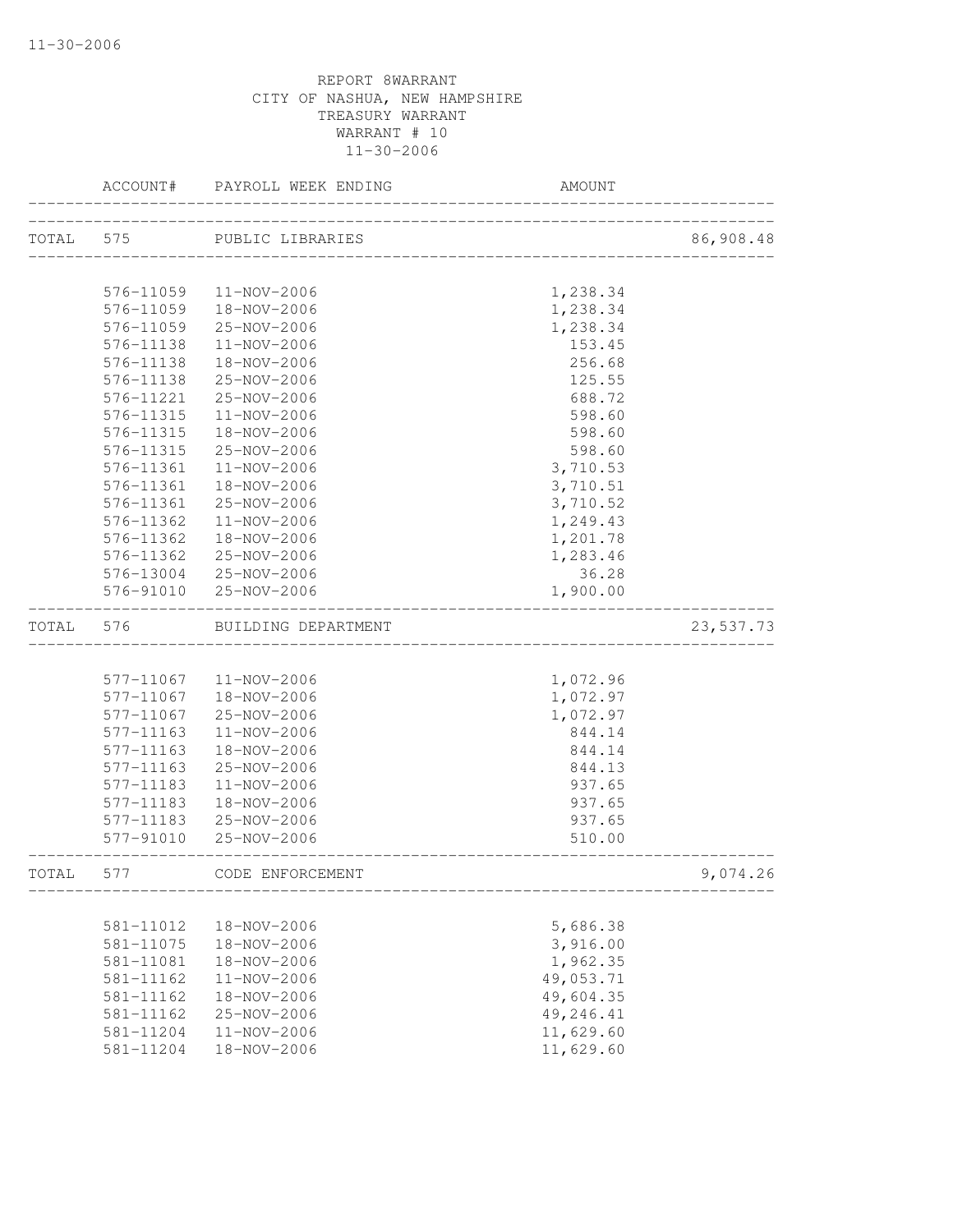| ACCOUNT#  | PAYROLL WEEK ENDING | AMOUNT       |  |
|-----------|---------------------|--------------|--|
| 581-11204 | 25-NOV-2006         | 11,629.60    |  |
| 581-11348 | 18-NOV-2006         | 71,601.51    |  |
| 581-11366 | 11-NOV-2006         | 46,920.61    |  |
| 581-11366 | 18-NOV-2006         | 47,820.29    |  |
| 581-11366 | 25-NOV-2006         | 47,532.70    |  |
| 581-11396 | 18-NOV-2006         | 34,830.88    |  |
| 581-11408 | 11-NOV-2006         | 14,768.38    |  |
| 581-11408 | 18-NOV-2006         | 14,838.30    |  |
| 581-11408 | 25-NOV-2006         | 14,913.58    |  |
| 581-11486 | 18-NOV-2006         | 33,667.64    |  |
| 581-11515 | 18-NOV-2006         | 1,231.75     |  |
| 581-11570 | 18-NOV-2006         | 54,972.50    |  |
| 581-11572 | 18-NOV-2006         | 45, 954.08   |  |
| 581-11579 | 11-NOV-2006         | 648.66       |  |
| 581-11579 | 18-NOV-2006         | 33,837.08    |  |
| 581-11579 | 25-NOV-2006         | 648.66       |  |
| 581-11628 | 11-NOV-2006         | 972.16       |  |
| 581-11628 | 18-NOV-2006         | 1,215.20     |  |
| 581-11628 | 25-NOV-2006         | 850.64       |  |
| 581-11675 | 18-NOV-2006         | 4,807.69     |  |
| 581-11709 | 18-NOV-2006         | 8,831.16     |  |
| 581-11711 | 18-NOV-2006         | 2,461.54     |  |
| 581-11726 | 18-NOV-2006         | 1,458,863.10 |  |
| 581-11800 | 18-NOV-2006         | 26,949.79    |  |
| 581-11801 | 18-NOV-2006         | 14,576.84    |  |
| 581-11802 | 18-NOV-2006         | 12, 128.59   |  |
| 581-11803 | 11-NOV-2006         | 384.15       |  |
| 581-11803 | 18-NOV-2006         | 13, 416.74   |  |
| 581-11803 | 25-NOV-2006         | 475.61       |  |
| 581-11804 | 18-NOV-2006         | 15,463.28    |  |
| 581-11805 | 18-NOV-2006         | 24,890.09    |  |
| 581-11812 | 18-NOV-2006         | 2,086.42     |  |
| 581-11830 | 18-NOV-2006         | 1,560.58     |  |
| 581-11850 | 11-NOV-2006         | 2,031.86     |  |
| 581-11850 | 18-NOV-2006         | 3,444.61     |  |
| 581-11850 | 25-NOV-2006         | 2,874.32     |  |
| 581-11860 | 18-NOV-2006         | 5,662.42     |  |
| 581-12021 | 11-NOV-2006         | 14,953.00    |  |
| 581-12021 | 18-NOV-2006         | 26,745.63    |  |
| 581-12021 | 25-NOV-2006         | 27,201.00    |  |
| 581-12060 | 11-NOV-2006         | 1,573.24     |  |
| 581-12060 | 18-NOV-2006         | 2,723.81     |  |
| 581-12060 | 25-NOV-2006         | 1,162.72     |  |
| 581-12078 | 11-NOV-2006         | 150.00       |  |
| 581-12078 | 18-NOV-2006         | 1,612.50     |  |
| 581-12078 | 25-NOV-2006         | 275.00       |  |
| 581-12081 | 18-NOV-2006         | 662.85       |  |
| 581-12084 | 11-NOV-2006         | 713.50       |  |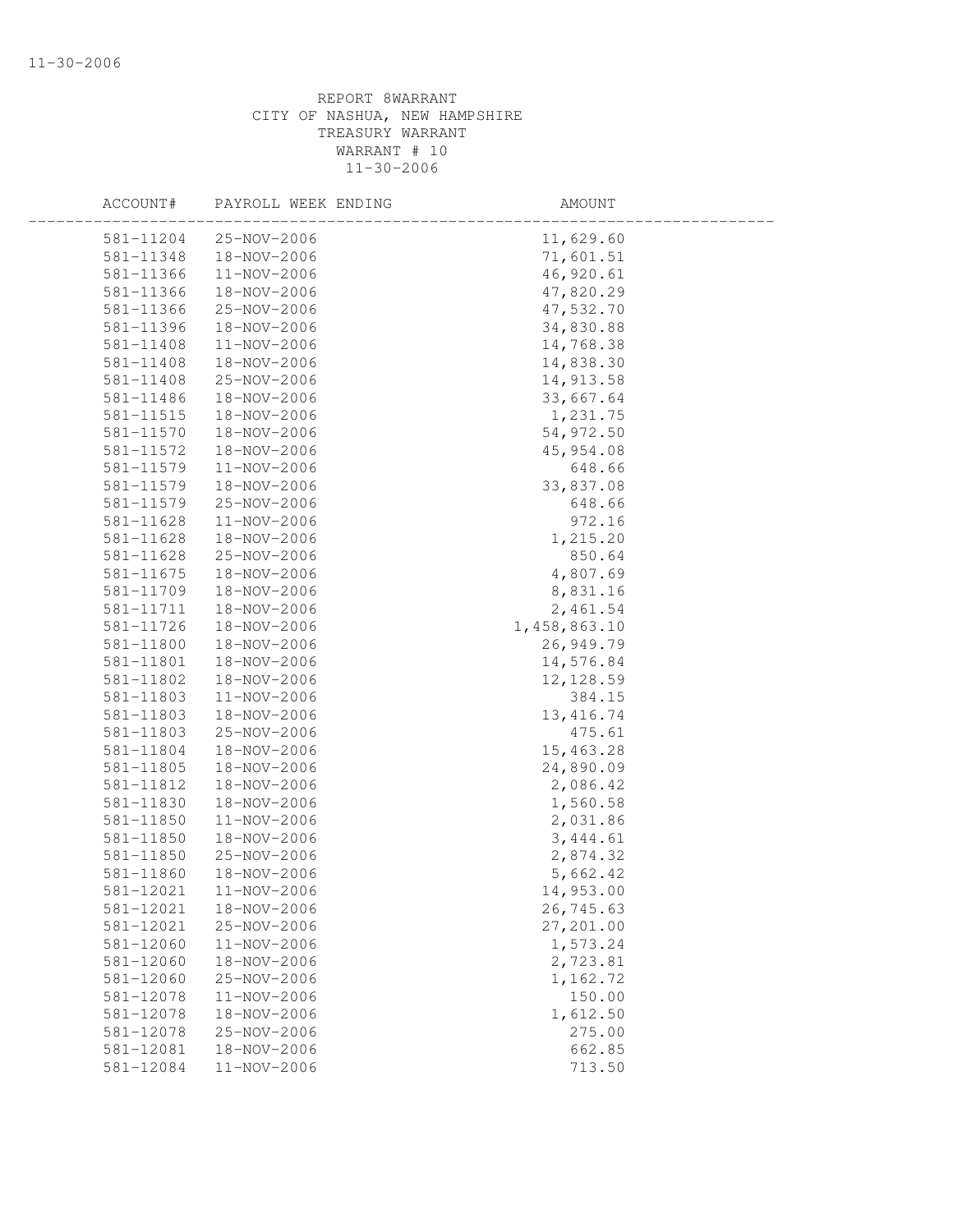| ACCOUNT#  | PAYROLL WEEK ENDING | AMOUNT      |  |
|-----------|---------------------|-------------|--|
| 581-12084 | 18-NOV-2006         | 1,775.00    |  |
| 581-12087 | 11-NOV-2006         | 1,030.92    |  |
| 581-12087 | 18-NOV-2006         | 1,820.74    |  |
| 581-12087 | 25-NOV-2006         | 1,611.64    |  |
| 581-12111 | 11-NOV-2006         | 69,309.98   |  |
| 581-12111 | 18-NOV-2006         | 111, 191.10 |  |
| 581-12111 | 25-NOV-2006         | 86,618.04   |  |
| 581-12112 | 11-NOV-2006         | 3,833.49    |  |
| 581-12112 | 18-NOV-2006         | 6, 295.97   |  |
| 581-12112 | 25-NOV-2006         | 3,504.80    |  |
| 581-12126 | 11-NOV-2006         | 2,500.59    |  |
| 581-12126 | 18-NOV-2006         | 4,204.82    |  |
| 581-12126 | 25-NOV-2006         | 2,580.43    |  |
| 581-12135 | 11-NOV-2006         | 1,572.48    |  |
| 581-12135 | 18-NOV-2006         | 3,682.22    |  |
| 581-12135 | 25-NOV-2006         | 1,004.56    |  |
| 581-12136 | 11-NOV-2006         | 312.39      |  |
| 581-12136 | 18-NOV-2006         | 862.77      |  |
| 581-12136 | 25-NOV-2006         | 235.38      |  |
| 581-12138 | 11-NOV-2006         | 359.40      |  |
| 581-12141 | 11-NOV-2006         | 300.00      |  |
| 581-12141 | 18-NOV-2006         | 400.00      |  |
| 581-12141 | 25-NOV-2006         | 400.32      |  |
| 581-12153 | 18-NOV-2006         | 63.00       |  |
| 581-12198 | 18-NOV-2006         | 14,023.94   |  |
| 581-12201 | 11-NOV-2006         | 9,851.55    |  |
| 581-12201 | 18-NOV-2006         | 18,787.14   |  |
| 581-12201 | 25-NOV-2006         | 5,961.02    |  |
| 581-13004 | 11-NOV-2006         | 462.02      |  |
| 581-13004 | 18-NOV-2006         | 200.00      |  |
| 581-13004 | 25-NOV-2006         | 44.08       |  |
| 581-13021 | 11-NOV-2006         | 478.31      |  |
| 581-13021 | 18-NOV-2006         | 1,623.09    |  |
| 581-13021 | 25-NOV-2006         | 1,092.69    |  |
| 581-13032 | 11-NOV-2006         | 218.64      |  |
| 581-13032 | 18-NOV-2006         | 601.49      |  |
| 581-13032 | 25-NOV-2006         | 886.52      |  |
| 581-13120 | $11 - NOV - 2006$   | 3,697.60    |  |
| 581-13120 | 18-NOV-2006         | 3,497.89    |  |
| 581-13120 | 25-NOV-2006         | 2,821.53    |  |
| 581-13133 | 11-NOV-2006         | 603.25      |  |
| 581-13133 | 18-NOV-2006         | 1,547.50    |  |
| 581-13137 | 11-NOV-2006         | 1,205.88    |  |
| 581-13137 | 18-NOV-2006         | 769.32      |  |
| 581-13137 | 25-NOV-2006         | 175.00      |  |
| 581-19000 | $11 - NOV - 2006$   | 218.75      |  |
| 581-19000 | 18-NOV-2006         | 9,089.49    |  |
| 581-19000 | $25 - NOV - 2006$   | 218.75      |  |
|           |                     |             |  |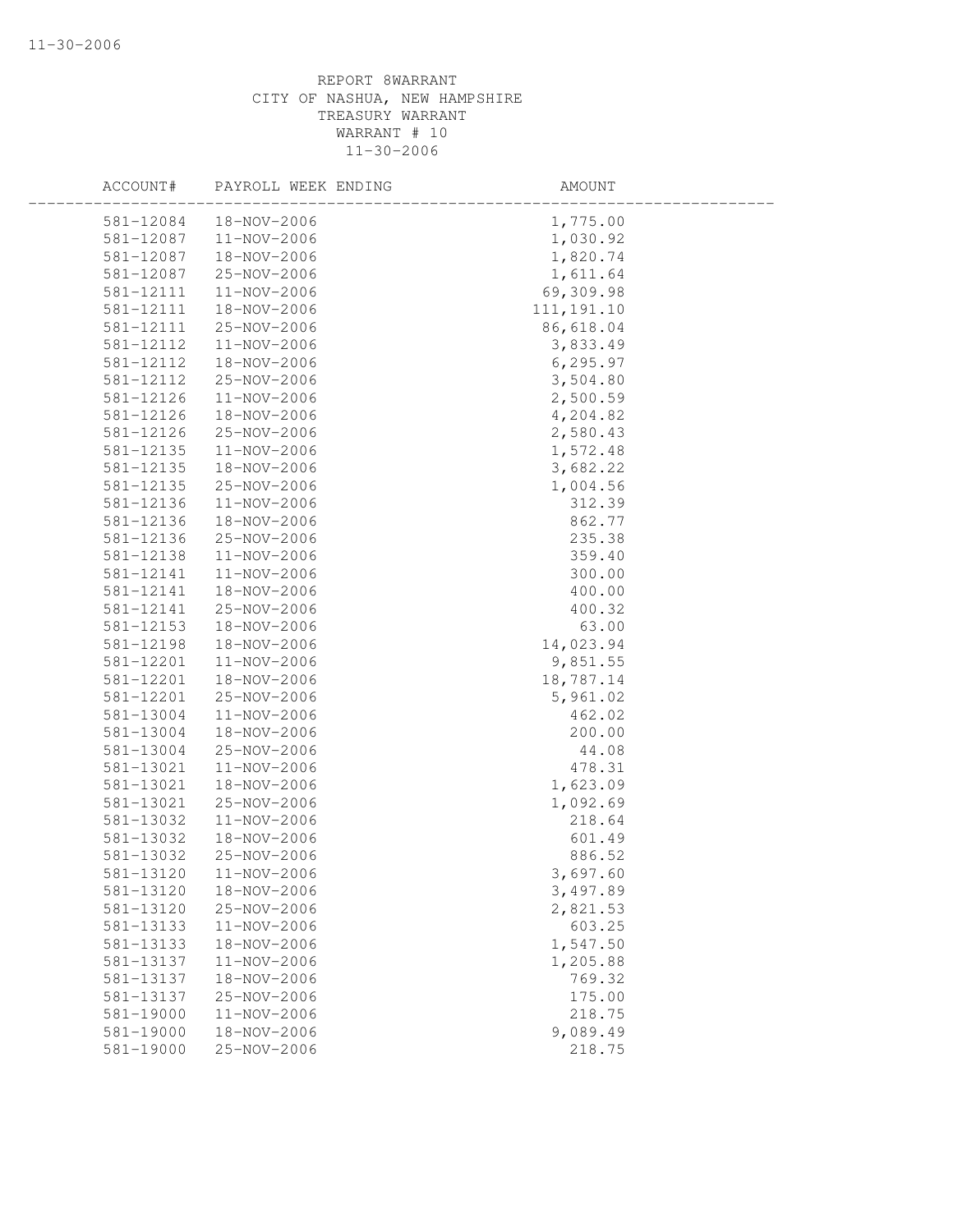|       | ACCOUNT#                            | PAYROLL WEEK ENDING                       | AMOUNT                     |              |
|-------|-------------------------------------|-------------------------------------------|----------------------------|--------------|
|       | 581-19240<br>581-91010              | 18-NOV-2006<br>18-NOV-2006                | 764.70<br>854.00           |              |
| TOTAL | 581                                 | SCHOOL DEPARTMENT                         |                            | 2,725,428.85 |
|       |                                     | 5811-11850  18-NOV-2006                   | 498.80                     |              |
| TOTAL | 581                                 |                                           |                            | 498.80       |
|       | 590-23575<br>590-23575<br>590-23575 | 11-NOV-2006<br>18-NOV-2006<br>25-NOV-2006 | 604.23<br>884.85<br>748.84 |              |
| TOTAL | 590                                 | P/Y OBLIGATIONS                           |                            | 2,237.92     |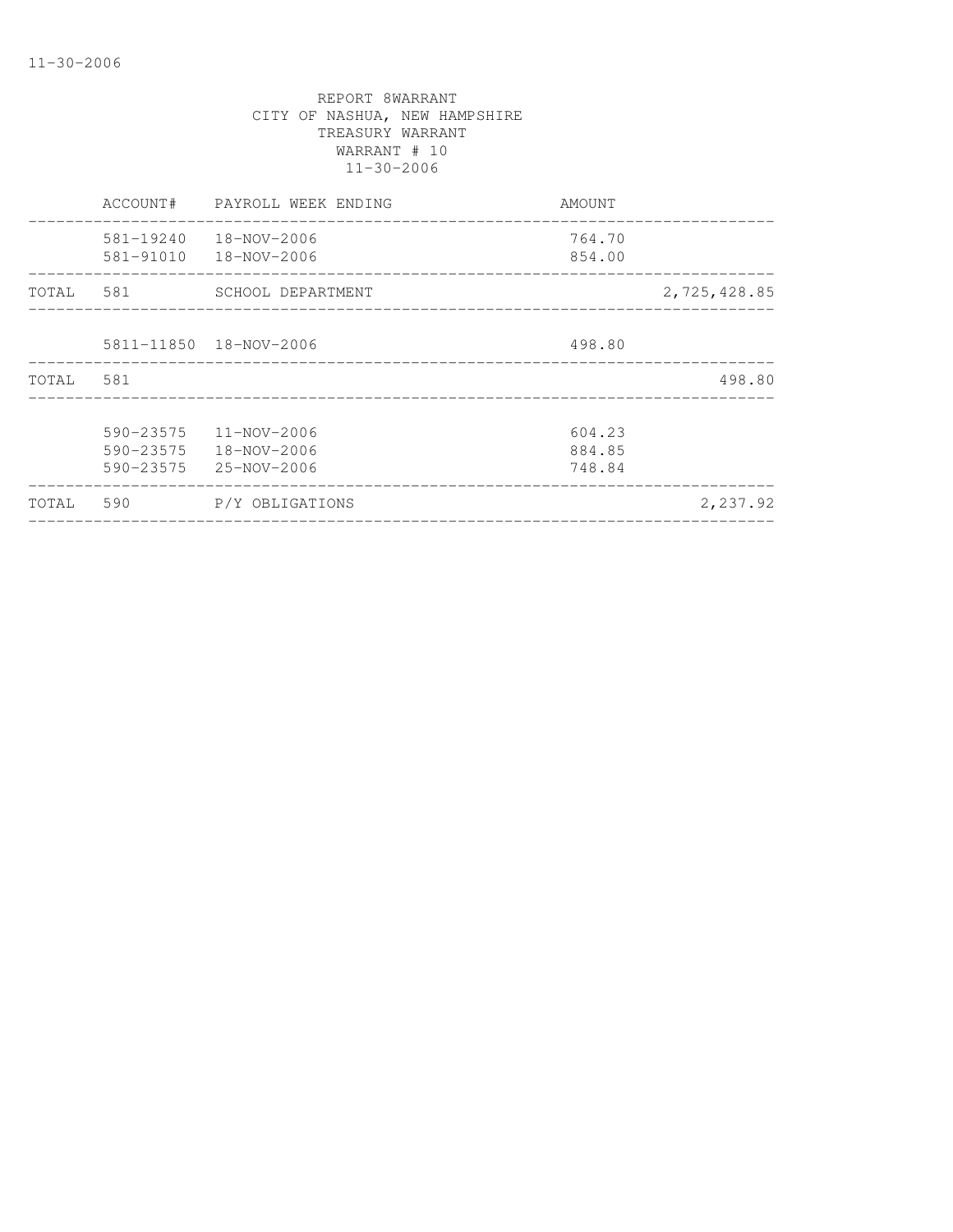|           | ACCOUNT# PAYROLL WEEK ENDING |  |  | AMOUNT |  |
|-----------|------------------------------|--|--|--------|--|
|           |                              |  |  |        |  |
| TOTAL 951 |                              |  |  |        |  |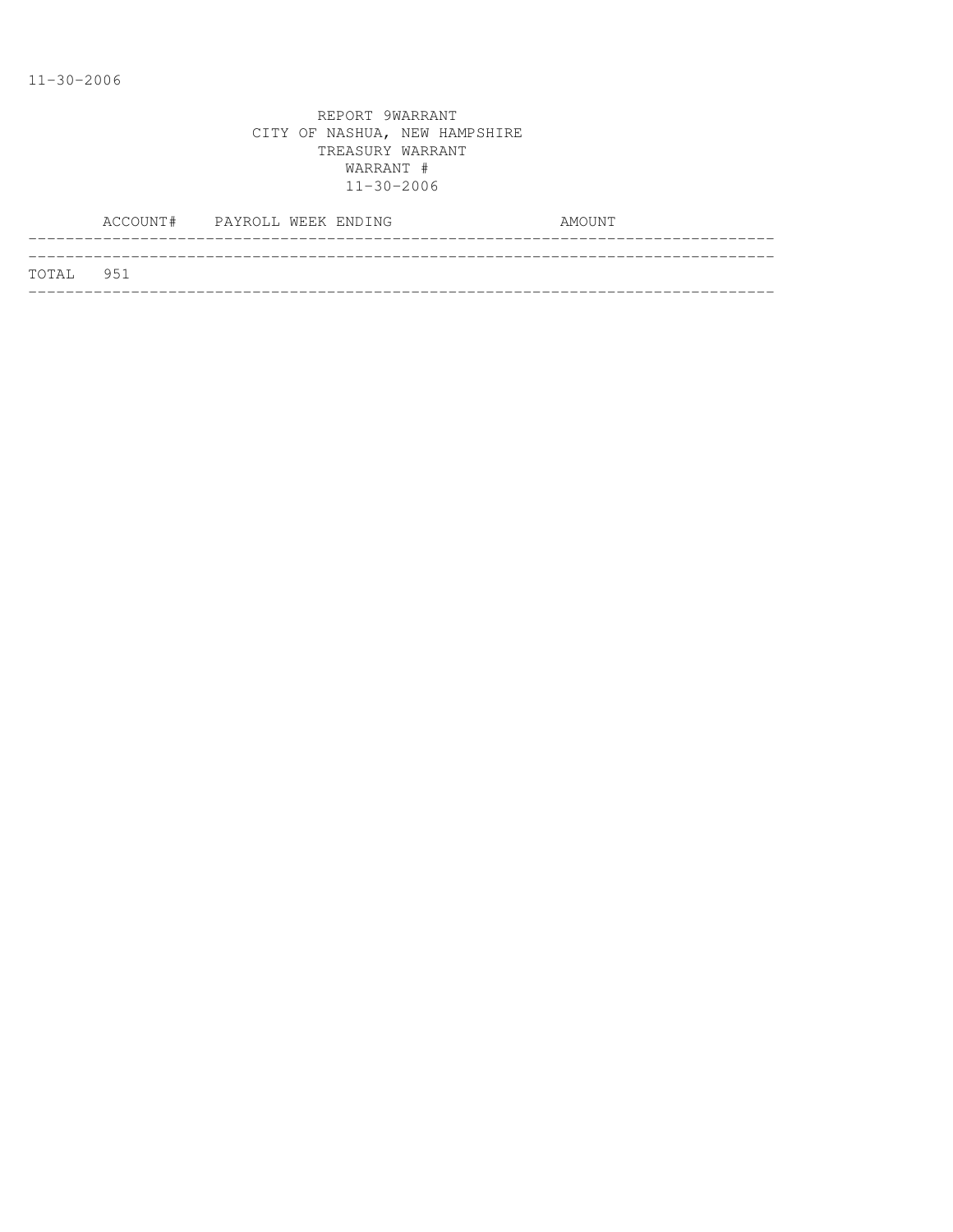| ACCOUNT#      | PAYROLL WEEK ENDING | AMOUNT   |  |
|---------------|---------------------|----------|--|
| 801-11008     | 11-NOV-2006         | 509.14   |  |
| 801-11008     | 18-NOV-2006         | 509.14   |  |
| 801-11008     | 25-NOV-2006         | 509.14   |  |
| 801-11101     | 11-NOV-2006         | 1,732.80 |  |
| 801-11101     | 18-NOV-2006         | 1,738.17 |  |
| 801-11101     | 25-NOV-2006         | 1,732.80 |  |
| 801-11193     | 11-NOV-2006         | 871.66   |  |
| 801-11193     | 18-NOV-2006         | 871.65   |  |
| 801-11193     | 25-NOV-2006         | 871.65   |  |
| 801-11208     | 11-NOV-2006         | 62.21    |  |
| 801-11208     | 18-NOV-2006         | 62.21    |  |
| 801-11208     | 25-NOV-2006         | 62.21    |  |
| 801-11211     | 11-NOV-2006         | 65.52    |  |
| 801-11211     | 18-NOV-2006         | 65.52    |  |
| 801-11211     | 25-NOV-2006         | 65.52    |  |
| 801-11222     | 11-NOV-2006         | 191.32   |  |
| 801-11222     | 18-NOV-2006         | 191.32   |  |
| $801 - 11222$ | 25-NOV-2006         | 191.32   |  |
| 801-11249     | 11-NOV-2006         | 127.18   |  |
| 801-11249     | 18-NOV-2006         | 127.18   |  |
| 801-11249     | 25-NOV-2006         | 127.18   |  |
| 801-11271     | 11-NOV-2006         | 942.44   |  |
| 801-11271     | 18-NOV-2006         | 942.44   |  |
| 801-11271     | 25-NOV-2006         | 942.45   |  |
| 801-11276     | 11-NOV-2006         | 2,352.00 |  |
| 801-11276     | 18-NOV-2006         | 2,384.96 |  |
| 801-11276     | 25-NOV-2006         | 2,352.00 |  |
| 801-11321     | 11-NOV-2006         | 1,033.09 |  |
| 801-11321     | 18-NOV-2006         | 1,033.09 |  |
| 801-11321     | 25-NOV-2006         | 1,033.09 |  |
| 801-11334     | 11-NOV-2006         | 901.24   |  |
| 801-11334     | 18-NOV-2006         | 901.23   |  |
| 801-11334     | 25-NOV-2006         | 901.24   |  |
| 801-11383     | 11-NOV-2006         | 954.40   |  |
| 801-11383     | 18-NOV-2006         | 954.40   |  |
| 801-11383     | 25-NOV-2006         | 954.40   |  |
| 801-11435     | 11-NOV-2006         | 82.59    |  |
| 801-11435     | 18-NOV-2006         | 82.59    |  |
| 801-11435     | 25-NOV-2006         | 82.59    |  |
| 801-11595     | 11-NOV-2006         | 5,596.20 |  |
| 801-11595     | 11-NOV-2006         | 3,710.00 |  |
| 801-11595     | 18-NOV-2006         | 5,985.55 |  |
| 801-11595     | 18-NOV-2006         | 3,710.00 |  |
| 801-11595     | 25-NOV-2006         | 6,071.20 |  |
| 801-11595     | 25-NOV-2006         | 3,710.00 |  |
| 801-11596     | 11-NOV-2006         | 3,223.39 |  |
| 801-11596     | 18-NOV-2006         | 3,136.00 |  |
| 801-11596     | 25-NOV-2006         | 3,136.00 |  |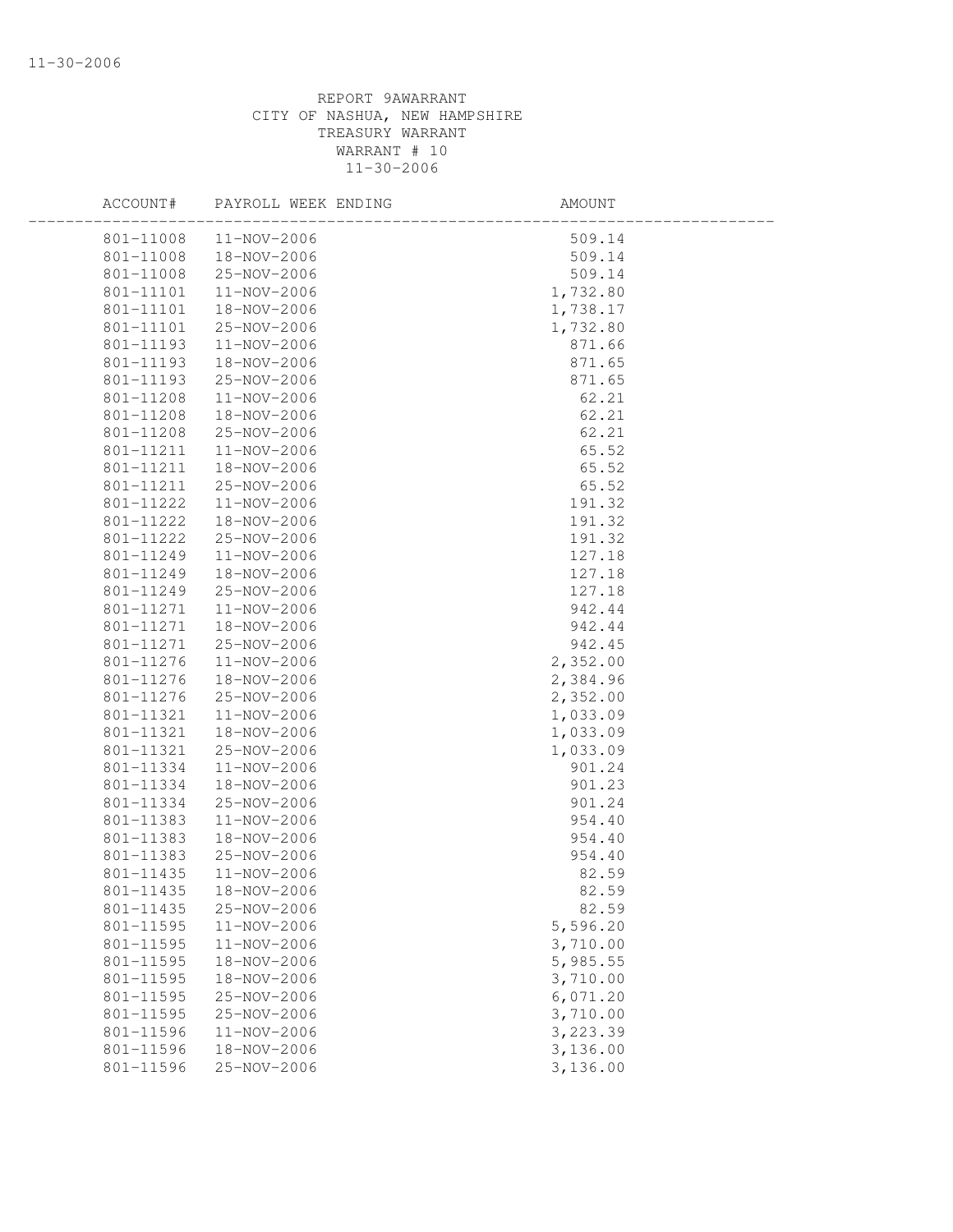|       | ACCOUNT#  | PAYROLL WEEK ENDING  | AMOUNT      |
|-------|-----------|----------------------|-------------|
|       | 801-11598 | 11-NOV-2006          | 776.80      |
|       | 801-11598 | 18-NOV-2006          | 776.80      |
|       | 801-11598 | 25-NOV-2006          | 776.80      |
|       | 801-11606 | 11-NOV-2006          | 629.46      |
|       | 801-11606 | 18-NOV-2006          | 503.57      |
|       | 801-11606 | 25-NOV-2006          | 629.46      |
|       | 801-11618 | 11-NOV-2006          | 273.90      |
|       | 801-11618 | 18-NOV-2006          | 320.67      |
|       | 801-11618 | 25-NOV-2006          | 106.89      |
|       | 801-11647 | 11-NOV-2006          | 208.54      |
|       | 801-11647 | 18-NOV-2006          | 208.54      |
|       | 801-11647 | 25-NOV-2006          | 208.54      |
|       | 801-11765 | 11-NOV-2006          | 713.60      |
|       | 801-11765 | 18-NOV-2006          | 713.60      |
|       | 801-11765 | 25-NOV-2006          | 713.60      |
|       | 801-12085 | 11-NOV-2006          | 320.00      |
|       | 801-12085 | 18-NOV-2006          | 400.00      |
|       | 801-12085 | 25-NOV-2006          | 320.00      |
|       | 801-13004 | 11-NOV-2006          | 7,072.13    |
|       | 801-13004 | 11-NOV-2006          | 12,046.41   |
|       | 801-13004 | 11-NOV-2006          | 272.23      |
|       | 801-13004 | 11-NOV-2006          | 1,801.68    |
|       | 801-13004 | 18-NOV-2006          | 3,621.90    |
|       | 801-13004 | 18-NOV-2006          | 2,953.18    |
|       | 801-13004 | 18-NOV-2006          | 737.37      |
|       | 801-13004 | 25-NOV-2006          | 4,211.06    |
|       | 801-13004 | 25-NOV-2006          | 8,735.71    |
|       | 801-13004 | 25-NOV-2006          | 890.40      |
|       | 801-59236 | 11-NOV-2006          | 350.34      |
|       | 801-59236 | 18-NOV-2006          | 350.33      |
|       | 801-59236 | 25-NOV-2006          | 350.34      |
|       | 801-59237 | 11-NOV-2006          | 337.45      |
|       | 801-59237 | 18-NOV-2006          | 337.45      |
|       | 801-59237 | 25-NOV-2006          | 337.45      |
|       | 801-59240 | 11-NOV-2006          | 131.05      |
|       | 801-59240 | 18-NOV-2006          | 131.05      |
|       | 801-59240 | 25-NOV-2006          | 131.05      |
| TOTAL | 801       | SOLID WASTE DISPOSAL | 121, 192.77 |
|       |           |                      |             |
|       | 802-11028 | 11-NOV-2006          | 358.26      |
|       | 802-11028 | 11-NOV-2006          | 168.59      |
|       | 802-11028 | 18-NOV-2006          | 358.26      |
|       | 802-11028 | 18-NOV-2006          | 168.59      |
|       | 802-11028 | 25-NOV-2006          | 358.26      |
|       | 802-11028 | 25-NOV-2006          | 168.59      |
|       | 802-11064 | 11-NOV-2006          | 131.05      |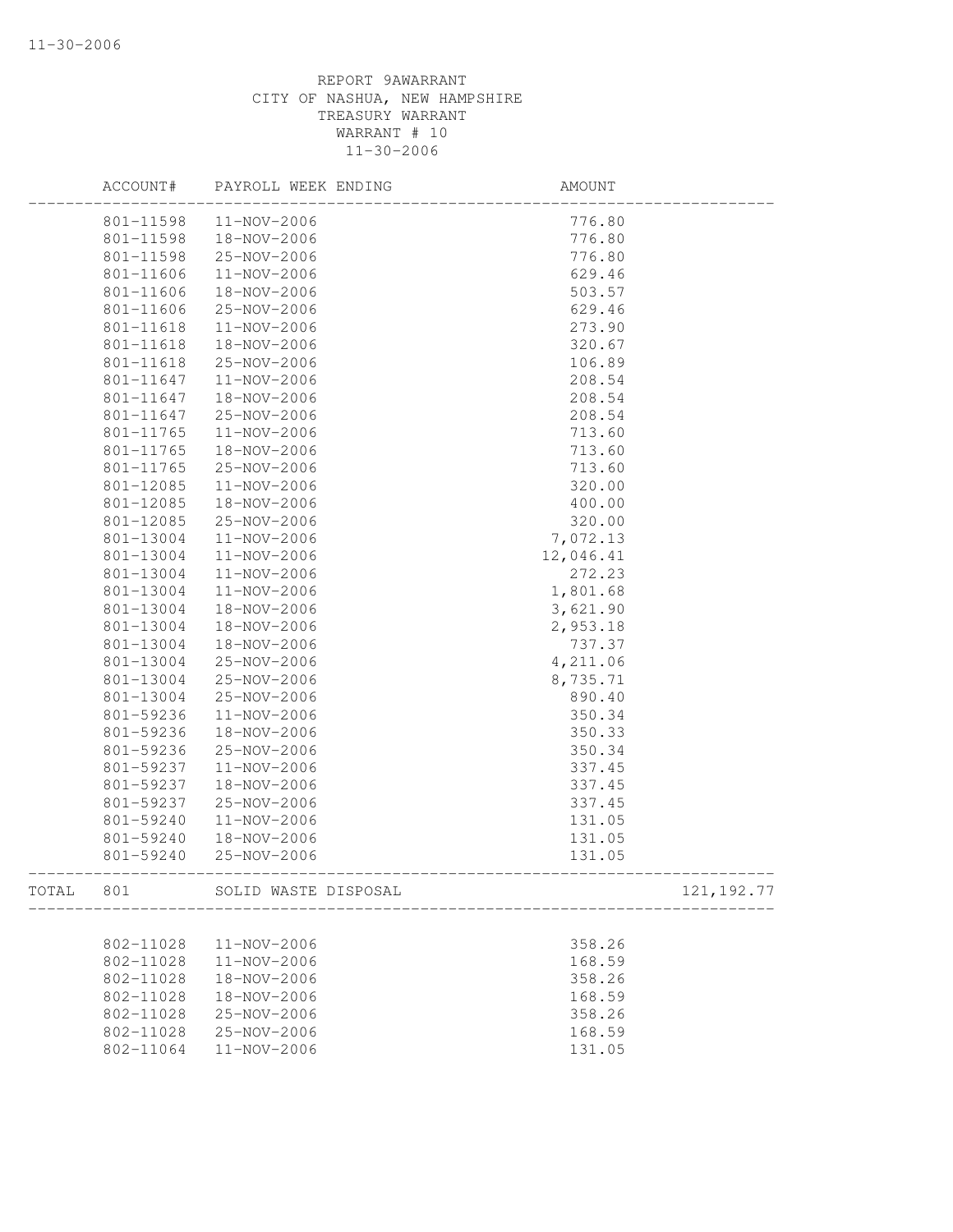| ACCOUNT#      | PAYROLL WEEK ENDING | AMOUNT   |
|---------------|---------------------|----------|
| 802-11064     | 11-NOV-2006         | 131.05   |
| 802-11064     | 18-NOV-2006         | 131.05   |
| 802-11064     | 18-NOV-2006         | 131.05   |
| 802-11064     | 25-NOV-2006         | 131.05   |
| 802-11064     | 25-NOV-2006         | 131.05   |
| 802-11091     | 11-NOV-2006         | 999.84   |
| 802-11091     | 18-NOV-2006         | 999.84   |
| 802-11091     | 25-NOV-2006         | 999.83   |
| 802-11092     | $11 - NOV - 2006$   | 735.20   |
| 802-11092     | 18-NOV-2006         | 739.60   |
| 802-11092     | 25-NOV-2006         | 735.20   |
| 802-11094     | 11-NOV-2006         | 266.72   |
| 802-11094     | 11-NOV-2006         | 266.72   |
| 802-11094     | 18-NOV-2006         | 266.71   |
| 802-11094     | 18-NOV-2006         | 266.72   |
| 802-11094     | 25-NOV-2006         | 266.71   |
| 802-11094     | 25-NOV-2006         | 266.72   |
| 802-11095     | 18-NOV-2006         | 816.65   |
| 802-11095     | 25-NOV-2006         | 816.65   |
| $802 - 11102$ | 11-NOV-2006         | 839.07   |
| 802-11102     | 18-NOV-2006         | 789.31   |
| 802-11102     | 25-NOV-2006         | 839.07   |
| 802-11105     | 11-NOV-2006         | 879.36   |
| 802-11105     | 18-NOV-2006         | 879.36   |
| 802-11105     | 25-NOV-2006         | 911.11   |
| 802-11155     | 11-NOV-2006         | 892.02   |
| 802-11155     | 18-NOV-2006         | 892.02   |
| 802-11155     | 25-NOV-2006         | 892.01   |
| 802-11157     | 11-NOV-2006         | 2,352.00 |
| 802-11157     | 18-NOV-2006         | 2,352.00 |
| 802-11157     | 25-NOV-2006         | 2,352.00 |
| 802-11158     | 11-NOV-2006         | 1,683.20 |
| 802-11158     | 18-NOV-2006         | 1,677.94 |
| 802-11158     | 25-NOV-2006         | 1,683.20 |
| 802-11208     | 11-NOV-2006         | 35.55    |
| 802-11208     | $11 - NOV - 2006$   | 35.55    |
| 802-11208     | 18-NOV-2006         | 35.55    |
| 802-11208     | 18-NOV-2006         | 35.55    |
| 802-11208     | 25-NOV-2006         | 35.55    |
| 802-11208     | 25-NOV-2006         | 35.55    |
| 802-11211     | 11-NOV-2006         | 393.14   |
| 802-11211     | 11-NOV-2006         | 393.14   |
| 802-11211     | 18-NOV-2006         | 393.14   |
| 802-11211     | 18-NOV-2006         | 393.14   |
| 802-11211     | 25-NOV-2006         | 393.14   |
| 802-11211     | 25-NOV-2006         | 393.14   |
| 802-11222     | 11-NOV-2006         | 191.32   |
| 802-11222     | 18-NOV-2006         | 191.32   |
|               |                     |          |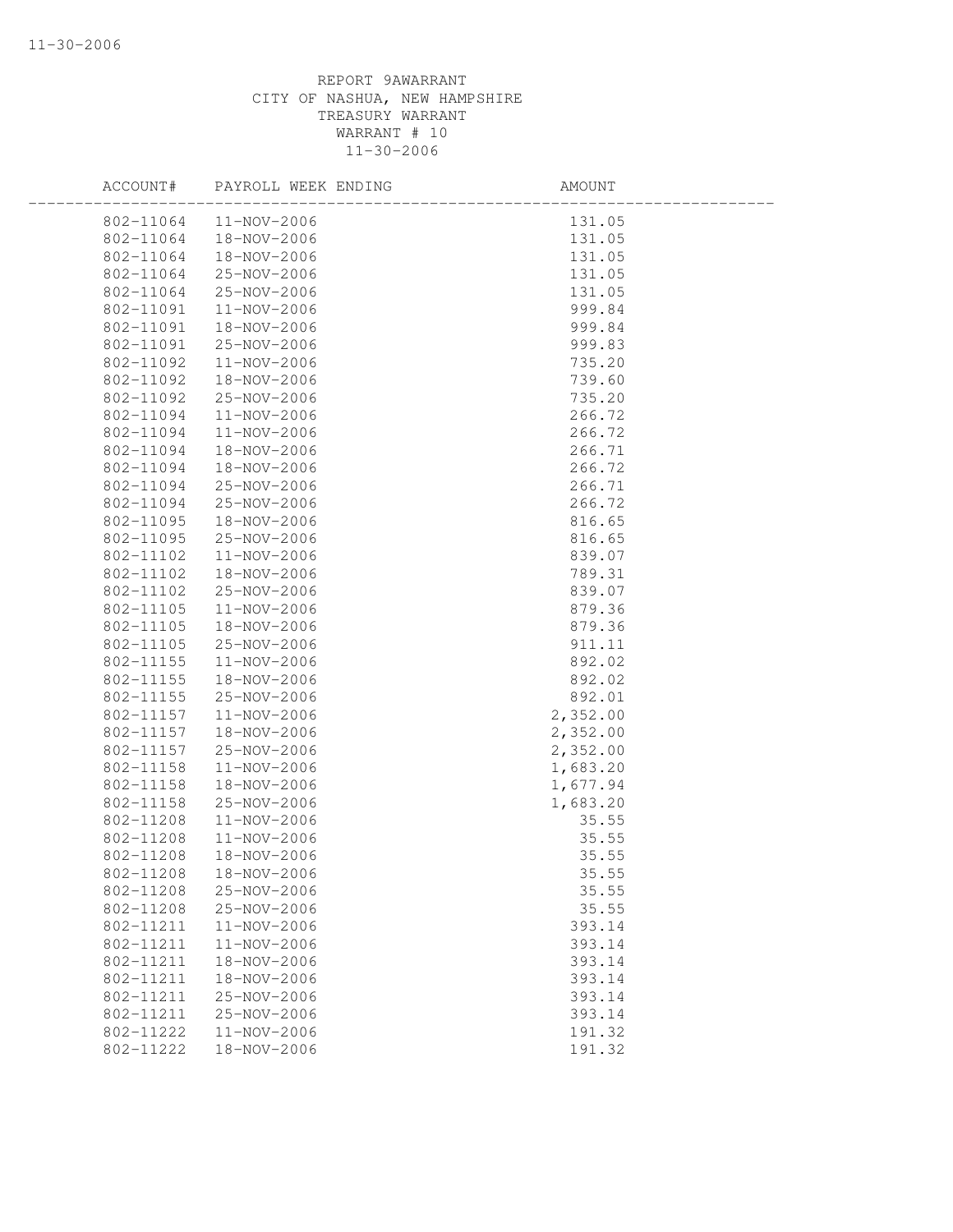| ACCOUNT#  | PAYROLL WEEK ENDING   | AMOUNT   |  |
|-----------|-----------------------|----------|--|
|           | 802-11222 25-NOV-2006 | 191.32   |  |
| 802-11249 | 11-NOV-2006           | 72.67    |  |
| 802-11249 | 11-NOV-2006           | 72.67    |  |
| 802-11249 | 18-NOV-2006           | 72.67    |  |
| 802-11249 | 18-NOV-2006           | 72.67    |  |
| 802-11249 | 25-NOV-2006           | 72.67    |  |
| 802-11249 | 25-NOV-2006           | 72.67    |  |
| 802-11260 | 11-NOV-2006           | 880.00   |  |
| 802-11260 | 18-NOV-2006           | 880.00   |  |
| 802-11260 | 25-NOV-2006           | 880.00   |  |
| 802-11270 | 11-NOV-2006           | 944.45   |  |
| 802-11270 | 18-NOV-2006           | 944.45   |  |
| 802-11270 | 25-NOV-2006           | 944.45   |  |
| 802-11330 | 11-NOV-2006           | 967.45   |  |
| 802-11330 | 18-NOV-2006           | 967.44   |  |
| 802-11330 | 25-NOV-2006           | 967.45   |  |
| 802-11333 | 11-NOV-2006           | 948.49   |  |
| 802-11333 | 18-NOV-2006           | 948.48   |  |
| 802-11333 | 25-NOV-2006           | 948.49   |  |
| 802-11435 | 11-NOV-2006           | 412.94   |  |
| 802-11435 | 11-NOV-2006           | 165.18   |  |
| 802-11435 | 18-NOV-2006           | 412.94   |  |
| 802-11435 | 18-NOV-2006           | 165.17   |  |
| 802-11435 | 25-NOV-2006           | 412.94   |  |
| 802-11435 | 25-NOV-2006           | 165.18   |  |
| 802-11480 | 11-NOV-2006           | 3,303.28 |  |
| 802-11480 | 18-NOV-2006           | 3,366.40 |  |
| 802-11480 | 25-NOV-2006           | 3,366.40 |  |
| 802-11507 | 11-NOV-2006           | 746.81   |  |
| 802-11507 | 18-NOV-2006           | 746.80   |  |
| 802-11507 | 25-NOV-2006           | 746.80   |  |
| 802-11513 | 11-NOV-2006           | 5,957.38 |  |
| 802-11513 | 18-NOV-2006           | 5,948.00 |  |
| 802-11513 | 25-NOV-2006           | 5,940.00 |  |
| 802-11514 | 11-NOV-2006           | 1,764.80 |  |
| 802-11514 | 18-NOV-2006           | 1,764.80 |  |
| 802-11514 | 25-NOV-2006           | 1,762.40 |  |
| 802-11681 | 11-NOV-2006           | 285.68   |  |
| 802-11681 | 11-NOV-2006           | 1,142.73 |  |
| 802-11681 | 18-NOV-2006           | 285.68   |  |
| 802-11681 | 18-NOV-2006           | 1,142.73 |  |
| 802-11681 | 25-NOV-2006           | 285.68   |  |
| 802-11681 | 25-NOV-2006           | 1,142.73 |  |
| 802-11693 | $11 - NOV - 2006$     | 1,046.16 |  |
| 802-11693 | 18-NOV-2006           | 1,046.17 |  |
| 802-11693 | 25-NOV-2006           | 1,046.16 |  |
| 802-11763 | 11-NOV-2006           | 159.11   |  |
| 802-11763 | 11-NOV-2006           | 636.45   |  |